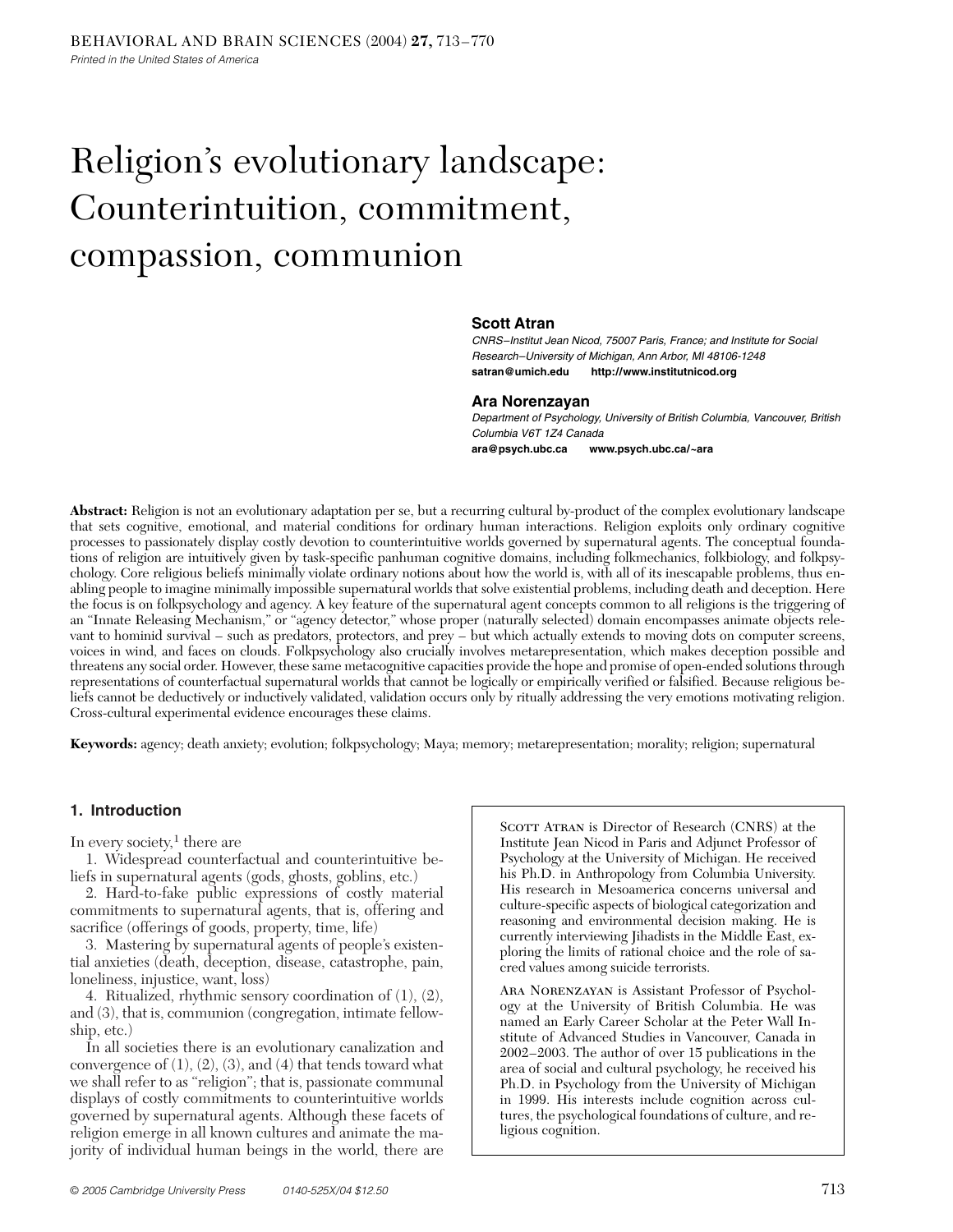considerable individual and cultural differences in the degree of religious commitment. The question as to the origin and nature of these intriguing and important differences we leave open.

This theoretical framework drives our program of research.2 The framework is the subject of a recent book (Atran 2002a). Here, a more comprehensive set of experimental results and observations is introduced to support integration within an evolutionary perspective that envisions religion as a converging by-product of several cognitive and emotional mechanisms that evolved for mundane adaptive tasks (for somewhat similar, independently researched, views of religion as an emergent by-product of numerous domain-specific psychological mechanisms, see Boyer 2001; Kirkpatrick 1999b).

The current experiments suggestively support this longterm research program. We hope the findings will stimulate further tests and refinements to assess the empirical viability of this framework. The aim of this paper is to foster scientific dialogue between the fields of cultural anthropology, cognitive, developmental and social psychology, and evolutionary biology regarding a set of phenomena vital to most human life and all societies. The present article is mainly concerned with the first and third criteria of religion listed above. In this introductory section, we present in general terms the overall intellectual framework that interrelates all four criteria, discuss some obvious objections to these generalizations, and offer some caveats.

The criterion (1) of belief in the supernatural rules out commitment theories of religion as adequate, however insightful the latter may be. Such theories underplay or disregard cognitive structure and its causal role. Commitment theories attempt to explain the apparent altruism and emotional sacrifice of immediate self-interest accompanying religion in terms of long-term benefits to the individual (Alexander 1987; Irons 1996; Nesse 1999) or group (Boehm 1999; Wilson 2002) – benefits that supposedly contribute to genetic fitness or cultural survival. They do not account for the cognitive peculiarity of the culturally universal belief in beings who are imperceptible in principle, and who change the world via causes that are materially and logically inscrutable in principle. They cannot distinguish Marxism from monotheism, or secular ideologies from religious belief (Atran 2002a).

The criterion (2) of costly commitment rules out cognitive theories of religion as inadequate, however insightful they may be. Cognitive theories attempt to explain religious belief and practice as cultural manipulations of ordinary psychological processes of categorization, reasoning, and remembering (Andresen 2000; Atran & Sperber 1991; Barrett 2000; Boyer 1994; Lawson & McCauley 1990; Pyysiäinen & Anttonen 2002). They do not account for the emotional involvement that leads people to sacrifice to others what is dear to themselves, including labor, limb, and life. Such theories are often short on motive and are unable to distinguish Mickey Mouse from Moses, cartoon fantasy from religious belief (Atran 1998, p. 602; cf. Boyer 2000; Norenzayan & Atran 2004). They fail to tell us why, in general, the greater the sacrifice – as in Abraham offering up his beloved son – the more others trust in one's religious commitment (Kierkegaard 1843/1955).

We extend the idea (first suggested by Sperber 1975b) that religious thought and behavior can be explained as mediated by ordinary mental mechanisms, which can be scientifically studied regardless of whether religions are true or not true in a metaphysical sense. In this "mentalist" tradition, the focus so far has been on cognition and culture; that is, on how religious ideas are mentally constructed, transmitted across minds, and acquired developmentally. To be sure, there have been recent attempts by cognitive scientists studying religion to consider the role of emotion, and growing realization that religion cannot have a purely cognitive explanation that fails to take into account the social dilemmas motivating religious beliefs and practices (McCauley & Lawson 2002; Pyysiännen 2001; Whitehouse 2000). But there is still little analytic or empirical integration of  $(1)$  and  $(3)$ .

Religions invoke supernatural agents (Horton 1967; Tylor 1871/1958) to deal with (3) emotionally eruptive existential anxieties (Malinowski 1922/1961), such as death and deception (Becker 1973; Feuerbach 1843/1972; Freud 1913/1990).3 All religions, it appears, have "awe-inspiring, extraordinary manifestations of reality" (Lowie 1924, p. xvi). They generally have malevolent and predatory deities as well as more benevolent and protective ones. Supernatural agent concepts trigger our naturally selected agency-detection system, which is trip-wired to respond to fragmentary information, inciting perception of figures lurking in shadows and emotions of dread or awe (Guthrie 1993; cf. Hume 1757/1956). Granted, nondeistic "theologies," such as Buddhism and Taoism, doctrinally eschew personifying the supernatural or animating nature with supernatural causes. Nevertheless, common folk who espouse these faiths routinely entertain belief in an array of gods and spirits that behave counterintuitively in ways that are inscrutable to factual or logical reasoning.<sup>4</sup> Even Buddhist monks ritually ward off malevolent deities by invoking benevolent ones, and they perceive altered states of nature as awesome.<sup>5</sup>

Conceptions of the supernatural invariably involve the interruption or violation of universal cognitive principles that govern ordinary human perception and understanding of the everyday world. Consequently, religious beliefs and experiences cannot be reliably validated (or disconfirmed as false) through consistent logical deduction or consistent empirical induction. Validation occurs only by (4) collectively satisfying the emotions that motivate religion in the first place. Through a "collective effervescence" (Durkheim 1912/1995), communal rituals rhythmically coordinate emotional validation of, and commitment to, moral truths in worlds governed by supernatural agents. Rituals involve sequential, socially interactive movement and gesture, and formulaic utterances that synchronize affective states among group members in displays of cooperative commitment. Through the sensory pageantry of movement, sound, smell, touch, and sight, religious rituals affectively coordinate actors' minds and bodies into convergent expressions of public sentiment (Turner 1969) – a sort of *N*-person bonding that communicates moral consensus as sacred, transcending all reason and doubt (Rappaport 1999). Sensory pageantry also ensures the persistence and transmission of the religious beliefs and practices it infuses.

These four conditions do not constitute the necessary and sufficient features of "religion." Rather, they comprise a stipulative (working) framework that delimits a causally interconnected set of pancultural phenomena, which is the object of our study. One may choose to call phenomena that fall under this set of conditions "religion" or not; however, for our purposes the joint satisfaction of all four conditions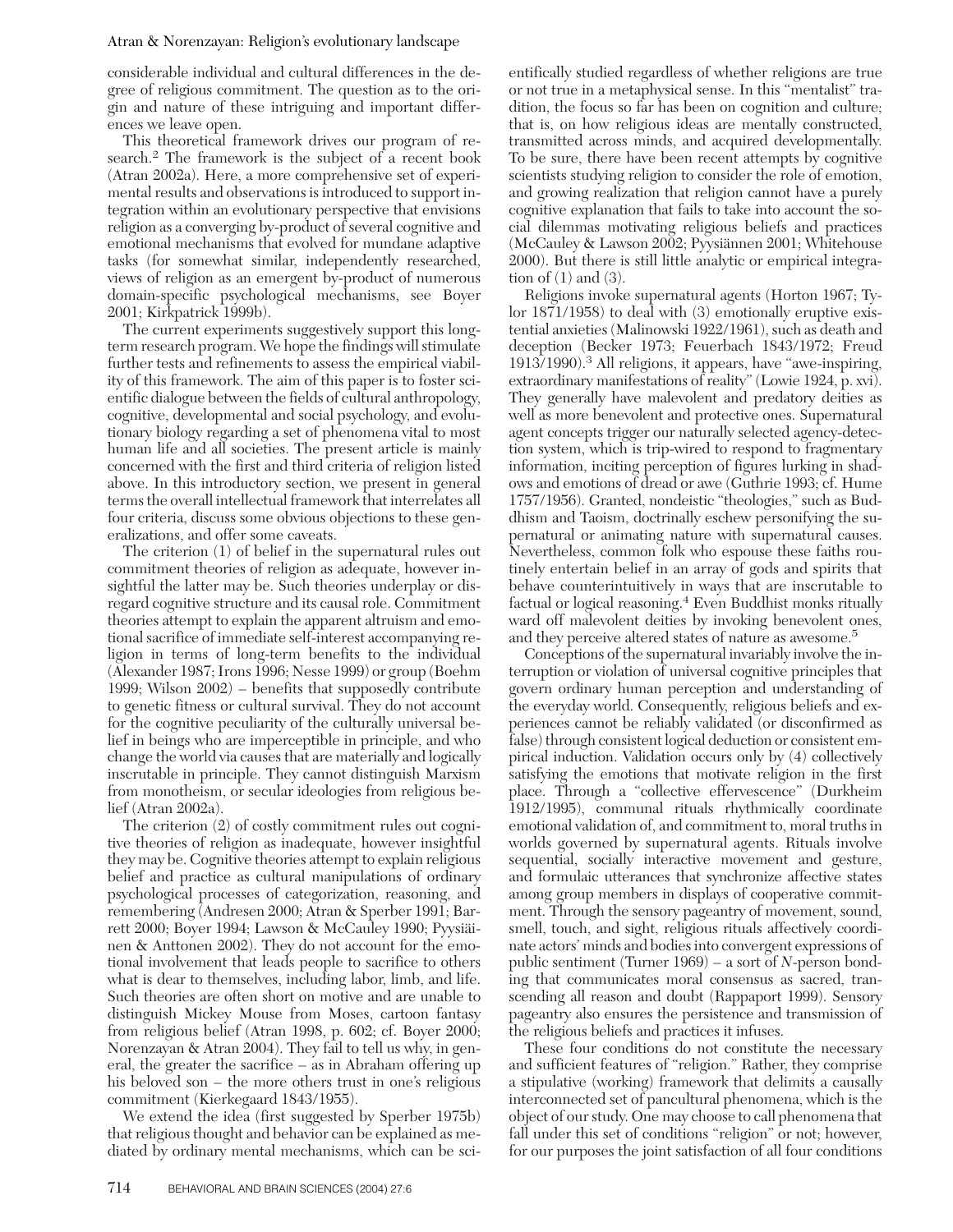ceptualization is broad in scope. Surely, religions are manifested in culturally diverse ways and are shaped by local cultural contexts. Elsewhere, scholars have examined how the distinctive paths that religions take shape psychological tendencies (e.g., Shweder et al. 1997; Weber 1946). Our framework is not incompatible with these approaches. Indeed, it offers candidates for the psychological building blocks of religion, which then are culturally exploited in distinct but converging paths.

More critical are the many ethnographic reports which interpret that some people or some societies make no hard and fast distinction between (1), the natural and supernatural, or between (2), costly sacrifice and the social redistribution of material or social rewards; or that (3) religions are as anxiety-activating as they are anxiety-assuaging, or that (4) they are sometimes devoid of emotional ritual. In addition, (5) there is considerable psychological and sociological evidence for the health and well-being benefits of religion, which suggests that religion may be adaptive and not simply a by-product of evolutionary adaptations for other things. We address each of these objections next.

## *1.1. The natural versus the supernatural*

We base our argument regarding the cognitive basis of religion on a growing number of converging cross-cultural experiments on "domain-specific cognition" emanating from developmental psychology, cognitive psychology, and anthropology. Such experiments indicate that virtually all (nonbrain-damaged) human minds are endowed with core cognitive faculties for understanding the everyday world of readily perceptible substances and events (for overviews, see Hirschfeld & Gelman 1994; Pinker 1997; Sperber et al. 1995). The core faculties are activated by stimuli that fall into a few intuitive knowledge domains, including: folkmechanics (object boundaries and movements), folkbiology (biological species configurations and relationships), and folkpsychology (interactive agents and goal-directed behavior). Sometimes operation of the structural principles that govern the ordinary and "automatic" cognitive construction of these core domains are pointedly interrupted or violated, as in poetry and religion. In these instances, counterintuitions result that form the basis for construction of special sorts of counterfactual worlds, including the supernatural; for example, a world that includes self-propelled, perceiving, or thinking mineral substances (e.g., Maya *sastun,* crystal ball; Arab *tilsam* [talisman]) or beings that can pass through solid objects (angels, ghosts, ancestral spirits) (cf. Atran & Sperber 1991; Boyer 1994).

These core faculties generate many of the universal cognitions that allow cross-cultural communication and make anthropology possible at all. For example, even neonates assume that a naturally occurring rigid body cannot occupy the same space as another (unlike shadows), or follow discontinuous trajectories when moving through space (unlike fires), or change direction under its own self-propelling initiative (unlike animals), or causally effect the behavior of another object without physical contact (unlike people) (Spelke et al. 1995). When experimental conditions simu-

late violation of these universal assumptions, as in a magic trick, neonates show marked surprise (longer gaze, intense thumb sucking, etc.). Children initially expect shadows to behave like ordinary objects, and even adults remain uncertain as to how shadows move. This uncertainty often evokes the supernatural.

All known societies appear to partition local biodiversity into mutually exclusive species-like groupings (Atran 1990; Berlin 1992; Darwin 1859; Diamond 1966), and to initially identify nonhuman organisms according to these groupings rather than as individuals (unlike the immediate local identification of individual human faces and behaviors; Atran 1998; cf. Hirschfeld 1996). Individualized pets and taxonomic anomalies, such as monsters, become socially relevant and evocative because they are purposely divorced from the default state of "automatic" human cognition about the limited varieties of the readily perceptible world, that is, "intuitive ontology" (Atran 1989; Boyer 1997; cf. Sperber 1975b). This commonsense ontology is arguably generated by task-specific "habits of mind," which evolved selectively to deal with ancestrally recurrent "habits of the world" that were especially relevant to hominid (and in some cases, pre-hominid) survival, that is, inanimate substances, organic species, and persons.

What testable evidence there is indicates that, sometime after age three and except for severe autistics, most any person understands that most any other person can entertain perceptions, beliefs, and desires different from one's own, and that these different mental states differentially cause people's behaviors (Avis & Harris 1991; Baron-Cohen 1995; Knight et al. 2004; Wimmer & Perner 1983). Granted, there is experimental evidence for cultural variations in causal attribution of social behavior to personality traits versus social situations (Choi et al. 1999), and there are anecdotal interpretations of cultural behaviors indicating an inability to distinguish between true and false beliefs, or reality from desire (cf. Lévy-Bruhl 1923/1966; Lillard 1998). But contrary to the anecdotal evidence, experimental evidence suggests that children growing up in very different cultures soon develop similar understanding of core aspects of human behavior as a function of beliefs and desires (Avis & Harris 1991; Flavell et al. 1983). Furthermore, there is no generally accepted body of evidence indicating that our simian cousins can simultaneously keep in mind the thoughts of others, or, equivalently, entertain multiple possible and different worlds from which to select an appropriate course of action (Hauser 2000; Premack & Woodruff 1978; cf. Hare et al. 2001 for intriguing experiments suggesting rudimentary perspective taking in chimps). Without the ability to entertain multiple possible worlds, belief in the supernatural is inconceivable.

Within the emerging work on domain specificity there are controversies and doubts, as in any young and dynamic science. But the findings sketched above are widely replicated. Admittedly, there are alternative approaches to understanding cognition, such as connectionism, artificial intelligence, and phenomenology. Using any of these other approaches to model religion would no doubt present a different picture than the one we offer. We leave it to others to work the alternatives.

## *1.2. Costly sacrifice versus redistribution*

One evolutionary problem with religion is explaining how and why biologically unrelated individuals come to sacrifice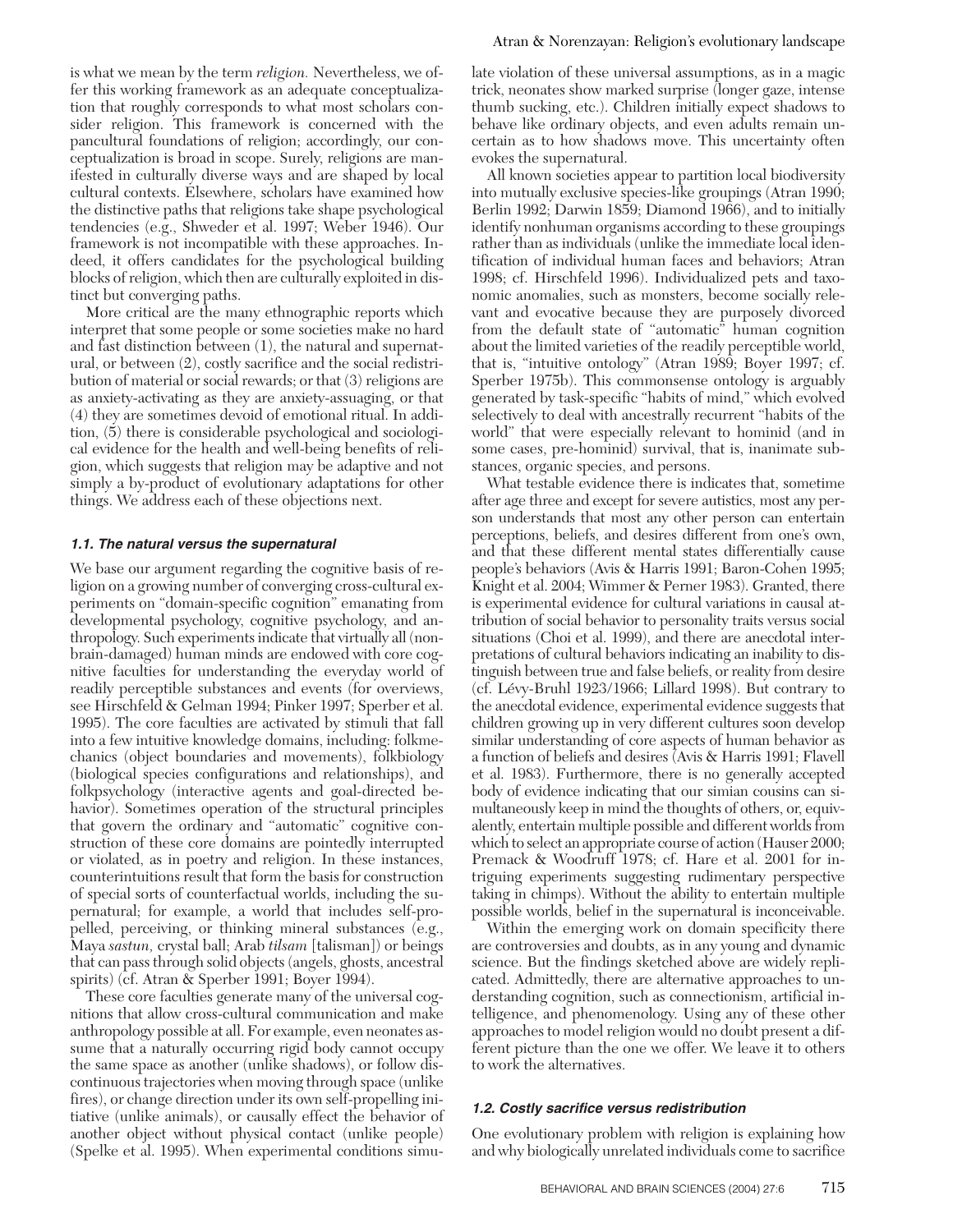their own immediate material interests to form genetically incoherent relationships under an imagined permanent and immaterial authority. Altruism occurs when an organism's behavior diminishes its own fitness and enhances the fitness of some other organism or organisms. Fitness is a measure of an organism's reproductive success. The sacrifice of an organism for its relatives – a mother for her children, a brother for his siblings, an ant for its colony, a bee for its hive – lowers an organism's individual fitness (also called "classical" or "Darwinian" fitness) because it compromises the individual's ability to bear and raise offspring. Nevertheless, such kin altruism may also enhance the individual's "inclusive fitness" by allowing surviving relatives to pass on many of the individual's genes to future generations (Hamilton 1964). But what motivates the sort of *non-kin* cooperation characteristic of human religious commitment?

Unlike other primate groups, hominid groups grew to sizes (Dunbar 1996) that could not function exclusively on the basis of kin selection (commitment falls off precipitously as genetic distance increases between individuals) or direct reciprocity (ability to directly monitor trustworthiness in reciprocation decreases rapidly as the number of transactions multiply). Larger groups of individuals outcompete smaller groups in love and war (Axelrod 1984). A plausible hypothesis, then, is that the mechanisms for successful promotion of indirect reciprocity – including both religious and nonreligious behaviors – were naturally selected in response to the environmental problem-context of spiraling social rivalry among fellow conspecifics, or "runaway social competition" (Alexander 1989). As "fictive kin" (Nesse 1999), members of religious groups perform and profit from many tasks that they could not do alone, one by one, or only with family. Thus, "Among the Hebrews and Phoenicians . . . the worshipper is called brother (that is, kinsman or sister of the god)" (Robertson Smith 1891/1972, p. 44, note 2). "Brotherhood" is also the common term applied today among the Christian faithful and to the fraternity (*ikhwan*) of Islam.

Indirect reciprocity occurs when individual *X* knows that individual *Y* cooperates with others, and this knowledge favors *X* cooperating with *Y.* Consider a population whose individuals have the option to cooperate or not. Suppose individual *X* randomly meets individual *Y.* If *Y* has a reputation for cooperation, and if *X* cooperates with *Y,* then *X*'s reputation likely increases. If *X* does not cooperate with *Y,* then *X*'s reputation likely decreases (see Nowak & Sigmund 1998 for various simulations). The basic idea is to help those who are known to help others. Reputation for religious belief is almost always reckoned as sincere social commitment, and such reputation is invariably linked to costly and hard-to-fake expressions of material sacrifice or concern that goes beyond any apparent self-interest.

Although calculations of economic or political utility often influence religious practices (Stark 2000), to conclude that that's all there is to religious commitment and sacrifice is unwarranted. In religious offerings, there is *usually a nonrecuperable cost* involved both in the selection of the item offered and in the ceremony itself. Thus, for the Nuer of Sudan, substituting a highly valued item (cow) by one that is less valued (fowl or vegetable) is allowable only to a point, after which "a religious accounting might reveal that the spirits and ghosts were expecting a long overdue proper sacrifice, because accounts were out of balance, so to speak" (Evans-Pritchard 1940, p. 26). Religious sacrifice usually costs something for the persons on whose behalf the offering is made. That is why

"sacrifice of wild animals which can be regarded as the free gift of nature is rarely allowable or efficient" (Robertson Smith 1894, p. 466). In many cases, the first or best products of one's livelihood goes to the gods, as with the first fruits of the Hebrews or the most perfect maize kernels of the Maya. Most, if not all, societies specify obligatory circumstances under which religious sacrifice *must* be performed, *regardless* of economic considerations. Reviewing the anthropological literature, Raymond Firth (1963, p. 16) surmises, "In all such cases the regular religious need to establish communication with god or with the spirit world . . . would seem to be pressing and primary. 'Afford it or not.'"

In sum, religious sacrifice generally runs counter to calculations of immediate utility, such that future promises are not discounted in favor of present rewards. In some cases, sacrifice is extreme. Although such cases tend to be rare, they are often held by society as religiously ideal: for example, sacrificing one's own life or nearest kin. Researchers sometimes take such cases as prima facie evidence of "true" (non-kin) social altruism (Kuper 1996; Rappaport 1999) or group selection, wherein individual fitness decreases so that overall group fitness can increase (relative to the overall fitness of other, competing groups) (Sober & Wilson 1998; Wilson 2002). But this may be an illusion.

A telling example is contemporary suicide terrorism (Atran 2003a). Through indoctrination of recruits into relatively small and closeted cells – emotionally tight-knit "brotherhoods" – terror organizations create a "family" of cell mates who are just as willing to sacrifice for one another as a mother for her children. Consider the "Oath to Jihad" taken by recruits to *Harkat al-Ansar,* a Pakistan-based ally of Al-Qaida, which affirms that by their sacrifice, they will help secure the future of their "family" of fictive kin: "Each [martyr] has a special place – among them are brothers, just as there are sons and those even more dear." These culturally contrived cell loyalties mimic and (at least temporarily) override genetically based fidelities to family kin while securing belief in sacrifice to a larger group cause. The mechanism of manipulation resembles the one used by our own army to train soldiers in small groups of committed buddies who acquire willingness to sacrifice for one another, and, derivatively, for glory and country (motherland, fatherland). In the case of religiously inspired suicide terrorism, these sentiments are purposely manipulated by organizational leaders, recruiters, and trainers to the advantage of the manipulating elites rather than the individual (much as the fast-food or soft-drink industries manipulate innate desires for naturally scarce commodities like fatty foods and sugar to ends that reduce personal fitness but benefit the manipulating institution). No "group selection" is involved, only cognitive and emotional manipulation of some individuals by others.

## *1.3. Relieving versus provoking anxieties*

Often the naturally eruptive anxieties that bring on the supernatural are artificially (purposely) excited, then assuaged (Durkheim 1912/1995). It might seem, then, that the problem of religion's ability to neutralize suffering is akin to the wag about the salesman who throws dirt on the rug in order to demonstrate the vacuum cleaner's ability to remove it. Consider initiation rituals that involve "rites of terror" (Whitehouse 1996), as among Native American Cheyenne and Arapaho (Lowie 1924), Walbiri (Meggitt 1965) and other aboriginals of the Central Australian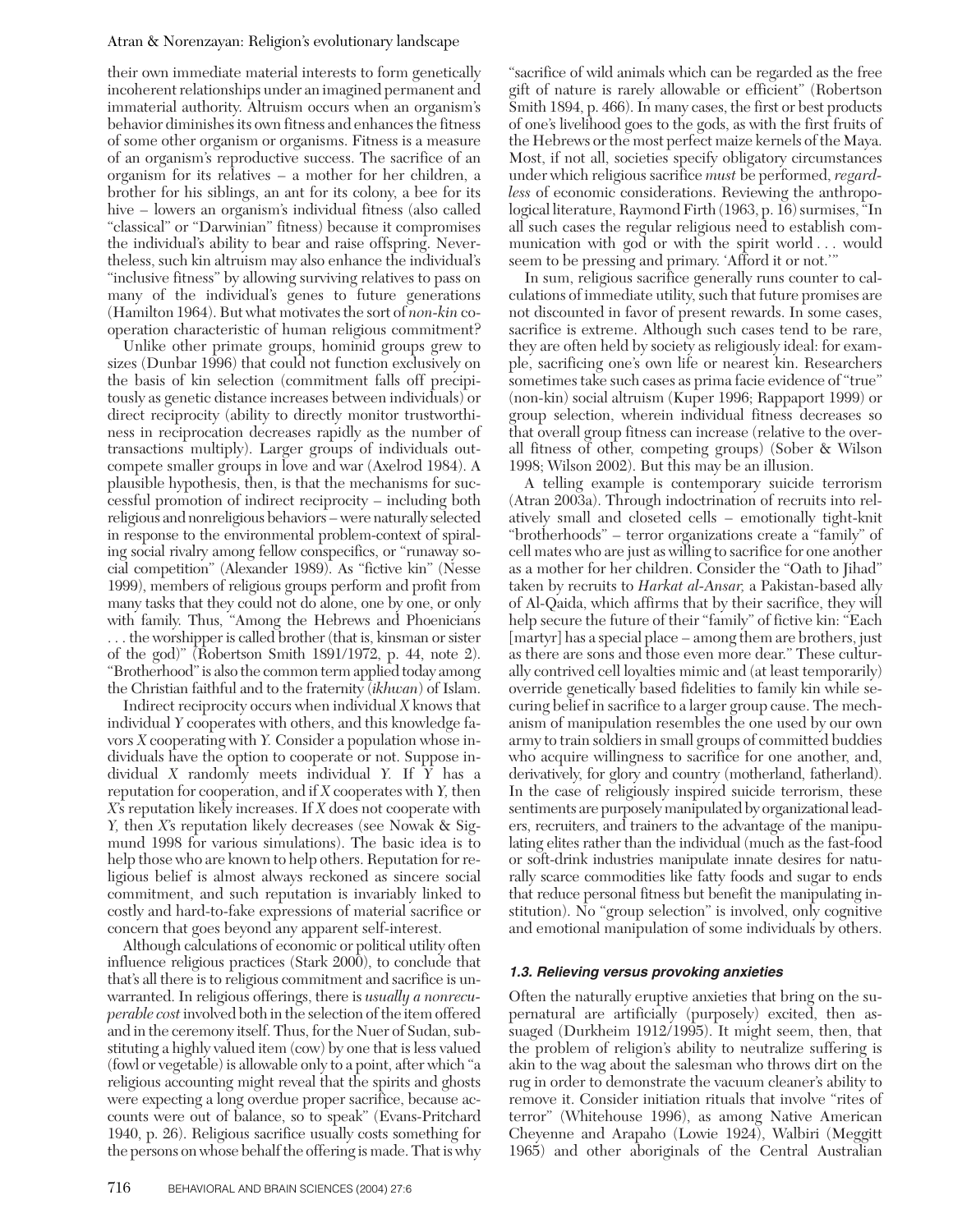Desert (Spencer & Gillen 1904), Mountain Ok Baktaman (Barth 1975) and Ilahita Arapesh of Highland Papua New Guinea (Tuzin 1982), and Candombolé Nagô sects of African-Brazilian Bahia (Carneiro 1940; Omari 1994). These arouse existential anxieties by culturally mimicking and manipulating seemingly capricious and uncontrollable situations that naturally provoke them: terror and risk of death from unidentifiable sources, the menace of infirmity and starvation through physical ordeal and deprivation, the injustice of whimsical oppression, sudden isolation, and loneliness. Often initiates temporarily manifest behaviors and cognitions associated with persons clinically diagnosed as suffering abuse, stress, or trauma, including re-experiencing the events (nightmares, intrusive memories, flashbacks), avoidance (amnesia of the event, refusal to talk or think about it), and hyperarousal (startle response, fitful sleep, poor concentration) (cf. Newport & Nemeroff 2000).

Still, there are important differences between such initiations and stress syndromes (e.g., posttraumatic stress disorder). Stress sufferers who permanently lose memory and undergo reduced immune response often suffer from chronic stress and lack of effective social support (Dhabar & McEwen 1999; Khansari et al. 1990). By contrast, even the most severe and emotionally aversive religious initiations end in positive exhibitions of social acceptance:

Boys and girls are made to recognize members of The People [Navajo] and are introduced to full participation in ceremonial life. . . . The first boy is led out beside the fire. The figure in the white mask makes a mark on each shoulder with sacred cornmeal. . . . Then, using a different falsetto cry, the black-masked figure lightly strikes . . . other places on the body, and the one who uses the reeds varies the time interval between touching the boy and uttering his cry, so its unexpectedness causes the boy to start convulsively. . . . Then the one who wore the black mask places it over the face of each child in turn. . . . All the children are told to look up and always remember the Holy People. The reversal of the masks is a very intelligent psychological act, for it allows the child to see that the dread figure is actually someone he knows, or at least a human being, and thus the ritual is robbed of some of its terror. . . . The ceremony closes with the admonition to each child not to betray to uninitiates what he has seen. (Kluckholn & Leighton 1946/1974, p. 207–208; cf. Turnbull 1962, p. 225)

Through the stress that these exaggerated sensual displays induce, rites of passage furnish emotionally costly and memorable – but ultimately satisfying – commitments to the group and its supernatural agents.

In brief, these life rehearsals incite the very emotions and existential anxieties that motivate religious beliefs and quests for deliverance. Then, by assuaging and resolving the ensuing distress, successful completion of the ritual performance authenticates the religious thoughts and actions. This confirms the efficacy of religious belief and ritual performance in fusing cosmos to culture by overcoming the dreads and uncertainties of both spontaneously occurring natural events and the manipulated happenings of the social world.

## *1.4. Emotional ritual*

Although there is wide variation in the degree of sensory pageantry associated with religious rituals (McCauley & Lawson 2002; Whitehouse 2000), religious rituals habitually – perhaps invariably – include displays of social hierarchy and submission typical of primates and other social mammals (outstretched limbs, baring throat and chest or genitals, genuflection, bowing, prostration, etc.). Even priests and kings must convincingly show sincere submission to higher supernatural authority lest their own authority be doubted (Aristotle 1958; Burkert 1996; cf. Watanabee & Smuts 1999).

Most often, religious rituals involve repeated, generally voluntary, and usually reversible states of emotional communion in the context of formulaic social ceremonies. Here, supernatural agents, through their surrogates and instruments, manifest themselves in people's affections. The ceremonies repetitively occur to make highly improbable, and therefore socially unmistakable, displays of mutual commitment. Within the congregation's coordinated bodily rhythms (chanting, swaying, tracking, etc.), in conjunction with submission displays, individuals show that they feel themselves identifying with, and giving over part of their being to, the intensely felt existential yearnings of others. This demonstration, in turn, conveys the *intention* or *promise* of self-sacrifice by and towards others (charity, care, defense, support, etc.), without any specific person or situation necessarily in mind.

Collective religious ritual always seems to involve ancestrally primitive communicative forms that Tinbergen calls "ritualized social releasers" (1951, p. 191–92). Social releasers exhibit sense-evident properties, "either of shape, or colour, or special movements, or sound, or scents," which readily elicit a well-timed and well-oriented cooperative response in a conspecific: for mating, parenting, fighting, defense, food gathering, and the like. But humans appear to be the only animals that spontaneously engage in creative, rhythmic bodily coordination to enhance cooperation. Unlike, say, avian mating calls or flight formations, human music or body dance, which are omnipresent in worship, can be arbitrarily and creatively recomposed.

A key feature of the creativity of human worship is use of music in social ritual. Even the Taliban, who prohibited nearly all public displays of sensory stimulation, promoted a cappella religious chants. Nearer to home, in a survey of persons who reported a religious experience (Greeley 1975), music emerges as the single most important elicitor of the experience. Listeners as young as 3 years old reliably associate basic or primary emotions to musical structures, such as happiness, sadness, fear, and anger (Trainor & Trehub 1992; cf. Panksepp 1993, Schmidt & Trainor 2002).

Much of the intimate connection between music and religion remains a puzzle. One possible account sees music as an invitation to interpersonal relationships, creating emotional bonds among people, through the "attunement" of somatic states – much as the rocking and cooing behavior of mother and infant attunes the parental bond (Stern 1985). This is especially apparent in a *call-response* format, as in Yoruba dances and Hebrew services. Moreover, in religious contexts, music is frequently experienced as authorless, like the sacred texts that often accompany it.<sup>6</sup> The pretonal religious music of small-scale societies usually has its mythic beginnings in the origins of the world, which invites audiences to share in a sense of timeless intimacy. For the Catholic Church, Gregorian chants were taught to men by birds sent from heaven. Even Bach, Mozart, and Beethoven were but vehicles of The Divine's call to communion.

## *1.5. "Mind-blind" functionalism: Sociobiology, group selection, and memetics*

Finally, our account opposes other evolutionary approaches to religion and culture, including much sociobiology (Har-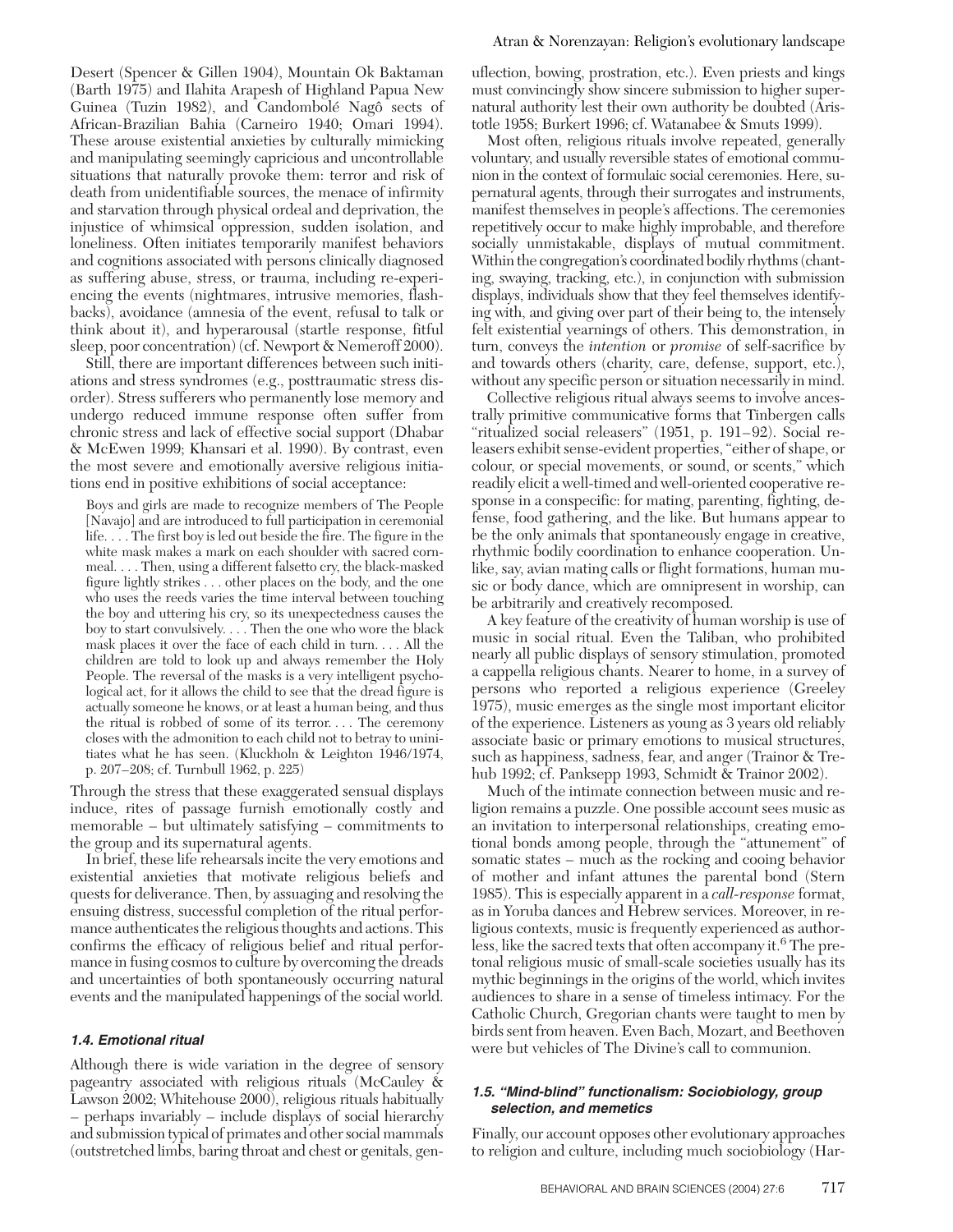ris 1974; Wilson 1978), group-selection theory (Boehm 1999; Sober & Wilson 1998), and memetics (Dawkins 1976; Dennett 1997). These alternatives are "mind-blind" to the cognitive constraints on religious beliefs and practices, viewing religion and culture as bundles of functionally integrated, fitness-bearing traits: for example, packages of environment-induced rituals (the material infrastructure underlying ideational superstructure), machinelike patternings of collective norms (worldviews), or partnerships of invasive and authorless ideas (memeplexes).

Proponents of these alternatives do not deny that minds have causally "proximate" roles in generating religious behaviors – as they may in generating economic behaviors – or that cognition may form part of some "ultimate" explanation of religion. Nevertheless, a common claim is that a meaningful causal account of such behaviors requires initial focus on measurable relationships between putative fitness-motivating factors in religious behaviors and ostensible fitness consequences (Dennett 1995, pp. 358–59; Sober & Wilson 1998, pp. 182, 193; cf. Lumsden & E.O.Wilson 1981): for example, between individuals needing protein in animal-poor environments and ritual human sacrifice (Harris 1974; Wilson 1978), between ideas endeavoring to propagate themselves and proselytizing for altruism (Blackmore 1999; Lynch 1996), or between groups competing for survival and Judaism's alleged cultural and genetic separatism (MacDonald 1998; Wilson 2002). These arguments are presented through selective use of anecdotal evidence, rather than being reliably tested and demonstrated.

Thus, despite sociobiological claims to the canons of "scientific materialism," the causal account that is supposed to produce religious practices (e.g., Aztec cannabilistic sacrifice) from their ostensible material functions (e.g., compensating for lack of large game as sources of protein in Mesoamerica) is wholly mysterious (e.g., How does eating someone generate the idea or formation of a pyramid or priest?). Moreover, similar practices often arise or endure independently or regardless of material need. For example, the African Azande said they just preferred the taste of human meat (Evans-Pritchard 1960), and game was abundant for Mesoamerica's Lowland Maya, who also practiced human sacrifice (de Landa 1566/1985).

It is also notoriously difficult to establish measurable criteria by which whole cultures/societies or worldviews/ memeplexes can have fitness consequences.<sup>7</sup> Functional accounts are often synthetic abstractions: for example, a lone anthropologist's normative digest of some culture that in reality has no clear boundaries and no systematically identifiable structural functions. Indeed, most reported "norms" are too semantically open-ended to have specific contents, such as the Ten Commandments: even members of the same church congregation fail to provide interpretations of the Ten Commandments that other congregation members consistently recognize as being interpretations of the Ten Commandments (Atran 2001b). There are no "replicating" or even definite or definable cultural units for natural selection and vertical (transgenerational) or horizontal (contemporaneous) transmission (e.g., memes can be anything from a gender marker to partial tune, cell phone, cooking recipe, political philosophy, etc.). These facts render implausible all attempts to explain religions (or cultures with a religious element) as discrete or integrated functional systems (for reviews and analyses of specific arguments, see Atran 2001b; 2002a; 2003b; in press).

All human societies pay a price for religion's material, emotional, and cognitive commitments to unintuitive, factually impossible worlds. Functional evolutionary ("adaptationist") arguments for religion often try to offset its clear functional disadvantages with greater functional benefits. There are many different and contrary explanations as to why religion exists in terms of beneficial functions served. These include functions of social (bolstering group solidarity, group competition), economic (sustaining public goods, surplus production), political (mass opiate, rebellion's stimulant), intellectual (e.g., explain mysteries, encourage credulity), health and well-being (increase life expectancy, accept death), and emotional (terrorizing, allaying anxiety) utility. Many of these functions have obtained in one cultural context or another; yet all also have been true of cultural phenomena besides religion.

Such descriptions of religion are not wrong; however, none of these accounts provides explanatory insight into cognitive selection factors responsible for the ease of acquisition of religious concepts by children, or for the facility with which religious practices and beliefs are transmitted across individuals. They have little to say about which beliefs and practices – all things being equal – are most apt to survive within a culture, most likely to recur in different cultures, and most disposed to cultural variation and elaboration. None predicts the cognitive peculiarities of religion, such as

Why do *agent* concepts predominate in religion?

Why are *supernatural-agent* concepts culturally universal?

Why are *some* supernatural agent concepts *inherently better* candidates for cultural selection than others?

Why is it necessary, and how it is possible, to *validate* belief in supernatural agent concepts that are logically and factually inscrutable?

How is it possible to prevent people from deciding that the existing moral order is simply wrong or *arbitrary* and from *defecting* from the social consensus through denial, dismissal, or *deception*?

Our argument does not entail that religious beliefs and practices cannot perform social functions, or that the successful performance of such functions does not contribute to the survival and spread of religious traditions. Indeed, there is substantial evidence that religious beliefs and practices often alleviate potentially dysfunctional stress and anxiety (Ben-Amos 1994; Worthington et al. 1996) and maintain social cohesion in the face of real or perceived conflict (Allport 1956; Pyszczynski et al. 1999). It does imply that social functions are not evolutionarily responsible for the cognitive structure and cultural recurrence of religion. This article addresses these and related issues with cross-cultural experiments and observations.

## **2. The supernatural agent: Hair-triggered folkpsychology**

Religions invariably center on *supernatural agent concepts,* such as gods, goblins, angels, ancestor spirits, jinns. In this section, we concentrate on the concept of *agency,* a central player in what cognitive and developmental psychologists refer to as "folkpsychology" and the "Theory of Mind" (ToM). *Agency,* we speculate, evolved hair-triggers in humans to respond "automatically" under conditions of un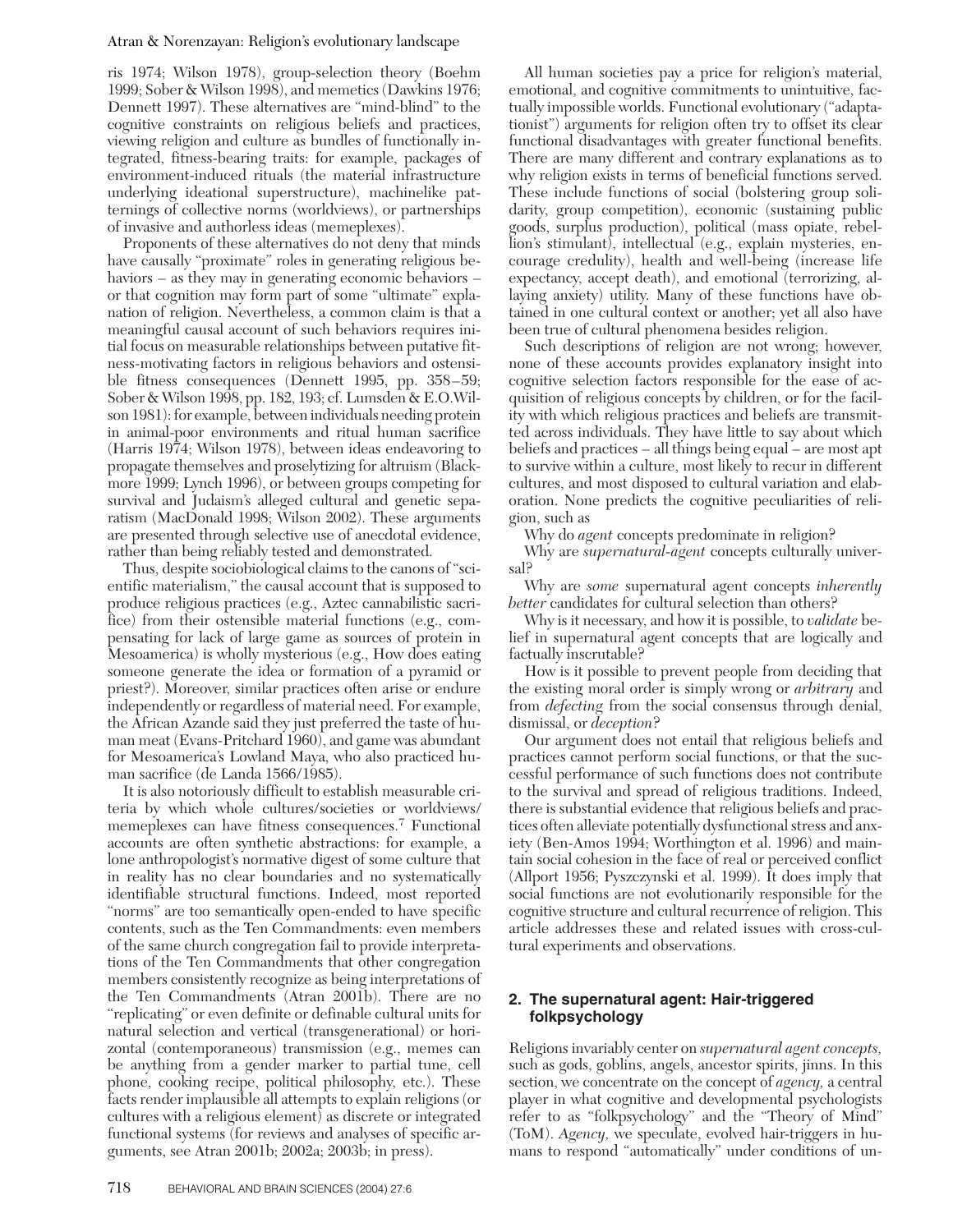certainty to potential threats (and opportunities) by intelligent predators (and protectors). From this perspective, *agency* is a sort of "Innate Releasing Mechanism" (Tinbergen 1951) whose proper evolutionary domain encompasses animate objects, but which inadvertently extends to moving dots on computer screens, voices in the wind, faces in the clouds, and virtually any complex design or uncertain circumstance of unknown origin This insight into the supernatural as the by-product of a hair-triggered agency detector was first elaborated by Guthrie (Guthrie 1993; cf. Hume 1756/1957). We further ground it in the emerging theory of folkpsychology.

A number of experiments show that children and adults spontaneously interpret the contingent movements of dots and geometrical forms on a screen as interacting agents who have distinct goals and internal motivations for reaching those goals (Bloom & Veres 1999; Csibra et al. 1999; Heider & Simmel 1944; Premack & Premack 1995).<sup>8</sup> Such a biologically prepared, or *modular,* processing program would provide a rapid and economical reaction to a wide – but not unlimited – range of stimuli that would have been statistically associated with the presence of agents in ancestral environments. Mistakes, or "false positives," would usually carry little cost, whereas a true response could provide the margin of survival (Geary & Huffman 2002; Seligman 1971).

Our brains, it seems, are trip-wired to spot lurkers (and to seek protectors) where conditions of uncertainty prevail (when startled; at night; in unfamiliar environments; during sudden catastrophe; or in the face of solitude, illness, or prospects of death, etc.). Plausibly, the most dangerous and deceptive predator for the genus *Homo* since the Late Pleistocene has been *Homo* itself, which may have engaged in a spiraling behavioral and cognitive arms race of individual and group conflicts (Alexander 1989). Given the constant menace of enemies within and without, concealment, deception, and the ability to generate and recognize false beliefs in others would favor survival. In potentially dangerous or uncertain circumstances, it would be best to anticipate and fear the worst of all likely possibilities: presence of a deviously intelligent predator. How else could humans have managed to constitute and survive such deadly competitive groups as the Iatmul head-hunters of New Guinea (Bateson 1958) or the Nāga of Nagaland (north-eastern India)?

All the Nāga tribes are, on occasion, head-hunters, and shrink from no treachery in securing these ghastly trophies. Any head counts, be it that of a man, woman, or child, and entitles the man who takes it to wear certain ornaments according to the custom of the tribe or village. Most heads are taken . . . not in a fair fight, but by methods most treacherous. As common a method as any was for a man to lurk about the water Ghat of a hostile village, and kill the first woman or child who came to draw water. . . . Every tribe, almost every village is at war with its neighbour, and no Nāga of these parts dare leave the territory of his tribe without the probability that his life will be the penalty. (Crooke 1907, p. 41–43)

Throughout the world, societies cast their enemies as physically or mentally warped supernatural beings, or at least in league with the supernatural. Originally, *nāga* "applied to dreaded mountain tribes, and [was] subsequently used to designate monsters generally" (Werner 1932/1961, p. 284). The dragons of ancient India (*naga*) and their Chinese derivatives (*lung*) are often depicted as creatures half human

and half animal who emerge from the clouds to wreak havoc on humankind. Similarly, serpent-like devils and demons are culturally ubiquitous (Munkur 1983), perhaps evoking and addressing a primal fear shared by our primate line (Mineka et al. 1984).<sup>9</sup>

From an evolutionary perspective, it is better to be safe than sorry regarding the detection of agency under conditions of uncertainty. This cognitive proclivity would favor emergence of malevolent deities in all cultures, just as the countervailing Darwinian propensity to attach to protective caregivers would favor the apparition of benevolent deities. Thus, for the Carajá Indians of Central Brazil, intimidating or unsure regions of the local ecology are religiously avoided:

The earth and underworld are inhabited by supernaturals.... There are two kinds. Many are amiable and beautiful beings who have friendly relations with humans. . . . The others are ugly and dangerous monsters who cannot be placated. Their woods are avoided and nobody fishes in their pools. (Lipkind 1940, p. 249)

Nearly identical descriptions of supernaturals can be found in ethnographic reports throughout the Americas, Africa, Eurasia, and Oceania (Atran 2002a).

In addition, humans *conceptually create* information to mimic and manipulate conditions in ancestral environments that originally produced and triggered our evolved cognitive and emotional dispositions (Sperber 1996). Humans habitually "fool" their own innate releasing programs, as when people become sexually aroused by make-up (which artificially highlights sexually appealing characteristics), fabricated perfumes, or undulating lines drawn on paper or dots arranged on a computer screen, that is, pornographic pictures.10 Indeed, much of human culture – for better or worse – can be arguably attributed to focused stimulations and manipulations of our species' innate proclivities.

These manipulations can activate and play upon several different cognitive and emotional faculties at once. Thus, masks employ stimuli that trigger our innate, hyperactive facial-recognition schema. Masks also employ stimuli that activate, amplify, and confound emotions by highlighting, exaggerating, or combining certain facial expressions. Moreover, like two-dimensional drawings of the Nekker cube for which there is no stable three-dimensional interpretation, masks can produce feelings of unresolved anxiety or "uncanniness." In many religious ceremonies, for example, as a mask rotates away (e.g., clockwise) from an onlooker, who now gazes on the mask's hollow back, the onlooker perceives a three-dimensional face emerging in the other direction (counterclockwise) from inside the back of the mask (cf. Dawkins 1998). Such manipulations can serve cultural ends far removed from the ancestral adaptive tasks that originally gave rise to those cognitive and emotional faculties triggered, although manipulations for religion often centrally involve the collective engagement of existential desires (e.g., wanting security) and anxieties (e.g., fearing death).

Recently, numbers of devout American Catholics eyed the image of Mother Theresa in a cinnamon bun sold at a shop in Tennessee. Latinos in Houston prayed before a vision of the Virgin of Guadalupe, whereas Anglos saw only the dried remnants of melted ice cream on a pavement. Cuban exiles in Miami spotted the Virgin in windows, curtains, and television afterimages as long as there was hope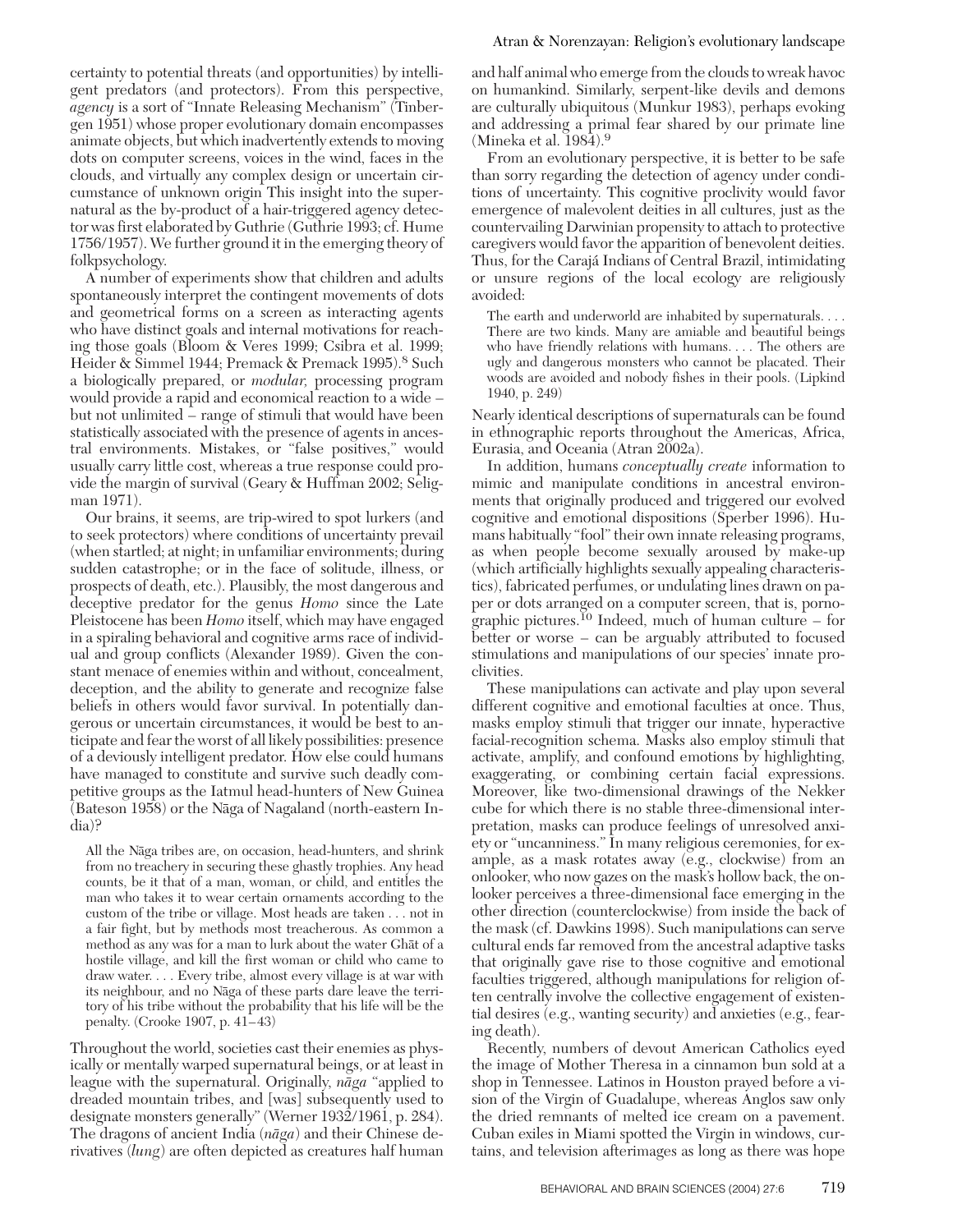of keeping young Elian Gonzalez from returning to godless Cuba. And on the day of the World Trade Center bombing, newspapers showed photos of smoke billowing from one of the towers that "seems to bring into focus the face of the Evil One, complete with beard and horns and malignant expression, symbolizing to many the hideous nature of the deed that wreaked horror and terror upon an unsuspecting city" ("Bedeviling: Did Satan Rear His Ugly Face?," *Philadelphia Daily News,* 14 Sept. 2001). In all these cases, there is culturally conditioned emotional priming in anticipation of agency. This priming, in turn, amplifies the information value of otherwise doubtful, poor, and fragmentary agency-relevant stimuli. This enables the stimuli (e.g., cloud formations, pastry, ice cream conformations) to achieve the minimal threshold for triggering hyperactive facial-recognition and body-movement recognition schemata that humans possess.

In sum, supernatural agents are readily conjured up because natural selection has trip-wired cognitive schema for agency detection in the face of uncertainty. Uncertainty is omnipresent; so, too, is the hair-triggering of an agency-detection mechanism that readily promotes supernatural interpretation and is susceptible to various forms of cultural manipulation. Cultural manipulation of this modular mechanism and priming facilitate and direct the process. Because the phenomena created readily activate intuitively given modular processes, they are more likely to survive transmission from mind to mind under a wide range of different environments and learning conditions than entities and information that are harder to process (Atran 1998; 2001b). As a result, they are more likely to become enduring aspects of human cultures, such as belief in the supernatural.

## **3. Counterintuitive worlds**

In this section we unpack the idea of the supernatural as a counterintuitive world that is not merely counterfactual in the sense of physically implausible or nonexistent. Rather, the supernatural literally lacks truth conditions. A counterintuitive thought or statement can take the surface form of a proposition (e.g., "Omnipotence [i.e., God] is insubstantial"), but the structure of human semantics is such that no specific meaning can be given to the expression and no specific inferences generated from it (or, equivalently, any and all meanings and inferences can be attached to the expression). The meanings and inferences associated with the subject (omnipotence = physical power) of a counterintuitive expression contradict those associated with the predi- $\alpha$  cate (insubstantial  $=$  lack of physical substance), as in the expressions "the bachelor is married" or "the deceased is alive."11

All the world's cultures have religious myths that are attention-arresting because they are counterintuitive.<sup>12</sup> Still, people in all cultures also recognize that such beliefs are counterintuitive, whether or not they are religious believers (Atran 1996). Among Christian communities all over the world, for example, Catholics and non-Catholics alike are unquestionably aware of the difference between Christ's body and ordinary wafers, or between Christ's blood and ordinary wine. Likewise, Native American Cowlitz are well aware of the difference between the deity Coyote and everyday coyotes, or between Old Man Wild Cherry Bark and ordinary wild cherry bark (Jacobs 1934, p. 126–33).

Religious beliefs are counterintuitive because they violate what studies in cognitive anthropology and developmental psychology indicate are universal expectations about the world's everyday structure, including such basic categories of *intuitive ontology* (i.e., the ordinary ontology of the everyday world that is built into the language learner's semantic system) as *person, animal, plant,* and *substance* (Atran 1989). They are generally inconsistent with fact-based knowledge, though not randomly. Beliefs about invisible creatures who transform themselves at will or who perceive events that are distant in time or space flatly contradict factual assumptions about physical, biological, and psychological phenomena (Atran & Sperber 1991). Consequently, these beliefs more likely will be retained and transmitted in a population than random departures from common sense, and thus become part of the group's culture. Insofar as category violations shake basic notions of ontology, they are attention-arresting, hence memorable. But only if the resultant impossible worlds remain bridged to the everyday world can information be stored, evoked, and transmitted.

As a result, religious concepts need little in the way of overt cultural representation or instruction to be learned and transmitted. A few fragmentary narrative descriptions or episodes suffice to mobilize an enormously rich network of implicit background beliefs (Boyer 1994). For instance, if God is explicitly described as being jealous and able to move mountains, He is therefore implicitly known to have other emotions, such as anger and joy, and other powers, such as the ability to see and touch mountains or to lift and sight most anything smaller than a mountain, such as a person, pot, pig, or pea.

Invocation of supernatural agents implicates two cognitive aspects of religious belief: (1) activation of naturally selected conceptual modules, and (2) failed assignment to universal categories of ordinary ontology. Conceptual modules are activated by stimuli that fall into a few intuitive knowledge domains, including: folkmechanics (object boundaries and movements), folkbiology (species configurations and relationships), and folkpsychology (interactive and goal-directed behavior). Ordinary ontological categories are generated by further, more specific activation of conceptual modules. Among the universal categories of ordinary ontology are: *person, animal, plant, substance.*<sup>13</sup>

To give an example, sudden movement of an object stirred by the wind may trigger the agent-detection system that operates over the domain of folkpsychology, and a ghost may be invoked to interpret this possibly purposeful event. In normal circumstances, a sudden movement of wind might activate cognitive processing for agents, but would soon deactivate upon further analysis ("it's only the wind"). But in the case of (bodiless) supernatural agents, the object-boundary detectors that operate over the domain of folkmechanics, and which are required to identify the agent, cannot be activated. The same cognitive conditions operate when supernatural beings and events, like ghosts or gods, are evoked in religious ceremonies, whether or not there is any actual triggering event (e.g., a sudden movement of unknown origin or other uncertain happening). In such cases, assignment to the *person* or *animal* category cannot be completed because ghosts and gods have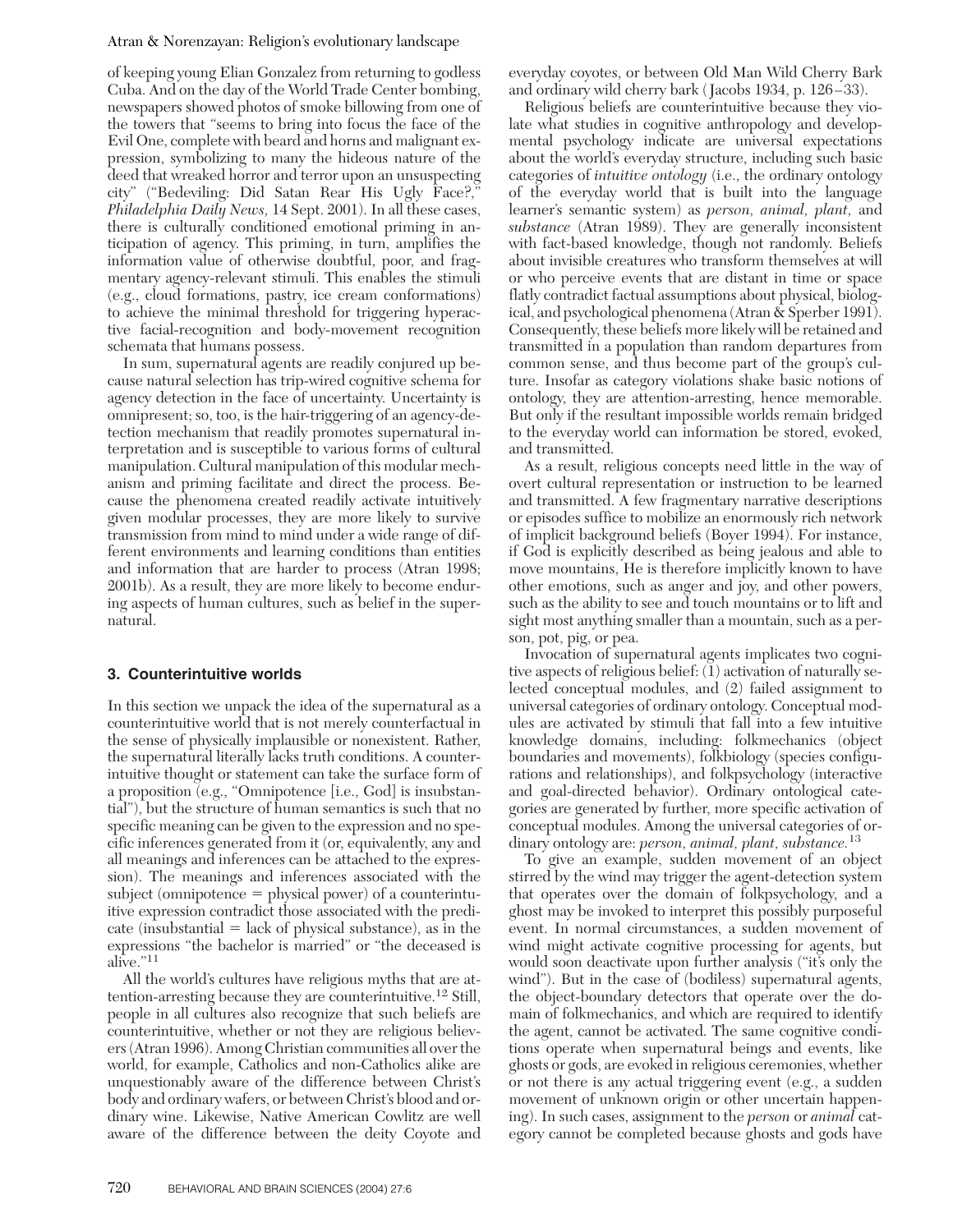counterintuitive properties (e.g., movements and emotions without physical bodies). This results in a potentially endless, open-textured evocation of possible meanings and inferences to interpret the event. However, the process can be provisionally stopped, and the semantic content somewhat specified, in a given context (e.g., a Sunday sermon that fixes interpretation of a Biblical passage on some particular community event in the preceding week).

Ordinary ontological categories always involve more specific processing over the folkmechanics domain (nonliving objects and events).

Only *substance* involves further processing that is exclusive to folkmechanics.

*Plant* involves additional processing over the folkbiological domain (every organism is assigned to one and only one folk species).

*Animal* involves supplemental processing over the domains of folkbiology (every animal is assigned uniquely to a folk species) as well as folkpsychology (animal behavior is scrutinized as indicating predator or prey, and possibly friend or foe).

*Person* involves more specific processing over the folkpsychological domain (human behavior is scrutinized as indicating friend or foe, and possibly predator or prey) and the folkbiological domain (essentialized group assignments, like race and ethnicity).

The relationship between conceptual modules and ontological categories is represented as a matrix in Table 1. Changing the intuitive relationship expressed in any cell generates what Boyer (2000) calls a "minimal counterintuition" (cf. Barrett 2000). For example, switching the cell ( folkpsychology, *substance*) to ( folkpsychology, *substance*) yields a thinking talisman, whereas switching  $(+)$  folkpsychology, *person*) to (  $-$  folkpsychology, *person*) yields an unthinking zombie.

These are general, but not exclusive, conditions on supernatural beings and events. Intervening perceptual, contextual or psycho-thematic factors, however, can change the odds. Thus, certain natural substances – mountains, seas, clouds, sun, moon, planets – are associated with perceptions of great size or distance, and with conceptions of grandeur and continuous or recurring duration. They are, as Freud surmised, psychologically privileged objects for focusing the thoughts and emotions evoked by existential anxieties like death and eternity. Imaginary or actual violation of fundamental social norms also readily lends itself to religious interpretation (e.g., ritual incest, fratricide, status reversal).

#### Atran & Norenzayan: Religion's evolutionary landscape

Finally, supernatural agent concepts tend to be emotionally powerful because they trigger evolutionary survival templates. This also makes them attention-arresting and memorable. For example, an all-knowing bloodthirsty deity is a better candidate for cultural survival than a do-nothing deity, however omniscient. In the next section, we address some of the cognitive processes that contribute to the cultural survival of supernatural beliefs.

## **4. Cultural survival: A memory experiment**

Many factors are important in determining the extent to which ideas achieve a cultural level of distribution. Some are ecological, including the rate of prior exposure to an idea in a population; physical, as well as social, facilitators and barriers to communication and imitation; and institutional structures that reinforce or suppress an idea. Other factors are psychological, including the cognitive and emotional ease with which an idea can be accommodated, represented, and remembered; the intrinsic interest that it evokes in people so that it is processed and rehearsed; and motivation and facility to communicate the idea to others.

One complex of psychological factors concerns the apparent sensitivity to religious ideas in young children. Studies of American and European children indicate that most children through grade 1 (ages 6–7) think that God is present everywhere, can hear prayers and see everything, and is near when one feels troubled or happy. This lends credence to the Jesuits' mantra of "Give me a child till the age of seven and I'll give you a Believer for life." Sentiments about God's pervasiveness in life seem to degrade with age unless institutionally supported, and God's presence and guidance become associated more with danger and difficulties (Goldman 1964; Tamminen 1994; Thun 1963).

Of all cognitive factors, however, mnemonic power may be the single most important one at any age (Sperber 1996). In oral traditions that characterize most of human cultures throughout history, an idea that is not memorable cannot be transmitted and cannot achieve cultural success (Rubin 1995). Moreover, even if two ideas pass a minimal test of memorability, a *more* memorable idea has a transmission advantage over a less memorable one (all else being equal). This advantage, even if small at the start, accumulates from generation to generation of transmission leading to massive differences in cultural success at the end.

One of the earliest accounts of the effects of memorabil-

Table 1. *Mundane relations between naturally selected conceptual domains and universal categories of ordinary ontology (changing the relation in any one cell*  $(+ to -, or - to +)$  yields a minimal, supernatural counterintuition)

| ONTOLOGICAL<br><b>CATEGORIES</b> | Conceptual Domains (and associated properties) |              |          |                                                  |                                           |  |  |
|----------------------------------|------------------------------------------------|--------------|----------|--------------------------------------------------|-------------------------------------------|--|--|
|                                  | Folkmechanics<br>(Inert)                       | Folkbiology  |          | Folkpsychology                                   |                                           |  |  |
|                                  |                                                | (Vegetative) | Animate) | (Psycho-Physical, e.g.,<br>hunger, thirst, etc.) | (Epistemic, e.g.,<br>believe, know, etc.) |  |  |
| <b>PERSON</b>                    |                                                |              |          |                                                  |                                           |  |  |
| <b>ANIMAL</b>                    |                                                |              |          |                                                  |                                           |  |  |
| <b>PLANT</b>                     | $^+$                                           |              |          |                                                  |                                           |  |  |
| <b>SUBSTANCE</b>                 |                                                |              |          |                                                  |                                           |  |  |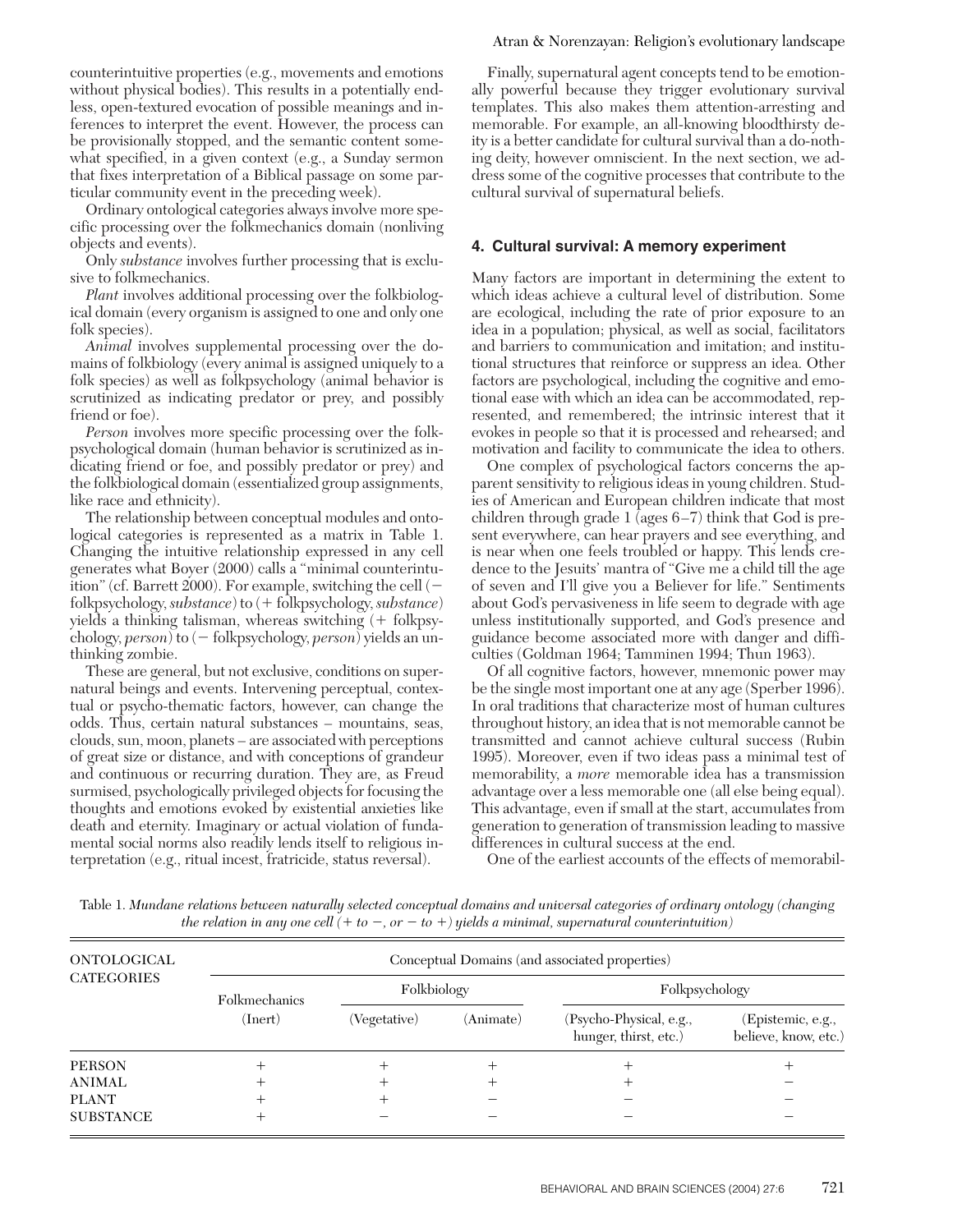ity on transmission of natural and nonnatural concepts was Bartlett's (1932) study of how British university students remembered and then transmitted a culturally unfamiliar story (a Native American folk tale). Over successive retellings of the story, some culturally unfamiliar items or events were dropped. Other unfamiliar items were distorted, being replaced by more familiar items (e.g., a canoe replaced by a rowboat). Bartlett reasoned that items inconsistent with students' cultural expectations were harder to represent and recall, hence less likely to be transmitted than items consistent with expectations.

Recent studies, however, suggest that under some conditions counterintuitive beliefs are *better* recalled relative to intuitive beliefs (Boyer & Ramble 2001). Barrett and Nyhof (2001) asked people to remember and retell Native American folk tales containing natural as well as nonnatural events or objects. Content analysis showed that participants remembered 92% of minimally counterintuitive items, but only  $71\%$  of intuitive items.<sup>14</sup>

Although suggestive, these studies leave several issues unresolved. For one: Why don't minimally counterintuitive concepts occupy most of the narrative structure of religions, folktales, and myths? Even casual perusal of culturally successful materials, like the Bible, Hindu Veda, or Maya Popul Vuh, suggests that counterintuitive concepts and occurrences are a minority. The Bible is a succession of mundane events – walking, eating, sleeping, dreaming, copulating, dying, marrying, fighting, suffering storms and drought, and so on – interspersed with a few counterintuitive occurrences, such as miracles and appearances of supernatural agents like God, angels, and ghosts.

An answer to this puzzle may lie in examining memorability for an entire set of beliefs taken as a single unit of transmission, rather than individual beliefs. Accordingly, we conducted a study to examine the memorability of intuitive (INT) and minimally counterintuitive (MCI) beliefs and belief sets over a period of a week (see Table 2 for examples). One group of 44 U.S. students rated these beliefs on degree of supernaturalness using a 6-point Likert scale. Counterintuitive ideas were viewed as more supernatural than intuitive ones,  $t(43) = 14.93$ ,  $p < .001$  ( $M = 2.51$  vs.  $M = 4.62$ ). Another group of U.S. students recalled these items over time. INT beliefs showed better recall rates than MCI beliefs, both immediately (Fig. 1) and after a oneweek delay (Fig. 2),  $F(4,104) = 9.51, p < .001$ . Because the two kinds of beliefs were matched (each term was equally



Figure 1. Immediate recall for U.S. students by proportion of intuitive (INT) and minimally counterintuitive (MCI) beliefs.



Figure 2. Delayed 1-week recall for U.S. students by proportion of intuitive (INT) and minimally counterintuitive (MCI) beliefs.

likely to occur in an intuitive and counterintuitive belief), the intuitiveness factor, not other unknown factors left to vary, contributed to the recall advantage of the intuitives (Norenzayan & Atran 2004; Norenzayan et al. 2005).

We replicated this finding with a different set of ideas, where a sharper distinction was made between counterintuitive ideas and ideas that are intuitive but bizarre, and between degrees of counterintuitiveness. A group of 107 U.S. participants from another university received ideas that were (1) intuitive and ordinary (INT), (2) intuitive but bizarre (BIZ), (3) minimally counterintuitive (MCI), and (4) maximally counterintuitive (MXCI). Two-word or threeword statements that represented INT, BIZ, MCI, MXCI-Control, and MXCI beliefs were generated (Table 2). Each statement consisted of a concept and one or two properties that modified it. INT statements were created by using a property that was appropriate to the ontological category (e.g., closing door). BIZ statements were created by modifying the concept with an intuitive but bizarre property (e.g., blinking newspaper). MCI statements were created by modifying with a property transferred from *another* ontological category (e.g., thirsty door). Finally, MXCI statements were created by modifying a concept with two properties taken from another ontological category (e.g., squinting wilting brick). For each MXCI statement, a matching statement was generated, only one of the properties being counterintuitive (e.g., chattering climbing pig). Participants received one of two different versions.

Intuitive ideas (INT) had the highest recall; maximally counterintuitive ideas (MXCI), the lowest (Fig. 3). Most distortions occurred within the same ontological category (39 items, or 55%), the majority being within the minimally counterintuitive  $(MCI)$  category  $(23 \text{ items} = 59\% \text{ of all})$ same-category distortions). For example, "cursing horse" was remembered as "laughing horse" (both MCI). For distortions that crossed ontological boundaries, the most common was from counterintuitive to intuitive (14 distortions - 20%). The least common distortion was from intuitive to counterintuitive: Only one such distortion was found (1.4%). Results for distorted items, with a preference for rendering counterintuitive beliefs intuitive, follows the main lines of Bartlett's (1932) study.

One finding that converges with previous studies was that minimally counterintuitive beliefs degraded at a lower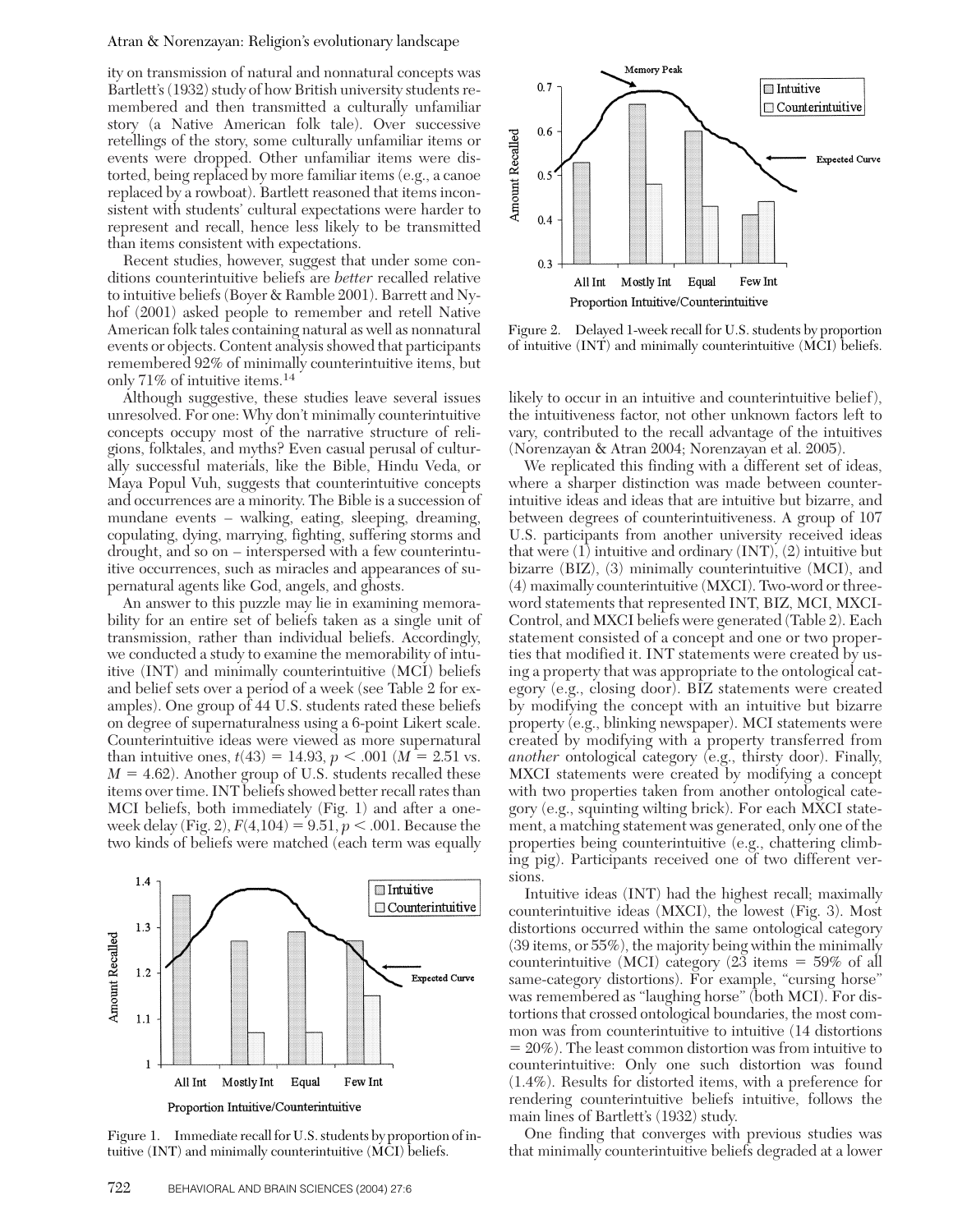Table 2. *Examples of intuitive statements (INT) and bizarre (BIZ), and minimally counterintuitive (MCI) and maximally counterintuitive (MXCI) counterparts in counterbalanced design*

| Version 1                      | Version 2                      |  |  |
|--------------------------------|--------------------------------|--|--|
| <b>INT</b>                     | <b>INT</b>                     |  |  |
| 1.Crumbling Ice                | 1. Crystallizing Ice           |  |  |
| 2. Crystallizing Glass         | 2.Crumbling Glass              |  |  |
| 3. Gossiping Child             | 3. Chanting Child              |  |  |
| 4.Chanting Man                 | 4. Gossiping Man               |  |  |
| 5. Grazing Cow                 | 5. Wandering Cow               |  |  |
| 6. Wandering Deer              | 6. Grazing Deer                |  |  |
| BIZ                            | BIZ                            |  |  |
| 7. Nauseating Cat              | 7.Dangling Cat                 |  |  |
| 8. Dangling Squirrel           | 8. Nauseating Squirrel         |  |  |
| 9. Blinking Newspaper          | 9. Floating Newspaper          |  |  |
| 10. Floating Pencil            | 10. Blinking Pencil            |  |  |
| MCI                            | MCI                            |  |  |
| 11. Giggling seaweed           | 11.Sobbing Seaweed             |  |  |
| 12.Sobbing Oak                 | 12. Giggling Oak               |  |  |
| 13. Cursing Horse              | 13. Admiring Horse             |  |  |
| 14. Admiring Frog              | 14. Cursing Frog               |  |  |
| 15.Solidifying Lady            | 15. Melting Lady               |  |  |
| 16. Melting Grandfather        | 16.Solidifying Grandfather     |  |  |
| MXCI-Control                   | MXCI-Control                   |  |  |
| 17. Cheering Limping Turtle    | 17. Chattering Climbing Turtle |  |  |
| 18. Chattering Climbing Pig    | 18. Cheering Limping Pig       |  |  |
| MXCI                           | <b>MXCI</b>                    |  |  |
| 19. Squinting Wilting Brick    | 19. Squealing Flowering Brick  |  |  |
| 20. Squealing Flowering Marble | 20. Squinting Wilting Marble   |  |  |

rate after immediate recall. Minimally counterintuitive beliefs may have a potent survival advantage over intuitive beliefs: once processed and recalled, they degrade less than intuitive ones. Disadvantage in recall may be offset by resilience, so that over generations of transmission, an idea that is less remembered, but also less degradable, may pre-



Figure 3. Delayed 1-week recall for U.S. students by proportion of intuitive (INT), bizarre (BIZ), minimally counterintuitive (MCI) and maximally counterintuitive (MXCI) beliefs (error bars, 95% confidence interval).



Figure 4. Memory degradation over 1-week (immediate minus delayed recall) for U.S. students by proportion of intuitive (INT) and minimally counterintuitive (MCI) beliefs.

vail over an idea that is initially remembered well but eventually dies out because of a higher rate of degradation.

As to belief sets, the one that was mostly intuitive, combined with a few minimally counterintuitive ones, had the highest rate of delayed recall and the lowest rate of memory degradation over time (Fig. 4).<sup>15</sup> This is the recipe for a successful transmission of cultural beliefs, and it is the cognitive template that characterizes most popular folktales and religious narratives. Critically, the belief set with a majority of minimally counterintuitive beliefs had the lowest rate of delayed recall and highest level of memory degradation. In fact, this is a cognitive template rarely encountered in existing culturally successful materials. Thus, the way natural and non-natural beliefs are combined is crucial to the survival of a cultural ensemble of beliefs, such as those that form the core of any religious tradition.

With Yukatek Maya speakers we found the same recall pattern as in the U.S. follow-up. Also, minimally counterintuitive beliefs were again more resilient than intuitive ones, confirming the U.S. pattern. Finally, we found no reliable differences between the Yukatek recall pattern after one week and after three months (Fig. 5). These results indicate cultural stabilization of that pattern.

In sum, minimally counterintuitive beliefs, as long as they come in small proportions, help people remember and



Figure 5. Memory degradation over 1 week (t1–t2) and over 3 months (t1–t3) for Yukatek Maya by proportion of intuitive and minimally counterintuitive beliefs (error bars, 95% confidence interval).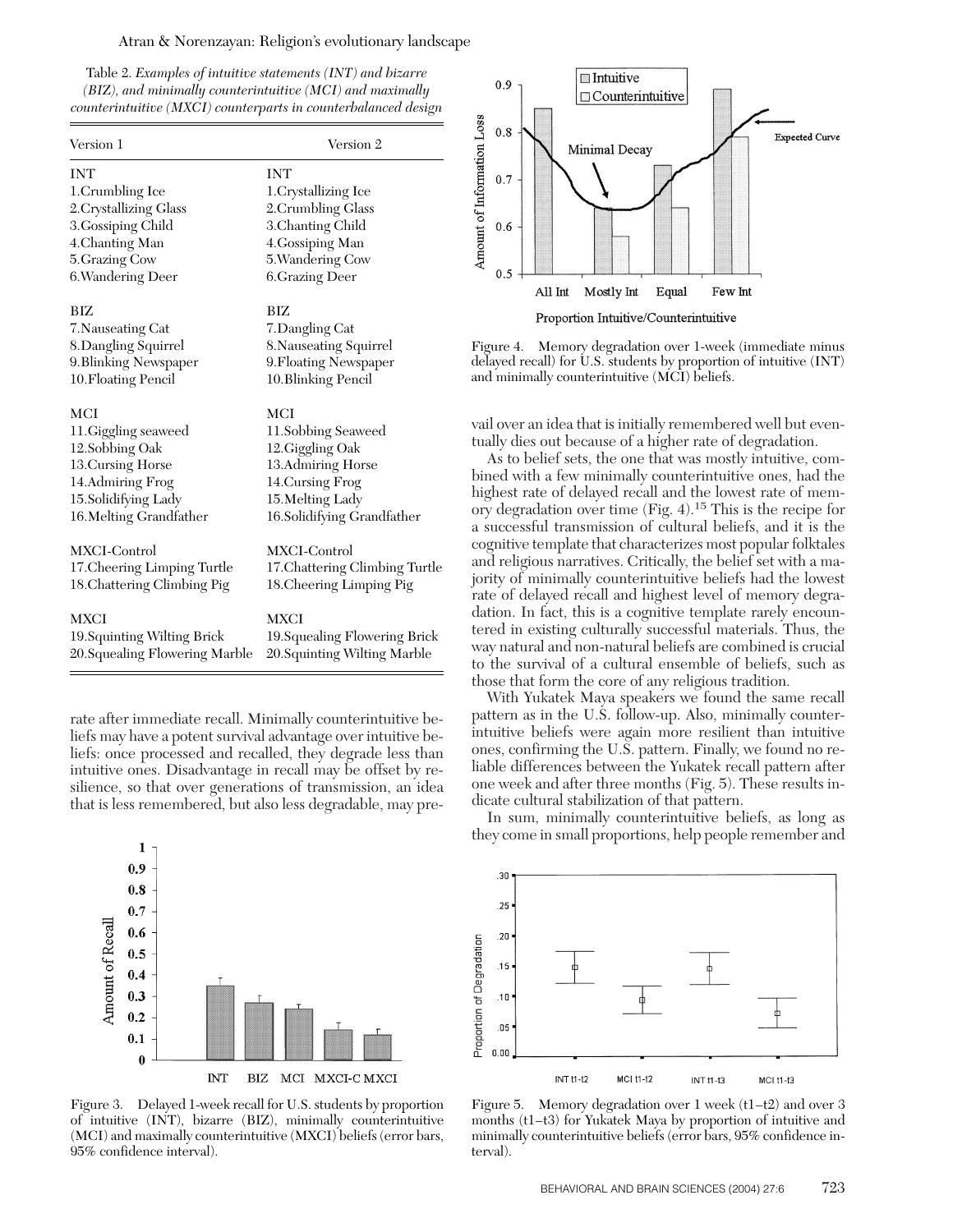presumably transmit the intuitive statements. A small proportion of minimally counterintuitive beliefs gives the story a mnemonic advantage over stories with no counterintuitive beliefs or with far too many counterintuitive beliefs, just as moderately spiced-up dishes have a cultural advantage over bland or far too spicy dishes. This dual aspect of supernatural beliefs and belief sets – commonsensical and counterintuitive – renders them intuitively compelling yet fantastic, eminently recognizable but surprising. Such beliefs grab attention, activate intuition, and mobilize inference in ways that greatly facilitate their mnemonic retention, social transmission, cultural selection, and historical survival.

## **5. Metarepresenting counterintuitive worlds: A Theory of Mind experiment**

Thus far we have claimed that the presence of minimally counterintuitive beliefs in religious belief sets favors the production, transmission, and cultural survival of those belief sets over time. We have also provided initial experimental support for the claim, although clearly much more needs to be done. This claim leaves open the issue of how counterintuitive beliefs can be formed at all. If counterintuitive beliefs arise by violating innately given expectations about how the world is built, how can we possibly bypass our own hardwired concepts to form counterintuitive religious beliefs? The answer is that we don't entirely bypass commonsense understanding but conceptually parasitize it to transcend it. This occurs through the species-specific cognitive process of metarepresentation.

Humans have a metarepresentational ability, that is, they form representations of representations. This ability allows people to understand a drawing or picture of someone or something as a drawing or picture and not the real thing. It lets us enjoy novels and movies *as fiction* that can emotionally arouse us without actually threatening us. It lets us think about being in different situations and deciding which are best for the purposes at hand, without our having to actually live through (or die in) the situations we imagine. It affords us the capacity to model the world in different ways, and to conscientiously change the world by entertaining new models that we invent, evaluate, and implement. It enables us to become aware of our experienced past and imagined future as past or future events that are distinct from the present that we represent to ourselves, and so permits us to reflect on our own existence. It allows people to comprehend and interact with one another's minds.

Equally important for our purposes, metarepresentation allows humans to retain half-understood ideas (Atran & Sperber 1991; Sperber 1985). By embedding half-baked (quasi-propositional) ideas in other factual and commonsense beliefs, these ideas can simmer through personal and cultural belief systems and change them. Children come to terms with the world in similar ways when they hear a new word. A half-understood word is initially retained metarepresentationally, as standing in for other ideas the child already has in mind. Initially, the new word is assigned an ontological category: For example, if "andro chases balls," then andro must be an *animal* or *person,* like Fido or Fred.

After Dennett (1978), most researchers in folkpsychology, or "theory of mind" (ToM), maintain that attribution of mental states, such as belief and desire, to other persons re-

quires metarepresentational reasoning about false beliefs. Only when the child can understand that other people's beliefs are *only* representations – not just recordings of the way things are – can the child entertain and assess other people's representations as veridical or fictional, truly informative or deceptive, exact or exaggerated, worth changing one's own mind for or ignoring. Only then can the child appreciate that God thinks differently from most people, in that only God's beliefs are always true.

In one of the few studies to replicate findings on ToM in a small-scale society (cf. Avis & Harris 1991), Knight et al. (2004) showed 48 Yukatek-speaking children (26 boys, 22 girls) a tortilla container and told them, "Usually tortillas are inside this box, but I ate them and put these shorts inside." They asked each child in random order what a person, God, the sun (*k'in*), principal forest spirits (*yumil k'ax'ob',* "Masters of the Forest"), and other minor spirits (*chiichi'*) would think was in the box. As with American children (Barrett et al. 2001), the youngest Yukatek (4 years) overwhelmingly attributed true beliefs to both God and people in equal measure. After age 5, the children attributed mostly false beliefs to people but attributed mostly true beliefs to God (Fig. 6).<sup>16</sup> Thus, 33% of the 4-year-olds said that people would think tortillas were in the container versus  $77\%$  of 7year-olds. In contrast, no significant correlation was detected between answers for God and age,  $r(46) = .06$ .

Collapsing over ages, Yukatek children attributed true beliefs according to a hierarchy of human and divine minds, one in which humans and minor spirits are seen as easier to deceive. Mental states of humans were perceived as different from those of God ( $Z = 3.357$ ,  $p = .001$ ) and those of Masters of the Forest and the Sun Deity ( $Z = 1.89, p = .06$ for both). God was seen as all-knowing, and local religious entities were somewhere in between (Fig. 7).

In a follow-up with 7 female and 7 male Itza' Maya adults in Guatemala's Peten rainforest, all (but one man) responded that God had a true belief because, as several respondents stated, "He can see through the basket as if it were transparent." All (save the same man) thought a person coming upon the basket would have a false belief about its contents. Six men and four women thought the forest spirits (*arux*) would know the basket's true contents. Overall (for men as well as women), mental states of humans



Figure 6. Percentage of Yukatek Maya children's attributions of false beliefs to God and persons by age.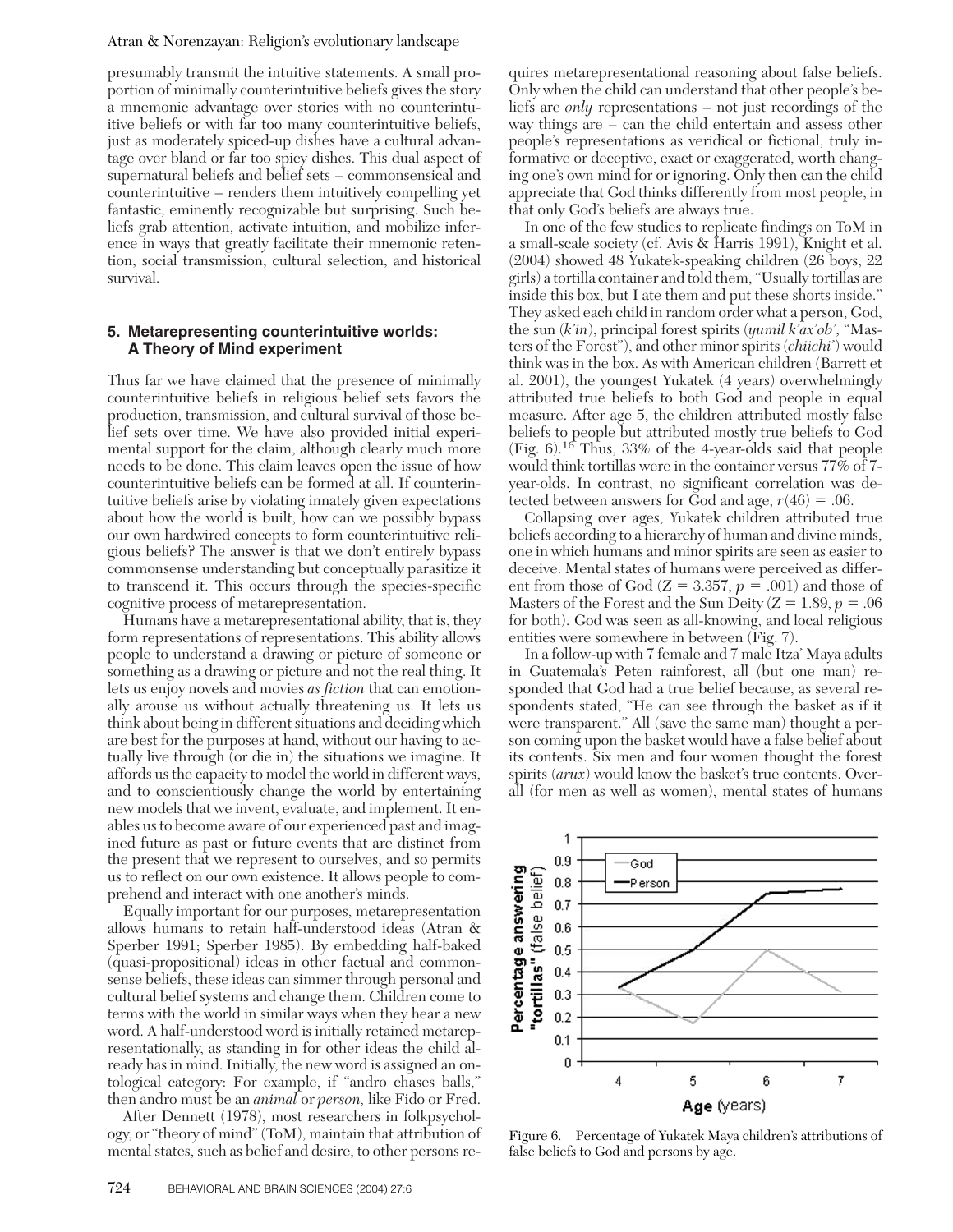

Figure 7. Percentage of responses (all groups) Maya children's attribution of false or true beliefs to persons and various supernatural agents.

were perceived as different from those of  $God (Z = 3.207,$  $p = .001$ ) and forest spirits ( $Z = 3.000, p = .003$ ), but God and forest spirits were not significantly different from one another. For Itza' adults (but significantly more so for men who venture into the forest than women who generally do not) beliefs in forest spirits have measurable behavioral consequences for biodiversity, forest sustainability, and so forth (Atran et al. 2002). In brief, from an early age people may reliably attribute to supernaturals cognitions that they believe are *different* and *truer* than those attributed to humans.

## **6. From false belief to costly commitment**

In this section, we argue that the human metarepresentational ability to deceive and defect has been managed by communicative displays of passionate commitment to omniscient supernatural agents, who unlike humans do not succumb to false beliefs and thus can act as guarantors for future in-group cooperation. Expression of religious prescriptions performatively signals and establishes cognitive and emotional commitment to seek convergence, but it doesn't specify (the propositional content of) *what* people should converge to. The truth about religious prescriptions is accepted on faith and communicated through ritual display, not discovered or described as a set of factual or logical propositions. The result of such convergence is to perpetuate a stable community of cooperators who sacrifice for the group in the short run, but benefit from it in the long run.

One plausible evolutionary story is that understanding agency, together with metarepresenting false belief and deceit, emerged as a later development of intentional communicative displays that signaled possibilities for hominids to cooperate (or deceive) in a wide variety of situations (Leslie & Frith 1987). Autistic children, who selectively fail at false belief tasks, seem to miss intentional communicative display. Although they can often imitate a gesture, and so represent it, they can't go beyond this primary representation to infer that the gesture stands for something else.

Thus, unlike non-autistic 1-year-olds (Baron-Cohen 1995; Masur 1983), older autistic children can't signal communicative intent by pointing (as only humans can; see Premack & Woodruff 1978; Povinelli 2000). They can't metarepresent the relation *intentionally communicate,* between a person as an agent (mother), a stimulus situation (upturned palm oriented towards a vase of flowers), and an inferred situation (child giving flowers to mother). Neither, apparently, can they entertain counterfactual beliefs. This can be particularly striking in children suffering from Asperger's Syndrome, a high-functioning form of autism.<sup>17</sup>

Religious acts of faith incorporate universal, metarepresentational features of pragmatic communication, including: *pretend* (that *p*) and *promise* (to do *p*). These are *social* acts common to all normally interacting human agents. A principal difference between religious and nonreligious employments of these behaviors is that the situation that is represented  $(p)$  in a religious act is not a state of affairs by which the truth, adequacy, or accurateness of the representation is evaluated. Rather, a religious representation (statement or other display) is *always right,* and the situation to which it is properly applied *is made* to conform to what is conventionally stipulated to be the case.

In pretense, a person believes that [*p* is false] because not-*p* is demonstrably or verifiably the case. In faith, a person believes that  $[p]$  is true] because  $p$  is the Word of God, and because God always speaks the truth. Faith, like pretense, necessarily involves metarepresentation, namely, the representation in the brackets, where *p* is metarepresented. In pretense, though, *p*'s content is well understood, and the state of affairs it represents is assessable by observation for truth or falsity (e.g.,  $p =$  "this banana is a telephone"). In faith, *p* is not well understood, and the supposed state of affairs it represents cannot be assessable by observation (e.g.,  $p =$  "this wine is Christ's blood") (Sperber 1975b; cf. Ayer 1950 on religious "pseudo-propositions"). Nonetheless, because the word of god is always true, religious believers are not concerned with whether *p* is true or not, but with what *p,* which is true, could possibly mean (connote) for them in each situation.

As with pretense, religious acts of faith involve exaggerated gestures that are intended to connote a situation that goes beyond the one perceptually manifest. For example, the act of receiving the host during Mass is an extraordinary eating display, where people are typically fed on their knees with no chewing of the wafer allowed. It is obvious to everyone that the intended goal of the display is not eating, but communion (Rappaport 1999). The meaning of an act of faith like communion is not an inference to specific propositions, but to an emotionally charged network of partial and changeable descriptions of counterfactual and counterintuitive worlds.

In sum, human metarepresentational abilities, which are intimately bound to fully developed cognitions of agency and intention, also allow people to entertain, recognize, and evaluate the differences between true and false beliefs. Given the ever-present menace of enemies within and without, concealment, deception, and the ability to both generate and recognize false beliefs in others would favor survival. But because human representations of agency and intention include representations of false belief and deception, human society is forever under threat of moral defection.

If some better ideology is likely to be available some-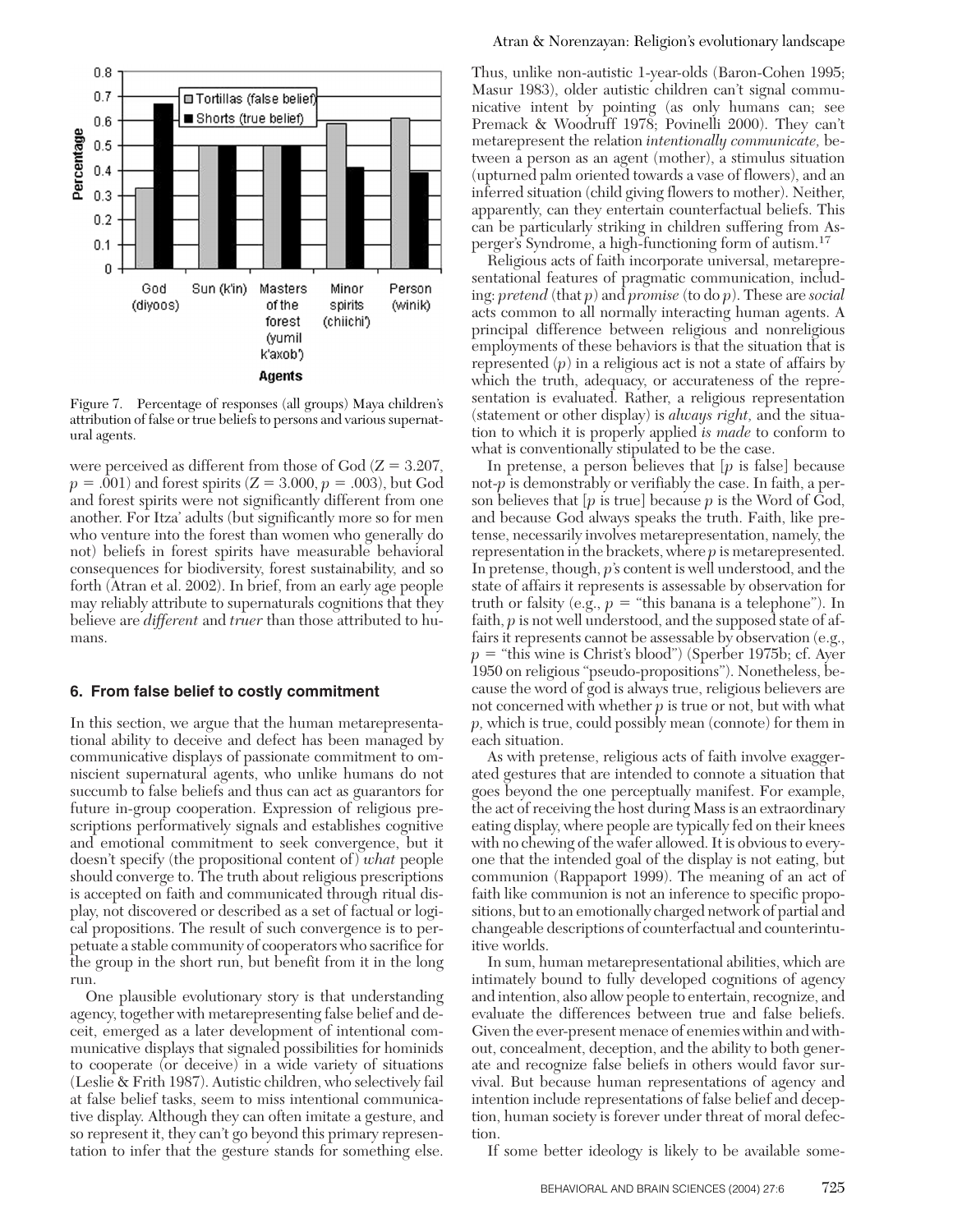where down the line, then, reasoning by backward induction, there is no more justified reason to accept the current ideology than convenience. As it happens, the very same metacognitive aptitude that initiates this problem also provides a resolution through metarepresentation of minimally counterintuitive worlds. Invoking supernatural agents who may have true beliefs that people ordinarily lack creates the arational conditions for people to steadfastly commit to one another in a moral order that goes beyond apparent reason and self-conscious interest. In the limiting case, an omniscient and omnipotent agent (e.g., the supreme deity of the Abrahamic religions) can ultimately detect and punish cheaters, defectors, and free riders no matter how devious (cf. Frank 1988; Dennett 1997).

In the competition for moral allegiance, secular ideologies are at a disadvantage. For, if people learn that all apparent commitment is self-interested convenience or worse, manipulation for the self-interest of others, then their commitment is debased and withers. Especially in times of vulnerability and stress, social deception and defection in the pursuit of self-preservation is therefore more likely to occur, as Ibn Khaldun recognized centuries ago (Ibn Khaldun 1318/1958, II, iii, p. 41). Religion passionately rouses hearts and minds to break out of this viciously rational cycle of self-interest and to adopt group interests that may benefit individuals in the long run. Commitment to the supernatural underpins the "organic solidarity" (Durkheim 1912/1995) that makes social life more than simply a contract among calculating individuals. Commitment to the supernatural is further sustained by the relieving of pervasive existential anxieties, to which we now turn.

## **7. Existential anxiety: A motivation experiment**

If supernatural agents are cognitively salient and possess omniscient and omnipotent powers, then they can be invoked to ease existential anxieties such as death and deception that forever threaten human life everywhere. This section summarizes experiments (cf. Norenzayan & Hansen 2005), linking adrenaline-activating death scenes to increased belief in God's existence and the efficacy of super-

Table 3. *Three stories with matching events used to prime feelings of religiosity: Neutral (uneventful), Death (stressful), Religious (prayer scene)*

|                  | Neutral                                                                                                             | Death                                                                                                                    | Religious                                                                                                                                                      |
|------------------|---------------------------------------------------------------------------------------------------------------------|--------------------------------------------------------------------------------------------------------------------------|----------------------------------------------------------------------------------------------------------------------------------------------------------------|
| 1                | A mother and her son are leaving                                                                                    | A mother and her son are leaving                                                                                         | A mother and her son are leaving                                                                                                                               |
|                  | home in the morning.                                                                                                | home in the morning.                                                                                                     | home in the morning.                                                                                                                                           |
| $\boldsymbol{2}$ | She is taking him to visit his                                                                                      | She is taking him to visit his                                                                                           | She is taking him to visit his                                                                                                                                 |
|                  | father's workplace.                                                                                                 | father's workplace.                                                                                                      | father's workplace.                                                                                                                                            |
| 3                | The father is a laboratory technician                                                                               | The father is a laboratory technician                                                                                    | The father is a laboratory technician                                                                                                                          |
|                  | at Victory Memorial Hospital.                                                                                       | at Victory Memorial Hospital.                                                                                            | at Victory Memorial Hospital.                                                                                                                                  |
| 4                | They check before crossing a busy                                                                                   | They check before crossing a busy                                                                                        | They check before crossing a busy                                                                                                                              |
|                  | road.                                                                                                               | road.                                                                                                                    | road.                                                                                                                                                          |
| 5                | While walking along, the boy sees                                                                                   | While crossing the road, the boy is                                                                                      | While walking along, the boy sees a well-                                                                                                                      |
|                  | some wrecked cars in a junk yard,                                                                                   | caught in a terrible accident, which                                                                                     | dressed man stop by a homeless woman,                                                                                                                          |
|                  | which he finds interesting.                                                                                         | critically injures him.                                                                                                  | falling on his knees before her, weeping.                                                                                                                      |
| 6                | At the hospital, the staff are preparing                                                                            | At the hospital, the staff prepares the                                                                                  | At the hospital, the boy's father shows him                                                                                                                    |
|                  | for a practice disaster drill, which the                                                                            | emergency room, to which the boy is                                                                                      | around his lab. The boy listens politely,                                                                                                                      |
|                  | boy will watch.                                                                                                     | rushed.                                                                                                                  | but his thoughts are elsewhere.                                                                                                                                |
| 7                | An image from a brain scan machine                                                                                  | An image from a brain scan machine                                                                                       | An image from a brain scan that he sees re-                                                                                                                    |
|                  | used in the drill attracts the boy's                                                                                | used in a trauma situation shows se-                                                                                     | minds him of something in the homeless                                                                                                                         |
|                  | interest.                                                                                                           | vere bleeding in the boy's brain.                                                                                        | woman's face.                                                                                                                                                  |
| 8                | All morning long, a surgical team<br>practices the disaster drill proce-<br>dures.                                  | All morning long, a surgical team<br>struggles to save the boy's life.                                                   | On his way around the hospital, the boy<br>glances into the hospital's chapel, where<br>he sees the well-dressed man sitting<br>alone.                         |
| 9                | Make-up artists are able to create<br>realistic-looking injuries on actors<br>for the drill.                        | Specialized surgeons are able to reattach<br>the boy's severed feet, but cannot stop<br>his internal hemorrhaging.       | With elbows on his knees, and his head in<br>his hands, the man moves his lips<br>silently. The boy wants to sit beside him,<br>but his father leads him away. |
| 10               | After the drill, while the father<br>watches the boy, the mother<br>leaves to phone her other child's<br>preschool. | After the surgery, while the father stays<br>by the dead boy, the mother leaves<br>to phone her other child's preschool. | After a brief tour of the hospital, while the<br>father watches the boy, the mother<br>leaves to phone her other child's<br>preschool.                         |
| 11               | Running a little late, she phones the                                                                               | Barely able to talk, she phones the                                                                                      | Running a little late, she phones the pre-                                                                                                                     |
|                  | preschool to tell them she will soon                                                                                | preschool to tell them she will soon                                                                                     | school to tell them she will soon pick up                                                                                                                      |
|                  | pick up her child.                                                                                                  | pick up her child.                                                                                                       | her child.                                                                                                                                                     |
| 12               | Heading to pick up her child, she<br>hails a taxi at the number nine bus<br>stop.                                   | Heading to pick up her child, she hails<br>a taxi at the number nine bus stop.                                           | Heading to pick up her child, she hails a<br>taxi at the number nine bus stop.                                                                                 |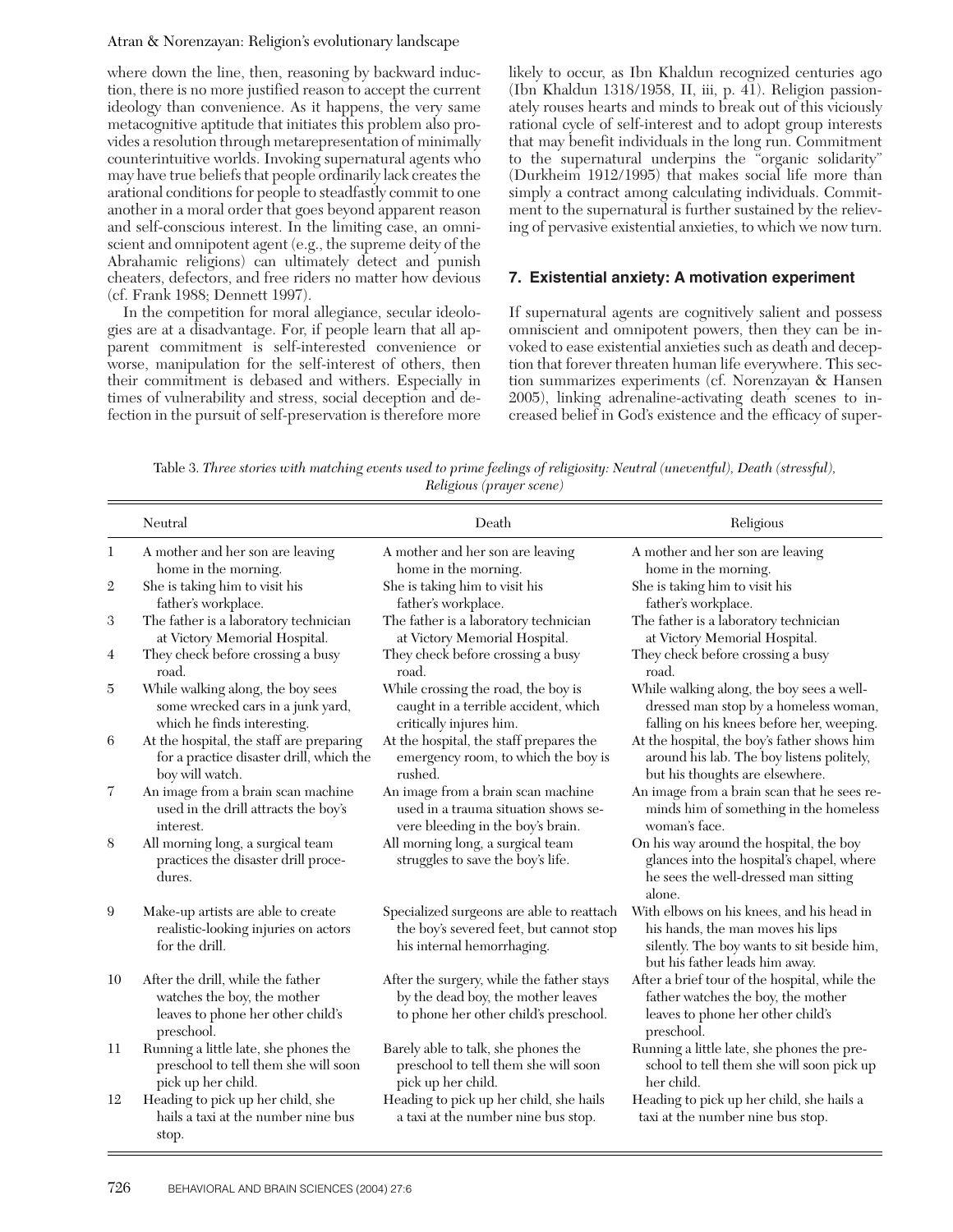natural intervention in human affairs. The experiment is also aimed at commitment theories of religion that neglect special attention to the supernatural.

Our experiment builds on a study by Cahill and colleagues dealing with the effects of adrenaline (adrenergic activation) on memory (Cahill et al. 1994). They showed college students a series of slides and a storyline about a boy riding a bike. Some subjects were exposed to an uneventful story: The boy rides his bike home, and he and his mother drive to the hospital to pick up his father (who is a doctor). For the other participants, the story begins and ends in much the same way, but the middle is very different: The boy is hit by a car and rushed to the hospital's emergency room, where a brain scan shows severe bleeding from the boy's brain and specialized surgeons struggle to reattach the boy's severed feet. After exposure to the stories, and before being tested for recall, half the subjects were given either a placebo pill or a drug (propranolol) that blocks the effects of adrenaline. The placebo and drug groups recalled the uneventful story equally well. Only the placebo group, however, remembered the emotional story more accurately than the uneventful one.

Our hypothesis was that existential anxieties (particularly about death) not only deeply affect how people remember events but also their propensity to interpret events in terms of supernatural agency. We primed each of three groups of college students with one of three different stories (Table 3): Cahill et al.'s uneventful story (neutral prime), Cahill et al.'s stressful story (death prime), and another uneventful story whose event-structure matched the other two stories but which included a prayer scene (religious prime). Afterwards, each group of subjects read a *New York Times* article (2nd October 2001) whose lead ran: "Researchers at Columbia University, expressing surprise at their own findings, are reporting that women at an in vitro fertilization clinic in Korea had a higher pregnancy rate when, unknown to the patients, total strangers were asked to pray for their success." The article was given under the guise of a story about "media portrayals of scientific studies." Finally, students rated strength of their belief in God and the power of supernatural intervention (prayer) on a 9-point scale.

Results show that strength of belief in God's existence (Fig. 8), and in the efficacy of supernatural intervention (Fig. 9), are reliably stronger after exposure to the death prime than after the neutral and religious primes, *F*(1, 74)  $= 7.44, p < .01, \text{ and } F(1, 74) = 3.88, p = .05,$  respectively (no significant differences between either uneventful story). This effect held even after controlling for religious background and prior degree of religious identification.



Figure 8. Strength of belief in God's existence after priming (neutral, religious, or death) (error bars, 95% confidence interval).



Figure 9. Strength of belief in supernatural power of prayer after priming (neutral, religious, or death) (error bars, 95% confidence interval).

Terror Management Theory (TMT) maintains that cultural worldview is a principal buffer against the terror of death. Accordingly, TMT experiments show that thoughts of death induce people to reinforce their cultural (including religious) worldview and derogate alien worldviews (Greenberg et al. 1990; Pyszczynski et al. 1999). According to the worldview-defense hypothesis, then, awareness of death should enhance belief in a culturally familiar deity, but diminish belief in a culturally unfamiliar deity. Our view suggests that the need for belief in supernatural agency is possibly a qualitatively distinct buffer against the terror of death that overrides worldview defense needs.

To test this idea, in a follow-up, 73 American undergraduates were told that the prayer groups were Buddhists in Taiwan, Korea, and Japan. Supernatural belief was measured either shortly after the primes, or after a significant delay between the primes and the belief measures. When the primes were recently activated, as expected there was a stronger belief in the power of Buddhist prayer in the death prime than in the control prime,  $F(1, 33) = 6.65, p = .01$ . Remarkably, the mostly Christian death-primed subjects who previously self-identified as strong believers in their religion were *more* likely to believe in the power of Buddhist prayer,  $r(16) = .68$ ,  $p < .01$ . In the neutral (control) condition, there was no correlation between religious identification and belief in Buddhist prayer among a similar group of mostly Christian subjects. Given a choice between supernatural belief versus rejecting an alien worldview (Buddhism), Christians chose the former. This finding is difficult to explain in terms of cultural worldview bolstering, but it possibly reflects a strong belief in immortality as a buffer against death, as articulated in TMT (Solomon et al. 1991).

In a cross-cultural extension, 75 Yukatek-speaking Maya villagers were tested, using stories matched for event structure but modified to fit Maya cultural circumstances. They were also asked to recall the priming events. We found no differences among primes for belief in the existence of God and spirits (near ceiling in this very religious society). However, subjects' belief in the efficacy of prayer for invoking the deities was significantly greater with the death prime than with religious or neutral primes,  $\chi^2(2, N = 75)$ 10.68,  $p = 0.005$ . Awareness of death more strongly motivates religiosity than mere exposure to emotionally nonstressful religious scenes, like praying. This supports the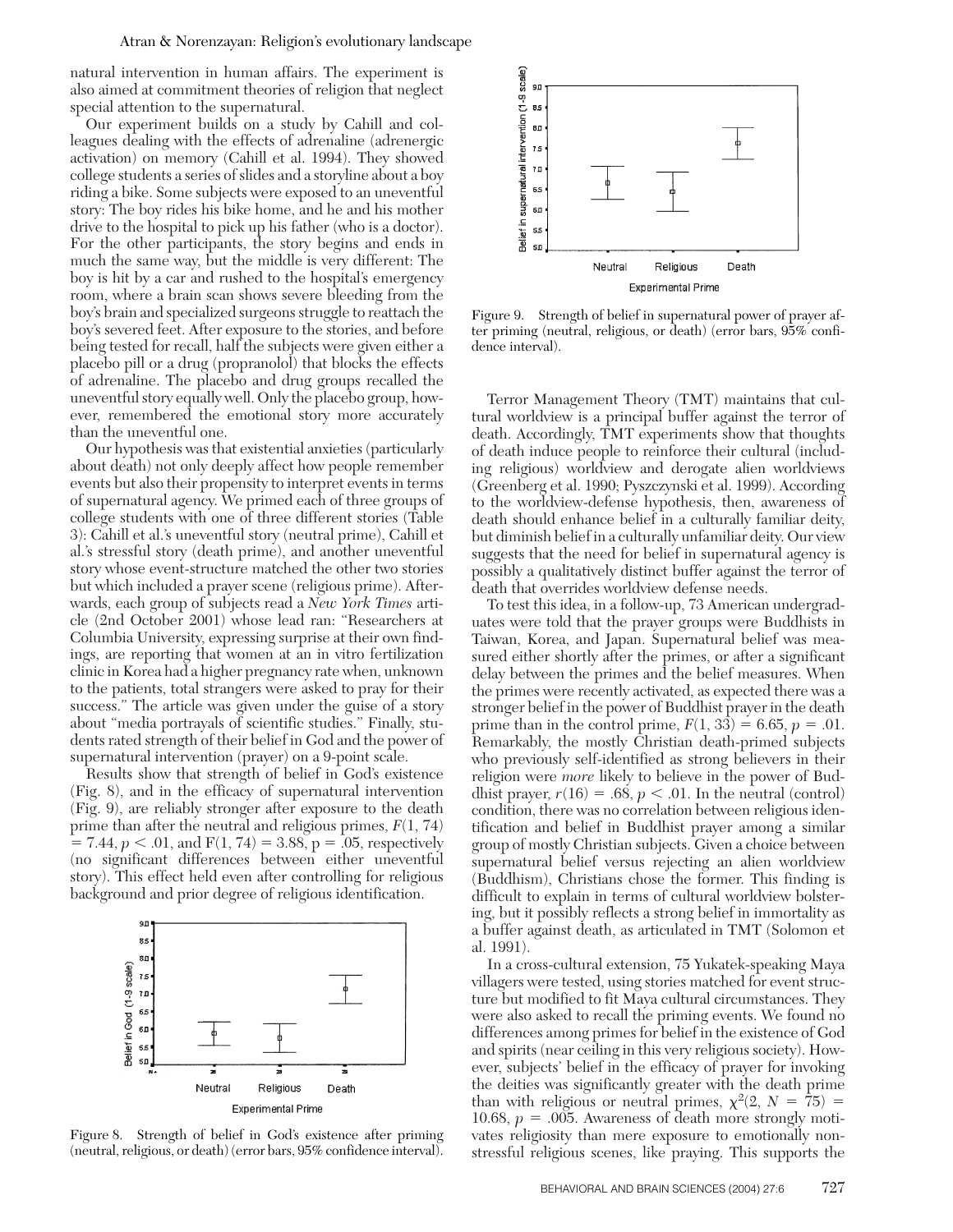claim that emotionally eruptive existential anxieties motivate supernatural beliefs.

We found no evidence for differences in recall of priming events after subjects rated their strength of belief in God and the efficacy of supernatural intervention. With this in mind, note that uncontrollable arousal mediated by adrenergic activation (e.g., subjects chronically exposed to death scenes) can lead to posttraumatic stress syndrome if there is no lessening of terror and arousal within hours; however, adrenergic blockers (e.g., propranolol, guanfacine, possibly antidepressants) can interrupt neuronal imprinting for long-term symptoms, as can cognitive-behavioral therapy (work by Charles Marmar discussed in McReady 1999, p. 9). Heightened expression of religiosity following exposure to death scenes that provoke existential anxieties may also serve this blocking function (Atran 2002b). We plan to test the further claim that existential anxieties not only spur supernatural belief, but that these beliefs are in turn affectively validated by assuaging the very emotions that motivate belief in the supernatural.

All of this isn't to say that *the* function of religion is to promise resolution of all outstanding existential anxieties any more than *the* function of religion is to neutralize moral relativity and establish social order, to give meaning to an otherwise arbitrary existence, to explain the unobservable origins of things, and so forth. Religion has no evolutionary function per se. It is rather that existential anxieties and moral sentiments constitute – by virtue of evolution – ineluctable elements of the human condition; and that the cognitive invention, cultural selection, and historical survival of religious beliefs have resulted, in part, from success in accommodating these elements. There are other factors in this success, involving naturally selected elements of human cognition, such as the inherent susceptibility of religious beliefs to modularized (innate and universal) conceptual and mnemonic processing.

## **8. Conclusion: Evolution's canalizing landscape**

Think metaphorically of humankind's evolutionary history as a landscape formed by different mountain ridges. This landscape functions everywhere to canalize, but not determine, individual and cultural development. It greatly reduces the possible sources of religious expression into structures that constantly reappear across history and societies.

This landscape is shaped by natural selection. It is ancestrally defined by specific sets of affective, social, and cognitive features – different mountain ridges. Each ridge has a distinct contour, with various peaks whose heights reflect evolutionary time. One such evolutionary ridge encompasses panhuman emotional faculties, or "affect programs." Some of these affect programs, such as surprise and fear, date at least to the emergence of reptiles. Others, such as grief and guilt, may be unique to humans. Another ridge includes social-interaction schema. Some schema may go far back in evolutionary time, such as those involved in detecting predators and seeking protectors, or which govern direct "tit-for-tat" reciprocity ("you scratch my back, I'll scratch yours"). Other social-interaction schema seem unique to humans, such as committing to non-kin. Still another ridge encompasses panhuman mental faculties, or cognitive *modules,* like folkmechanics, folkbiology, folkpsychology. Folkmechanics is this ridge's oldest part, with links

Human experience lies along this evolutionary landscape, usually converging on more or less the same life paths – much as rain that falls anywhere in a mountain-valley landscape, drains into a limited set of lakes or rivers (Kauffman 1993; Sperber 1996). As humans randomly interact and "walk" through this landscape, they naturally tend towards certain forms of cultural life, including religious paths. Cultures and religions don't exist apart from the individual minds that constitute them and the environments that constrain them, any more than a physical path exists apart from the organisms that tread and groove it and the surrounding ecology that restricts its location and course. Individual minds mutually interact within this converging landscape in an open-ended time horizon, exploiting its features in distinctive ways. The result is socially transmitted amalgamations that distinctively link landscape features with cognitive, affective, and interactional propensities. This produces the religious and cultural diversity we see in the world and throughout human history.

Nevertheless, all religions follow the same structural contours. They invoke supernatural agents to deal with emotionally eruptive existential anxieties, such as loneliness, calamity, and death. They have malevolent and predatory deities as well as more benevolent and protective ones. These systematically, but minimally, violate modularized expectations about folkmechanics, folkbiology, and folkpsychology. And religions communally validate counterintuitive beliefs through musical rituals and other rhythmic coordinations of affective body states. Finally, these landscape features are mutually constraining. They include evolved constraints on emotional feelings and displays, modularized conceptual and mnemonic processing, and social commitments that attend to information about cooperators, protectors, predators, and prey.

## NOTES

**1.** We make no conceptual distinction between "culture" and "society" or "mind" and "brain."

**2.** This framework is also informed by the first author's (Atran's) ethnographic sojourns among Lowland Maya (Mesoamerica), Druze mountaineers (Middle East), Pashtun nomads (Central Asia), Tamil Hindu farmers (South India), and Ladakhi Buddhist tanshumants (Himalaya), and by the second author's (Norenzayan's) familiarity with the religious civil wars of Lebanon (1975–1991).

**3.** Evolutionarily, at least some basic emotions preceded conceptual reasoning: surprise, fear, anger, disgust, joy, sadness (Darwin 1872/1965; Ekman 1992). These may have further evolved to incite reason to make inferences about situations relevant to survival decisions. Existential anxieties are by-products of evolved emotions, such as fear and the will to stay alive, and of evolved cognitive capacities, such as episodic memory and the ability to track the self and others over time. For example, because humans are able to metarepresent their own selves and mentally travel in time (Wheeler et al. 1997), they cannot avoid overwhelming inductive evidence predicting their own death and that of persons to whom they are emotionally tied, such as relatives, friends, and leaders. Emotions compel such inductions and make them salient and terrifying. This is "The Tragedy of Cognition." All religions propose a supernatural resolution in some minimally counterfactual afterlife.

**4.** Although the Buddha and the buddhas are not regarded as gods, Buddhists clearly conceive of them as "counter-intuitive agents" (Pyysiännen 2003). The Chinese Buddhist Pantheon in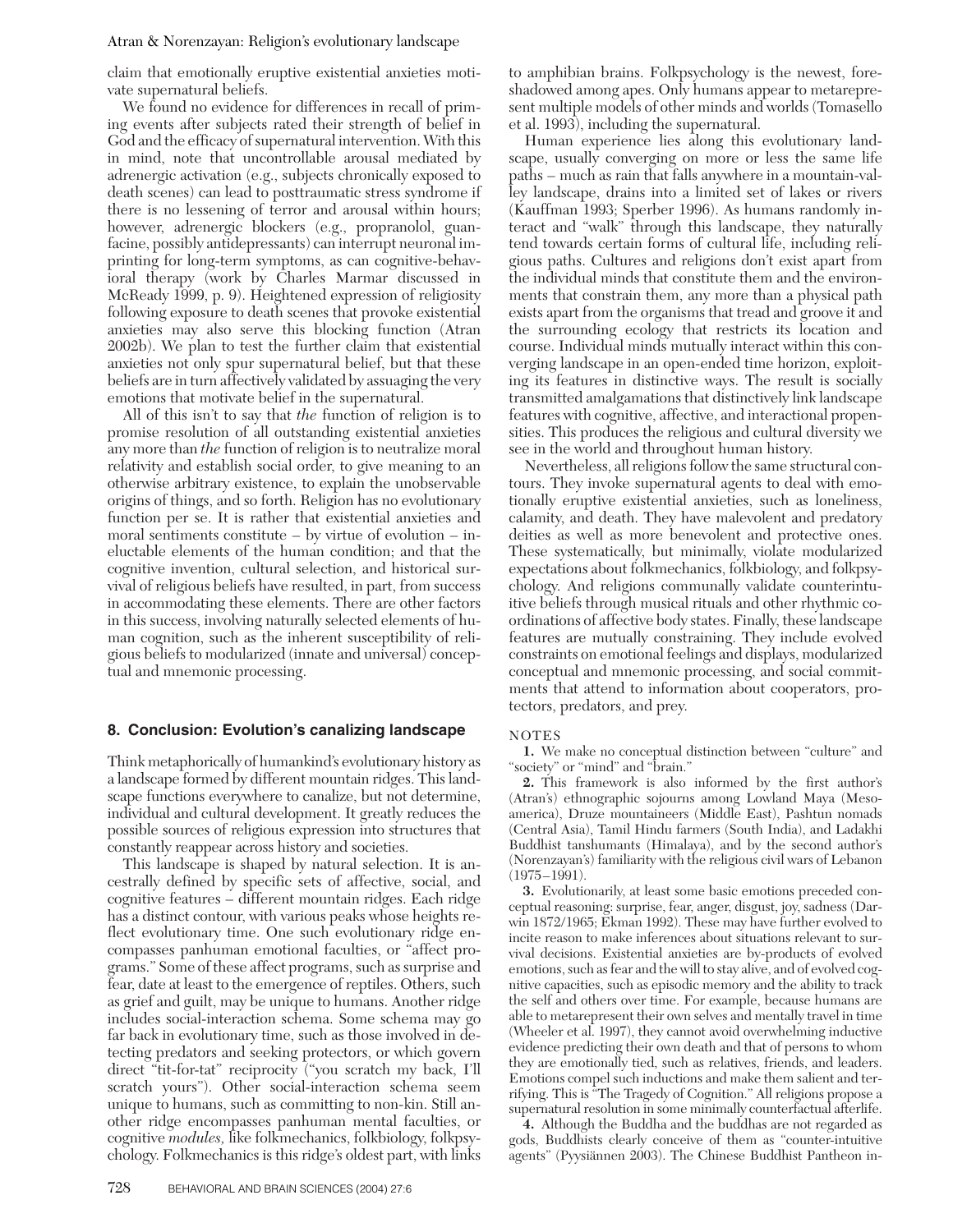cludes the 18 *Lohan,* or supernatural guardian angels known for their great wisdom, courage, and supernatural power, and the four *Si-Ta-Tien-Wang,* or Guardian Kings of the four directions (akin to the Maya *Chaak*). In Sri Lanka, the Sinhalese relics of the Buddha have miraculous powers. In India, China, Japan, Thailand, and Vietnam, there are magic mountains and forests associated with the Buddha; and the literature and folklore of every Buddhist tradition recount amazing events surrounding the Buddha and the buddhas.

**5.** Experiments with adults in the United States (Barrett & Keil 1996) and India (Barrett 1998) further illustrate the gap between theological doctrine and actual psychological processing of religious concepts. When asked to describe their deities, subjects in both cultures produced abstract and consensual theological descriptions of gods as being able to do anything and anticipate and react to everything at once; always knowing the right thing to do; and being able to dispense entirely with perceptual information and calculation. When asked to respond to narratives about these same gods, the same subjects described the deities as being in only one place at a time, puzzling over alternative courses of action, and looking for evidence in order to decide what to do (e.g., to first save Johnny, who's praying for help because his foot is stuck in a river in the United States, and the water is rapidly rising; or to first save little Mary, whom He has seen fall on railroad tracks in Australia where a train is fast approaching).

**6.** One distinction between fantasy and religion is knowledge of its source. People know or assume that public fictions (novels, movies, cartoons, etc.) were created by specific people who had particular intentions for doing so. Religious believers assume that utterances or texts connected with religious doctrines are authorless, timeless, and true. Consequently, they don't apply ordinary criteria of relevance to religious communications to figure out the speaker's true intentions or check on whether God is lying or lacking information (Sperber & Wilson 1986).

**7.** As Dan Sperber (1996) asked in an open communication to the Evolution and Human Behavior Society: "Is fitness a matter of having descendants with a recognizable ideology? Of population size? Of variations in size (expansion)? Of duration? Of some weighted combination of size and duration? What of social systems that expand rapidly at the expense of heritability (empires)?" Without answers to such questions (and none seem forthcoming) the idea of societal-level fitness is hopelessly vague.

**8.** For each *natural domain,* there is a proper domain and (possibly empty) actual domain (Sperber 1994). A *proper domain* is information that is the cognitive module's naturally selected function to process. The *actual domain* of a module is any information in the organism's environment that satisfies the module's input conditions whether or not the information is functionally relevant to ancestral task demands – that is, whether or not it also belongs to its proper domain. For example, cloud formations and unexpected noises from inanimate sources (e.g., a sudden, howling gush of wind) readily trigger inferences to agency among people everywhere. Although clouds and wind occurred in ancestral environments, they had no functional role in recurrent task problems with animate beings. Similarly, moving dots on a screen do not belong to *agency*'s proper domain because they could not have been involved with ancestral task demands. Like clouds and wind, moving dots on computer screens belong to its actual domain. A parallel example is food-catching behavior in frogs. When a flying insect moves across the frog's field of vision, bug-detector cells are activated in the frog's brain. Once activated, these cells in turn massively fire others in a chain reaction that usually results in the frog shooting out its tongue to catch the insect. The bug-detector is primed to respond to any small dark object that suddenly enters the visual field (Lettvin et al. 1961). If flying insects belong to the proper domain of frog's food-catching module, then small wads of black paper dangling on a string belong to the actual domain.

**9.** Psychoanalytic (Erikson 1963; Freud 1913/1990) and attachment (Bowlby 1969; Kirkpatrick 1998) theories hold that primary deities are surrogate parents who assuage existential anxi-

## Atran & Norenzayan: Religion's evolutionary landscape

eties. But ethnographic reports indicate that malevolent and predatory deities are as culturally widespread, historically ancient, and socially supreme as benevolent deities. Examples include cannibalistic spirits of small-scale Amazonian, sub-Saharan African, and Australian aboriginal societies, as well as bloodthirsty deities of larger-scale civilizations that practiced human sacrifice, such as Moloch of the Ancient Middle East, the death goddess Kali of tribal Hindus, and the Maya thunder god Chaak. Psychological findings on false-belief tasks (see below) further indicate that beliefs about people are not the basis of beliefs about God because the developmental trajectories of these two belief sets diverge from the outset.

**10.** Another example from ethology offers a parallel. Many bird species have nests parasitized by other species. Thus, the cuckoo deposits eggs in passerine nests, tricking the foster parents into incubating and feeding the cuckoo's young. Nestling European cuckoos often dwarf their host parents (Hamilton & Orians 1965): "The young cuckoo, with its huge gape and loud begging call, has evidently evolved in exaggerated form the stimuli which elicit the feeding response of parent passerine birds. . . . This, like lipstick in the courtship of mankind, demonstrates successful exploitation by means of a 'super-stimulus'" (Lack 1968). Late nestling cuckoos have evolved perceptible signals to *manipulate* the passerine nervous system by initiating and then arresting or interrupting normal processing. In this way, cuckoos are able to subvert and co-opt the passerine's modularized survival mechanisms.

**11.** Aristotle (1963) was the first to point out in his *Categories* that such counterintuitive expressions cannot even be judged false because no set of truth conditions could ever be definitely associated with them. He gave the example of "two-footed knowledge." According to him, "two-footed" could be sensibly (truly or falsely) applied to all animals but not to any sort of knowledge. This is because knowledge falls under the ontological category of *nonsubstantial things,* whereas being two-footed falls under the altogether distinct ontological category of *substantial things.* Trying to put together things from different ontological categories produces a "category mistake." For Aristotle, the world that could be properly described in ordinary Greek was the world that is (nomologically). This led him to conflate the world's ontological structure (what philosophy and science consider to be the ultimate "stuff" composing the world) with the semantic structure of language (the constraints that govern the ordinary relations between words and thoughts). Subsequent philosophers have reinterpreted the notion of a category mistake as a logical or semantic "type confusion" (Pap 1963; Sommers 1963). Cognitive and developmental psychologists have experimentally shown that children across cultures do not violate such categorical constraints on language learning when attempting to learn the meaning of words (Keil 1979; Walker 1992).

**12.** Science, like religion, uses metarepresentation in cosmology building: for example, in analogies where a familiar domain (e.g., solar systems, computers, genetic transmission) is used to model some initially less familiar system (e.g., atoms, mind/brains, ideational transmission). In fact, science and religion may use the same analogies; however, there is a difference in these uses. Science aims to reduce the analogy to factual description, where the terms of the analogy are finally specified, with no loose ends remaining and nothing left in the dark: Atoms are scientifically like solar systems if and only both can be ultimately derived from the same set of natural laws. Whereas science seeks to kill the metaphor, religion strives to keep it poetic and endlessly open to further evocation. In religion, these ideas are never fully assimilated with factual and commonsensical beliefs, like a metaphor that metarepresents the earth as a mother but not quite, or an angel as a winged youth but not quite.

**13.** According to Boyer (1994; 1997; 2000), bodiless supernaturals are counterintuitive because they think and act but lack physical substance. The matter is not so simple. First, experiments with infants and adults indicate that ordinary intuitions about causal agents do not require knowledge or perception of material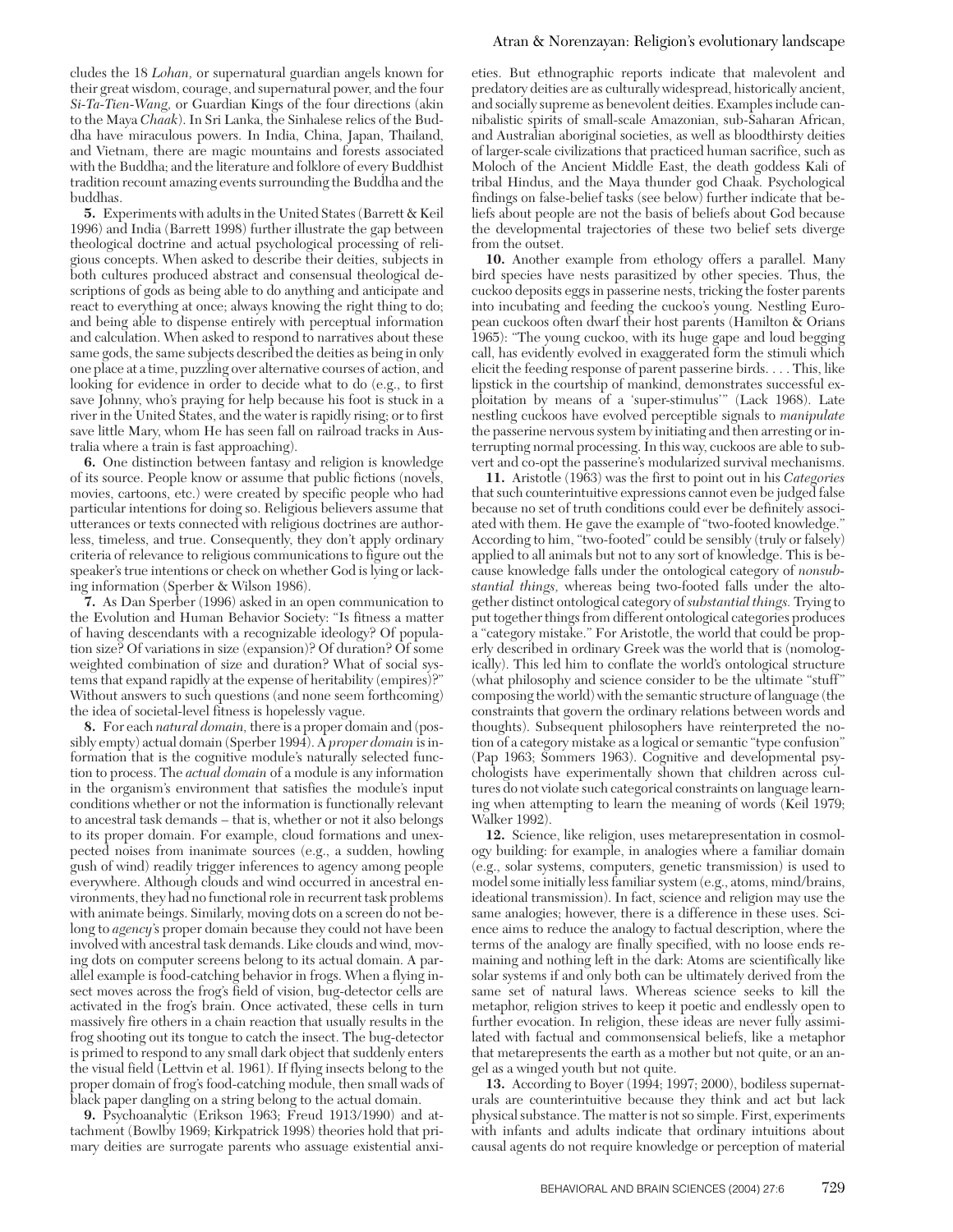substance, only the expectation (perhaps never actually realized) that there *ultimately is* a physical source of intentional action (Csibra et al. 1999). Ontological violations block such expectations being realized *even in principle* (e.g., invisible agents versus heard but unseen beings). They countermand rules for eventual processing, not actual perception. Second, not all mental states are equally bound to ordinary intuitions about bodies. Recent studies indicate that children from 5 years on up more readily attribute epistemic mental states (see, think, know) to beings in the afterlife than psychobiological mental states (hunger, thirst, sleepiness) (Bering & Bjorklund 2002). Ordinary distinctions between mind and body (e.g., dreaming) thus seem to provide at least *some* intuitive support for extraordinary beings with disembodied minds (Hobbes 1651/1901).

**14.** Barrett and Nyhof (2001, p. 79) list as common items: "a being that can see or hear things that are not too far away"; "a species that will die if it doesn't get enough nourishment or if it is severely damaged"; "an object that is easy to see under normal lighting conditions." Such items fall so far below ordinary expectations that communication should carry some new or salient information that Barrett and Nyhof (2001, pp. 82–83) report: "common items were remembered so poorly relative to other items.... In some instances of retelling these items, participants tried to make the common property sound exciting or unusual." In other words, some subjects tried to meet minimum conditions of relevance (Sperber & Wilson 1986). For the most part, common items failed these minimum standards for successful communication.

**15.** Highest degradation was observed in the mostly MCI and all INT conditions, conforming to an inverse quadratic function,  $F(3, 89) = 4.49, p < .05$ . Memory degraded least in the Mostly INT condition, and increased as the proportion of MCI beliefs increased, resulting in a linear trend,  $F(2, 65) = 3.53, p = .06$ .

**16.** Only additional evidence could show whether children "continue" to think of God in the same way after they become aware of false beliefs (as Barrett et al. 2001 intimate), or (as seems more likely) come to have different reasons for thinking that God would not be deceived.

**17.** To deal with deficits in counterfactual thinking, St. Paul's Church in Alabama (Trenton Diocese) has a special program for autistics: "The church requires that children who receive Holy Communion be able to recognize the difference between ordinary bread and the Eucharist. . . . The St. Paul's program was designed to teach the difference" (Rev. Sam Sirianni, cited in Raboteau 2000).

## Open Peer Commentary

## **Gods are more flexible than resolutions**

George Ainslie *Veterans Affairs Medical Center, Coatesville, PA 19320.* **George.Ainslie@med.va.gov http://www.Picoeconomics.com**

**Abstract:** The target article proposes that "counterintuitive beliefs in supernatural agents" are shaped by cognitive factors and survive because they foster empathic concern and counteract existential dread. I argue that they are shaped by motivational forces similar to those that shape our beliefs about other people; that empathic concern is rewarded in a more elementary fashion; and that a major function of these supernatural beliefs may be to provide a more flexible alternative to autonomous willpower in controlling not only dread but also many other unwelcome urges.

The useful hypotheses in this article include: (1) that religion is a form of motivated belief, that is, that religious beliefs and their attendant practices survive insofar as they serve a purpose; (2) that a principal purpose of religion is to deter "social deception and defection in the pursuit of self-preservation"; (3) that another principal purpose of religion is to control "emotionally eruptive existential anxieties" (sect. 1, para. 7); and (4) that human experience, and religious experience in particular, converges "on more or less the same life paths – much as rain that falls anywhere in a mountain-valley landscape, drains into a limited set of lakes or rivers" (sect. 8, para. 3). The authors present a case for how humans may be innately prepared to construct the supernatural beings that populate most religions, because of people's "hair-triggered" attribution of agency to ambiguous percepts, the increased memorability of "minimally counterintuitive" ideas, and people's ability to imagine counterfactual omniscient personae. However, this article presents little about what incentive people have to construct these beings – only some unsurprising data that subjects value religious ideas more in fear-provoking situations.

I agree that supernatural religion is probably an extension of "emotional mechanisms that evolved for mundane adaptive tasks" (sect. 1, para. 2), and that part of its usefulness is sometimes to control selfishness and emotional eruptions. However, I do not think the authors have specified adequate motivational mechanisms to account for these effects. Part of this problem comes from the inadequacy of how behavioral science has come to imagine self-interest and altruism. Rational self-interest is identified with beating out competitors for resources, and rational altruism merely with taking the long view of this competition so as to identify situations where cooperation will be more profitable, hedonically or genetically, than competition (Dawkins 1989; Frank et al. 1993). Given the human openness to seduction by short-term prospects, altruism is sometimes suggested to require self-control (Rachlin 2002), but the point is still to maximize your own survival resources. The authors are right to reject this "'mind-blind' functionalism" (sect. 1.5); but the role they give to religious belief remains one of controlling an innate tendency toward selfishness, through belief in vigilant gods.

An adequate theory of altruism needs to explain why people start out as highly empathic children (Harris 1987; Zahn-Waxler et al. 1992), who then learn to a variable extent to control empathy as an impulse. That is, why is there a basic self-interest in cultivating vicarious emotional experience, which is then partially displaced by the more "objective" self-interest of (say) economic man? This area is largely terra incognita. Motivational theory has not examined even nonvicarious emotions as rewards until recently (Lewis & Haviland-Jones 2000); they are awkward targets for controlled research, and it is hard even to theorize about rewards that require no specific stimulus and have many of the characteristics of behaviors. However, mounting evidence that all reward-responsive organisms discount delayed rewards proportionally to this delay (hyperbolically) rather than at fixed rates (exponentially; Kirby 1997) suggests one mechanism for vicarious emotional reward, based on the innate impulsiveness that such discounting predicts (Ainslie 1995; 2001, pp. 161–86). I can only summarize it here: Emotions are reward-dependent behaviors that have their own appetites and lead to their own innate rewards, rather than being elicited reflexes. Because of a hyperbolic impatience for their rewards, these behaviors are limited by premature satiation, which causes extinction of deliberately emitted emotions; to stay fresh they must be occasioned by uncontrollable events. Such a contingency makes external occasions for emotion valuable, and these occasions seem especially well paced by the apparent experience of other people. Thus, vicarious reward creates an incentive to help the people whose experiences you choose as occasions for emotion, and to resist temptations to exploit them. The recent discovery of "mirror neurons" that initiate copies of other people's behaviors (Iacoboni et al. 1999) suggests a reason why vicarious experience may stand out from other available occasions for emotion. Whatever the mechanism, empathic engagement with its sometime result of altruism is apparently a primary motivated process.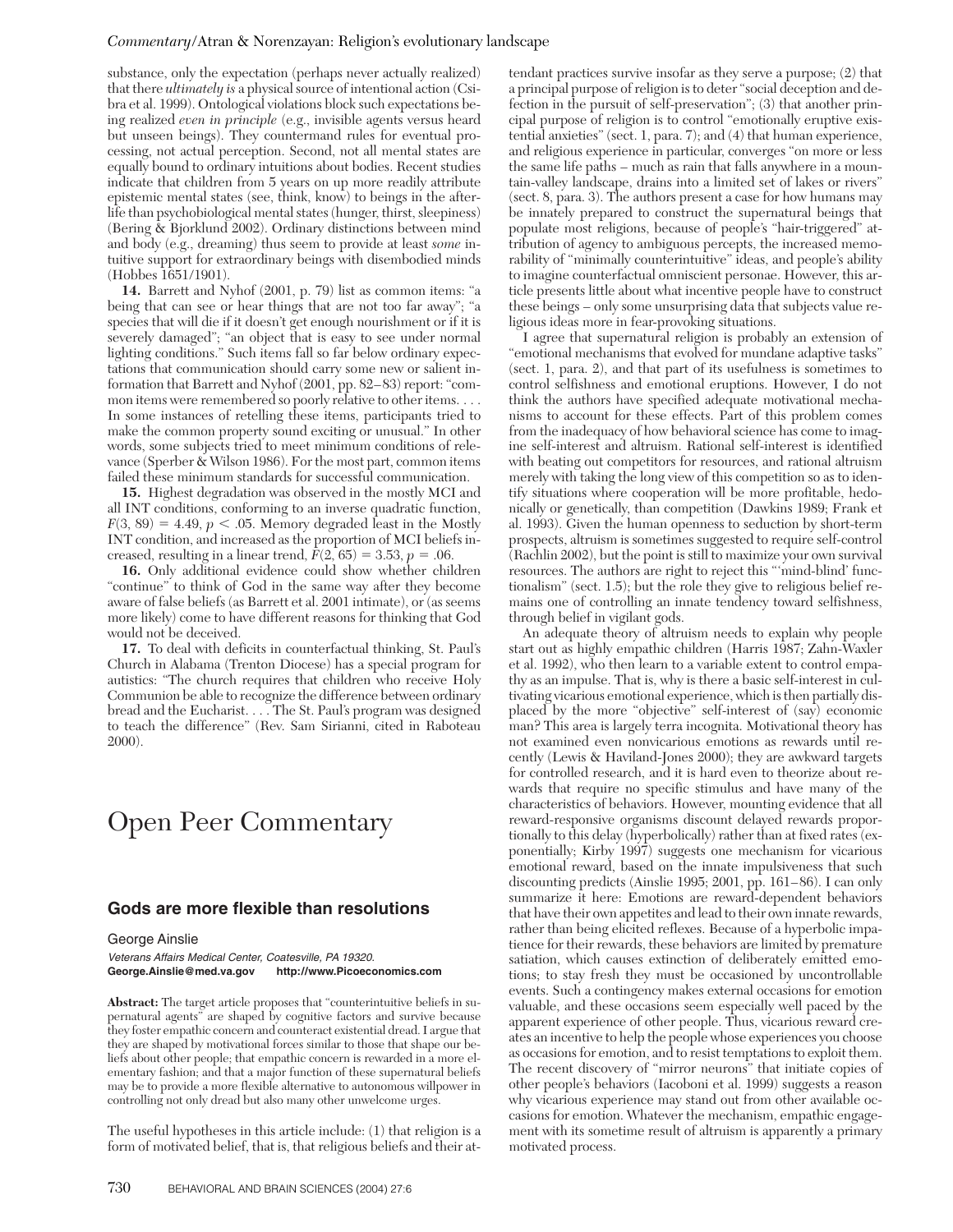We perceive other people's experiences not piecemeal but through mental models, and we construct models of gods in the same way that we construct models of each other. These models reflect our take on what others are going through, modified by projection, transference, and other distortions. Ordinarily we "believe in" other people (as opposed to how we experience fictional characters) only when we can test our models against observations of them. However, when the models are especially evocative, we may lower our threshold for belief and experience a dead relative, or Elvis, or a god as present. Such extra occasions for emotion are valuable in their own right – as valuable as the emotions are – but insofar as they can remain robust without confirmatory evidence from actual people, they may also improve our self-control.

Selfishness that gets too much in the way of vicarious reward is an impulse that needs to be controlled, as are not only "emotionally eruptive existential anxieties" and other corrosive emotions but also the self-destructive urges that get called sins. Most of these cannot be subsumed under selfishness. Of the seven deadly sins of Christianity, for instance (gluttony, lust, wrath, pride, envy, avarice, and sloth), only wrath and avarice could be argued to be as harmful to others as they are to the sinners themselves. Selfcontrol is a broad task, and it is central to religion.

Self-control is usually regarded as the function of willpower; but I have argued elsewhere that willpower is nothing more than the fruit of recognizing a limited-warfare relationship among successive selves – another product of hyperbolic discounting – and that it suffers from the same limitations as other solutions to limited warfare (Ainslie 2001, pp. 90–104, 143–60). Specifically, willpower is the technique of regarding choices as test cases for how you will decide in similar future cases; great reliance on this technique leads to rigidity and the risk of permanent damage to willpower in cases where the will fails. That is, autonomous selfcontrol can lead to the kind of lawyerliness that psychologists call compulsiveness and theologians call scrupulosity. But the obvious alternative commitment method, openness to the influence of actual other people, is fallible – this influence is itself impulsive at times, evadable, and sometimes self-serving.

Here is where a felt relationship with a god or even a sentient ancestor (e.g., "I can just hear Mother") could be a solution. Your sense of being on good terms with this entity forms the stake that you bet against impulses; but the entity is not rigid as a resolution is. It is, rather, a mental model like your model of other people, and made of human expectations. The information that shapes this model into a felt presence comes indirectly, from the forms of communing and divination to which the authors refer, and is not normally controlled by any one individual. Furthermore, there can be ways that you can overcome your expectation that the entity is angry or disappointed ("atonement") – not surefire ways, which would undermine your experience that the entity is genuinely another agent, but ways that might be more effective than efforts to repair an autonomous but failed will.

In sum, the mundane transactions from which the supernatural is formed need to be more motivationally important than just hair-trigger attributions, mnemonic advantages, and a rich imagination, although all of these may have their role. What I have sketched is just one possibility, but it illustrates the potential for functional modeling when a mechanism for motivational conflict is added to the mixture.

#### **NOTE**

The author of this commentary is employed by a government agency and, as such, this commentary is considered a work of the U.S. government and not subject to copyright within the United States.

## **Counterfactuality in counterintuitive religious concepts**

#### Justin L. Barrett

*31 Harrow Lane, Lexington, VA 24450.* **justinlb@umich.edu**

**Abstract:** In sketching a preliminary scientific theory of religion, Atran & Norenzayan (A&N) generally agree with cognitive scientists of religion in the factors that coalesce to form religion. At times they misrepresent, however, the notion of "counterintuitive" concepts as they apply to religious concepts, confusing counterintuitive with counterfactual, category mistakes, and logical contradiction.

Presenting again the theoretic core of Atran's recent book on the subject (Atran 2002a), Atran & Norenzayan (A&N) rightly highlight the central factors currently occupying comprehensive theories in the cognitive science of religion. As Boyer foreshadowed throughout the past decade (e.g., Boyer 1994; 1995; 1996; 1998b) and detailed more recently (Boyer 2001; 2003), a thorough-going theory of religion should account for the convergence of a number of recurrent features of religions: counterintuitive concepts centering on intentional agents, collective practices that result in enhanced group cohesion, and the connection of these concepts and practices to morality and existential concerns such as death. Similar to how Boyer (2001; 2003) and I have written about the convergence of these mutually reinforcing features, A&N see a "canalization" of factors due to evolutionary forces. For the sake of clarification, I will amplify the notion of "counterintuitive" concepts as characteristic of religious cognition.

A&N rightly note the recurrence of counterintuitive concepts as central components of religious traditions. Following Boyer (1994; 2001; Boyer & Ramble 2001), *counterintuitive* has acquired a peculiar meaning in the cognitive science of religion. A counterintuitive concept is one that violates intuitive assumptions about the properties of a particular thing. These intuitive properties derive from culturally independent implicit reasoning systems. To illustrate, as has been demonstrated by developmental psychologists, the understanding that physical objects will fall unless supported arises in infancy and thus becomes an intuitive assumption for physical objects. A solid, physical object that does not require support, but may remain hovering in mid-air would be counterintuitive in this technical sense.

A&N frequently use the terms *counterintuitive* and *counterfactual* together. Note, however, that counterintuitive and counterfactual are not the same thing. Though we typically trust our intuitions to give us truthful assumptions about the world, they only serve as best guesses and may be false. Likewise, counterintuitive but factual conditions and properties abound. For instance, Venus flytraps violate our intuitive assumptions regarding the nonpredatory and inanimate character of plants; that invisible microorganisms can kill large mammals is counterintuitive; and that the earth revolves around the sun violates our intuitive evaluation of visual information. Indeed, one of the striking (and valuable) features of science is its ability to demonstrate that the physical world sometimes does *not* match our intuitive assumptions. Science is frequently counterintuitive (McCauley 2000).

Apart from increasing precision, distinguishing concepts' factuality from concepts' intuitiveness pays critical theoretical dividends for a *scientific* treatment of religion. Most importantly, it liberates the scientist from having to play philosopher, theologian, or anti-theologian and having to decide whether particular metaphysical claims are true or false before being able to consider concepts as religious or not. Such evaluations lie outside the tools of science.

Counterintuitive concepts also must be distinguished from "category mistakes" and contradictions. A category mistake involves modifying a thing with a predicate that does not and may not meaningfully apply to its ontology. For example, a "god that happened yesterday" would be a category mistake but is not counterintuitive (in the technical sense Boyer has coined). Such a no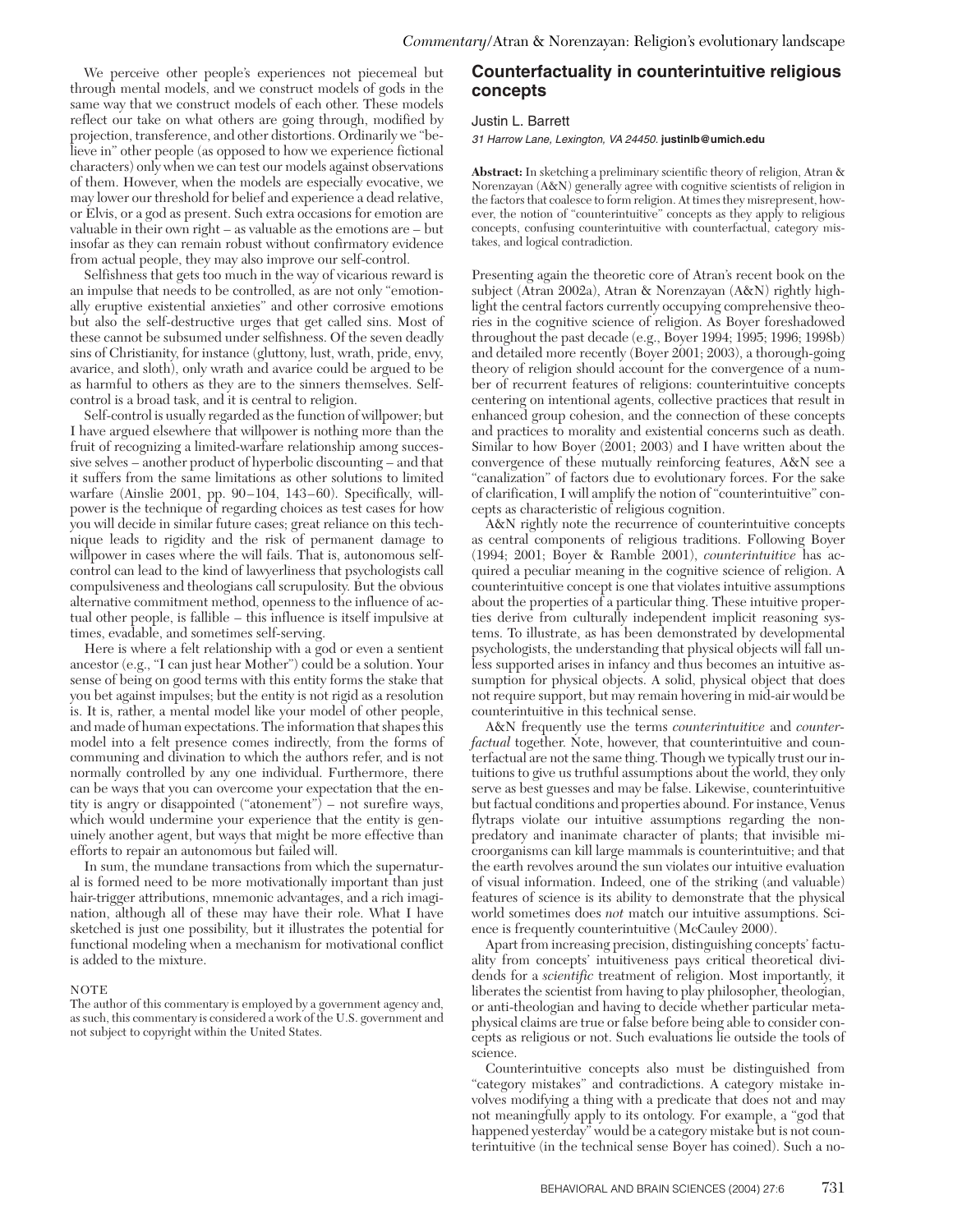tion generates no inferences and does not seem to garner any special attention or enjoy any mnemonic advantages. A "mountain that hears your prayers," on the other hand, may violate what we typically think of as a mountain, but manages to generate inferences nonetheless. Rather than utterly destroying the meaning of a concept, it opens the concept up to new interpretations. If the mountain hears prayers, perhaps it thinks as well. Maybe it understands different languages. Maybe it has beliefs, desires, and memories.

This conflation of Boyer's notion of *counterintuitive* with category mistakes makes an interpretation of A&N's memory experiment difficult. In addition to questions of ecological validity – that memory for lists of modified nouns approximates conditions of cultural transmission – the stimuli used do not clearly fall into the groups of counterintuitive versus intuitive concepts. Rather, many pairs that the authors allege to be counterintuitive may be category-based modification mistakes that provide insufficient information to illicit any concept formation (e.g., "Solidifying Lady"), or may read as obtuse metaphors (e.g., "Cursing Horse," "Sobbing Oak"). That these tests fail to show a mnemonic advantage for those items called "counterintuitive" is not surprising or clearly inconsistent with previous research (Barrett & Nyhof 2001; Boyer & Ramble 2001). Although A&N admirably attempt to answer the question of why counterintuitive concepts are the minority of cultural concepts, given reputed mnemonic advantages, simpler answers are at hand. Intuitive concepts will always remain in the vast majority as long as (1) the things that people typically experience (like rocks and daisies) fit intuitive assumptions (which they seem to do); (2) intuitive assumptions serve as defaults for unknown properties, thereby producing intuitive concepts; and (3) conceptual load problems of reasoning with multiple counterintuitive concepts in any given contexts lead to those concepts degrading into simpler, intuitive ones (Barrett 1999; Barrett & Keil 1996).

A&N suggest that religious concepts' counterintuitiveness is on par with contradiction, but to think so would be a mistake. Though many religious ideas may prove to be contradictory, contradiction is not a distinctive or defining feature of religious thought. "A mountain that hears prayer" may be counterintuitive, but it is not clearly contradictory in the way that "the bachelor is married" is contradictory. Even more esoteric notions, such as "God is omnipotent and immaterial," do not obviously run into contradiction; additional premises concerning the nature of omnipotence and immateriality are required for contradiction to arise. God being able to manipulate material objects without contacting them may be counterintuitive, however. Such a claim does not lead to the nonsensical meaning vacuum that surface-level contradiction leads to.

This persistent mislabeling of religious cognition as illogical, inscrutable, and obviously false might give the unwarranted impression that religious thought is qualitatively different from ordinary beliefs. And yet, the strength of A&N's thesis is precisely the notion that religious thought is not particularly special. Rather, universally available properties of human minds and human environments (at least historically) converge to promote the spread of counterintuitive agent concepts that may be invoked to address existential concerns and solidify moral and social arrangements.

## **Supernatural agents may have provided adaptive social information**

Jesse M. Bering<sup>a</sup> and Todd K. Shackelford<sup>b</sup>

<sup>a</sup>*Department of Psychology, University of Arkansas, Fayetteville, AR 72701;* <sup>b</sup>*Department of Psychology, Florida Atlantic University, Davie, FL 33314.* **jbering@uark.edu tshackel@fau.edu http://www.uark.edu/psyc/fbering.html http://www.psy.fau.edu/tshackelford**

**Abstract:** Atran & Norenzayan's (A&N's) target article effectively combines the insights of evolutionary biology and interdisciplinary cognitive science, neither of which alone yields sufficient explanatory power to help us fully understand the complexities of supernatural belief. Although the authors' ideas echo those of other researchers, they are perhaps the most squarely grounded in neo-Darwinian terms to date. Nevertheless, A&N overlook the possibility that the tendency to infer supernatural agents' communicative intent behind natural events served an ancestrally adaptive function.

Although Atran & Norenzayan's (A&N's) ideas recapitulate those of other theorists in the cognitive study of religion, most notably Boyer (2001), they are perhaps the most squarely grounded in neo-Darwinian terms to date. A&N rightly point out that recent cognitive approaches to religion are too concentrated in the counterintuitive systems of supernatural memes and have not duly broached "the emotional involvement that leads people to sacrifice to others what is dear to themselves, including labor, limb, and life" (target article, sect. 1, para. 6). Thus, the authors' most significant contribution is their discussion of the emotional factors motivating "minimally counterintuitive" (MCI) religious concept acquisition, transmission, and representation – inherently social processes that are loaded with affect (see also McCauley & Lawson 2002; Whitehouse 2000).

Despite their laudable intentions to remove the insufferable weight of religion from the shoulders of theologians, philosophers, and cognitive anthropologists, the authors appear frequently to stumble under this weight, leaving us with a sense of theoretical inchoateness that we find unsatisfying. Our primary concern is that, like most others before them, including Gould (1991), A&N may be prematurely asserting that "religion has no evolutionary function per se" (sect. 7, last para.). The analysis provided in the target article does not establish this, nor are there sufficient data available that attend specifically to the question of whether behaviors that are limited, perforce, to the domain of religion are driven by ancestrally adaptive psychological mechanisms.

The root of the problem can be found in A&N's conclusion that "supernatural agents are readily conjured up because natural selection has trip-wired cognitive schema for agency detection in the face of uncertainty" (sect. 2, last para.). The authors thus share their interpretation of supernatural attribution with scholars such as Guthrie (1993) and Barrett (2000), both of whom have argued that supernatural attributions are functionless spillover from an evolved hyperactive agency detector. But we believe that there may be more to it than this; we also believe it is possible that explanations deviating from naturalistic causes might have solved key adaptive problems for ancestral humans.

This is because supernatural attribution does more than disambiguate poor and fragmentary agency-relevant information, for example, seeing the face of the Virgin Mary on the condensate windows of an office building, but, more important, it superimposes intentionality on natural events such that ancestrally adaptive behaviors are often promoted once the "sign" is translated for referential meaning. *"What is the Virgin Mary trying to tell me? Is this about what I did last night?"* Also, if supernatural attributions occur because environmental stimuli "achieve the minimal threshold for triggering hyperactive facial-recognition and body-movement recognition schemata that humans possess" (sect. 2, para. 7), then this cannot account for people's tendency to attribute abstract categories of life events to supernatural agents (Bering 2002). How can being diagnosed with cancer or losing a loved one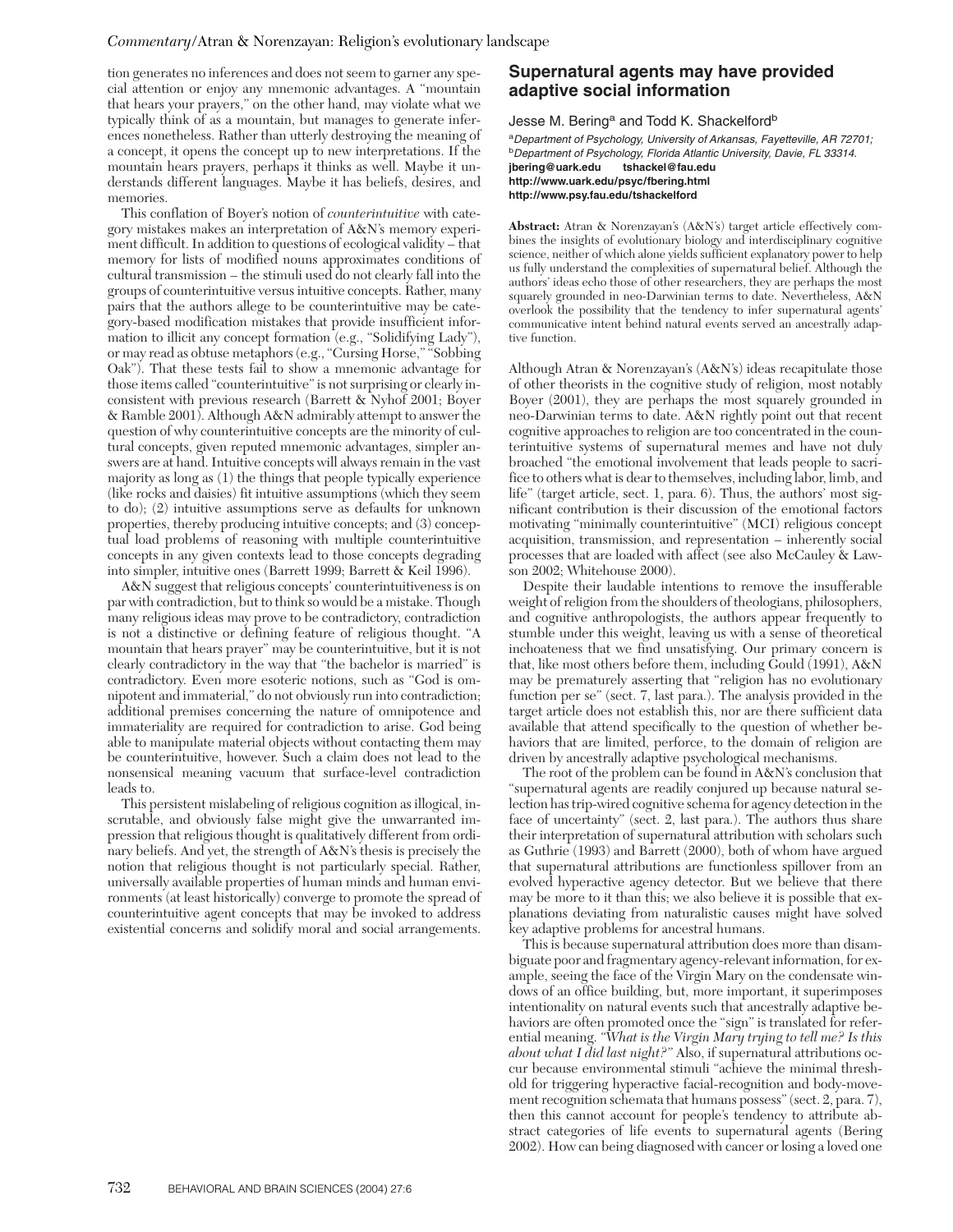in an accident, both textbook examples of the conditions under which individuals make supernatural attributions, be offset by facial-recognition and body-movement recognition schemata? Rather, these are event types that bear no direct perceptual features capable of breaking the "hair trigger" of the authors' proposed sensory driven hyperactive agency detector. A&N thus overlook *the* most critical "c" in their account of religion – *communication.*

Specifically, we hypothesize an evolved psychological mechanism that may have motivated ancestral humans to believe that certain categories of natural events were *about* some abstract intentional agency's desire to purposefully share information with them. This does not involve simply detecting agency in the environment, but more important, it has to do with unraveling a supernatural agent's intentions or reasons for causing events. More often than not, the interpretation of natural events as "messages" or "signs" engenders a change in the epistemic content of believers such that these new beliefs are responsible for behavioral change. If such behavioral change tended over long periods of time to increase individual's genetic fitness, then the psychological processes enabling humans to interpret certain natural events, under certain conditions, as symbolic of supernatural agents' intentions may have been subjected to selective pressures (see Bering in press; Bering & Johnson, in press).

In a recent series of experiments, one of us (Bering) has begun to explore the developmental emergence of the capacity to find *meaning* in natural events in response to supernatural agent priming. Supernatural agent concepts may only be endorsed if there is empirical evidence of their *behaviors* in the natural environment. The ability to translate this information into communicative messages is likely dependent on advances in cognitive development. In one experiment, 3- to 7-year-olds were asked to play a guessing game by placing their hand on one of two boxes that contained a hidden ball (Bering 2003). After an initial training trial, the children were then told a story about an invisible agent ("Princess Alice") in the room with them who would "tell them, somehow, when they pick the wrong box." Following this, on two of four counterbalanced trials, a random event was simulated in the room (i.e., a light flashing on and off, a picture falling) at the moment a child's hand first made contact with a box. Only the 7-year-olds reliably moved their hands to the opposite box after these "random" events and gave verbal judgments indicating their belief that Princess Alice was trying to share with them information about the hidden object.

Findings from an ongoing study, however, suggest that even preschoolers interpret seemingly random events as admonitions when they are caught in an act of cheating (Bering 2003). When left alone in a room with a so-called forbidden box that they are told contains something very special, many children will attempt to open the box. However, when told that Princess Alice is in the room with them, and when a light flashes on and off at the moment of their indiscretion, even 3-year-olds will inhibit their cheating response and cease looking inside. Supernatural agent concepts may have led to adaptive decision making under conditions where the self underestimated the likelihood of "real" social detection by other group members. Although clearly much work remains to be done in this area, we feel it is empirically premature to claim that religious beliefs served no independent evolutionary function.

## **Future research in cognitive science and religion**

#### Kelly Bulkeley

*The Graduate Theological Union, Berkeley, CA 94707 and John F. Kennedy University, Pleasant Hill, CA 94523.* **kellybulkeley@earthlink.net www.kellybulkeley.com**

**Abstract:** From a religious studies perspective, Atran & Norenzayan (A&N) succeed in arguing for the influence of evolved cognitive functions in religious phenomena. To develop their argument further, four suggestions are offered: (1) Look beyond the ordinary to the extraordinary; (2) culture matters more than ever; (3) theists need not despair, atheists ought not celebrate; and (4) dreaming is a primal wellspring of religion.

Atran & Norenzayan's (A&N's) application of cognitive science to the study of religion is commendable for its measured tone and thought-provoking claims. Without pushing their argument farther than the evidence allows, A&N make a compelling case for the involvement of basic cognitive operations in human religiosity. As a religious studies scholar who is trying to persuade my colleagues to pay greater attention to the findings of contemporary brain–mind science, I welcome such efforts. With an eye toward the future expansion of this area of research, I offer the following four prospective suggestions.

*Look beyond the ordinary to the extraordinary.* The research program of A&N concentrates on identifying the psychological roots of religious behavior in the ordinary operation of our evolved cognitive capacities (e.g., folkpsychology, folkbiology, folkmechanics). This approach echoes that of Sigmund Freud in *Civilization and its Discontents* when he uses psychoanalysis to investigate "the common man and his religion – the only religion which ought to bear that name"(Freud 1930/1961). Aiming at the average and the common, Freud dismisses the possibility that studying the idiosyncratic experiences of the "*un*common man" (or woman) might reveal new dimensions of religious phenomenology, with unfortunate results for his theory of religion. To avoid a similar fate I suggest Atran, Norenzayan, and other like-minded researchers consider expanding their focus and examining more carefully the rare, unusual, and extraordinary dimensions of religious experience – *not* as the best or only way to study religion (as William James proposes in *The Varieties of Religious Experience;* James 1958), but rather as a necessary complement to current research on so-called ordinary religion.

*Culture matters more than ever.* Although A&N's primary goal is to abstract the "pancultural foundations of religion," they acknowledge that *actual* human cultures work to stimulate and manipulate our species' innate psychological dispositions in a huge variety of different ways. Nothing more is said about this in the article, but I hope the cognitive science of religion will in the future move more boldly into the study of cultural variability. More than anything (and as an extension of my first suggestion), I encourage researchers to consider not only the lowest common denominators found in all cultures everywhere, but also to investigate the ways in which each particular culture has developed its own creative synthesis and novel elaboration of those evolved cognitive capacities. Identifying the psychological building blocks of religion and culture is a fine achievement. An even greater achievement would be shedding new light on what humans have created with those building blocks.

*Theists need not despair, atheists ought not celebrate.* A&N's article is commendably free of either pro- or anti-religious polemics. Still, their work is a contribution to an ongoing and often rancorous social conversation about the relationship between religion and science, and researchers in this area can benefit from a greater historical familiarity with this conversation (which reaches back at least as far as Darwin, who agonized over the religious implications of his evolutionary theory). To my mind, James's approach in *The Varieties* remains the most reasonable one to adopt. He says that while scientific psychology can tell us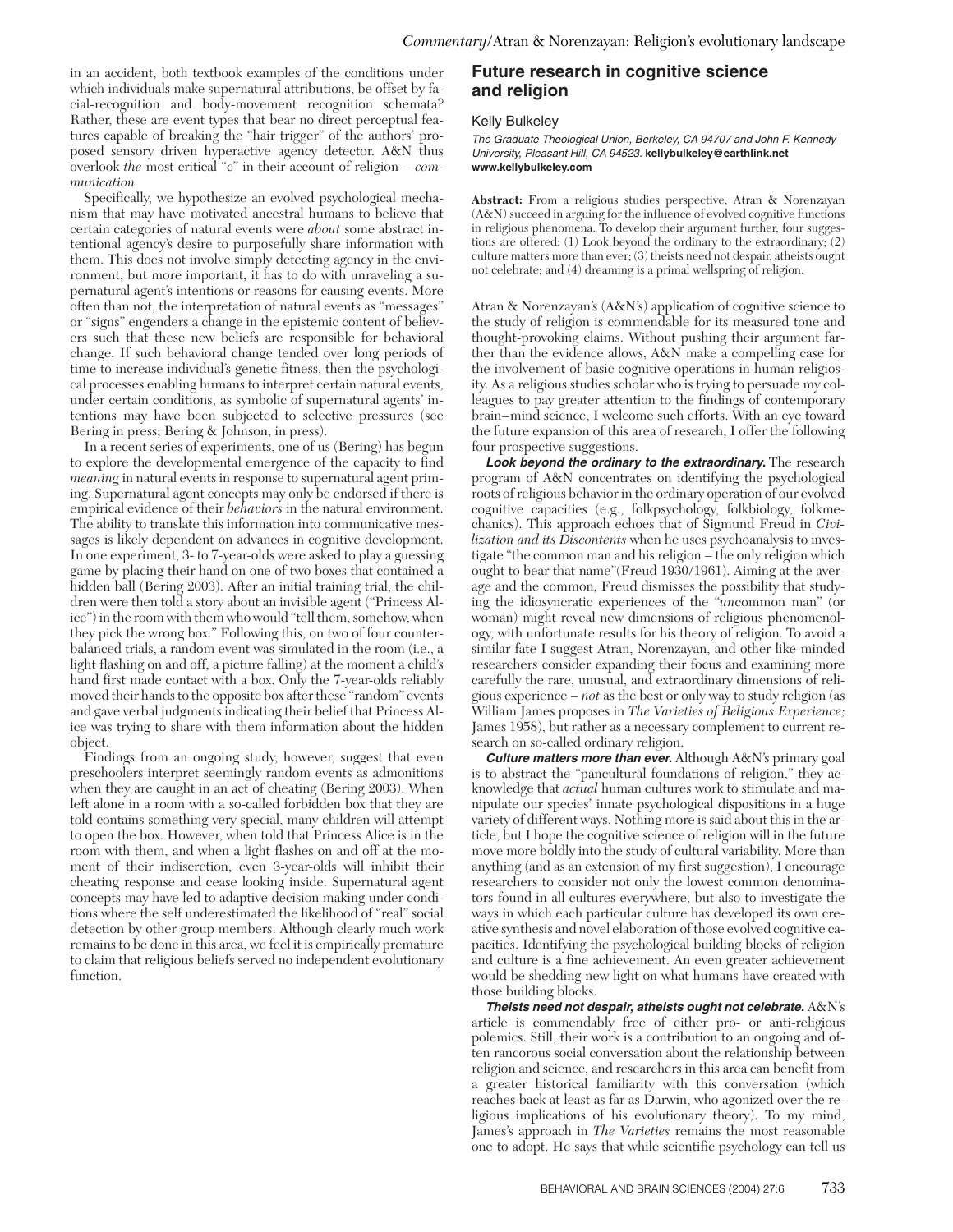what is happening on the "hither" side of religious experience (i.e., its psychophysiological rootedness), it can tell us nothing of the "farther" side of such experiences (i.e., their ultimate connection to transcendent powers). Advances in psychological knowledge do not, in James's view, refute religion because most (though not all) religious traditions already recognize that the divine enters our lives *through* our created physical nature.

*Dreaming is a primal wellspring of religion.* No mention is made in A&N's article of the role of dreaming in religion. However, a sizable literature has developed in recent years regarding the central involvement of dreaming in religious belief, practice, and experience (Bulkeley 1994, 1995, 1999, 2001; Harris 1994; Irwin 1994; Jedrej & Shaw 1992; Kelsey 1991; Mageo 2003; Miller 1994; O'Flaherty 1984; Stephen 1995; Tedlock 1987; Young 1999). At the same time, another sizable literature has arisen on the scientific study of dreaming (Domhoff 1996, 2003; Flanagan 2000; Foulkes 1999; Hartmann 1998; Hobson 1988, 1999; Jouvet 1999; Kahan 2001; Solms 1997), and recently a special issue of *BBS* was devoted to sleep and dreaming (BBS 2000, Vol. 23, No. 6). For researchers interested in further developing the insights of A&N, combining these two bodies of scholarship offers intriguing potentials. E. O. Tylor may or may not have been right that dreams are the origin of religion – such propositions are impossible to prove – but the historical and cross-cultural evidence is very clear that dreams are at least *reinforcers* of religious dispositions, providing experiential verification of ideas about the soul, supernatural beings, alternate dimensions of reality, and life after death. Abundant evidence also shows that dreams are frequently the proximate cause of striking religious innovations, prompting the development of new rituals, new conceptions of the divine, and new forms of social relationship. This primal connection between religion and dreaming may now, thanks to the resources of cognitive science, be explored in greater depth than ever before.

## **Different religions, different emotions**

**http://socrates.berkeley.edu/~abcohen**

Adam B. Cohen,<sup>a</sup> Paul Rozin,<sup>b</sup> and Dacher Keltner<sup>a</sup>

<sup>a</sup>*Institute of Personality and Social Research, University of California – Berkeley, Berkeley, CA 94720-5050;* b*Department of Psychology, University of Pennsylvania, Philadelphia, PA 19104-6196.* **abcohen@uclink.berkeley.edu rozin@psych.upenn.edu keltner@socrates.berkeley.edu**

**Abstract:** Atran & Norenzayan (A&N) correctly claim that religion reduces emotions related to existential concerns. Our response adds to their argument by focusing on religious differences in the importance of emotion, and on other emotions that may be involved in religion. We believe that the important differences among religions make it difficult to have one theory to account for all religions.

Atran & Norenzayan (A&N) rightly emphasize the human proclivity to assign agency to events, including supernatural agency to otherwise unexplainable events, and we wholeheartedly agree. However, we propose that religions vary in the extent to which the reduction of existential concerns is a salient part of religious dogma, and the ways in which they promote meaning. Religions also differ in the emotions that are involved. Such considerations complement the more pan-religious analysis of A&N.

*Religion, meaning, and awe.* There is good evidence that humans have difficulty understanding random processes as part of causative accounts. The assignment of agency is perhaps part of a bigger system, a narrative or meaning-making system, that continually ascribes meaning to different life events. We often ask, *Why me?* Agency provides meaning for myriad events, from cloud movements to sudden misfortunes (e.g., the action of sorcerers).

Meaning making, if not unique to humans, surely reaches its heights in this species. It is a natural setup for religion, especially for a species inclined to agentic accounts. Meaning making is emotionally satisfying, and it is probably a general feature of religion. The prevalence and effectiveness of religious coping (Pargament 1997) attests to the power of religion to help make sense of negative life events.

Along with reducing negative emotions related to existential concerns, attributions of meaning might also promote other emotions, such as awe. Awe is intimately involved in religious experiences, evident in the conversion stories related by James (1902/ 1997), to the story of Arjuna in the Hindu sacred text, the *Bhagavad Gita.* Could the experience of awe in a religious context promote fitness? Keltner and Haidt (2003) proposed that awe prototypically involves experiencing vastness and cognitive accommodation. Vastness often involves realizing patterns of causation, design, and beneficence that transcend the human scale, and such cognitive broadening could have fitness implications.

Some emotions, including awe, could take various forms in the context of religion, and might even detract from fitness. The Hebrew Bible, as well as the Koran, stresses the importance of both loving and fearing God. The Hebrew term for awe (*yirah*) involves a component of fear, as well. Religion can be associated with increased fear of God or fear of transgressing religious requirements (Abramowitz et al. 2002). Such fears can impact health. In one study of medically ill older patients, those patients who exhibited what might be termed *religious struggle* had a significantly greater likelihood of dying over the two-year duration of the prospective study. Religious struggle included, for example, patients wondering whether God had abandoned them or was punishing them (Pargament et al. 2001).

*Other religions, other emotions.* Although we agree that emotion is an important element of religion, it is interesting to us that emotion plays such a key role in A&N's discussion. Religion and emotion have not always been seen as inexorably linked. With the Renaissance came a vastly increased scientific understanding of the material world. Perhaps faced with a losing battle in understanding the physical universe, theologians began to confine their purview into the realm of subjective experiences. Emotional experiences became the primary criterion for the evaluation of the truth of religion. Certain religions, such as American Protestantism, have been powerfully affected by the turn to emotions (Cohen & Rozin 2001; Cohen et al. 2003; 2005; Lindbeck 1984; MacIntyre 1988; Milbank 1993; Morris 1996; Taylor 1989).

However, some religions have handed down social and ritual sensibilities since long before the Renaissance. Although emotions are also importantly involved in other religions such as Judaism and Hinduism, they may not have the same central role that they do in Protestantism. Rather, social connections and ethnic ties may be seen as of key importance, and different emotions may be involved (Cohen et al. 2005; Morris 1996; 1997). The social elements of such religions are relevant to an evolutionary analysis. Other theorists have proposed that religion is adaptive because of its promotion of social cohesion or conformity (e.g., Wilson 2002).

The social and/or emotional focus of religions suggests that agency itself has many forms, and attributions for emotional states vary (e.g., Liu et al. 1992; Smith & Ellsworth 1985). There are the most common agents in social explanation – other individuals, groups, the self. There are other agents, as well – natural forces like the weather and disease, and broad social and economic forces. Cultures prioritize different kinds of agents in their everyday social explanation (Miller 1984; Morris & Peng 1994). And this is evident in the form agents take in specific religions. For example, for Protestants, religious and moral behavior is expected to follow from altruistic and emotional motivations, such as keen awareness of God (Allport & Ross 1967), compassion, or sympathy. However, for members of certain other religions (such as Judaism, Catholicism, and Hinduism), social and duty-based motivations may be more acceptable (Cohen et al. 2005; Miller & Bersoff 1992, 1994; Miller & Luthar 1989; Miller et al. 1990).

In the same vein, the reduction of existential concerns may be more central, for example, in Christianity and Islam than it is in Hinduism, Buddhism, and Judaism. In the context of Judaism, for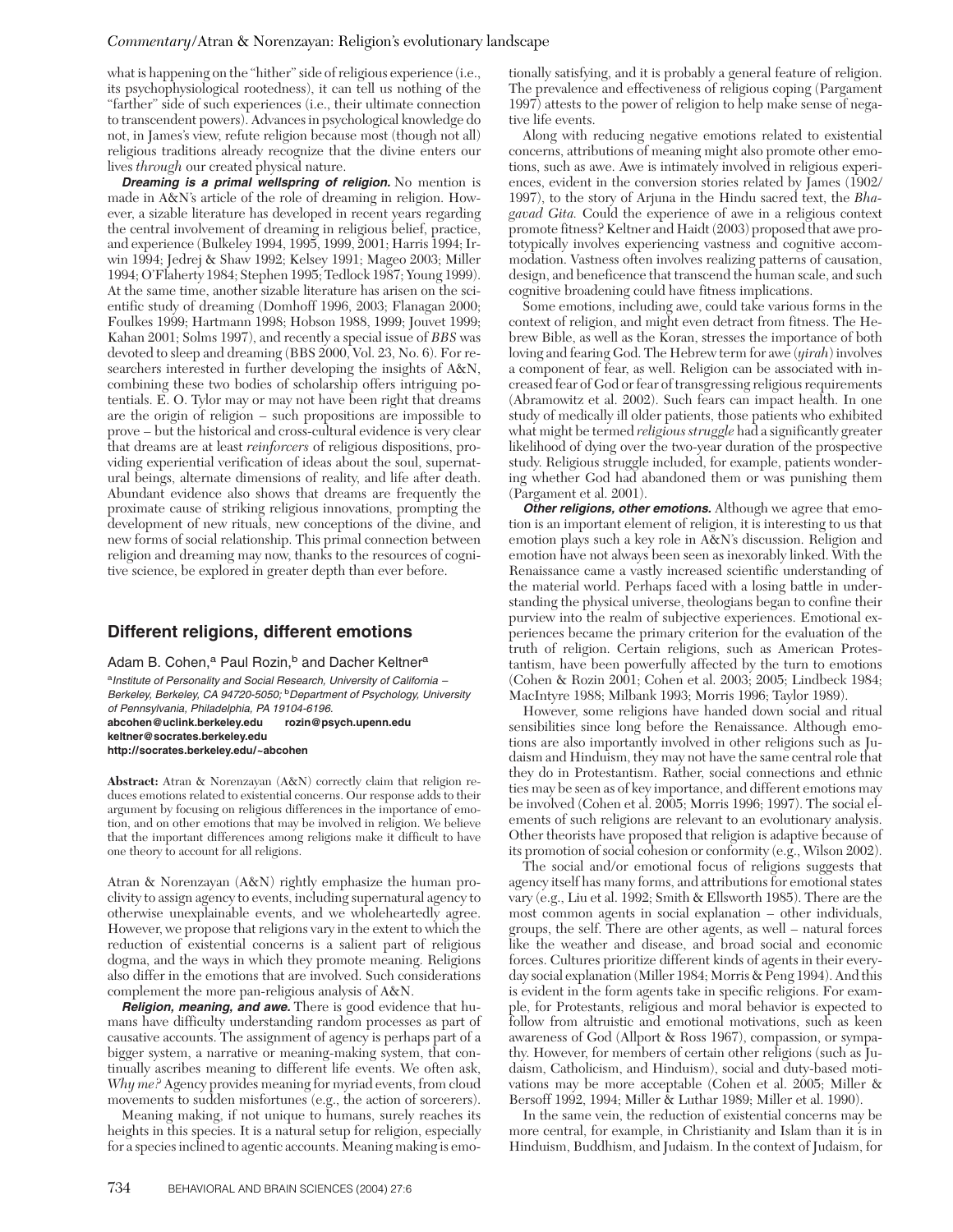example, there are only limited references in the Hebrew Bible (Old Testament) to an afterlife. Many Jews believe that Judaism focuses more on the here and now, rather than on life after death (Klenow & Bolin 1989–1990; Zedek 1998) – despite the fact that certain Jewish authorities, such as Maimonides, considered belief in life after death to be a critical part of Jewish faith (Lamm 2000).

It is also possible that the practice of different religions involves different emotions. There are many other emotions that may be involved in religion, and that could provide fitness benefits. We will briefly discuss disgust as one possibility, and speculate about the evolutionary relevance of disgust in religion.

The substance of blood has special meaning in many religions. We note that purity concerns, some centered on blood, are common in many religions. For example, in Hinduism, Islam, and Judaism, menstruation imparts ritual impurity. Such taboos might reduce the spread of diseases that are blood-borne. Furthermore, from an evolutionary point of view, menstrual taboos might impact fertility (Gardin 1988). As Morris (1996; 1997) has pointed out, there are two types of religions. In religions of assent (Islam, Christianity, and Buddhism, among the major world religions), participation in a religion is accomplished by accepting a set of beliefs. In religions of descent (Hinduism and Judaism, among the major world religions), participation is accomplished by a blood tie to ancestral members of the religion. In religions of descent, purity and blood are major considerations, and the emotion of disgust plays a special role in guarding against material contamination and its moral consequences. Such moral disgust can be approached as a pre-adaptation in cultural evolution (Rozin et al. 1999).

*General remarks.* Religion is a human quasi-universal. Although there may be dimensions of religion that have explanatory value cross-culturally (e.g., Jensen 1998), religion takes vastly different forms. Consider the difficulty in generating a definition of religion that covers both Buddhism and Evangelical Christianity – let alone the religious practices of traditional societies. The field of psychology of religion has for most of its history tried to define religion in ways that would apply in all religions, but has recently come to appreciate that this might not be possible. Many theorists in psychology of religion have recently argued for a more contextually grounded, or particularistic, approach. Some have argued that religions can be compared to each other only in limited ways because of their fundamental differences (e.g., Hill & Pargament 2003; Moberg 2003; Shuman & Meador 2003). Similarly, we propose that the emotions involved in religion vary in important ways among religions.

## ACKNOWLEDGMENTS

The writing of this commentary was supported by a grant from the Spiritual Transformation Scientific Research Program, sponsored by the Metanexus Institute on Religion and Science, with the generous support of the John Templeton Foundation.

## **The embodied bases of supernatural concepts**

Brian R. Cornwell, Aron K. Barbey, and W. Kyle Simmons *Department of Psychology, Emory University, Atlanta, GA 30322.* bcornwe@emory.edu **wksimmo@emory.edu**

**Abstract:** According to embodied cognition theory, our physical embodiment influences how we conceptualize entities, whether natural or supernatural. In serving central explanatory roles, supernatural entities (e.g., God) are represented implicitly as having unordinary properties that nevertheless do not violate our sensorimotor interactions with the physical world. We conjecture that other supernatural entities are similarly represented in explanatory contexts.

Atran & Norenyazan (A&N) assert that conceptual processes underlying knowledge and reasoning about the natural world also support these functions when applied to the supernatural worlds central to religious beliefs (cf. Barrett & Nyhof 2001 and Boyer 2001). We endorse this claim, but from a theoretical perspective different from the one adopted by A&N. They describe conceptual processes as hardwired (i.e., shaped predominantly by phylogenetic factors) and modularized (i.e., divided into independent knowledge domains). In contrast, conceptual processes are highly dynamical and grounded in the principles of embodied cognition. By this view, perceptual simulations – partial reenactments of sensory and motor states derived fundamentally by our sensorimotor interactions with the physical world – underlie human conceptual knowledge and reasoning (Barsalou 1999). Two main corollaries follow from the embodiment view: (1) knowledge is highly constrained by the physical structure of the body and environment, and (2) object concepts remain linked to particular situations within which these objects have been perceived and acted upon, thus affording a rich array of contextual information that licenses situation-based inferences about the concept. The embodiment view has important implications for the cognitive science of religion.

Empirical evidence for embodied cognition is diverse and accumulating. Here we present representative findings (for reviews, see Barsalou 2003; Barsalou et al. 2003a; 2003b). Tucker and Ellis (1998) demonstrated that viewing an object automatically potentiates motor representations for actions that are functionally consistent with the object's physical affordances. Similarly, when conceptualizing nonpresent objects, subjects exhibit physical actions reflecting real-world interactions with the concepts' referents. For example, subjects tend to look up when generating properties of the concept BIRD and tend to look down when generating properties of the concept WORM (Barsalou et al., in preparation). A similar effect is reported by Bargh et al. (1996), who showed that subjects walk more slowly after being primed with words related to stereotypes of elderly adults than when these stereotypes are not primed. In short, embodied accounts of knowledge representation provide a unifying explanatory framework within which these findings can be biologically grounded.

Supernatural concepts also appear to be influenced by physical embodiment. Barrett and colleagues (Barrett 2000; Barrett & Keil 1996) present evidence that people do not adhere to a "theologically correct" conception of God (i.e., omnipresent, omnipotent) when reasoning about divine intervention. Instead, experimental subjects conceive of God much like a natural agent, describing His interventions in the world as being constrained both spatially (i.e., being in one place at a time) and temporally (i.e., helping individuals one at a time). The embodiment view offers an account of the cognitive mechanisms underlying Barrett and Keil's findings. The concepts of God that enter into these cognitive processes reflect the constraints of physical embodiment. Although God is represented implicitly as "able to hear things from long distances" and "able to move rapidly from one place to another," He is not represented as truly omniscient and omnipresent (Barrett & Keil 1996). Those properties that are represented implicitly are no doubt unordinary, but they do not fit A&N's definition of *counterintuitive.* It may be the case that in using a supernatural concept such as God for purposes of explanation and understanding, its counterintuitive aspects manifest themselves as bizarre, unordinary properties that nevertheless do not violate our embodied experiences. Thus, our physical embodiment constrains our conceptual abilities.

This analysis can be extended to other supernatural concepts. To illustrate, consider the concepts of GHOST and ZOMBIE, both of which are counterintuitive ideas that fit the putative recipe for mnemonic and cultural success (Atran 2002a; Boyer 2001). Both concepts activate the ontological category of PERSON. Whereas ghosts lack physical substance and therefore violate our intuitive physical knowledge of PERSON, zombies lack a mind and therefore violate our intuitive psychological knowledge of PERSON. It is not clear, however, that counterintuitive properties of these concepts are implicitly represented, just as counter-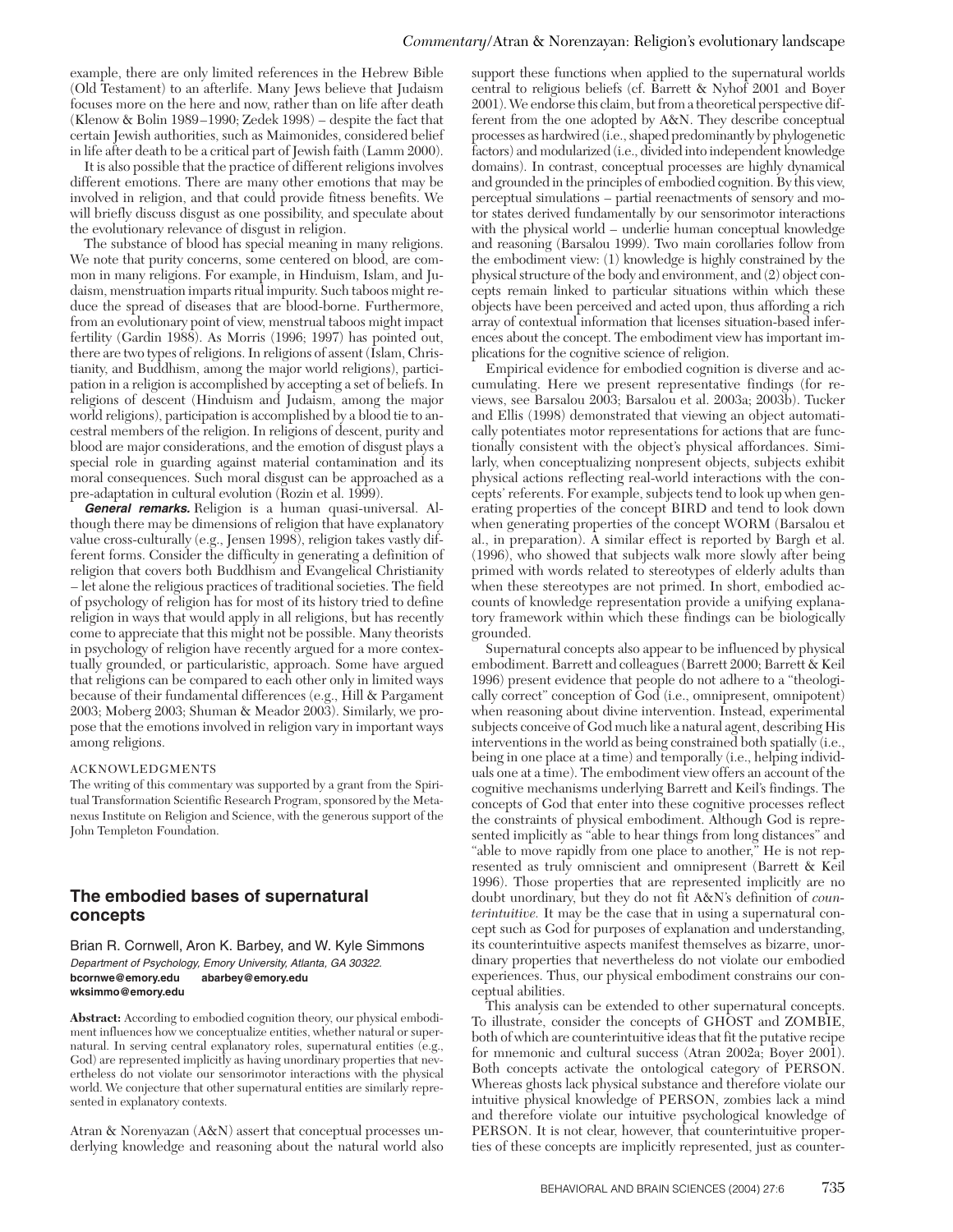intuitive properties of God (i.e., the "theologically correct" versions) are not implicitly represented in explanatory contexts. Moreover, under these explicit, "supernaturally correct" conceptualizations, it is difficult to explain how these concepts could become sufficiently salient to entrench themselves in a culture's belief system. Lacking physical substance, ghosts should not be able to act on the physical world. Lacking minds, zombies should not perceive nor should they adapt their behavior in a goal-directed manner. But despite these defining properties, it appears that ghosts are commonly represented implicitly, for instance, as being supported by surfaces and making noises, implying physical substance. Similarly, zombies seem to be represented implicitly as "coming after us with murderous intentions," implying goal-directed behavior. It is these properties of ghost and zombies that elicit emotions and capture attention. Therefore, as with God concepts (Barrett & Keil 1996), similar inconsistencies arise for other supernatural entities between their explicit, counterintuitive representations and those used implicitly for explanation (e.g., ominous sounds in the night caused by ghosts, mysterious murders committed by zombies). Importantly, the latter representations do appear to be shaped by constraints of our physical embodiment.

To conclude, we argue that supernatural concepts are governed by the same principles of physical embodiment as mundane concepts. We interpret Barrett's findings as evidence for perceptual simulations of embodied states underlying implicit concepts of God in explanatory contexts. We hypothesize that implicit concepts of other supernatural entities (e.g., ghosts, zombies) should be consistent with and derive specifically from our sensorimotor interactions with the physical world. When evoked in explanatory contexts, supernatural agents and objects should be conceptualized in similar ways as natural agents and objects (see Ward 1994 for a similar conclusion regarding imaginary creatures). We predict that similar empirical tests with a broader array of supernatural concepts will provide additional support in related domains (e.g., representation of supernatural concepts in nonexplanatory contexts). In short, the embodiment principles that constrain how we perceive and act upon objects in our environment should determine the form supernatural concepts take when they serve cognitive and affective functions.

#### ACKNOWLEDGMENTS

We would like to thank Larry Barsalou and Bob McCauley for their helpful comments on an earlier draft.

## **Consciousness and emotions are minimized**

#### Horacio Fabrega, Jr.

*Department of Psychiatry and Anthropology, Western Psychiatric Institute and Clinic, University of Pittsburgh, Pittsburgh, PA 15213.* **hfabregajr@adelphia.net**

**Abstract:** In the case of religion, explanations based on emotion should be privileged over those based on "cold" cognition. The origins of religious beliefs are as critical to understanding religion as are the group phenomena which sustain them. In addition, religion's relationship to the growth of knowledge is neglected by the target authors. The balance between the costs and benefits of religion will vary depending upon the phase of an individual society's cultural evolution.

Atran & Noranzayan (A&N) present a strong case for interplay among evolution, psychology, and religion. They avoid promoting a single-factor theory (e.g., "pancultural foundations," "building blocks," and "stipulative working framework"). Yet, while they discredit the credibility of a variety of commitment, group selection, memetic, and traditional psychological and sociobiology theories, their formulation relies implicitly and explicitly on the constructs of these theories. It is thus unclear whether the differences they ascribe to their view and that of competitors is really substantive. While emotional factors (e.g., uncertainty, potential threats) are

discussed, A&N favor "automatic" cognitions related to a range of factors.

A&N's principal focus is how religion is sustained as a group phenomenon (e.g., shared beliefs, costly commitments), but they do not make clear how such phenomena came about. Thus, they do not offer a full evolutionary account of religion. The origin of religious constructs and beliefs should be addressed in any comprehensive formulation. At various places A&N point to the question of origin of religion but do not explicitly consider how language, evolving culture, and especially self-awareness and self-consciousness (as per management of emotions) fit in. These factors, and not just mechanics of folk biology, need explicit attention if their view is to have validity.

The physical and psychological vulnerabilities inherent in Environment of Evolutionary Adaptiveness (EEA) (e.g., threats to safety of individual and group in ancestral environments) were instrumental in evolution of self-awareness or identity, culture, cognition, language, and religion. Cultural knowledge and social practices involving religion and sickness/healing evolved in association with understanding of self in harsh worlds, the significance of which was coming to be understood (Fabrega 1997; 2002; 2004). In the target article, cognition (agency detection, truth, validation, and the like) is given more emphasis than emotional and self-regulatory factors (but see below).

The ease of learning religious beliefs during childhood is important in any evolutionary account. However, the role of the psychology and biology of enculturation, attachment, and mother/infant socialization in conditioning how religious constructs and other aspects of culture are learned are given insufficient emphasis in the target article. The satisfaction of basic needs, including emotional comfort and regulation, as well as protection from psychological traumas, seem more important than purely cognitive matters. The way religious ideas are spread and maintained through group activities is described well, but solitary pursuits, the personal, private, subjective dimension of religious experience, which often involves counteracting negative emotions, are omitted. The possibility of deception, desertion, social breakdown are cited as important factors generating and maintaining indirect reciprocity and religion, but are these best explained as resting on purely cognitive factors? Addressing the neurological connections between strictly cognitive, category construction, meta-representation compared to brain centers relating to fear, anxiety, and satisfaction would help restore balance.

The logical precision of A&N's arguments is not tight enough. In some places "religion" is handled as an object that has motivating power but later, the authors treat religion as derivative. Early in the target article they suggest that supernatural concepts or agents trigger assignment of supernatural agents, whereas it would appear that the former are attributions resulting from workings of the latter. That, in humans, the concept of agency is innate and hard wired (i.e., hair triggered) to respond to environmental uncertainty and threats (among other objects, situations), does imply that emotional factors are crucial to origins of religion; however, A&N appear to give pure cognitive considerations greater importance. "Meta-representation" plays a far more important role in their argument than cognitive modules and intuitive ontology, although modules are foundational and of longer ancestry. The connection between modules and meta-representation is not articulated clearly, particularly in relation to emotional factors. The implications of meta-representation are mentioned later: that it represents a basic feature of human cognition and is necessary for the generation of symbolic and technological culture. This concept of meta-representation has so many ramifications, it seems equivalent to human cognition itself.

When A&N do address the nature of mindfulness and selfawareness they seem to privilege individualistic minds, envisioning a self calculating about supernatural agents, elaborating and calibrating "minimally" counterintuitive worlds, supernatural agents, and guarding against deception. The notion of a social mind, with motivation and self-awareness connected to family and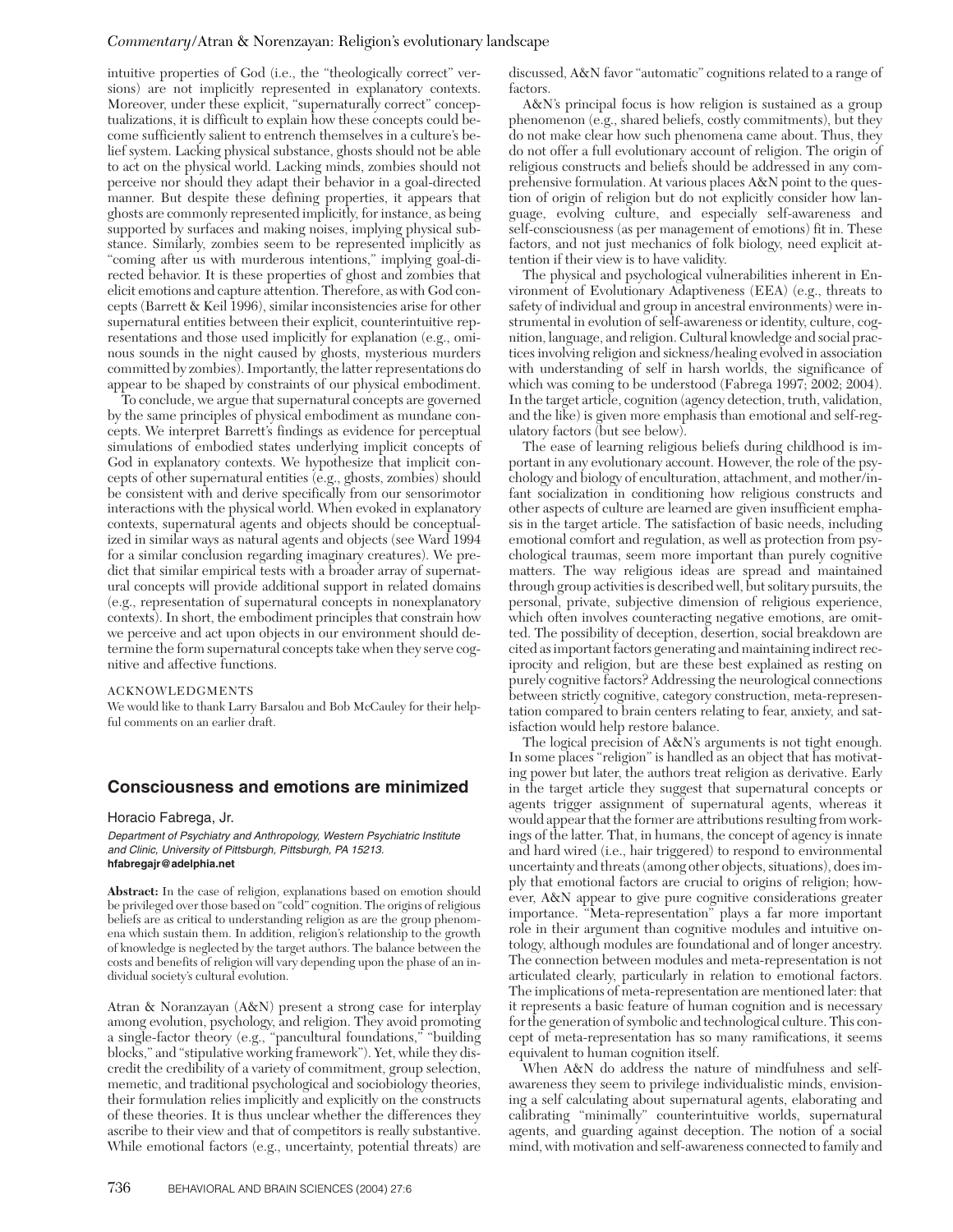group, would appear just as relevant. Although social aspects of religion are not neglected, the particular role of social mindfulness (i.e., connectedness to group) in human cognition is not dealt with. Social intelligence theorists emphasize the importance of understanding the self in relation to the way others think and behave. In cultural anthropology, the importance of relationships in conceptions of self is underscored. The idea of a social mind versus an individualistic mind would seem highly relevant to the origin and persistence of religion. The role of culture in "pruning" the characteristics of early cognition toward that of adults' should apply to understanding religion as well as other cultural phenomena.

A&N neglect the potential influence of alterations in the level of consciousness in the evolution of religion. Trance, dissociation, shamanism, and possession are staple themes in the anthropology of religion. Altered mental states could figure in everyday group coping with danger and threat. Hunter-gatherer studies suggest that these activities are common and involve religion in assuagement of negative emotions.

Connections between religion, magic, science, medicine, and "indigenous" psychiatry were not dealt with explicitly in the target article. Such cultural systems are products of the (social) mind's natural or automatic way of making sense of ambiguity in the uncertainty and existential anxieties of the EEA. The quest for explanation and knowledge underlies the operation of all cognitive architecture. Until modern times, magic, religion, science, and medicine were a single entity. Studies of small hunter-gatherer societies suggest that they live simultaneously in two worlds, the mundane one of making a living and maintaining social relationships in working order, and the spiritual world of religion which regulates, controls, and interpenetrates all aspects of the everyday world. Studies of cuneiform tablets suggest that people of Near Eastern Societies had a similar view. Early science and medicine of China (as per Taoism, importance of Heaven and the Way in Han synthesis as per Confucianist doctrines) and India (Ayurveda) reflected a grounding of natural, secular "science" of medicine in a spiritual, religious framework. Indeed, one may regard A&N's "existential anxieties and uncertainties" as the force behind elaboration of cognition, knowledge, and (proto) culture during human biologic evolution. What religion encompasses can be viewed as the original health promoting system. Religion has many such benefits, and the degree of balance between its costs and benefits may depend on the particular phase of cultural evolution.

In summary, my argument is that "religion" sheds light on human biological and cultural evolution and evolution of cultural psychology, rather than: "Evolutionary psychology illuminates religion."

## **Good behavioral science has room for theology: Any room for God?**

Robert B. Glassman

*Department of Psychology, Lake Forest College, Lake Forest, IL 60045.* **glassman@lfc.edu http://campus.lakeforest.edu/~glassman/**

**Abstract:** This excellent outline of evolutionary hypotheses is compromised by severe reductionism. Other writings succeed in granting theism ontological significance without compromising rigor. The discussion of counterintuitiveness neglects coherence in memory. Bearing in mind our severely limited working memory capacity, susceptibility to religious mythologies may comprise an adaptive heuristic approach to summarizing the contingencies of the most far-reaching of life's problems.

In his revolutionary American Psychological Association presidential address, evolutionary epistemologist Donald T. Campbell considered how the new science of sociobiology might help us understand moral commitments (Campbell 1976). The target article excellently reviews a wide range of plausible hypotheses about religions' evolutionary bases, including costly commitment, super-

natural beliefs, modularity of core faculties, perceptions of agency, and supernormal releasers in religious pageantry. As such, it exemplifies behavioral scientists' task of explaining how things may often not be what they seem. At the same time, the article's pervasive nothing-but reductionism comprises a Faustian error.

An example of a viable alternative posture is in Paul Tillich's writings about religion's "ontological" content; Tillich steers interestingly between secular presuppositions and elucidations of faith statements (e.g., Tillich 1951, especially pp. 20, 94ff, 168–69, 221; cf. Arther 2001).

Ontology is not a speculative-fantastic attempt to establish a world behind the world; it is an analysis of those structures of being which we encounter in every meeting with reality. (Tillich 1951, p. 20)

Although Tillich's existential casting of issues is sometimes obscure, he convinces us that there is more to the structure of reality. In reviewing Tillich's and Reinhold Niebuhr's concern with function, Gilkey (2001) sometimes inserts the apologetic phrase "deliteralized theology," yet avoids "merely-izing" theism. An example of deliteralization even within a tenacious theism is in Heschel's explanation of "the accommodation of words to higher meanings" (Heschel 1962, pp. 50–52). Niebuhr and Tillich were interested in the reality of history, and of freedom and responsibility, as human phenomena that suggested religious ontology (D. E. Bartlett 1954).

Attempts to join religious to scientific ways of thinking, with no tongue-in-cheek to the former and no loss of rigor to the latter, were pioneered by Ralph Burhoe (1981; cf. Breed 1992; Glassman 1998). The memes Burhoe cultured are evident in the work of his colleagues (e.g., Barbour 1997; Hefner 2002; Peacocke 1993). While this school of thinking encompasses many traditions, its primary depth within Christianity provides an ample challenge to science. The target article, while lucid and informative, displays a positivism that fails to respond to that challenge, by generally ignoring the possibility of extremely large-scale patterns or potentials. But we should tap our hunches about these, for top-down conjectures about observables.

The description of studies of memorability and counterintuitiveness provide a partial exception to my criticism: "As to belief sets, the one that was mostly intuitive, combined with a few minimally counterintuitive ones, had the . . . lowest rate of memory degradation" (sect. 4, para. 11). Nevertheless, Atran & Norenzayan (A&N) remain too dismissing of the mnemonic power of intuitiveness, for example, in the classic experiments of F. C. Bartlett (1932/1995), which they cite. Bartlett's findings remain consistent with a great deal of present knowledge of the crucial role of meaning in memory. That is not to deny the roles of uniqueness and surprise in memorability of real-life events, or to deny the possibility of inaccurate memories (Hyman & Neisser 2000), but the target article begs the question of counterintuitiveness versus intuitiveness. What keeps us all from descending into sheer silliness in most moments of life? Lemuel Gulliver met a doctor in Laputa who used an attention-arresting technique not all that different from the Cahill et al. (1994) experiment on memory and autonomic arousal (cited in sect. 7 of the target article):

because . . . the favorites of princes are troubled with short and weak memories, the . . . doctor proposed that whoever attended a first minister, and after having told his business with the utmost brevity and in the plainest words, should at his departure give the said minister a tweak by the nose, or a kick in the belly, or . . . pinch his arm black and blue, to prevent forgetfulness. (Swift 1726/1912, p. 211)

The efficacy of counterintuitiveness in memorability cannot be denied – much of salesmanship, litigation, and some other human endeavors depends upon manipulativeness and distraction – but these are relatively infrequent compromises of the pervasive role of intuitiveness.

An illustration of the role of intuitiveness in our experiential and behavioral coherence is in our routinely transcending the extreme stricture of working memory (WM) capacity to about seven or fewer items. Indeed, this limit is also true of nonhuman species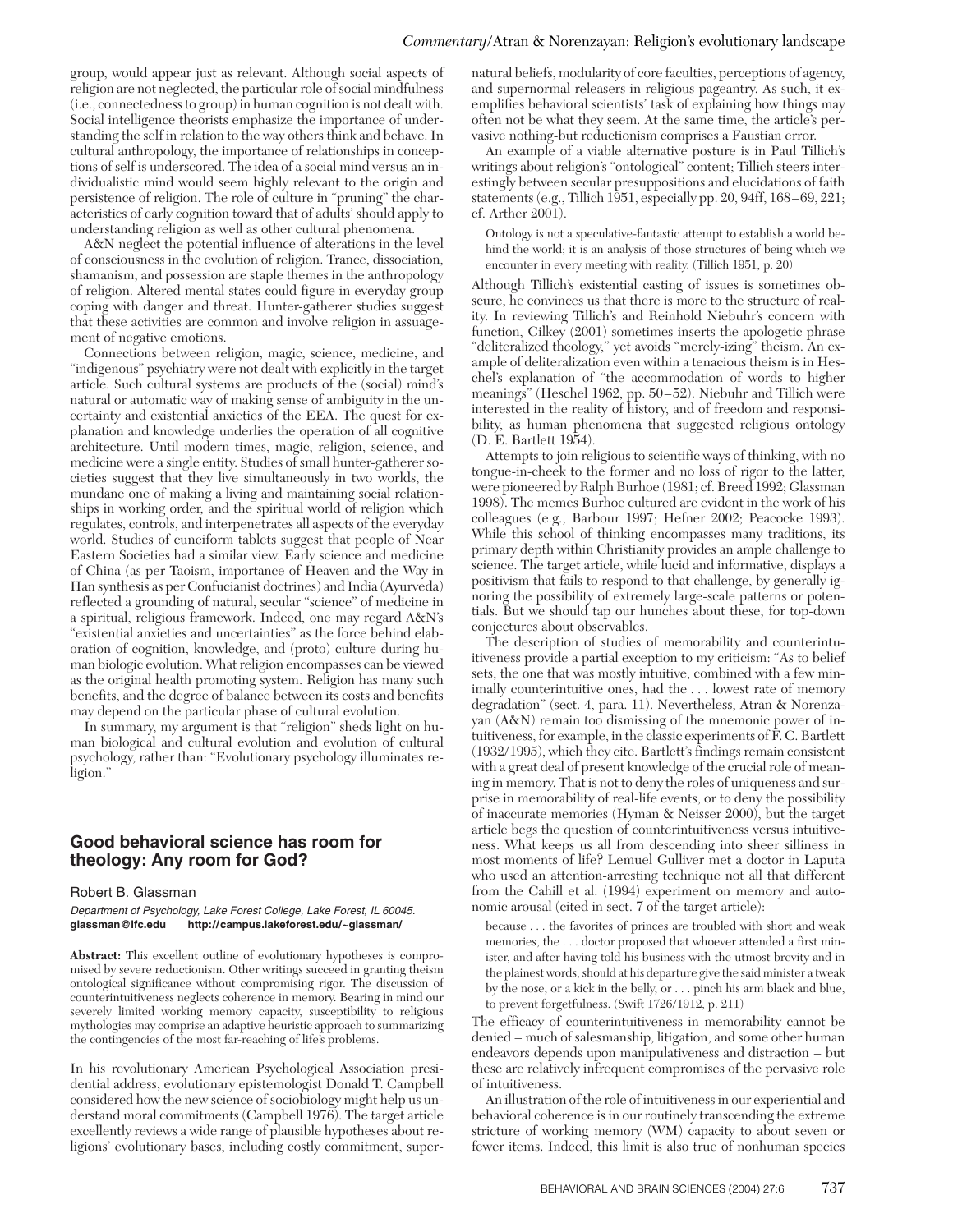(Glassman et al. 1998), and remains surprisingly consistent even across different time scales of presentation and recall of material (Glassman 1999). Our transcendence of the severe WM restriction must depend on our finding of continuities and unities in each moment's cognitive array, and on doing so expeditiously and largely unconsciously – that is, intuitively. The entire literature on chunking and the literature on schemas and scripts speak to this point, for example, concerning findings on WM development in children (Case 1995, pp. 33–36).

Although there is an increase in WM capacity as children develop, that increase is remarkably small, as the limit of seven (or of three or four items by some measures; Cowan 2001; Glassman 1999) holds into adulthood. Our WM capacity limit constitutes a problem-solving situation that each of us faces in every moment of life. We cope with that problem by using practiced long-term memory associations to organize things into familiar patterns. We are always grasping for meanings. The literature on expertise, and its improvement of individuals' WM capacity within circumscribed areas, provides further illustrations (Ericsson 1996).

The psychological issue of intuitiveness is related to the neurophysiological question of *binding.* How does our brain, for every object perception, mobilize the respective aptnesses of a large set of feature-sensitivities, to yield coherence (Singer 1994)? This matter becomes more poignant in considering the stingy multiplicity of WM. I have tried to extend others' hypotheses about neural synchrony by suggesting that harmonic properties of brain waves and topological appositional relations of the cortical sheet may be relevant to cognitive coherence (Glassman 2000; 2003). The "binding" issue provides an additional reason to pause before emphasizing organizational effects of cognitive disruptions.

The severe limit of WM capacity may contribute to cognitive limitations of religious beliefs, because here we struggle with life's biggest issues, generalizing from what we know to reach at full arm's length toward dimly perceived adaptive problems. Consistent with many of the points that A&N make, I hypothesize that religious beliefs comprise a set of *heuristics* for summarizing cultural accumulations of experience. By extirpating particularistic details, the rational ifs and buts of contextual qualification (e.g., ruminations about weights and measures of apples and oranges in one's reciprocal relationships), religious heuristics aid our narrow conscious capacity, albeit imperfectly. This hypothesis about heuristics is related to a possible similarity of the motivational aspect of religious mythologies to the employment of so-called body English in developing an athletic skill (Glassman 1996, p. 186).

Toward the end of section 6, A&N felicitously cite Durkheim's view that "commitment to the supernatural underpins the 'organic solidarity' that makes social life more than simply a contract among calculating individuals." I would join this point with their nice section 8 metaphor of the landscape and mountain ridges of human evolutionary history. By means of supernaturalistic concepts, we sometimes succeed in building real bridges across our respective mountain ridges "out of wind," although these mountainous distances and altitudes could never yield to bridging with concrete. Yet, such constructions can work only if our human creativity in building them and human tenacity in maintaining them fit with some until-then hidden potentials of the real world.

## **The superstitions of everyday life**

Robert Hogan *Hogan Assessment Systems, Tulsa, OK 74114.* **rhogan@hoganassessments.com**

**Abstract:** In this commentary I attempt to extend the argument made by Atran and Norenzayan in two ways. First, I distinguish between the causes and the consequences of religious belief and speculate on the positive and negative consequences of religion. Second, I raise some questions about individual differences in religiosity and suggest that the origins of nonbelief are worth investigating.

Religion is the most powerful force in human affairs, as exemplified by the wars of religion, both past and present. Because the effects of religion are so consequential, one might imagine that it would be a subject of considerable importance to psychology, but with a few exceptions – William James most obviously – this has not been the case. The present target article by Atran & Norenzayan (A&N) is, therefore, an important and welcome development. I accept the general terms of their argument and suggest that it can be usefully extended by considering two further points: (1) a distinction between the causes and the consequences of religion; and (2) individual differences in the susceptibility to religious belief.

*The causes of religion.* It is important to distinguish between the causes and the consequences of religion because religion starts at the individual level but functions at the social level. Religion begins with an individual conversion experience, which then results in a personal dedication to a set of beliefs and practices. However, the consequences of religion are seen in the aggregate, at the social level, in group practices. The first question concerns how it is that individuals acquire religious beliefs. The second question concerns the consequences of shared religious belief for human communities.

Freud analyzed religious belief in terms of primary process thinking, which he characterized as vivid, impulsive, emotional, and in the service of the most basic instincts. He also argued that: (a) religious belief is an illusion and something that intellectually honest people should strive to overcome; and (b) secondary process thinking provides the means to dispel the illusion. A&N suggest that people worldwide spontaneously attribute natural phenomena to the influences of supernatural entities both benevolent and malevolent. Over time, these individual superstitious beliefs become shared in local communities and thus become folk religions. Of course, the spontaneous causal attributions at the beginning of this process are counterfactual – or wrong.

Stanovich and West (2000) distinguish between what they call System 1 and System 2 thinking. System 1 thinking is closely tied to the perceptual system. Both perception and System 1 thinking are spontaneously drawn to motivationally relevant and emotionally arousing stimuli and they function by generating impressions of stimuli. Kahneman (2003) describes System 1 thinking as intuitive, as "typically fast, automatic, effortless, associative, implicit . . . and often emotionally charged" (p. 698), and its conclusions are difficult to control or modify. System 2 thinking (or reasoning) is characterized as slow, controlled, effortful, rule-governed, and flexible. System 2 thinking serves to monitor the quality of the impressions generated by System 1 thinking. But people find careful thinking or reasoning to be effortful, they tire easily, and then rely on whatever plausible impression comes quickly to mind. My not very surprising point is that the spontaneous magical thinking that is the foundation for religious beliefs is a special (but very consequential) case of System 1 thinking. The cause of religion is the often fallible but inherently corrigible result of System 1 thinking.

*The consequences of religion.* Socioanalytic theory (e.g., Hogan & Smither 2001) argues that people, by virtue of their evolutionary history, are group-living, culture-using animals. At the most general level, they are motivated by needs for social acceptance, the control of resources, and predictability. Life is about trying to get along, get ahead, and find meaning. Organized religion nicely serves all three purposes. Active participation in a religious community affords opportunities for companionship and the acquisition of wealth and power – as a visit to St. Paul's Church in Rome will quickly reveal. In addition, religious beliefs assign a meaning to otherwise pointless human suffering and provide answers to questions about life's meaning – questions that the human capacity for metacognition inevitably raises.

Religion also promotes the cohesion of social groups by creating shared values, meaning systems, and rituals and lifestyles. Our values reflect our identities, and we like people who share our values because, in so doing, they affirm our identities.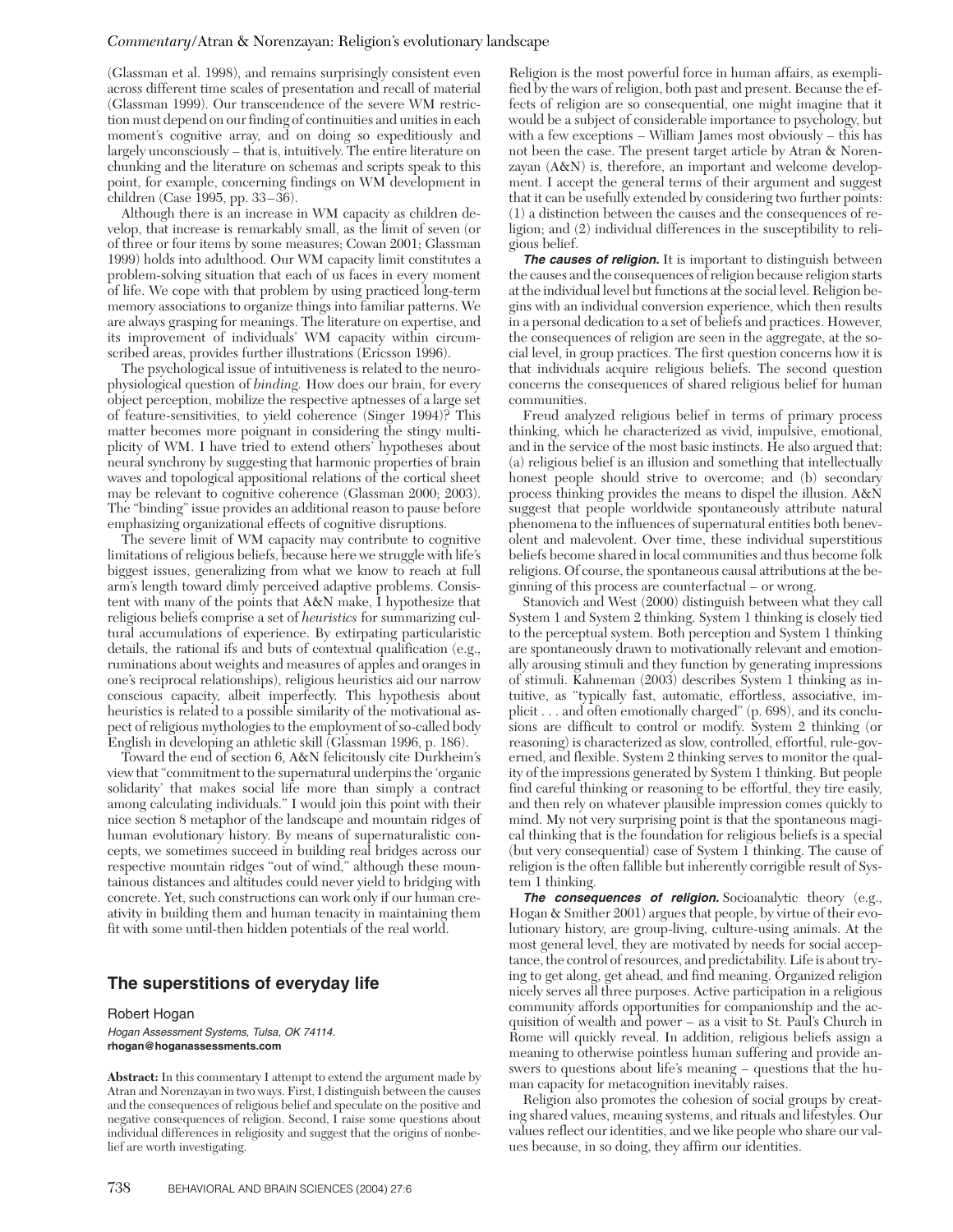But there is an even more significant consequence of religion. Religions justify and legitimize morality. The social rules of conduct must be obeyed because a vastly superior being said they should. Moreover, all moralities have approximately the same content (e.g., the Ten Commandments), and groups with settled codes of conduct outperform groups that do not value duty and respect for law and authority (e.g., Sparta vs. Athens, Rome vs. the world). Morality is a slight but nontrivial factor promoting the viability of groups. Imagine two tribes in human prehistory, one of which ignores lying, stealing, and traitorous conduct, and a second that prohibits these behaviors. Now imagine these two groups in competition. One will be able to coordinate its activities, the second will exist in a state of anarchy and be easily defeated in an armed struggle. The history of the world is a history of armed struggles; the winners write history, while the losers risk disappearing from the gene pool.

The role of religion in enhancing the fighting capability of groups leads to the last important consequence of religion. Religion, and shared values, define an in-group. Persons who do not share these values belong to the out-group. The morality of the ingroup by definition does not extend to the out-group. Hence the wars of religion and, more often than it is comfortable to acknowledge, genocide. That is, religions promote the well-being of the adherents, but often sanction brutality toward nonbelievers.

*Individual differences.* The intuitive and emotional thought processes (System 1 thinking) that cause us to see supernatural beings and forces in the world are hard-wired, species-typical characteristics. Moreover, the conclusions of System 1 thinking must be correct more of the time than they are mistaken, or this form of thinking would no longer exist. Nonetheless, System 1 thinking inevitably leads to errors, and religious systems describe phenomena that literally do not exist and justify practices that, to nonbelievers, are indistinguishable from superstition.

System 2 thinking functions to correct the errors of System 1 thought. Individual differences in the use of System 2 thinking are correlated with intelligence, the need to understand the world, and exposure to statistical thinking (Kahneman 2003). Nonetheless, belief is vastly more common than non-belief (even among academic psychologists). This is consistent with the observation that System 2 thinking is effortful, and that it takes some courage willingly to suspend belief and face the prospect of living in a world without divine purpose. We now know a good deal about the psychological causes and consequences of religious belief. Perhaps it is time to examine the causes and consequences of non-belief, a position that is inherently harder to attain and maintain.

## **Counterintuition, existential anxiety, and religion as a by-product of the designing mind**

#### Deborah Kelemen

*Department of Psychology, Boston University, Boston, MA 02131.* **dkelemen@bu.edu http://www.bu.edu/childcognition/**

**Abstract:** In arguing for religion as a side effect of everyday cognition, Atran & Norenzayan (A&N) provide useful analyses of the strengths of the "naturalness-of-religion" position over others; however, experimental shortcomings limit the contributions of their empirical work. A relevant addendum involves considering research on children's orientation to teleological explanations of natural phenomena, which suggests that relatively rich cognitive proclivities might underlie religious thought.

Consistent with the thrust of much recent and substantive scholarship on religious thought (e.g., Barrett 2000, 2004; Boyer 1994, 2001; Guthrie 1993; Lawson & McCauley 1993; Pyysiäinen 2001; Slone 2004), Atran & Norenzayan (A&N) argue for viewing religion as a by-product of systems evolved for everyday cognition. Beyond a helpful analysis of the benefits of this position over oth-

ers, chief among their contributions to the "naturalness-of-religious cognition" thesis are new attempts to put aspects of the theory to empirical test. Unfortunately, however, shortcomings in experimental approach render many of these results less than compelling, and it is therefore unclear how much further forward the empirical work propels the position.

The findings on counterintuitive agents are a case in point. Following Boyer (1994; 2001), A&N argue that counterintuitive concepts are particularly viable for cultural transmission because they violate innate, modularized expectations about domain-specific categories (i.e., plant, animal, person, substance) by adopting properties of entities outside of their conceptual domain. Putting aside concerns that universals among adults do not indicate innateness and accrued infancy research provides strong evidence of, arguably, only a couple of the concepts the authors assert to be part of our innate ontology (i.e., *mentalistic agent, physical object*), the empirical test conducted to show that, under certain contextual conditions, predictable violations of these concepts have some kind of mnemonic advantage does not seem quite fair. Specifically, the study fails to include items that truly outlaw the possibility that all a concept needs to do in order to be memorable, and thus viable for religion, is have an uncharacteristic rather than domain-violating feature. The bizarre items in their study such as "blinking newspaper" are not adequate controls because ambiguity renders many of them almost un-interpretable (does a "nauseating cat" vomit or just make everybody else queasy?), and this factor would account for the ease with which they are forgotten. By contrast, it seems perfectly feasible that different kinds of examples such as "flying crocodile" or "venomous horse" might both be good candidates for mnemonic advantage, although neither concept involves violating a domain-level, folk-biological, boundary – they are simply cases of animals with properties characteristic of other animals. The issue of whether religious concepts are distinguished by domain violations rather than just atypical features is not minor, for, if the aim is to try and interpret recurrent properties of religious concepts by reference to systematic violations of putatively innate categories of thought, the alternative – that any non-normative concept suffices – must be excluded to maintain explanatory power.

The finding suggesting that existential anxiety motivates religiosity is interesting but also fails to include the appropriate control to rule out the possibility that any kind of potent emotional content induces religious feeling. Specifically, A&N's particular evolutionary argument would be strengthened if it were found that a condition describing a positively valenced incident (e.g., someone finding \$500 on the street) fails to increase feelings of religious belief.

Finally, given its centrality to the theory, experimental evidence further establishing the existence of the agency detection system would have been a welcome supplement to the current work. In addition to originally proposing the bias, Guthrie (1993; 2002) has documented the numerous ways in which art and advertising seem to capitalize on tendencies to perceive human or animal characteristics in visual arrays. However, aside from studies which find that adults and infants often construe the clearly observable movements of nonhuman entities (e.g., computerized blobs) as goal-directed (e.g., Csibra et al. 1999), A&N do not discuss empirical research addressing the more relevant question of whether children and adults are prone to intentional or agency-based interpretations of events that are not readily perceptible and are without any obvious agentive involvement.

Evidence suggestive of this tendency is, however, provided by contemporary research on teleological thought – the bias to view entities and events in terms of a purpose. In addition to a body of findings indicating that preschool and elementary school children (and scientifically uneducated adults) have a promiscuous bias to explain the properties, behavior, and origins of living and nonliving natural entities in teleological terms (e.g., Casler & Kelemen 2003; Kelemen 1999, 2003; Kelemen & DiYanni 2005), Donovan and Kelemen (2003) have recently found that, when asked to re-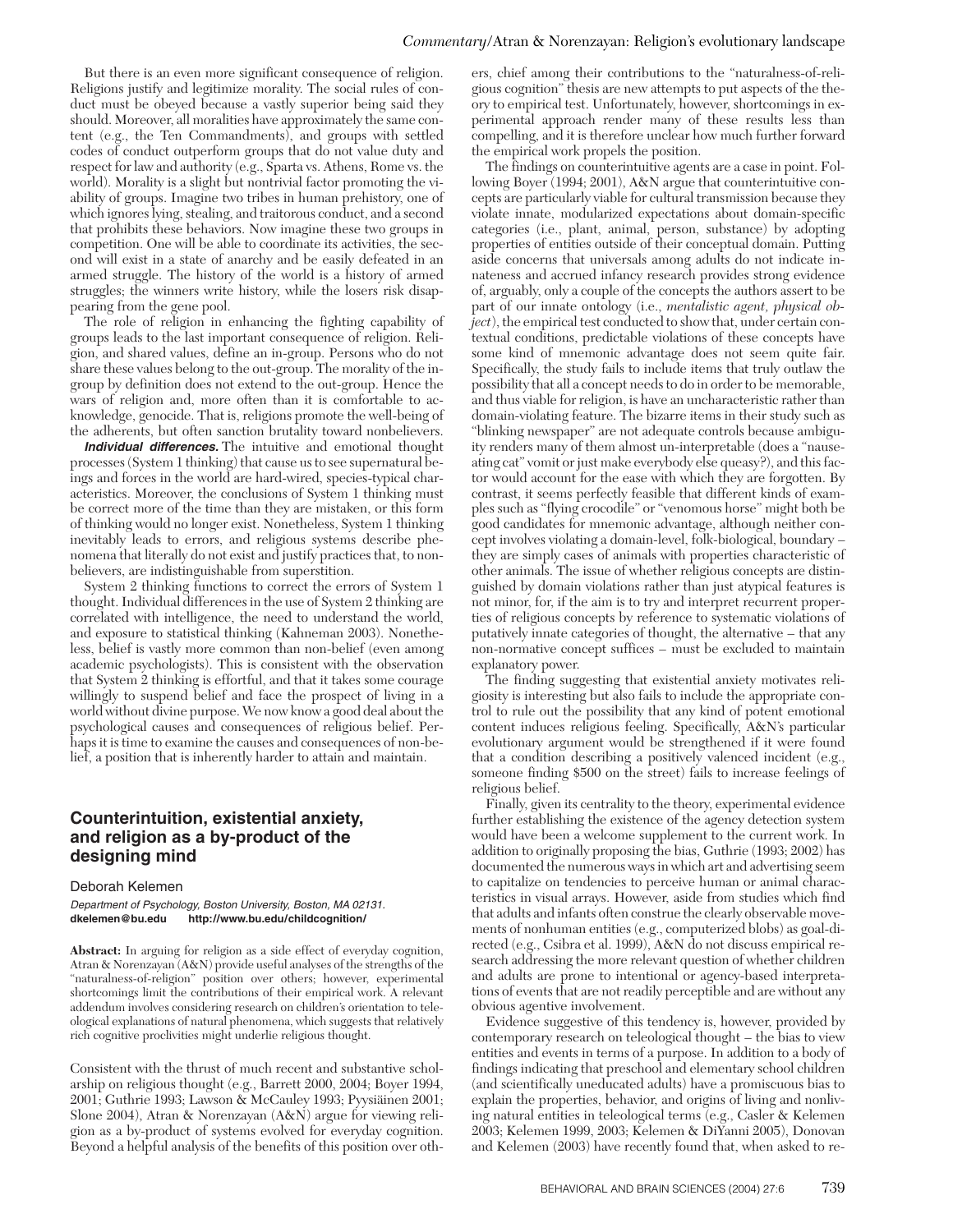call simple descriptions of natural events, 7-year-old children insert purpose information into their recollections despite its absence from the original verbal descriptions. For example, when asked to describe and explain an event sequence in which a storm washes away a crop infestation, children will indicate that the storm occurred *in order to* rid the crop of insects. Content analysis indicates that this tendency is not a result of any general teleological narrative convention in storybooks popular for this age group. Analyses of parent explanations of natural phenomena also indicate that it is not straightforwardly traceable to family conversations during earlier developmental periods (Kelemen et al. 2005).

These findings, and related results (e.g., Bering 2003; Evans 2001), raise an intriguing possibility not considered in the present article. Perhaps human beings are not simply inclined to respond to fragmentary information by sensing a lurking agent where, potentially, none exists. Perhaps the default tendency is richer than this, and, from early childhood, people are cognitively disposed to broadly interpret many unexplained aspects of their experience in terms of the intentions and designs of some underdetermined and intangible agent (Kelemen 2004). Such a bias would obviously provide the natural substrate for forms of religious cognition that are, as A&N importantly note, a universal feature of all human cultures and, to a significant extent, intrinsic to all individual minds.

## **Lions, tigers, and bears, oh God!: How the ancient problem of predator detection may lie beneath the modern link between religion and horror**

#### Timothy Ketelaar

*Department of Psychology, New Mexico State University, MSC 3452, Las Cruces, NM 88003-8000.* **ketelaar@nmsu.edu http://www-psych.nmsu.edu/**

**Abstract:** Atran & Norenzyan (A&N) claim that an appreciation of the evolved inferential machinery underlying supernatural beliefs can greatly aid us in understanding regularities in culturally shared conceptions of religion. I explore how their model provides insight into why culturally shared tales of horror (e.g., horror movies) often combine religious and predatory content.

Atran & Norenzyan (A&N) propose that religion is essentially a by-product of an evolved bias towards over-attributing agency as the source of unexplained events (e.g., what was that noise in the bush?). A key feature of their argument (see Atran 2002a for the complete model) is the claim that this bias emerges from the simple evolutionary fact that the recurrent challenge of detecting predators and other dangerous agents can be characterized as a signal-detection problem (Green & Swets 1966) in which a *miss* would have been far more costly than a *false alarm* (see Atran 2002a; also Haselton & Buss 2000 for similar insights). Accordingly, they contend that hominids evolved an agency-detection system biased in favor of producing false alarms (crying wolf) rather than misses. A&N claim that one implication of this ancient bias has been the tendency to explain strange events by invoking supernatural agents rather than mundane causes such as physics or biology. After all, if natural events are explained in terms of natural causes, it should not be surprising to observe that unnatural events are explained in terms of supernatural causes (e.g., Gods, Spirits, Ghosts). Although A&N do not claim that the pan-cultural existence of beliefs in supernatural agency is itself an evolutionary adaptation, they do claim that appreciating the evolved inferential machinery underlying such beliefs can greatly aid us in understanding regularities in culturally shared conceptions of religion and the supernatural. Along these lines, I argue that A&N's model can offer insight into why modern humans often combine religion and predators in their culturally shared tales of horror.

A core feature of A&N's model centers on the claim that interactions with dangerous predators constituted a significant selection pressure that shaped the design of our evolved inferencemaking machinery. Although the *Wizard of Oz* trio of modern day alpha predators – *lions, tigers, and bears* – has historically been quite capable of stalking and killing large primates, the genus *homo* does not currently constitute – and probably never has constituted – a significant portion of the dinner plate of alpha predators when compared to ungulates and small mammals (see Ewer 1973; Sunquist & Sunquist 1989). Nonetheless, the hunting and foraging strategies of hominids and large carnivores would have likely placed these two groups in direct competition for access to scavenged meat at kill sites. Although the much smaller canid predators (wolves, hyenas) may have posed a threat to our ancestors, the canine strategy of hunting in packs likely diminished the ability of ancestral hominids to successfully compete with canine predators for access to meat at their kill sites. By contrast, the more solitary stalk and ambush strategy of large felines (smilodon, dinofelis, homotherium, etc.) may have actually increased competition between social groups of hominids and these solitary big cats. Indeed, the fossil record suggests that ancestral hominids often scavenged the kill sites of feline carnivores and vice versa (Brantingham 1998; Shipman 1986; Treves & Naughton-Treves 1999), leading one to believe that dangerous interactions between hominids and feline predators were quite common in the Pliopleistocene. Paralleling these fossil findings, lethal interactions with modern-day lions, tigers, and bears most often transpire when humans attempt to chase these large predators from recent kills or scavenging sites (Quammen 2003). It is not inconceivable that recurrent carnivore–hominid interactions of these sorts could have shaped the design of the mental mechanisms that humans employ when making inferences about predators, as A&N claim.

In regard to predator images in modern horror movies, it is not hard to see how a predisposition toward inferring the presence of dangerous animate agents could result in a preponderance of solitary ambush predators as culturally shared fear stimuli. In this regard it is interesting to note how a disproportionate sample of horror movie plots begin with a strange, unexplained occurrence (a person is mysteriously killed or disappears), and the responsible agent is initially presented only in fleeting glimpses (*Jurassic Park*) or not at all (*The Blair Witch Project*). Often these supernatural monsters are depicted as little more than solitary ambush predators dressed up in culturally contrived monster attire. Indeed the very term *monster* implies a large, menacing, unnaturally shaped animal. Consider, for example, the numerous depictions of exaggerated real-world predators that populate horror movies, ranging from unnaturally large sharks (*Jaws*) and enormous primates (*King Kong*), to man-eating lions with almost supernatural cunning (*Ghosts in the Darkness*). Finally, horror movie monsters are often depicted as solitary and nocturnal ambush predators (*The Blair Witch Project, Psycho*), often equipped with fangs and claws (*Dracula, The Wolfman*). There is even an entire horror movie genre devoted to solitary hominid predators in the form of cunning serial killers (*Nightmare on Elm Street, Friday the 13th*), many of whom appear desirous of dismembering their victim's flesh (e.g., *Silence of the Lambs, The Shining,* etc.). In this regard, A & N's claim that humans possess a predisposition toward inferring the presence of dangerous animate agents might be a useful starting place for researchers interested in understanding the content of modern horror films and the psychological mechanisms underlying audience reactions to this genre of popular media (see Weaver & Tamborini [1996] for a review of recent research in this area).

Finally, in regard to religious imagery in horror films, it is interesting to note the apparently nonrandom coupling of religion and monsters. For example, the litany of solitary ambush predators from the classic horror movies of the 1930s (e.g., Dracula, Wolfman, etc.) were often thwarted through instruments of religious significance: Werewolves were killed with special silver bullets, and fanged vampires were repelled by Holy Crosses. More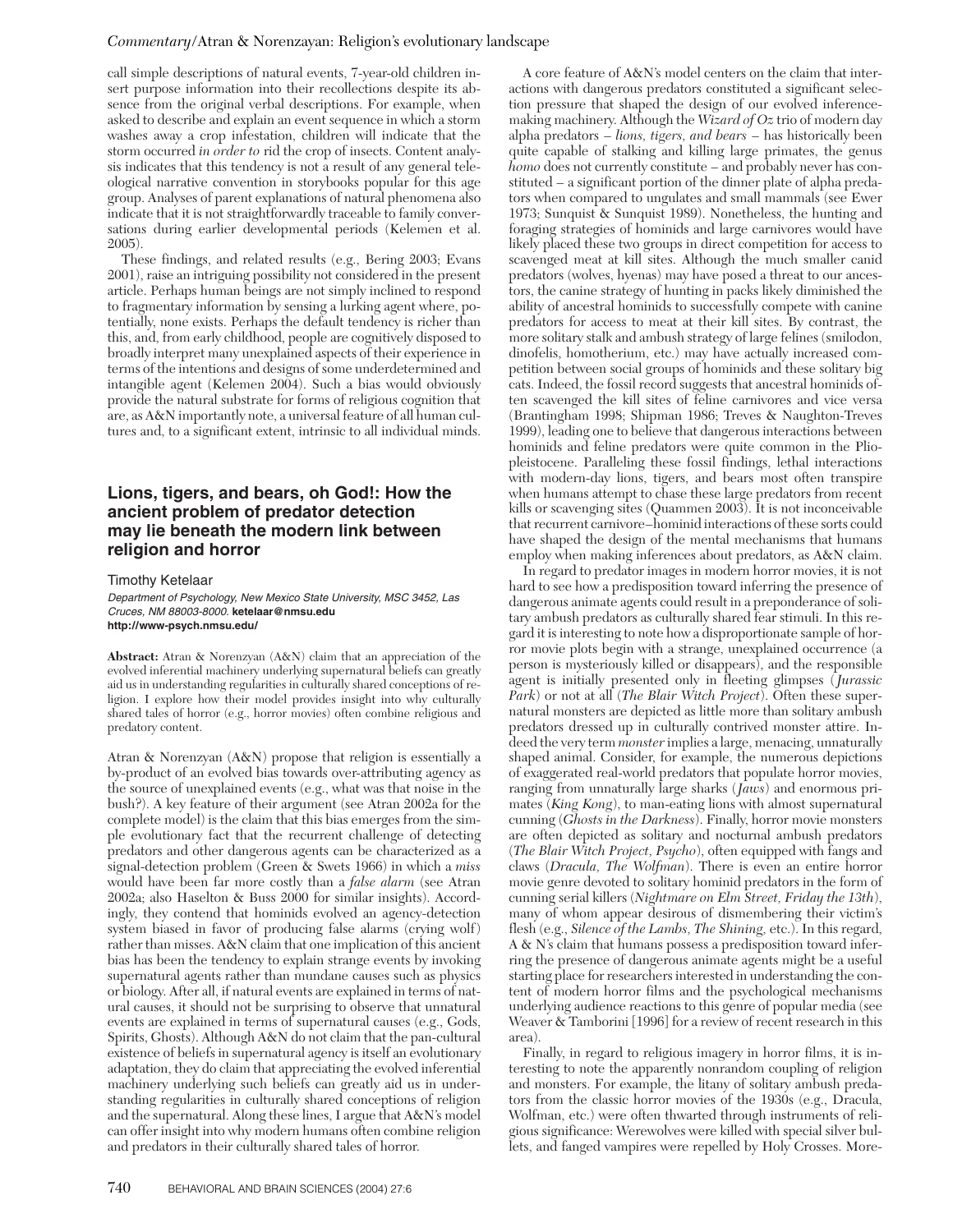over, the one horror film routinely mentioned as perhaps the most frightening movie of all time (*The Exorcist*) depicts a religious agent summoning supernatural powers to aid a young girl who is transformed into a monster via demonic possession. In this light, it is not inconceivable that the evolved inferential machinery underlying beliefs in supernatural agents could give rise to a fertile, culturally constructed imaginary world populated by predatory monsters and supernatural religious instruments that function to protect us from these dangerous agents. Although this hypothesized link between religion and predators in popular horror movies (suggested by A&N's model) is based largely on anecdotal evidence, these claims easily lend themselves to more rigorous scientific investigation such as content analysis of popular media (see Ketelaar 2004; Weaver & Tamoborini 1996).

## **The evolutionary social psychology of religious beliefs**

#### Lee A. Kirkpatrick

*Department of Psychology, College of William & Mary, Williamsburg, VA 23187-8795.* **lakirk@wm.edu http://faculty.wm.edu/lakirk**

**Abstract:** Atran & Norenzayan (A&N) are correct that religion is an evolutionary by-product, not an adaptation, but they do not go far enough. Once supernatural beliefs are enabled by processes they describe, numerous social-cognitive mechanisms related to attachment, social exchange, coalitional psychology, status and dominance, and kinship are crucial for explaining the specific forms religion takes and individual and cultural differences therein.

It has long been speculated – sometimes explicitly but more often implicitly – that humans possess some kind of religious instinct that explains observations such as the apparent universality across human societies, the genetic heritability of religiousness, neurological evidence of a "God module" in the brain, and ethological observations of proto-religious behavior in other species. As I have argued elsewhere (Kirkpatrick 1999b), none of these observations constitutes convincing evidence for a religion as an adaptation, and moreover, such arguments invariably  $(1)$  err in identifying the proposed mechanism's adaptive function (e.g., by falling into traps such as naive group selectionism, confusing psychological benefits with reproductive success, or failing to acknowledge adaptive costs); (2) fail to specify the mechanism's design (e.g., by clearly describing what exactly it does, the conditions that activate or deactivate it, etc.); and (3) fail to demonstrate that the mechanism meets the defining criteria of an adaptation, such as economy, efficiency, reliability, and precision.

The central insight that religion is not an adaptation, but rather a reliably produced collection of *by-products* of human evolved psychology, neatly explains those observations that render an adaptationist hypothesis tempting while avoiding the pitfalls. Religious beliefs and behaviors are produced and shaped by a host of evolved psychological mechanisms and systems that were designed for other (mundane) purposes. This insight changes the form of evolutionary explanation from one of identifying design and function to identifying which psychological mechanisms are involved, and explaining how and why these reliably produce the by-product (Buss et al. 1998).

Building on work by Boyer (1994; 2001), Sperber (1996), Guthrie (1993), and others, Atran & Norenzayan (A&N) identify one such crucial set of psychological mechanisms as those designed for understanding and predicting the natural world – those related to so-called folk (or *naive,* or *commonsense*) physics, biology, and psychology – which often misattribute agency and human characteristics to inanimate objects or events and thereby give rise to psychological *animism* and *anthropomorphism.* This set of evolved mechanisms represents the first crucial step in the religion-as-by-product argument and, as A&N demonstrate, explains

why beliefs about supernatural forces and gods are so widespread. However, this is only the first step toward the much larger theory required to explain religion.

I have argued (Kirkpatrick 1999b; 2005) that once beliefs about supernatural agents are enabled by the processes described by A&N and others, the door is opened for a plethora of evolved social-cognitive mechanisms to whir into action, producing and shaping specific beliefs about these supernatural agents and our relationships with them. For example, the *attachment system* appears central to the psychology of many belief systems, wherein God or other divine figures (e.g., Mary or Jesus in various forms of Christianity) function as attachment figures. In other cases, gods are perceived as *social-exchange* partners who, per reciprocal-altruism principles, provide various benefits to people in exchange for the performance of requisite sacrifices or rituals or observance of specified codes of behavior. In still other cases, gods are processed psychologically by mechanisms designed to negotiate *status or dominance hierarchies,* with high-status or dominant gods demanding submission and surrender from human subordinates (and sometimes each other). The operation of psychological systems related to *kinship* and *kin-based altruism* is evident in such beliefs as God-as-Father and the widespread practice of ancestor worship. Mechanisms of *coalitional psychology* construe gods as members or leaders of local groups or tribes in competition with other groups or tribes (and their gods).

In addition to giving detailed form to beliefs about supernatural agents, these same psychological systems underlie other aspects of religious thinking, including the nature of interpersonal (human) relations. For example, human religious leaders, like gods, may be perceived alternatively as attachment figures, high-status individuals, or coalition leaders; fellow worshipers may be perceived as kin (e.g., "we are all children of God") or social-exchange partners. Religion-based morality variously reflects the role of social-exchange thinking ("an eye for an eye"), kinship (fellow worshipers as "brothers and sisters"), and coalitional psychology ("love thy neighbor" applies only to the in-group).

Moving to this social-psychological level of analysis is also essential for addressing the crucial issues, explicitly skirted by A&N, of individual and cross-cultural differences in religion. Such questions can be tackled at (at least) two levels of analysis within this framework. First, religious differences reflect varying combinations of the particular social-cognitive mechanisms that underlie them. Certain forms of Christianity, for example, seem particularly attachment-based, whereas other belief systems more strongly reflect coalitional psychology or social-exchange thinking. Within a given belief system, individual differences can emerge as a consequence of differential activation of these various mechanisms. Second, each of these psychological systems is associated with dimensions of individual differences within its particular domain. For example, the attachment system reliably gives rise to well-documented individual differences in attachment patterns or styles – *secure, insecure-avoidant,* and the like – which empirical research shows to be predictive of individual differences in religious conversion and other measures of religiosity (see Kirkpatrick 1999a; 2005, for reviews). The extraordinary success of religion around the world may owe largely to the fact that, because it draws upon so many different psychological systems and different forms or dimensions of those mechanisms, it offers "something for everybody."

In recognizing that religiousness does not itself have an adaptive function, but rather reflects a motley collection of evolutionary by-products, we now have a tiger by the tail. A&N have described some crucial components of that tiger – perhaps the powerful rear legs (i.e., the role of folk-physics, etc.) and a couple of other assorted parts (e.g., related to religious commitment and ritual). In my own work I have tried to sketch the outline of what I believe to be the main body of the animal. Much remains to be done, but progress should be swift once we replace the misguided religion-as-adaptation notion with a comprehensive evolutionary psychology of religion-as-by-product.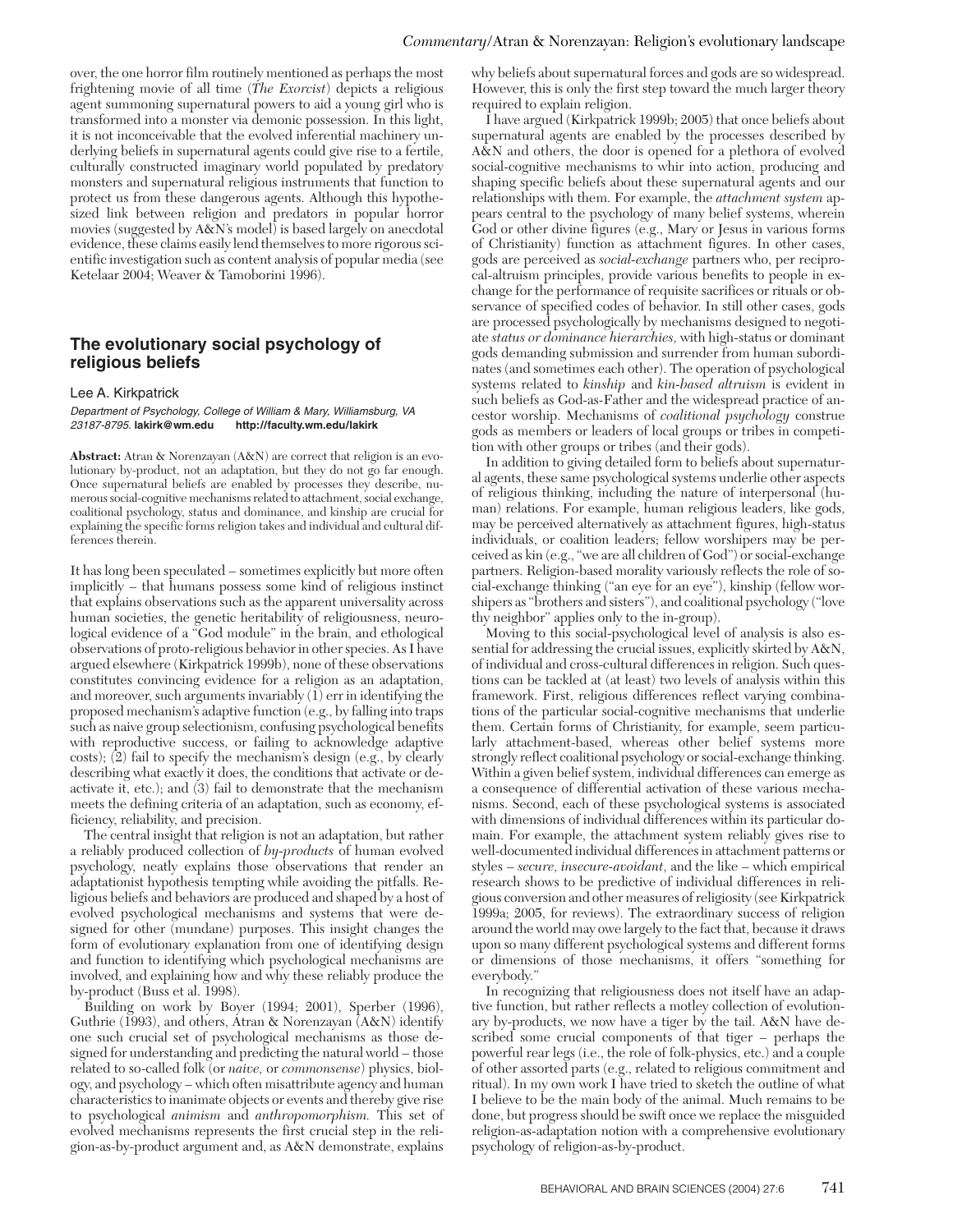## **We need behavioural ecology to explain the institutional authority of the gods**

#### Chris Knight

*Anthropology Department, School of Social Sciences, University of East London, Barking Campus, Dagenham, Essex RM8 2AS, United Kingdom.* **Chris.Knight@uel.ac.uk http://Homepages.uel.ac.uk/C.Knight/**

**Abstract:** Atran & Norenzayan (A&N) rightly criticize cognitive theories for failure to explain sacrifice and commitment. But their attempt to reconcile cognitivism with commitment theory is unconvincing. Why should imaginary entities be effective in punishing moral defectors? Heavy costs are entailed in enforcing community-wide social contracts, and behavioural ecology is needed to explain how and why evolving humans could afford these costs.

Cognitive theorists have been persuasive in attributing certain universals of religious belief to innate cognitive mechanisms. But, as Atran & Norenzayan (A&N) point out, such approaches "fail to tell us why, in general, the greater the sacrifice – as in Abraham offering up his beloved son – the more others trust in one's religious commitment" (sect. 1, para. 6). It is heartening to note an emerging consensus that religion is susceptible to Darwinian explanation and that costly signalling theory (Zahavi & Zahavi 1997) must play a central role (Irons 1996; Knight 1998; Sosis & Alcorta 2003). However, I dispute the claim that commitment theories cannot account for the cognitive peculiarities of religious belief. One of the first attempts to apply Zahavi's theory to the origins of religion specified a counterintuitive display (*"wrong sex, wrong species, wrong time"*) as central to humanity's foundational rituals of initiation (Knight et al. 1995).

Supernatural agents, A&N claim, arise spontaneously as our mind-reading proclivities impute agency to features of the surrounding world. Somehow, these imaginings then endow themselves with moral authority and institutional support. Observing that "human society is forever under threat of moral defection," A&N argue that society is saved by the omniscience and omnipresence of a supreme deity who "can ultimately detect and punish cheaters" (sect. 7). As a materialist, I can only ask: Is this serious? How can an *imaginary* entity explain anything at all – let alone group-level cooperation between potential rivals? How can a *fantasy* law-enforcer be either omniscient or omnipotent in real life? Unfortunately, such conceptual slippage between idle fantasies and stable representations of institutional authority is the problematic kernel of these authors' entire argument.

Evolutionary psychology of the kind espoused by A&N defines itself in opposition to sociological determinism in the tradition of Marx and Durkheim. Rejecting narrowly psychological explanations, scholars in the older tradition widely agreed that the gods are fundamentally *contractual* phenomena. To many scholars it still seems self-evident that divinity – like monetary value – is not a natural but an *institutional* fact (Searle 1996). Although maintained by flesh-and-blood human agents, the contractual foundations of large-scale moral communities are artificial in the sense that traffic lights and highway codes are. A&N show little interest in hunter-gatherers, preferring to focus on priests, kings, and others whose rituals of religious submission they liken to the "displays of social hierarchy and submission typical of primates" (sect. 1.4). Overlooked here is that the totemic magico-religious codes of egalitarian hunter-gatherers not only resist but actively *reverse* the dynamics of primate dominance (Boehm 1999). Totemic agency in such contexts is a conceptualisation of *contractual* agency (Knight 1991; Knight et al. 1999). Contrary to A&N, the foundational contracts – as mental representations – cannot simply enforce themselves. Differentiated by age and sex, self-organised coalitions of human beings must be committed to and able to afford the heavy costs of enforcing the law.

A&N avoid the puzzle of how and why anyone has the time and energy to enforce community-wide contracts. Instead, they fall back on illustrations of supposedly autonomous religious genesis which are in fact confounded by pre-existing institutional influ-

742 BEHAVIORAL AND BRAIN SCIENCES (2004) 27:6

ences. Take, for example, Mother Theresa as discerned in a cinnamon bun. The mystics who experienced this vision were already "devout American Catholics" (sect. 2). It was clearly this prior institutional setting that endowed the fantasy with whatever moral significance and transmissibility it possessed. The need, then, is to account for the range of institutional frameworks capable of upholding the authority of the gods. In this connection, A&N are surely correct in suspecting that their mentalist approach must somehow extend outwards to embrace such collective determinants of religious commitment as communal song and dance. But whereas Durkheim and Rappaport explicitly accord causal primacy to such public ritual, A&N appear unable to specify the causal relationships between this and other selected facets of religion accorded prominence in their evolutionary landscape.

The challenge, surely, is to explain the evolutionary emergence of institutionalised religion as a whole. There exists a body of Darwinian theory which might measure up to this task (Sosis & Alcorta 2003). Behavioural ecology models the fitness costs and benefits not of mental entities considered in the abstract but of competing behavioural strategies played out in the real world. It studies cognition in its proper context, relating it to foraging, reproductive, alliance forming, and other biological strategies. Unlike abstract cognitivism, behavioural ecology cares whether individuals are male or female; sexually available or nonavailable; genetically close or distant; parentally dependent or independent; and competitive, cooperative, or both at once. Sexual signals are viewed as central to mating strategies, hence to social structure – and hence ultimately to cognition as well (Knight 1991; Power & Aiello 1997). No biologist would explain elephant or gorilla cognition by invoking narrowly defined "elephant" or "gorilla" evolutionary psychology. It is likewise inadmissible to address the evolution of distinctively human cognition or communication in a vacuum, in isolation from the study of how displays and associated strategies evolve in other species.

Given that potentially religious fantasies may arise through hairtrigger stimulation of distinctively human mind-reading proclivities, we would expect a utilitarian process of natural selection to favour those who maximise efficient mind reading, setting a ceiling on the affordable proportion of cognitive errors. Where we find not cognitive efficiency but extravagant displays of sheer fantasy, theory would lead us to suspect the operation not of utilitarian but of *signal selection,* whether sexual or otherwise (Zahavi & Zahavi 1997). What is unclear in the target article is how these contrastive evolutionary trajectories are supposed to interrelate. Darwinian signal evolution theory (e.g., Krebs & Dawkins 1984) would link the tension between rational intellect and emotional commitment with the contrast between conspiratorial whisperings of the kind rendered possible between trusting allies – and high-cost signalling of the kind necessary to overcome entrenched mistrust (cf. Knight 1998). Unfortunately, the mentalist perspective of A&N precludes any study of the role played by competitive or cooperative strategies in determining how signals evolve. As a result, the evolutionary landscape offered by these authors as a metaphorical replacement for empirical research on fossils, artefacts, genes, and climates is conceptualised by them as emanating from inside the head.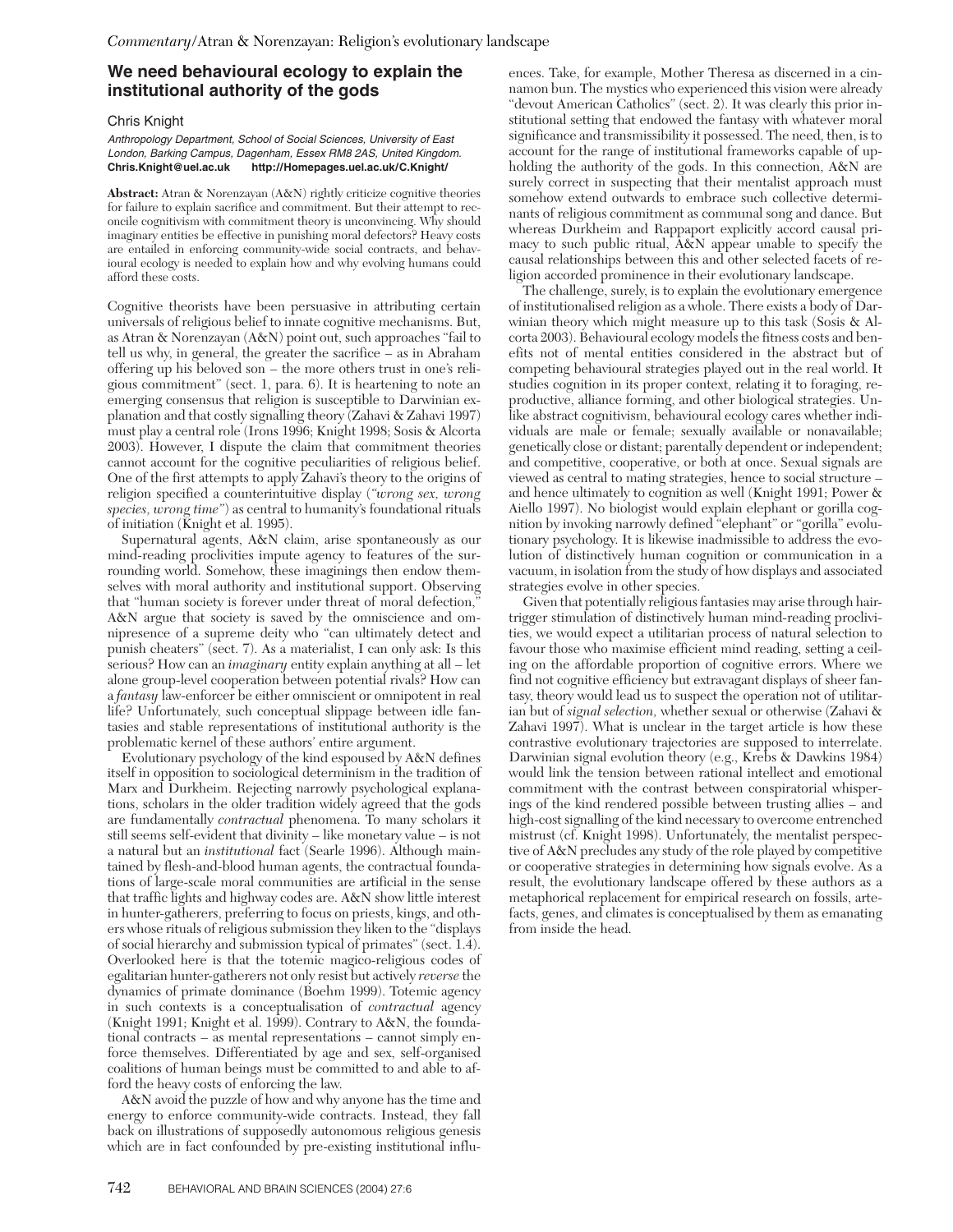## **The motivational underpinnings of religion**

Mark Jordan Landau,<sup>a</sup> Jeff Greenberg,<sup>a</sup> and Sheldon Solomon<sup>b</sup>

<sup>a</sup>*Psychology Department, University of Arizona, Tucson, AZ 85721-0068;* <sup>b</sup>*Psychology Department, Skidmore College, Saratoga Springs, NY 12866.* **mjlandau@email.arizona.edu jeff@email.arizona.edu RobertoDeBump@aol.com**

**Abstract:** Terror management theory and research can rectify shortcomings in Atran & Norenzayan's (A&N's) analysis of religion. (1) Religious and secular worldviews are much more similar than the target article supposes; (2) a propensity for embracing supernatural beliefs is likely to have conferred an adaptive advantage over the course of evolution; and (3) the claim that supernatural agent beliefs serve a terror management function independent of worldview bolstering is not empirically supported.

We agree with Atran & Norenzayan (A&N) that a compelling explanation of religion must recognize the fundamental role religion plays in quelling existential concerns. Indeed, over the last 20 years we have been empirically assessing a theory that explains how and why religion helps to manage the potential for terror engendered by the uniquely human awareness of mortality – terror management theory (TMT; Greenberg et al. 1986; Solomon et al. 1991).

According to TMT, highly adaptive cognitive capabilities, especially self-awareness and temporal thought (Becker 1971; 1973; Deacon 1997), rendered our ancestral forebears aware of the everpresent threat and inevitability of death. This awareness created the potential for debilitating terror, a problem mitigated by the development and maintenance of cultural worldviews: humanly constructed supernatural conceptions of the origin and structure of the universe and the role of humans within it that imbue the world with meaning, order, stability, and the promise of death transcendence, either literal or symbolic, to those who fulfill the culture's prescribed standards of value. Accordingly, investing in an internalized version of the cultural worldview (through the socialization process) and viewing oneself as a valuable contributor to that cosmic scheme confers self-esteem, which enables individuals to function with psychological equanimity from day to day.

The general guiding hypothesis derived from TMT states that if cultural worldviews and the self-worth derived from them function to quell death-related concerns, then heightening the salience of mortality should lead to intensified efforts to uphold the worldview and strive for self-worth. The resulting body of more than 175 studies has established the convergent and discriminant validity of a variety of mortality salience (MS) inductions and their effects on diverse cognitive and behavioral efforts to defend or bolster central aspects of the individual's worldview and self-worth (Greenberg et al. 1997; Solomon et al. 2004a); it has also delineated the conscious and unconscious processes that produce MS effects (Greenberg et al. 2003; Pyszczynski et al. 1999). Although a review of this work exceeds the current scope, we will discuss a few aspects pertinent to A&N's perspective on religion (for more, see Greenberg et al. 2005; Solomon et al. 2004b).

First, A&N draw too sharp a distinction between religion and culture. Both secular and religious worldviews offer meaning, order, bases of self-worth, and modes of death transcendence, and both include supernatural and counterintuitive elements that are embraced and sustained largely through faith rather than reason. For example, secular systems venerate symbols of widely sanctioned values (e.g., the bald eagle, flags), prescribe codes of conduct that vary widely between cultures, arbitrarily imbue objects and activities with grand significance (e.g., diamonds, the World Cup), and use intuitively implausible concepts (atoms and genes) and metaphorical narratives (e.g., frogs turning into princes) to explain the mysteries of birth, death, sex, etc. – counterintuitions that their adherents nevertheless accept on *faith* (Hinde 1999). That is, although modern secular cultures rely more on science than religious decree, their members typically accept science

based on faith more than on understanding. What percentage of people can logically explain how an elevator works or how a child results from sexual intercourse? People assume that there are logical explanations, but they don't really know them – they put their faith in science.

A substantial body of TMT research supports the idea that religious and secular worldviews both serve a terror management function. As one example, Greenberg et al. (1995) examined how MS affects treatment of religious and secular icons. Results revealed that following MS, American Christian participants became very reluctant and uncomfortable about treating a crucifix inappropriately. However, death-primed participants were equally reluctant to mistreat an American flag. Indeed, research has shown that MS leads to protective practices regarding a wide array of people, concepts, and objects that represent the secular as well as the religious aspects of the culture to which the participants subscribe (Greenberg et al. 2005; Solomon et al. 2004a).

That secular and religious worldviews serve the same psychological functions is not surprising given evidence that all worldviews developed out of ancient cultural worldviews that were spiritual in nature. Supernatural aspects of these worldviews undoubtedly emerged in part out of a desire for understanding (and thereby controlling) the causes of survival-relevant events in the world; the inference of benevolent and malevolent agents provided possibilities that these cosmic agents could be appeased via imitative rituals and sacrifice. As Becker (1971; 1973) noted, many empirically false beliefs can be held without severe negative consequences. Investing in the protection of cosmic forces affords an existential security that may confer a significant adaptive advantage by enabling people to avoid a potentially debilitating preoccupation with personal frailty and finitude and thereby engage more effectively in exploratory and instrumental behaviors. Thus, worldviews that most compellingly imbue subjective reality with order, meaning, and the promise of death transcendence were likely to enjoy widespread transmission, and individuals or groups who were able to maintain faith in these schemes were similarly likely to prosper.

From a TMT perspective, the primary difference between religious and secular worldviews is that the former emphasize literal paths to death transcendence through afterlife beliefs, whereas secular cultures offer symbolic modes through offspring, inheritance, collective identifications, and culturally valued achievements. Thus, the ways in which people sustain faith in their worldview and strive for self-worth will be different, with devoutly religious people focusing on qualifying for the afterlife, while secularists strive for cultural achievements and accumulating culturally valued material possessions. Oddly, the target article portrays immortality beliefs as rather peripheral features of religion, despite acknowledging religion's terror-assuaging function. In support of the terror management value of afterlife beliefs, Schoenrade (1989) and Dechesne et al. (2003) have found that bolstering afterlife beliefs reduces defensive responses to death reminders.

Another difference in our views concerns the role of religious beliefs in intergroup conflict. The target article implies that the appeal of religious beliefs stems from their activation of universal mechanisms – with the implication being that supernatural agents are psychologically intersubstitutable – yet such an account offers little insight into why people have so often persecuted and annihilated adherents of alien religions. In contrast, TMT has focused squarely on the notion that because our security-providing worldviews are fragile social fictions, those who espouse alternative worldviews challenge the validity of one's own – and thereby undermine psychological security. Consequently, people react to different others with derogation and violence, particularly when the need for terror management is elevated (Pyszczynski et al. 2003). Indeed, all religions have codes for dealing with those with alternative religious views (Hood et al. 1996), often dismissing them or designating them as evil. Historical examples abound, and a wide range of MS studies have supported this idea, showing that MS increases dislike and even aggression toward different others. For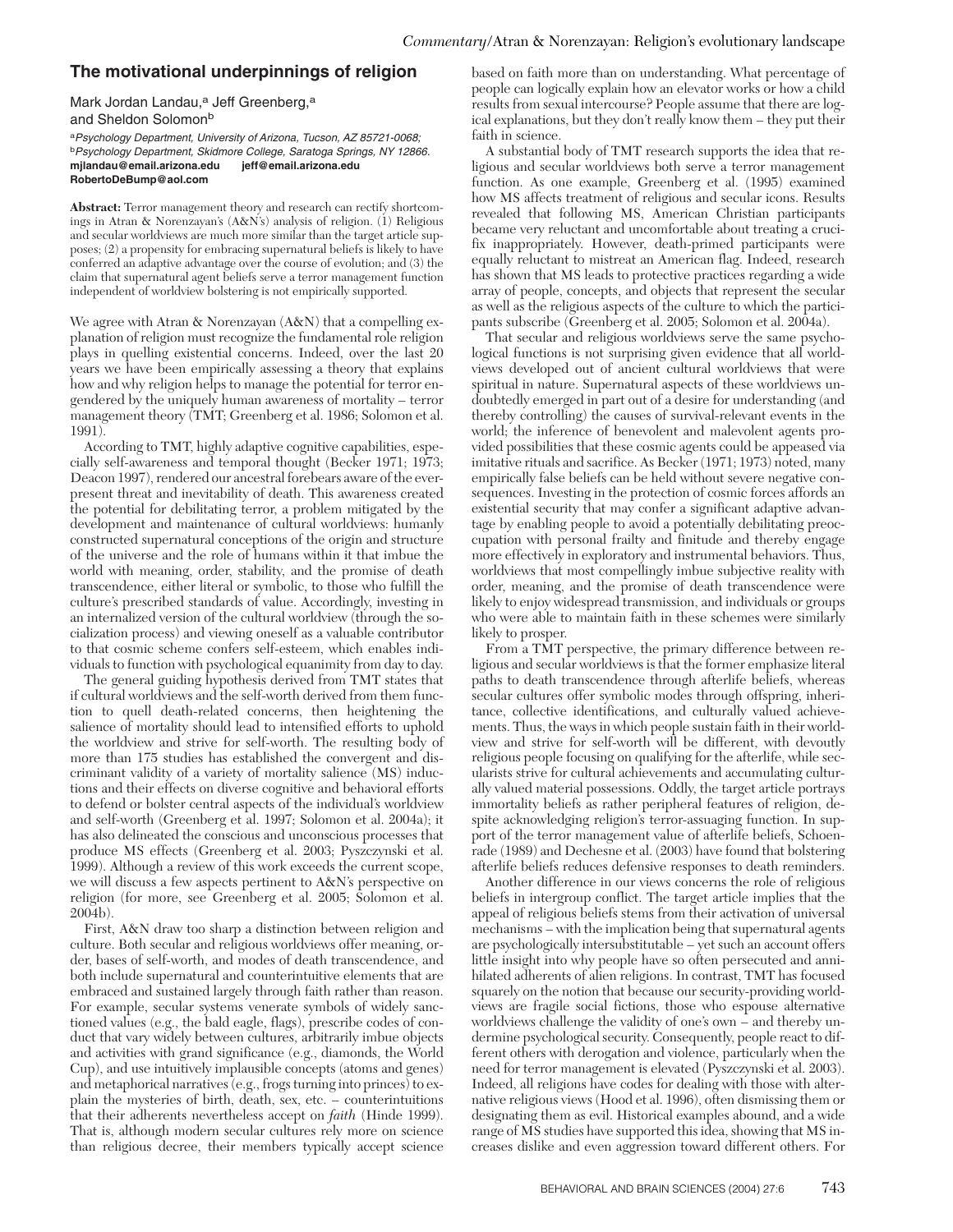example, Greenberg et al. (1990) found that MS led Christians to derogate Jews and Americans to react similarly to critics of the United States.

Finally, we must question A&N's intriguing claim that their finding (reported in sect. 5) that MS increases Christian participants' beliefs in the efficacy of the prayers of Buddhists, demonstrates a function of supernatural beliefs independent of worldview bolstering. From our perspective, evidence of the effectiveness of prayer directed toward any deity can be taken as validation of the existence of one's preferred deity. Their findings do not imply that the participants believed that Buddha, as opposed to Jesus, answered the prayers. In addition, substantial research (Greenberg et al., in press) shows that MS-induced increases in religion-consistent supernatural beliefs (prayer, spirits, deities, afterlife) are limited to individuals who subscribe to a religious worldview. If supernatural beliefs served a terror management function independent of the individual's worldview, such effects would not be moderated by whether or not the individual subscribes to a religious worldview.

Despite our reservations, we welcome work such as the target article as a new addition to the study of the evolutionary and psychological sources and functions of religion. We believe the target article will stimulate more good work on these issues, and we hope that our commentary will have a similarly stimulating impact.

## **Toward a new scientific study of religion**

Luther H. Martin *Department of Religion, University of Vermont, Burlington, VT 05405.* **luther.martin@uvm.edu http://www.uvm.edu/~religion/?Page=faculty.html#martin**

**Abstract:** Atran & Norenzayan (A&N) have proposed a study of religion based in the cognitive sciences. Their final conclusions, however, incorporate functionalist definitions. Further, key features by which they characterize religion are not instantiated by some historical evidence. Nevertheless, the foci of their arguments are central to any study of religion and should provoke further research and experimentation along the lines suggested.

When an academic study of religion (*Religionswissenschaft*) was first envisioned towards the end of the nineteenth century, it arose from the scientific impulse then dominant among many European intellectuals (e.g., Müller 1870). By the first decade of the twentieth century, some heretofore reticent scholars of religion even formulated this nascent study of religion in the context of Darwinism, including prescient proposals for research on the evolution of human mental capacities (Harrison 1909).<sup>1</sup> With the disillusion of optimistic notions of progress, including those of scientific advances in knowledge, following upon the ravages of World War I, prospects for a scientific study of religion became eclipsed by theological-phenomenological-hermeneutical quests for "meaning" that continue to characterize the study of religion to the present day (Kippenberg 2002; Wiebe 1999, pp. 141–62). In contrast to these contemporary currents in the study of religion, Atran & Norenzayan (A&N) have proposed an explanatory theory of religion as an evolutionary by-product of ordinary cognitive processes formulated in ways that can be experimentally and evidentially assessed.

A&N's definition of religion connects the classic "Tylorian" view, whereby "religious" practices, events, beliefs, and the like, are stipulated to be those legitimated or authorized by claims to some notion of "superhuman" or "counterintuitive" agency (Tylor 1871/1958, p.  $\bar{8}$ ,<sup>2</sup> with a more "Durkheimian" orientation, whereby those practices, events, and beliefs necessarily involve costly social commitments.<sup>3</sup> Culturally postulated claims to superhuman agency can differentiate religion from ideologies such as Marxism or Freudianism, whereas the nonrecuperable costliness associated with those claims can differentiate them from those postulated of such ubiquitous counterintuitive agents as ghosts or popular ones like superheroes. "Religious" agency, then, is effectively differentiated from a larger domain of culturally distributed representations of superhuman agents without affirming for it any *sui generis* autonomy.

The question that remains is not *how* counterintuitive beliefs might be formed – there is wide consensus among cognitive scientists about the generation of such beliefs by ordinary processes of cognition and, consequently, their naturalness – but *why* such beliefs, once introduced, are selected for costly recognition and reproduction from among the numerous counterintuitive alternatives also generated by human mental activity. This is a debated issue among cognitive scientists generally. A&N seem to suggest that the selection of such agents and ideas is not a consequence of natural cognitive processes at all but is quite intentional, a *purposeful divorce* "from the default state of 'automatic' human cognition" (sect. 1.1, para. 3), though the intentional mechanism for that separation remains unclear.

A&N finally revert to the functionalist arguments they initially criticize as nonexplanatory (sect. 1.3). For example, they contend that "religious" agents are those that function "to ease existential anxieties such as death and deception" (sect. 7). But to paraphrase their earlier critique, such existential anxieties "are not evolutionarily responsible for the cognitive structure and cultural recurrence of religion" (sect. 1.5), and any assuaging of such anxieties is not unique to religion but is also available from other cultural phenomena (sect. 1.3).

Although initial experimental results offered by A&N are promising, key functions they attribute to religion can be questioned in light of the evidential record. Whereas it may be the case that all religions accept some view of a "minimally counterfactual afterlife," it is not the case that such views always constitute a "resolution" to existential anxieties (sect. 1, note 3), as the inconsequential views about an afterlife among the ancient Greeks instantiates (e.g., Garland 1985, pp. 48–76) – a not insignificant historical exception. Similarly, the same Greek case calls into question A&N's generalization that religion functions to validate "moral truths" or a "moral consensus" (sects. 1 and 1.3). For the Greeks, however, morality was the purview of the philosophers who criticized Greek religion precisely for its lack of concern with morality (Attridge 1978; Price 1999, pp. 126–42). Does Greek religion then not really count, for A&N, as religion at all? Greek religion nevertheless *did* posit a considerable pantheon of superhuman agents; and it did support a complex system of sacrifice – though the costs of these sacrifices seem to have been recoupable by providing their participants a portion of meat otherwise absent from their diet (Rundin 1996). On the other hand, Greek religious formations do provide solid historical evidence for A&N's contention that fictive kinship groups can account for the existence of altruistic behavior and for solidarity among groups of non-kin (Martin 1997; 2001), though, again, such fictive kin groups were not exclusively religious.

A&N clearly disclosed the reason why the contemporary study of religion continues to be dominated by theological-phenomenological-hermeneutical traditions, for, as they conclude, the "potentially endless, open-textured evocation of possible meanings and inferences" pursued by these tradition is not a characteristic of scientific inquiry but of *religious practice* (sect. 3), even if those evocations continue to be practiced in the context of the academy. For those who still strive to realize a scientific approach to the study of religion, the present contribution to the recent but burgeoning field of cognitive science of religion is a most welcome and innovative addition,<sup>4</sup> and should provoke further research and experimentation along the lines suggested.

#### **NOTES**

**1.** On this point, see the letter from Charles Darwin to the anthropologist E. B. Tylor (Darwin 1888, p. 151).

**2.** Tylor's "minimum definition of Religion" is "the Belief in Spiritual Beings" (Tylor 1871/1958, p. 8), a modified version of which is followed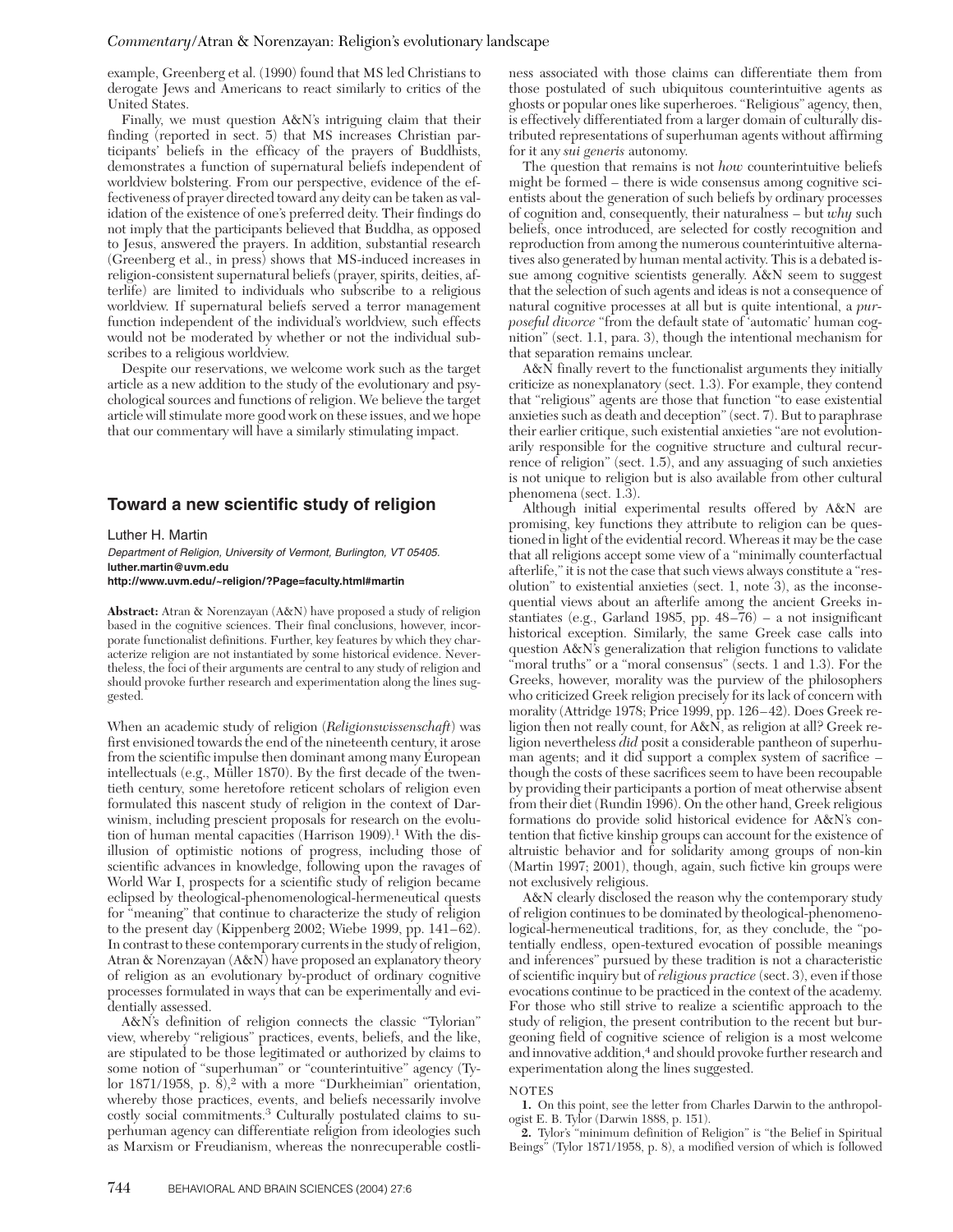by a majority of those researching religion from a cognitive approach, e.g., Lawson and McCauley (1990, pp. 5, 61), Guthrie (1993, p. 3), Boyer (2001, p. 144); Atran (2002a, p. 15) and Pyysiäinen (2001, p. 23).

**3.** For Durkheim (1915), religion "always presupposes that the worshipper gives some of his substance or his goods to the gods" (p. 385); see Atran (2002a, pp. 4, 264) and Whitehouse (2004).

**4.** In addition to Atran (2002a), see Barrett (2000), Boyer (1994; 2001), Guthrie (1980; 1993), Lawson and McCauley (1990), McCauley and Lawson (2002), Pyysiäinen (2001), Whitehouse (1995; 2000; 2004), and a series – *Cognitive Science of Religion* – recently announced by AltaMira Press <www.altamirapress.com>.

## **Who is mind blind?**

#### Nicholas Nicastro

*Department of Psychology, Hobart & William Smith Colleges, Geneva, NY 11456.* **nicastro@hws.edu www.nicastrobooks.com**

**Abstract:** The authors attempt to explain the ubiquity and persistence of human religion by invoking innate, domain-specific cognitive furniture, while dismissing the potential of other approaches, such as memetics, to produce "mindful" understandings of religion. This commentary challenges the explanatory adequacy of cognitive nativism, suggesting that memetics has as much claim to utility and "mindfulness" as innate mental modules do.

> *And why beholdest thou the mote that is in thy brother's eye, but considerest not the beam that is in thine own eye?* – Matthew 7:3

Most of the easy explanations for religion's ubiquity and persistence in human societies are inadequate (Boyer 2001). Religion does not clearly rationalize the universe, nor consistently assuage existential anxieties, nor ensure the survival of committed groups in any way distinct from secular collectivities. (In the words of authors Atran & Norenzayan [A&N], such explanations fail to differentiate "Moses from Mickey Mouse"). Any satisfying account of religion will need to have the command of both the relevant cognitive and cultural data the authors impressively display.

A&N do not consider religion to be an adaptation. Instead, they view it as a consistent by-product of interaction between the world and "modularized (*innate and universal*) conceptual and mnemonic processing" (target article, sect. 7, last para., emphasis added). An example might be humans' penchant to attribute intentionalities to the world around them, even in circumstances where such agency may be implausible. Religion, A&N suggest, may function to help us self-stimulate behavioral responses that were adaptive in our evolutionary past – the pervasiveness of gods, demons, spirits, and the like, is a consequence of the hair-triggering of innate intentionality-detection faculties by cultural constructs that might be collectively understood as *agency porn* (my phrase, not theirs!). On the way to arguing this innate modularist view, A&N explicitly question the utility of what they call functional approaches such as memetics, group selection, and connectionism, asserting that the latter cannot explain the "cognitive peculiarities of religion" (sect. 1.5). This perceived shortcoming leads the authors to call such approaches "mind-blind."

A&N do little justice to these alternatives. Indeed, the empirical evidence they present is entirely consistent with the memetic model. Moreover, they fail to acknowledge long-standing objections to the kind of cognitive science that purports to explain anything by positing innate, isolated mental faculties, which, according to their most widely recognized theorizer (Fodor 1983), are largely impenetrable. Just who is "mind blind" here?

To be sure, approaches that lean on the slender reeds of memes or group selection still have far to go in explaining much of interest to social scientists or humanists (Runciman 1999). Yet the empirical bases for the innate mental modules are also in dispute (e.g., Berthier et al. 2000; Elman et al. 1996; Karmiloff-Smith 1992;Wakeley et al. 2000). Simply put, although it is widely ac-

cepted that modularized functions emerge in brain development, that these functions are prespecified is not. Though a few have tried (e.g., Marcus & Fisher 2003), no one has convincingly accounted for the genetic preformation of specific knowledge, whether it be universal grammar, "folkbiology," or "folkmechanics." Assertions of the existence of what in the developmental literature goes as "core knowledge" or "central origins" (Spelke 1988; 1992) seems to occupy a similar status in cognitive science as "instinct" used to in ethology – a term that stands for explanation more than it actually explains.

This is not the place to rehearse the ongoing dispute between proponents of domain-specific innate knowledge and general learning mechanisms in development (Nicastro, under review). What should be acknowledged, however, is that explaining religion by positing innate releasing mechanisms rooted in ancient adaptive imperatives hardly seems like a cognitively rich, *mindful* alternative to the so-called mind-blind approaches A&N decry.

With respect to memetics, the authors are bothered by the lack of a clear definition of a meme. Establishing the nature of the replicator in memetic evolution has indeed been a matter of great dispute in this nascent field. Some argue, however, that the discipline no more requires a strict definition of the meme than the gene did at the dawn of evolutionary biology (Blackmore 1999; Hull 2000). In any case, A&N seem unfamiliar with developments that help define memes in more empirically useful ways (Aunger 2002; Dawkins 1982). Dawkins's view of the meme has substantially evolved since his original, somewhat loose conception (Dawkins 1976). As early as 20 years ago he took to calling a meme "a unit of information residing in a brain" (Dawkins 1982). That view has been subsequently developed by Aunger, who limits what he calls a neuromeme to "a configuration in one node of a neuronal network that is able to induce the replication of its state in other nodes" (Aunger 2002; cf. Heylighen 1991, who likens memes to simple "*if condition, then action*" production rules in artificial intelligence). If we follow A&N in making no conceptual distinction between "mind" and "brain," then exactly what is so "mind-blind" about the meme, so defined?

A&N supply empirical evidence of the mnemonic advantages of "minimally impossible" stories. This material nicely complements a number of Boyer's observations about how religious beliefs tend to violate normal conceptual categories in consistent ways. Yet mnemonic advantage can also be adduced to support a memetic model of religion – that is, a model that posits a "selfish" cultural replicator that propagates from mind to mind. Obviously, belief sets that are easier to recall are more likely to persist for retransmission between individuals. Indeed, depending on where one lays the emphasis, A&N's conclusion that "the way natural and non-natural beliefs are combined is crucial to the survival of a cultural ensemble of beliefs, such as those that form the core of any religious tradition" (sect. 4, para. 11) could be a statement right out of Susan Blackmore's (1999) *The Meme Machine.*

Although the authors endeavor to bring a new perspective to bear on the question of religion, in at least one sense their account is just the same old vintage in a new wineskin. Speculations on how fictive kinship or omniscient beings function to protect committed groups against cheaters and freeloaders surely match our intuitive (dare we say "folkpsychological"?) feelings for how religions work. But they are still vulnerable to a fundamental objection: The more successful such tricks might be in subordinating the individual's fitness to the common cause (e.g. modern suicide terrorism), the more profound the (genetic) selective pressure ought to be against the kind of sociality that makes people likely to join such groups in the first place (Krebs & Dawkins 1984). One response A&N might have made to this point is that ideologies that provoke religious commitment can usually override asocial proclivities rooted in genes because they can evolve much faster. Another might be that adaptations necessary to produce humans resistant to religious ideologies are either developmentally implausible (because genes have little direct influence on relative degrees of sociality, religious or otherwise) or func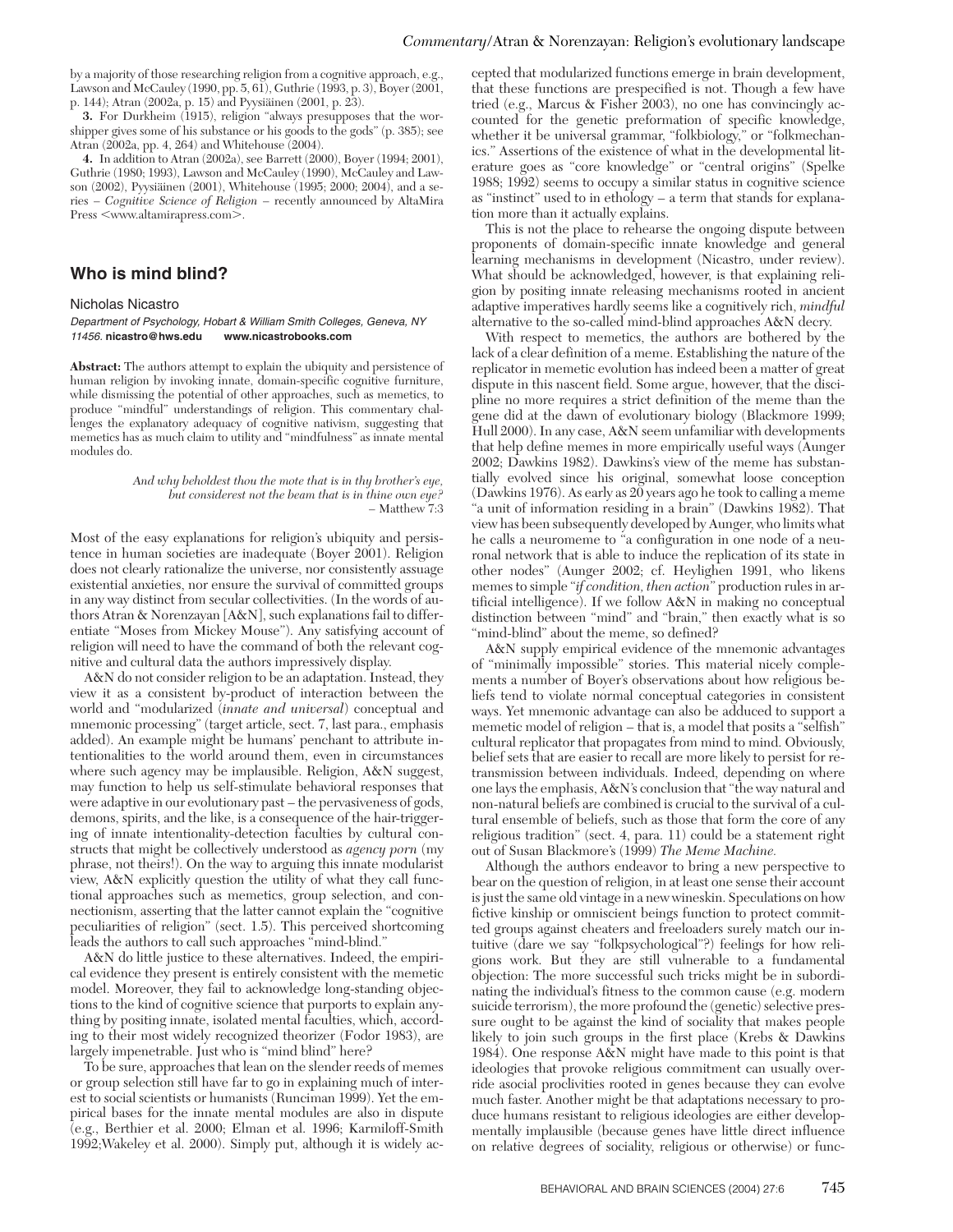tionally nonviable (perhaps because individuals resistant to religious commitment might also be rendered resistant to other, clearly beneficial kinds of sociality). These would be reasonable arguments, worth exploring – but A&N do not make them.

One of the intriguing aspects of the memetic approach is that it obviates the need to argue for dubious fitness benefits of cultural behaviors like religion. Instead, memeticists posit an interaction between two distinct sets of replicators, genes and memes, with the spectacular variation observed in human cultures due in part to their co-evolutionary relationship (Durham 1991). In theory, this model would be less vulnerable to standard objections against group-selectionism because the evolution of the second, cultural replicator could easily stay ahead of so-called selfish adaptations rooted in genes. A&N minimize the potential for memetics to illuminate the selective factors responsible for acquisition of religious concepts, but their own data on the mnemonic advantages of minimally impossible stories are easily accommodated by the memetic approach and would illuminate such factors. In the end, there seems little advantage to preferring a modularist, developmentally improbable "black box" psychology to memes.

## **Religion is neither costly nor beneficial**

#### Ilkka Pyysiäinen

*Academy of Finland/Helsinki Collegium for Advanced Studies, University of Helsinki, Fin-00014 Helsinki, Finland.* **ilkka.pyysiainen@helsinki.fi www.mv.helsinki.fi/home/ipyysiai/**

**Abstract:** Some forms of religion may in some cases alleviate existential anxieties and help maintain morality; yet religion can also persist without serving any such functions. Atran & Norenzayan (A&N) are unclear about the importance of these functions for a theory of the recurrence of religious beliefs and behaviors.

Atran & Norenzayan (A&N) want to avoid anthropological functionalism; yet they try to differentiate religion from mere fiction by emphasizing that only religion involves a ritually expressed and strengthened passionate commitment to the group interests that may also benefit individuals in the long run. Religion creates social cohesion, enhances mental health in individuals, and alleviates existential anxieties related to death and deception (see also Atran 2002a). Yet such functions do not cause the cultural recurrence of religion. Religion is an inevitable by-product of our evolved cognitive structure, a parasite of natural cognitive mechanisms (as also argued by Boyer 1994; 2001). Counterintuitive representations that typify religion (Boyer 1994) are bound to arise because of the fluidity that characterizes human cognition. It is their specific social use that makes them religious.

In the background of A&N's argument is Atran's (2002a, p. 169) tentative suggestion that "the more traditionally and continuously religious the person, the less likely to suffer depression and anxiety in the long run." Yet many extensive literature reviews have shown that results from studies on religion and mental health are mixed and even contradictory. Bergin (1983), for example, found that in 23% of the reviewed studies, there was a negative relationship between religion and mental health, in 47% of the studies the relation was positive, and in 30% there was no relationship. This is close to what one would expect by chance. Another alternative is that the results are skewed because of methodological difficulties. Almost all studies of so-called conversions, for example, suffer from various kinds of methodological shortcomings, such as near total reliance on measures of self-perceived change (Emmons & Paloutzian 2003). Gartner  $(2002)$  is suspicious of the existence of such difficulties, yet acknowledges the fact that the very idea of "religious concept" has no generally accepted definition. Krymkowski and Martin (1998) found that in the papers published in the *Journal for the Scientific Study of Religion,* beginning from 1986, religion was prominently taken to be an independent causal

factor, affecting things such as abortion attitudes, alcohol consumption, and so on. Such explanations are highly problematic because no sufficient attention has been paid to the mechanisms by which religion supposedly exercises influence, the direction of causality is not always clearly established, and controls are not always used. Often it is not clear what is meant by "religion."

Gartner (2002) claims that much of the discrepancy in the findings may be explained by differences in the ways mental health is measured. It is therefore very difficult to find unequivocal causal relationships. Gartner (2002) argues that the studies that found a negative relationship between religion and mental health typically employed personality tests with only limited reliability and validity, whereas the studies that found a positive correlation were based on real-life observations concerning drug abuse, delinquency, and the like. However, it is not clear what it is in religion that contributes to mental health: professing certain counterintuitive beliefs, performing rituals, the social relationships among believers, or what? (Cf. Levin & Chatters 1998.) Thus, George et al. (2002) conclude that "we are far from understanding the mechanisms by which religious involvement promotes health." Pargament (2002) remarks accordingly that, even when significant results are obtained, they provide only little insight into how religion works.

A&N actually warn: "All of this isn't to say that *the* function of religion is to promise resolution of all outstanding existential anxieties any more than *the* function of religion is to neutralize moral relativity and establish social order" (sect. 7, last para.). But they are unclear about the other functions religion might have, and ultimately leave the role of functional explanations unspecified. It is not clear, for example, whether they wish to explain the persistence of religion by its functions, or only want to distinguish religion from mere fiction by its functions.

It is more likely that religion persists because in everyday thinking there is little reason to try to eliminate it; this would require the kind of reflective thinking that typifies science, and which is cognitively costly and of little relevance in everyday life (see Barrett 2004; McCauley 2000; Pyysiäinen 2003a; 2004; Sperber & Wilson 1986). Religion persists because it is plausible in the context of everyday thought. This in no way necessitates that religion is useful in the sense of providing an antidote against anxiety or other fears. Some forms of religion may do this in some instances, but this is not a necessary characteristic of religion. A&N's experiments, for example, only show that a death prime activates religious beliefs, not that they necessarily alleviate anxiety in the face of death. Religious beliefs differ from fictional ones in that only religious beliefs are believed to be capable of guiding actual motor interaction with real objects (see Cruse 2003). It could be speculated that ritual action enhances this belief, irrespective of whether it helps alleviate anxiety. All that is needed is that persons believe that neglecting the ritual duties could be dangerous. This belief arises when people combine randomly generated counterintuitive representations with social practices such as baptisms, weddings, and so forth (see Pyysiäinen 2003b). Religion also does not always have to be in any sense "costly"; nonreligion often is more costly.

## **Does commitment theory explain non-kin altruism in religious contexts?**

#### Hector N. Qirko

*Department of Anthropology, University of Tennessee, Knoxville, TN 37996- 0720.* **hqirko@utk.edu**

**Abstract:** Atran & Norenzayan (A&N) fail to address several problems with commitment theory as it relates to non-kin altruism in religious contexts. They (1) provide little support for the contention that religious sacrifices function as signals, (2) do not distinguish between religious specialists and lay believers, and (3) conflate definitions of cooperation and sacrifice.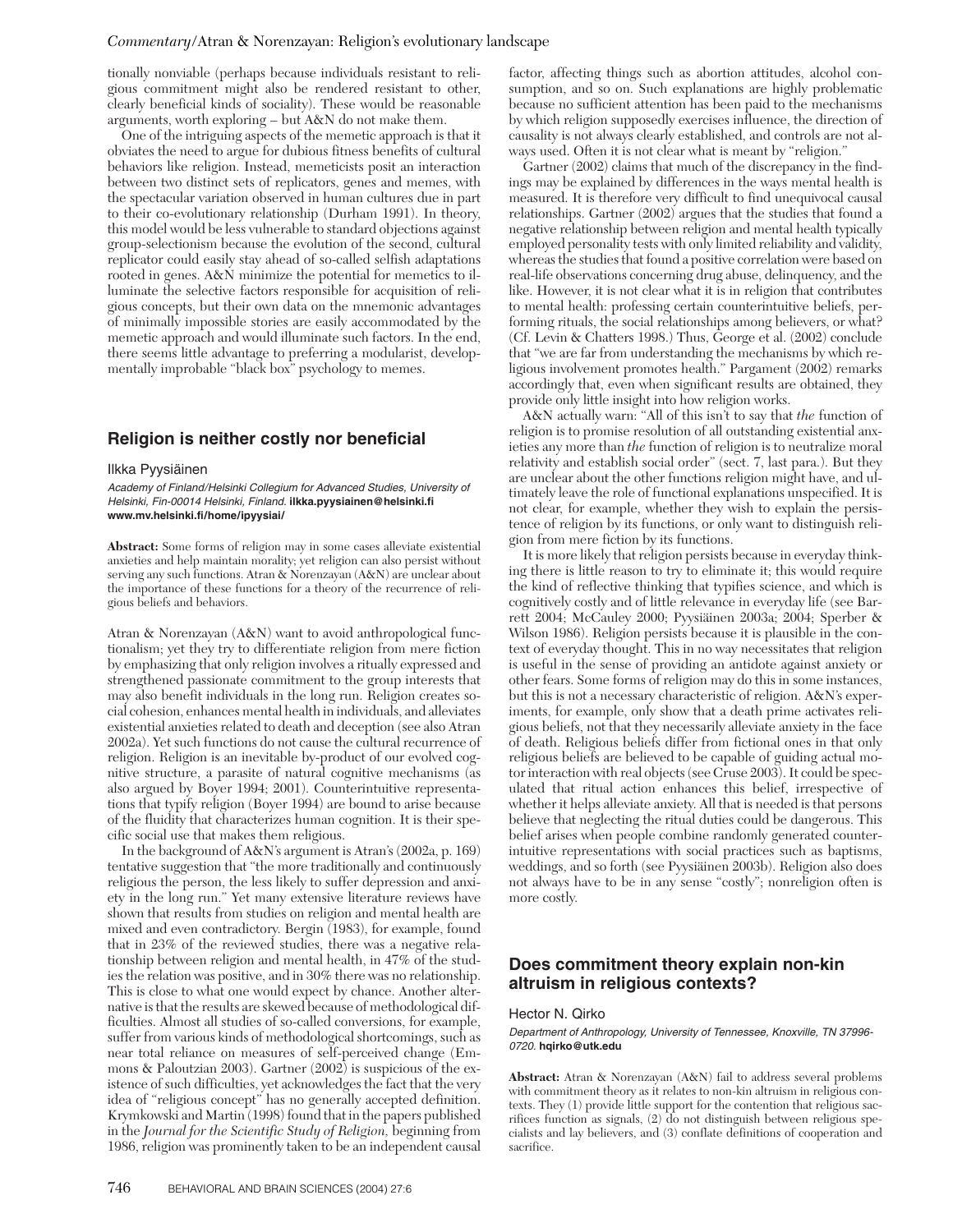I have no problem with Atran & Norenzayan's (A&N's) fundamental proposition that religion is a by-product of interacting, evolved psychological adaptations. I also agree that altruistic behavior in non-kin contexts is a ubiquitous characteristic of religion and central to its understanding. However, A&N's argument that exploitation of psychological adaptations related to indirect reciprocity and costly signals of commitment (hereafter *commitment theory*) helps explain non-kin altruism in religious contexts is, in my view, unpersuasive and problematic for several reasons.

First, the manner in which A&N characterize the universality of sacrificial behavior (as "hard-to-fake expressions of material sacrifice"; sect. 1.2, para. 3) prematurely steers interpretation in the direction of commitment theory. Religious institutions do often make demands of goods, property, energy, time, reproduction, or even life of their members in non-kin contexts. This is easily supported by a look at Christian, Buddhist, and Hindu monastic orders. However, establishing that the demands these institutions make on members and recruits – demands that include labor, forfeiture of wealth, and lifelong vows of celibacy – are hard-to-fake expressions of commitment is much more difficult. It is easy to imagine sacrifice occurring in private or anonymous contexts where signaling motivation, as well as institutional manipulation, is unlikely to be relevant. One example is the early Christian semianchorite, who lived alone yet sacrificed resources and labor (Timko 1990, pp. 110–11). More generally, consider the myriad individuals who anonymously fill congregation plates and church coffers every day.

Further, A&N do not discuss several distinctions that are potentially critical to evaluating the relevance of commitment theory to religious behavior. The most important is that between a religious specialist, such as a monk or nun, and a lay believer. Is commitment theory equally relevant to these fundamentally different roles? Probably not. In many cases believers are not sacrificing at all, but simply (and rationally) exchanging goods or labor for desired services. In some cases these are relatively mundane services, such as children's schooling or officiating at marriages and funerals. In others, they are what might be called future considerations, like blessings or salvation. But they are viewed as essential all the same; and although the costs may sometimes be severe, as in central Thailand, where a son's ordination can keep a family in debt for many years (Sharp & Hanks 1978), the benefits are perceived to far outweigh them: in both Hinduism and Buddhism, merit earned in this manner promises salvation for not only individual contributors but also generations of their ancestors and descendants (Oman 1973). Additionally, because in many cases believer and specialist relations occur in kin contexts, inclusive fitness theory may well directly apply. Researchers in many settings, including in Tibet (Durham 1991), Ireland (Messenger 1993), and medieval Europe (Hager 1992), have established the long-term benefits to families that place or cloister members in religious institutions. There is more to the story of believer sacrifice than this, of course – Barrett et al. (2001, vol. 1, p. 5) estimate that 70 million Christians alone have been killed because of their religious beliefs – but to call this typically unwilling martyrdom a signal of commitment is also problematic.

Religious specialists, on the other hand, typically make much greater and consistent sacrifices of time, energy, material resources, even reproduction and life, for the benefit of the institutions to which they belong. (Although there are also material, status, and fitness benefits associated with their religious affiliation, these tend to accrue primarily to the highest-ranking members, who are often political appointees from outside the institutions; see, e.g., Betzig 1995.) It may be that A&N have specialists in mind when they say that religion "passionately rouses hearts and minds to break out of this viciously rational cycle of self-interest" (sect. 6, para. 8). Commitment theory seems more relevant here, but only to a point. Where the sacrifice is terminal, involving the loss of reproduction or life, the cost seems too high: There will be no subsequent opportunity for signalers to gain the fitness benefits upon which commitment theory is predicated. Other models

more easily overcome this objection. More plausible than the exploitation of adaptive mechanisms associated with indirect reciprocity is that of those associated with inclusive fitness, as only kin contexts should engender such dramatic sacrifice. One possibility, suggested by the work of Gary Johnson (1986) and explored in the context of institutionalized celibacy (Qirko 2002; 2004), is that manipulation of kin-recognition cues via institutional practices can reinforce altruistic behavior in non-kin contexts. These practices include the separation of young recruits from kin, the institutional replication of kin roles and terms, and the promotion of phenotypic similarity via uniforms and the like. They are consistently present in religious, military, terrorist, and other organizations that demand terminal altruism from members. While A&N do make mention of fictive kinship, they do not discuss specific adaptive mechanisms that might be involved in kin (mis)identification.

Finally, A&N interchange the terms cooperation and sacrifice in their discussion of altruism, sometimes in the same sentence. The relationship between these two concepts is, at best, complicated (e.g., Rachlin 2002 and commentaries), so that conflating them risks overlooking important theoretical implications. To whatever extent cooperation entails individual gain (e.g., Tuomela 2000, pp. 17–18), it fundamentally differs from some of the previously mentioned terminal categories of sacrificial behavior found in non-kin, religious contexts, and probably does not require commitment or any other special theory as an explanation.

While there is little doubt that religious behavior involves a strong component of non-kin altruism, or that this must be adequately explained in any robust Darwinian interpretation of religious behavior, it is premature to focus on commitment theory. A&N have made a good start at addressing this problem, but there is a need for more empirical testing of alternative models.

#### ACKNOWLEDGMENTS

Thank you to Gordon Burghardt, Sarah Sherwood, and Bruce Tomaso.

## **Religion's evolutionary landscape needs pruning with Ockham's razor**

#### William A. Rottschaefer

*Department of Philosophy, Lewis and Clark College, Portland, OR 97219.* **rotts@clark.edu http://www.lclark.edu/%7Erotts/**

**Abstract:** Atran & Norenzayan (A&N) have not adequately supported the epistemic component of their proposal, namely, that God does not exist. A weaker, more probable hypothesis, not requiring that component – that the benefits of religious belief outweigh those of disbelief, even though we do not know whether or not God exists – is available. I counsel them to use Ockham's razor, eliminate their negative epistemic thesis, and accept the weaker hypothesis.

Why do people continue to believe in God, even though God does not exist? Atran & Norenzayan (A&N) suggest that religion is a byproduct of our evolutionarily based emotional, cognitive, and social capacities. Believing in and committing oneself to a supernatural being, even though it does not exist, reduces existential anxiety and promotes social solidarity. Their proposal involves three key elements. First, they offer an unsupported, speculative cost/benefit estimate: The advantages accruing to being religious, despite the falsity of religious belief, outweigh those of being nonreligious though possessing true belief. Second, they support the cognitive component of their explanation by experimental findings concerning the ease of learning and remembering such beliefs and their role in alleviating existential anxiety. Third, they argue for their hypothesis that religious beliefs lack epistemic merit. The cognitive component of their proposal – along with their suggestion about the role of ritual in promoting social solidarity – is independent of the cost/benefit component and the epistemic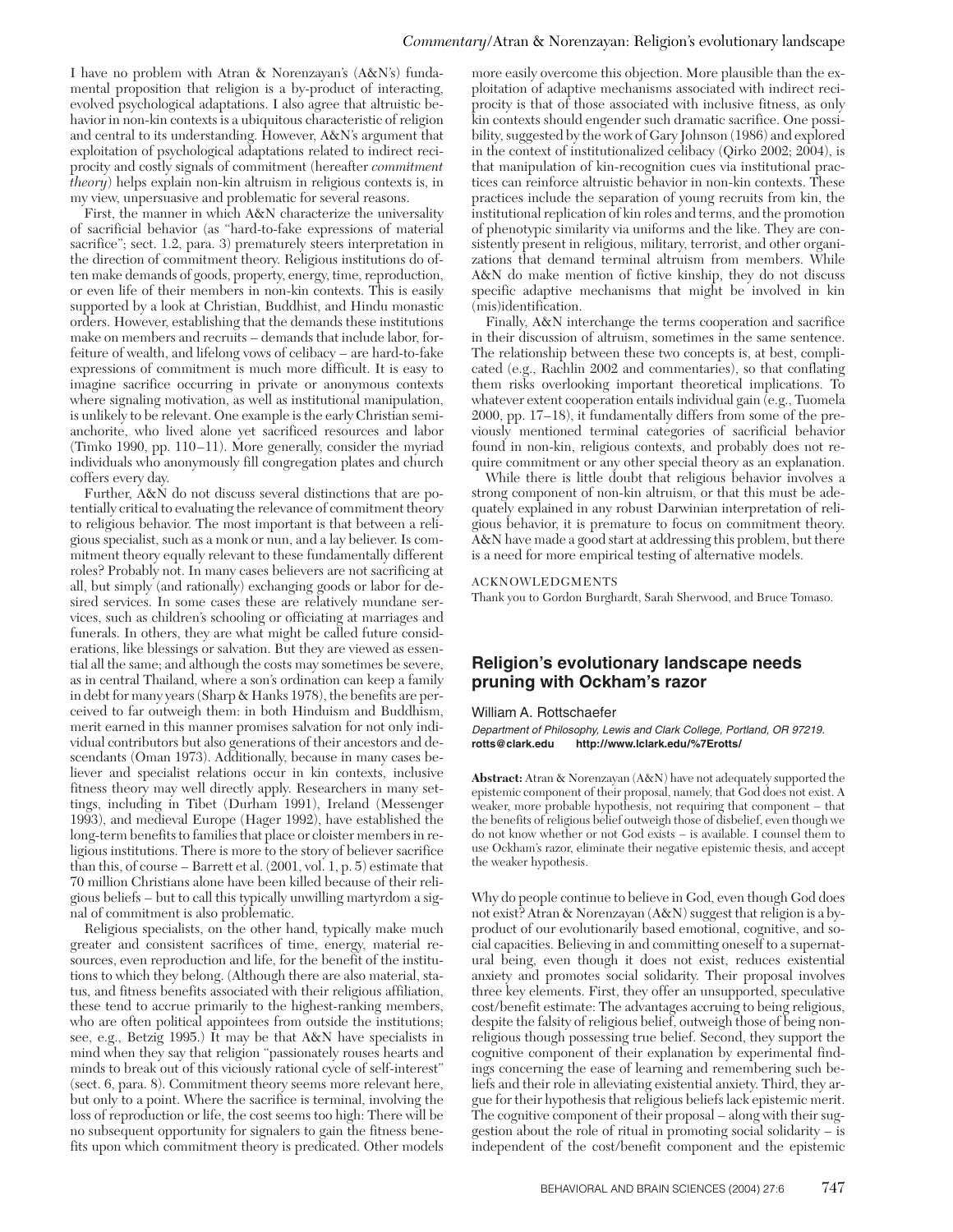component. The experimental results stand whether or not the cost/benefit claim or the epistemic claims are correct.

An alternative, weaker but more probable, cost/benefit claim is that religious belief is more worthwhile than unbelief, even though we do not know whether or not God exists. This alternative requires only empirically based assumptions. Since, as I shall maintain, the authors' arguments for the epistemic component are quite problematic, I suggest that they use Ockham's razor to eliminate that component and replace it with the weaker alternative.

According to A&N, religious beliefs concern supernatural beings, immaterial personal agents active in our material world. Maintaining the universality of this version of the transcendent, they brush aside the concern that this interpretation of the transcendent fails to do justice to major religious traditions. Major portions of Hinduism and Buddhism, as well as the mystical branches of all the major religious traditions, either have a nonpersonal conception of the divine or do not distinguish, as do the authors, between the transcendent and finite self. A&N compound this neglect by failing to examine mysticism as a source and justification of religious belief. In addition, the authors lump together without justification the beliefs of all supernaturalistic religious traditions, from primitive to culturally advanced, and make no distinction between folk and disciplined practices of the epistemic assessment of religious beliefs.

Set aside these inadequate characterizations of the *explanandum.* On the authors' view, beliefs about the supernatural have multiple epistemic faults rendering them unjustified and false. They lack truth conditions, are contradictory, cannot be logically or empirically validated, are inconsistent with factual knowledge, and violate the categories of our evolutionarily based cognitive capacities concerning folkmechanics, biology, and psychology.

But these critiques conflict with each other. Expressions that lack truth conditions are incapable of truth or falsity and are cognitively meaningless. As such they are not candidates for A&N's *cognitive* explanatory hypothesis. Nor can they be either contradictory or empirically false, since such expressions can be so only if they have truth conditions that they fail to satisfy.

Accordingly, it seems best to interpret A&N's claims that religious beliefs lack truth conditions, to mean that even though religious beliefs possess truth conditions, they fail to satisfy them. However, the authors suggest two conflicting ways in which cognitively meaningful supernatural beliefs are false; that is, they cannot be logically or empirically verified or falsified. If, as the authors maintain, beliefs about the supernatural are contradictory, then they are logically false and logically falsifiable. However, if religious beliefs are logically false, then they are not subject to empirical verification or falsification.

However, A&N's references to supernaturalistic beliefs as "inconsistent with fact-based knowledge" and "minimally" violating claims formulated in terms of our evolutionarily acquired cognitive capacities, suggest that in their view such claims are empirical and empirically testable. But, if that is so, then such claims can be empirically true or false. And if false, as A&N claim, they are so empirically.

A&N's major argument for the empirical falsity of religious claims is that they violate or minimally exceed the limits of claims formulated in terms of folk mechanical, biological, and psychological categories. They contrast legitimate scientific and illegitimate religious metaphorical extensions of the categories of our folk mechanisms, and claim that in the sciences there is an attempt to get rid of the metaphor and to assimilate the claims to factual and commonsense beliefs. But Newtonian mechanics demonstrates that only accelerated bodies require a force, whereas Aristotelian folk mechanics require a cause for all local motion, accelerated or not. Folkbiology requires that adaptations be designed, but evolutionary biology does not. Arguably, cognitive psychology and cognitive neuroscience are beginning to make do without folkpsychology. Quantum mechanics, relativity theory, electrodynamics, and molecular biology, to name but a few well-grounded scientific theories, depart even further from our evolutionarily based cognitive capacities. A&N owe us some principled reason why departure from common sense is fatal to religious, but not scientific, claims. Moreover, philosophers of science have shown that the import of theoretical terms cannot be reduced to observational meanings without the loss of significant meaning. The issue for scientists is not to show how metaphorically elaborated theories, for instance, the planetary orbit model of the atom, can be understood in literal (commonsense) terms. Rather, it is to reveal how such theories have, or fail to have, empirical connections with recordings of instruments, themselves built on the basis of theories. If supernaturalistic claims are to be shown to be unjustified empirically because they fail to meet the epistemic standards of the sciences, then the authors need to show us where and why this happens.

A&N have not adequately supported the epistemic component of their proposal. A weaker hypothesis is available to them which does not require their negative assessment of the epistemic status of supernaturalistic beliefs. I counsel them to use Ockham's razor and eliminate it. Both alternatives, however, require that the authors support their cost/benefit estimates about religious belief.

## **Cognition and communication in culture's evolutionary landscape**

#### Mark Schaller

*Department of Psychology, University of British Columbia, Vancouver, British Columbia, V6T 1Z4, Canada.* **schaller@psych.ubc.ca http://www.psych.ubc.ca/~schaller/schaller.htm**

**Abstract:** Atran & Norenzayan's (A&N's) analysis fits with other perspectives on evoked culture: Cultural beliefs might emerge simply from the fact that people share a common cognitive architecture. But no perspective on culture can be complete without incorporating the unstoppable role of communication. The evolutionary landscape of culture will be most completely mapped by theories that describe specifically how communication translates evolved cognitive canals into cultural beliefs.

There are few systems of belief and behavior so prototypically *cultural* as those that define a religion. Just as religion may be a predictable by-product of a canalizing evolutionary landscape, many other features of human cultures can also be best viewed as accidental by-products of specific psychological dispositions that emerged for very different reasons altogether. As others (e.g., Tooby & Cosmides 1992) have suggested, in order to crack the complicated code we call culture, we would be wise to first figure out the specific cognitive canals carved by our evolutionary past.

Atran & Norenzayan (A&N) apply this approach cleverly; the useful upshot is a penetrating perspective on several paradigmatic elements of religion. Others may take a broader view of religion and wonder whether an evolutionary canalization approach can also explain the kinds of moral injunctions that show up in, say, the Ten Commandments. It can. Krebs and Janicki (2004) describe how specific evolutionary pressures inclined the human mind toward specific kinds of moral norms. These norms may be codified in somewhat different ways in different religious systems, but the norms themselves appear to be universal. More generally, even when moral thinking appears to appeal to specific religious values, it may actually be a by-product of automatically activated emotional responses – such as disgust – that evolved for reasons entirely independent of their cultural consequences (Haidt 2001).

These and other examples suggest that one of the defining features of any culture – its sharedness across a population – can emerge simply from the fact that people share a common cognitive architecture. Widespread cultural beliefs can be evoked by cognition, even in the absence of persuasion, socialization, or other acts of interpersonal information transmission (Tooby & Cosmides 1992). This insight is important, and it surely appeals to our very human preference for parsimony.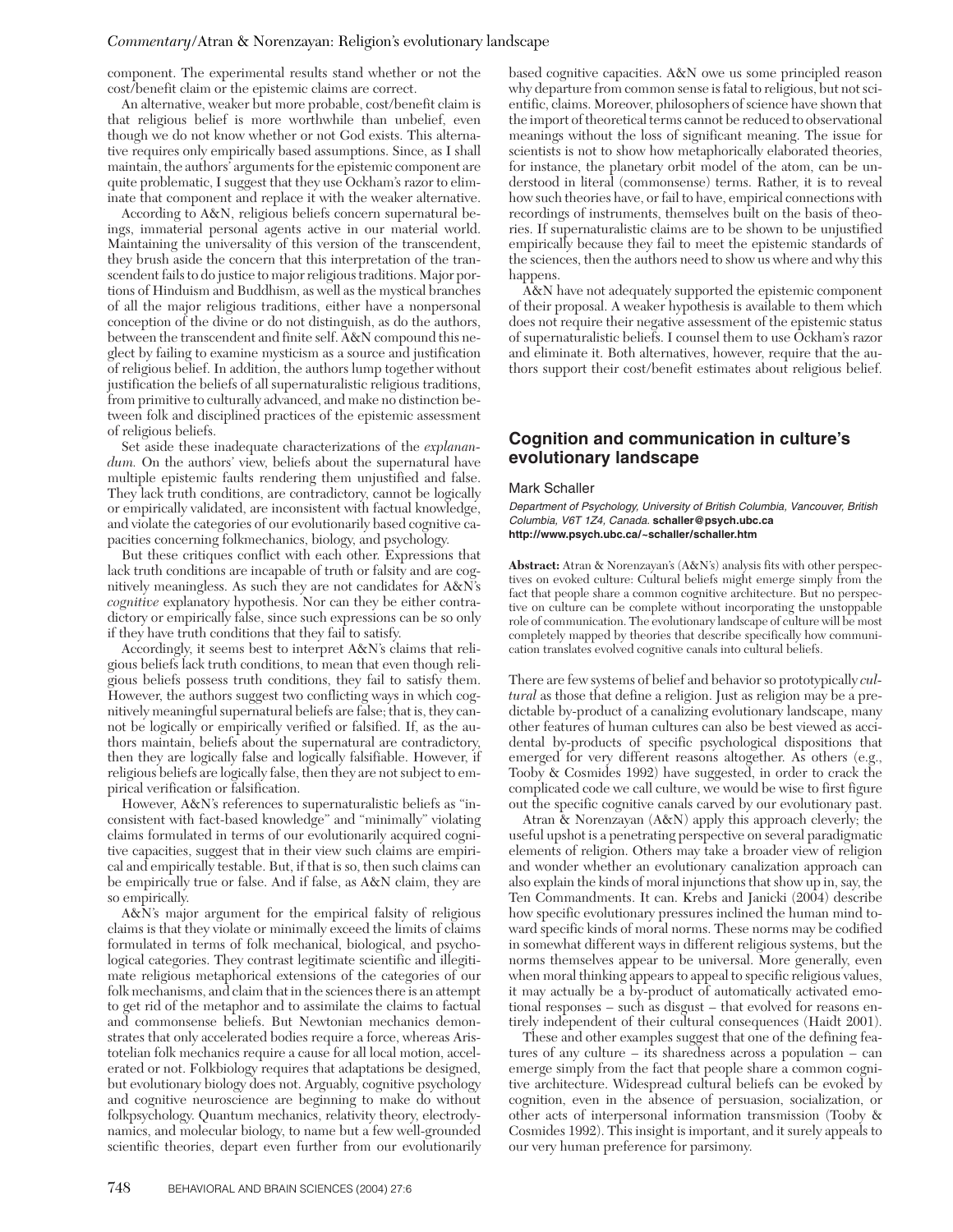But wait a minute; not so fast. Any pared-down, parsimonious approach to culture leaves out too much reality. The fact is that people do talk. It is one of our most prototypically human attributes. Our proclivity for communication was surely adaptive for very specific reasons that have nothing to do with the creation and perpetuation of culture (e.g., Dunbar 1996). And yet, inevitably, our tendency to talk has unintended cultural consequences. Research on *dynamic social impact* reveals how seemingly trivial acts of interpersonal communication, repeated across time and social space, create the rudimentary outlines of culture within any human population (Harton & Bourgeois 2004; Latané 1996). Other research shows that the mere act of communication influences stereotypic beliefs about the populations with which we self-identify – thus creating and perpetuating socially shared perceptions of what "our" culture is like (Kashima & Kostopoulos, in press). These and other lines of work (e.g., Boster 1991; Sperber 1990) reveal the very real and relentless role that communication plays in the creation and perpetuation of truly cultural systems of belief or behavior.

Communication is not independent of cognition, of course. Just as a purely cognitive approach to culture is too parsimonious to be true, any communication-based approach to culture is incomplete without a close consideration of the evolved cognitive mechanisms that may influence acts of communication. I suspect that the evolutionary landscape of culture will be most completely mapped by theoretical perspectives that explicitly consider the causal links between evolution, cognition, and interpersonal communication – and that chart specific ways in which communication translates evolved psychological canals into cultural beliefs.

Thus far, this kind of mapping remains rudimentary. Within the recent literature on experimental psychology, though, there are a number of intriguing findings that bear on the complex chain of events that connects evolution, cognition, communication, and culture.

For example, Schaller and Conway (1999) found that individuals' desire to impress others (a goal linked to the fundamentally adaptive need for belongingness) influenced their decisions to talk about certain kinds of topics rather than others; and these communication decisions predictably influenced the contents of emerging socially shared beliefs. Thus, the specific nature of a socially shared belief emerged as an unintended artifact of a more mercenary human motive. This group-level outcome was largely dependent on actual interpersonal communication; it was not evoked in the absence of this opportunity for unintended mutual influence.

Another example pertains to the role of emotions in predicting the popularity of "urban legends" (Heath et al. 2001). There exist hundreds of these apocryphal stories. Most are consigned quickly to the dust-bin of unpopular obsolescence, but some become wellknown and linger in popular cultural memory. What predicts popularity? Heath et al. found that an urban legend becomes more popular if it more strongly triggers evolutionarily fundamental self-protective emotions, such as disgust. This process depends on interpersonal transmission. Successful stories succeed (and so become cultural) not merely because their emotional resonance makes them memorable, but because it makes them communicable.

A third – and especially promising – example explicitly marries the logical tools of evolutionary psychology to the communicationbased framework of dynamic social impact theory (Kenrick et al. 2003). Some cultural systems (such as those pertaining to courtship and mating systems) are the result of a sort of implicit interpersonal negotiation between individuals with different kinds of evolved priorities. The eventual impact of evolved cognitive canals on cultural structures emerges nonlinearly, and can take on forms that are surprising from the perspective of any purely individuallevel analysis of cognitive predispositions. The message of this *dynamical evolutionary psychology* is clear: The causal influence of individuals' thoughts on collective outcomes is complex and highly dynamic – and cannot be accurately predicted without models

that identify specific ways in which individuals' evolved inclinations are communicated interpersonally.

These and other examples address many different kinds of social norms and cultural belief systems. It is likely that religious beliefs too are fundamentally influenced not only by the predictable ways in which we think, but also by the predictable ways in which we talk. An evolutionary analysis of religion – and an evolutionary analysis of culture more generally – will be most complete and compelling when canals of cognition are considered in conjunction with the unstoppable consequences of communication.

## **Is religion adaptive?**

#### Richard Sosis and Candace Alcorta

*Department of Anthropology, University of Connecticut, Storrs, CT 06269- 2176.* **richard.sosis@uconn.edu candace.alcorta@uconn.edu http://www.anth.uconn.edu/faculty/sosis/**

**Abstract:** We argue that religious ritual's ability to facilitate communication and the pervasiveness of its basic characteristics across societies, as well as its precedence in other social species, suggests that religious behavior is more than a mere by-product. Religious constructs constitute associationally conditioned mnemonics that trigger neuroendocrine responses which motivate religious behaviors. The adaptive value of these constructs resides in their utility as memorable and emotionally evocative primes.

Integrating cognitive and behavioral approaches to the evolutionary study of religion is vital to our progress in understanding religious behaviors and supernatural beliefs. We applaud Atran & Norenzayan's (A&N's) efforts toward laying the groundwork for this endeavor. Although we appreciate their theoretical and experimental contributions, we are troubled by their assertion that religious behavior is not adaptive, despite failing to test any adaptive hypotheses.

Before turning to a discussion of the adaptive nature of religion, we wish to correct A&N's claim that commitment theories cannot distinguish between secular and religious ideologies. More than 30 years ago Rappaport (1971) offered an insightful analysis of why secular rituals and ideologies were less potent at generating trust and commitment than their religious counterparts. Briefly, he argued that religious rituals provide more stable referents than those of secular rituals because religious rituals sanctify unfalsifiable postulates that are beyond the vicissitudes of examination. The ability of religious rituals to evoke enduring emotional experiences differentiates them from both animal and secular rituals and lies at the heart of their efficacy in promoting and maintaining long-term group cooperation and commitment. More recently, Sosis and colleagues' evaluation of Irons' (2001) theory of religion as a hard-to-fake signal of commitment has explicitly made use of the distinction between religious and secular groups (Sosis 2000; 2003; Sosis & Bressler 2003), including research on Israeli kibbutzim (Sosis & Ruffle 2003) that specifically evaluated the differences between "Marxism and monotheism."

A&N's claim that religion constitutes a "converging by-product of several cognitive and emotional mechanisms that evolved for mundane adaptive tasks" (sect. 1, para. 3), is consistent with accumulating neuroscience research that suggests that a number of nuclei and cortices of the brain interact to generate the affect, cognition, and somatic states of religious belief and practice. Predominant among these are the hypothalamus, amygdala and cingulate cortex, hippocampus, and prefrontal cortex. However, the assertion that the cognitive and emotional mechanisms that produce religious behaviors did not evolve for such purposes, a position we are in agreement with, does not exclude the possibility that religious behaviors are adaptive. As Atran (2002a) has previously noted, the co-opting of pre-existent structures for novel solutions to ecological challenges is a hallmark of evolutionary adaptation.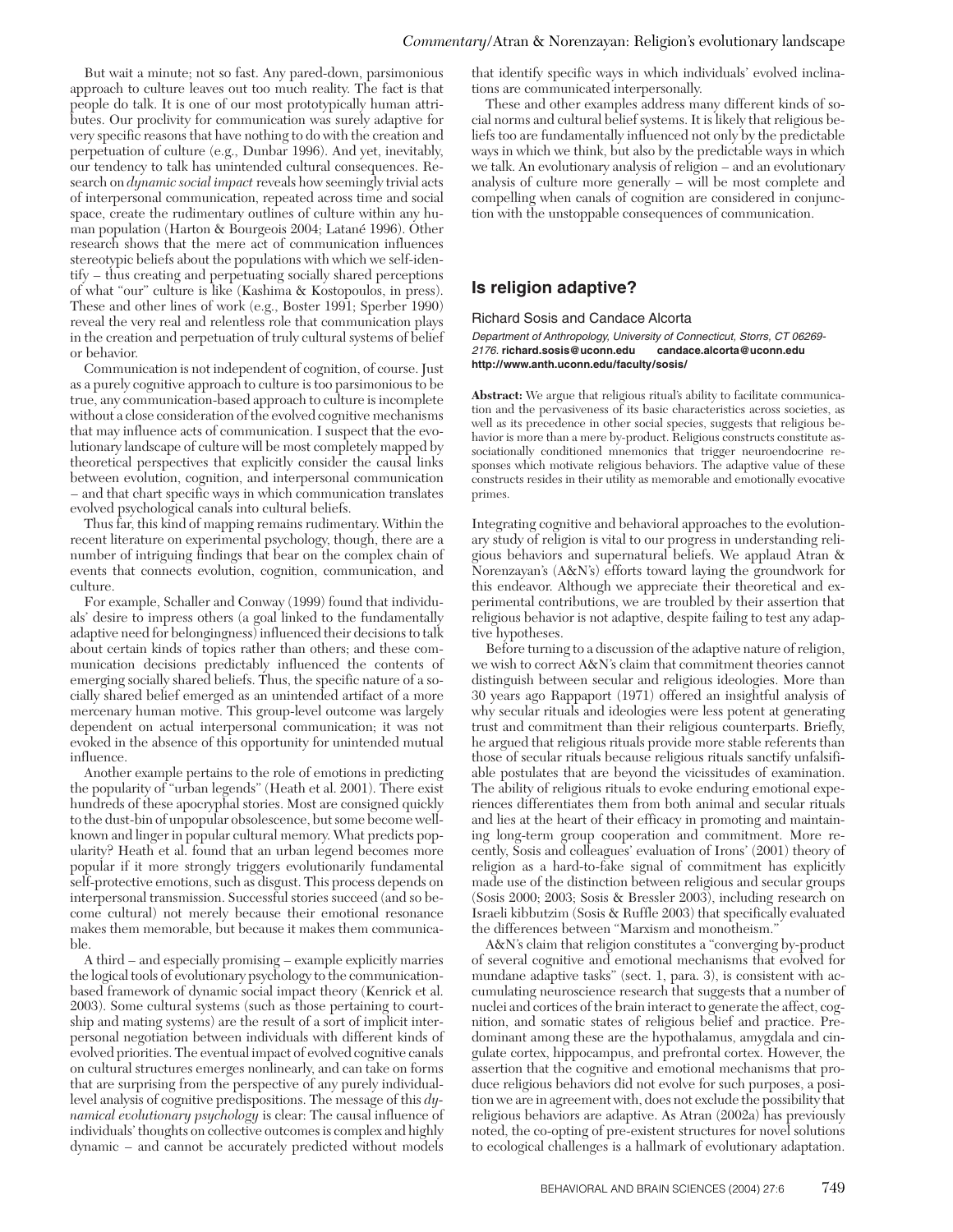Religion's reliance on structures originally evolved for different tasks is evolutionarily parsimonious and parallels numerous other adaptations, such as the co-opting of insulating bird feathers for flight. Both the ubiquity and ritual commonality of religions across cultures indicate that religion is more than a mere by-product. Religious ritualized behavior has its roots in adaptive solutions to inherent problems of communication in all social species (Sosis & Alcorta 2003). Ritual behaviors, from mating displays to greeting rituals, constitute adaptations that facilitate coordination, cooperation, and conflict resolution among conspecifics. Religious ritual represents a uniquely human adaptation for conspecific communication intimately interconnected with the evolution of symbolic systems. Like nonhuman rituals, religious rituals arouse attention, heighten emotion, allow assessment, and trigger appropriate neuroendocrine responses in conspecifics (whether affiliative, submissive, or aggressive). We suspect that these components of ritual are adaptive, and the calculus of selection has operated on ritual behaviors no differently than other behavioral patterns. In the case of human religious ritual, however, the priming noted by A&N through adolescent rites of passage is critical for associating ritually evoked emotions with symbolic systems and establishing how the costs and benefits of ritual behavior are assessed. There is likely to be a positive relationship between environmental stress and ritual participation, which would increase adrenergic activation and belief in the tenets of the rituals performed, although we are unaware of studies that directly test this claim.

It is noteworthy that Cahill et al.'s (1994) experiments, which A&N discuss, explicitly tested impacts on memory of neuroendocrine function rather than mental constructs. It is likely that anything eliciting pronounced neuroendocrine responses in the individual will have memory-boosting effects. Thus, frightening and physically painful ordeals, such as those endured in rites of passage, will impact memory and belief. Therefore, anxieties may not have to be existential; indeed, existential anxieties may have their genesis in early social and/or physical experiences. It is the conditioning of the neuroendocrine response with the associated symbol or belief that gives the *religious* its emotional power. Why does this so frequently take the form of supernatural agents? Evolved mental domains no doubt pattern this, as A&N argue. Rappaport (1999) has noted that the polarization of such agents into gods and demons, and the attribution of impossible powers render them more memorable and emotionally evocative. However, it is important to note that the particular supernatural agents existent within religious systems are not arbitrary, but reflect the particular social landscape of the cultures in which they exist, as noted by Durkheim (1912/1995) and supported by Swanson (1960). Whether deities are animal totems, clan ancestors, or hierarchical moralizing gods is dependent upon the social environment inhabited. This suggests that religions, and the emotions they evoke as a result of ritual conditioning, serve to regulate social interactions among conspecifics in relation to resources (whether mates or territories), just as ritualized displays do in other species.

A&N clearly explain how cognitive adaptations channel the conceptual landscape of religions. Their tests provide valuable evidence that some constructs are more memorable than others and have greater cultural transmissibility. The main flaw, however, is in A&N's assumption that the conceptual landscape constitutes the core of religion. While they discuss the importance of emotional verification of religious concepts, and note the centrality of emotionally eruptive existential anxieties in the motivation of supernatural beliefs, they assume the primacy of religious *concepts* in directing behaviors. If one assumes, however, that such concepts constitute highly memorable, socially relevant, and developmentally primed *triggers* for conditionally associated neuroendocrine responses, then the adaptive value of religion as a mechanism for the regulation of both in- and out-group social interactions becomes much clearer. The constructs, themselves, constitute associationally conditioned mnemonics that trigger neuroendocrine responses which motivate behaviors. Thus, the adaptive value of these constructs resides in their utility as memorable and emotionally evocative primes. As A&N demonstrate through their experiments, minimally counterintuitive beliefs and belief sets that are mostly intuitive, combined with a few minimally counterintuitive ones, "grab attention, activate intuition, and mobilize inference in ways that greatly facilitate their mnemonic retention, social transmission, cultural selection, and historical survival" (sect. 4, last para.).

This perspective explains how religion promotes in-group trust and commitment through common ritual participation regardless of the particular belief system, how it patterns in-group social interactions specific to particular forms of social organization, and how it directs out-group sentiments and beliefs. Far from being an evolutionary by-product, religion constitutes a uniquely human form of ritualized display that not only regulates social interactions, but also promulgates social cohesion and provides the foundation for social transmission of culture.

## **Agency, religion, and magic**

#### Dan Sperber

*Institut Jean Nicod, CNRS, EHESS, and ENS, 7500 Paris, France.* **dan@sperber.com http://www.dan.sperber.com**

**Abstract:** Atran & Norenzayan (A&N) ask: "Why do *agent* concepts predominate in religion?" This question presupposes that we have a notion of religion that is (1) well enough defined, and (2) characterized independently of that of supernatural agents. I question these two presuppositions. I argue that "religion" is a family resemblance notion built around the idea of supernatural agency.

It is very gratifying to see the kind of cognitive and epidemiological approach to culture and to religion in particular that I had long been advocating (Sperber 1985) developing in such fruitful ways in the work of Pascal Boyer (1994; 2001), of Scott Atran (2002a), and in the present article by Atran & Norenzayan (A&N). There are many cognitive issues worth discussing here, but in this commentary, I will focus on an anthropological issue.

A&N ask: "Why do *agent* concepts predominate in religion?" (sect. 1, their emphasis). This question presupposes that we have a notion of religion that is (1) well enough defined, and (2) characterized independently of that of supernatural agents. I want to question these two presuppositions.

Today, most anthropologists would agree that "religion" is a polythetic or "family resemblance" notion (Needham 1975) under which it may be convenient to lump together a wide variety of related phenomena, but it is not a natural kind category calling for a unified theory. Laymen and earlier anthropologists who have thought otherwise may have been unduly influenced by the case of centralized religious organization such as Christian churches, where, or so it seems, everything religious is codified and organized in an integrated way, and where individuals *belong* to a given Church and *have* a given religion to the exclusion of others. With its organization, integration, inclusiveness, and insistence on faith, Christianity (or, for that matter, Judaism or Islam) is far from being a good model or a paradigmatic case of religion as found across cultures. Let me illustrate the point with the case of the Dorze of Southern Ethiopia, among whom I did my fieldwork. If asked what their religion was, Dorze would answer that they were Christians, referring to the Ethiopian Orthodox Church, and indeed they had Christian churches and priests, and followed Christian rituals. However, since no Dorze word could, even approximately, translate "religion," you had, in order to ask the question "What is your religion?", to resort to Amharic, the dominant language of Ethiopia, and use the word *haymanot,* which denotes faith-based integrated religions such as Christianity and Islam. The Dorze answer, "We are Christian," was sincere, reasonably accurate, politically prudent, and profoundly misleading. At the same time as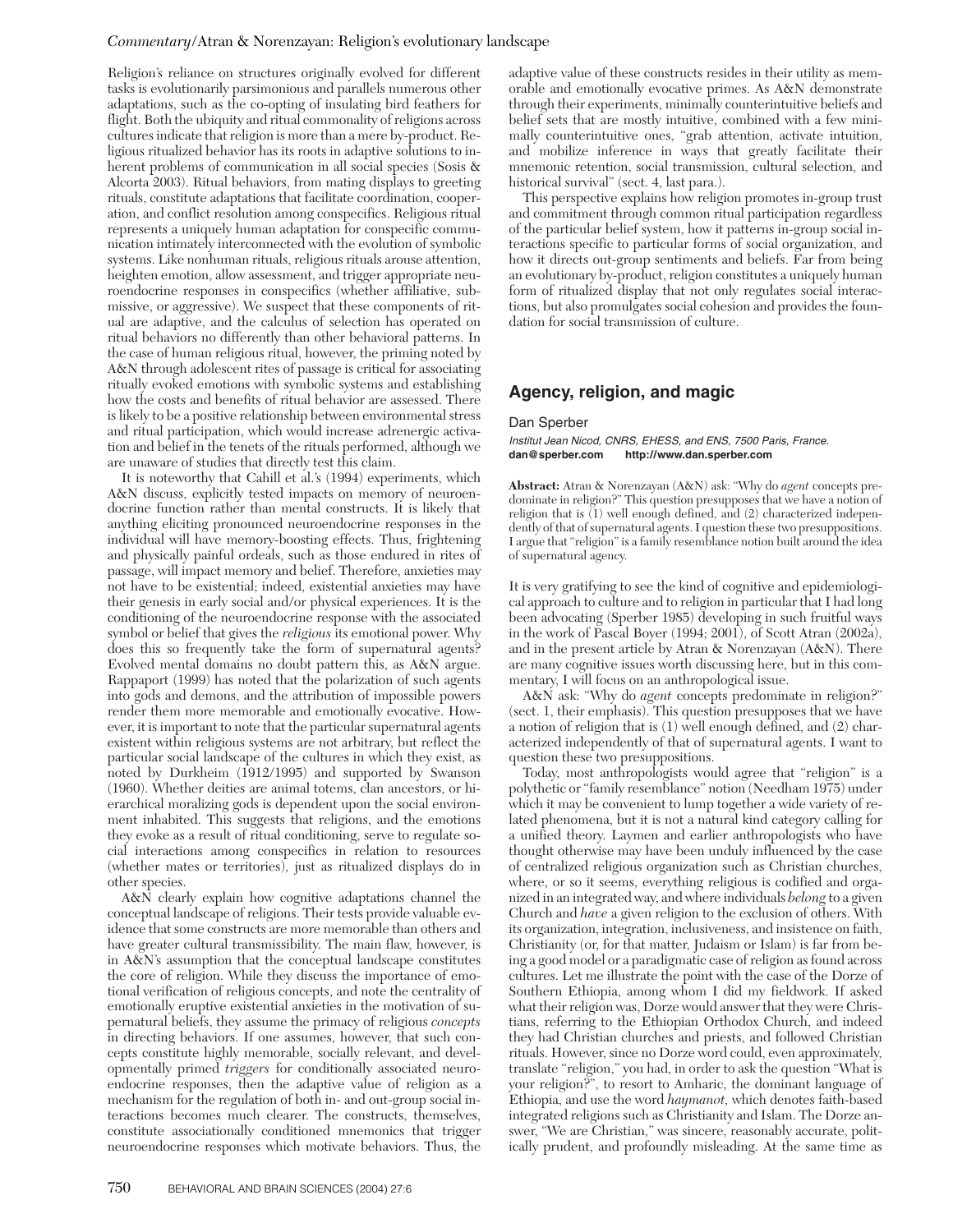they practiced Christian rituals, the Dorze performed, in every household, prayers, offerings, and sacrifices for their ancestors; they sacrificed to a variety of supernatural agents linked to forests and rivers; and they had spirit possession groups, a complex system of taboos, hereditary village sacrificers, diviners, and so on. To an anthropologist, it goes without saying that all these activities and institutions were religious, and were also political, economic, and kinship-related – with "politics," "economy," and "kinship" being, just like "religion," family resemblance notions. The Dorze themselves had neither the interest nor the lexical tools to lump these religious phenomena under a single label. Most human societies in history have practiced religion in a way more similar to that of the Dorze than to that of empires or nation-states with institutionally integrated religions.

Probably the main criterion used by anthropologists and others for calling some practice or belief *religious* is the role that supernatural agents play in it. A standard anthropological distinction, going back at least to Tylor (1871/1958) is that between "religion" and "magic": both involve supernatural powers, but in religion, these powers are typically those of agents (gods and spirits in particular), whereas in magic, they are typically those of mindless substances or objects (e.g., a magic powder or a magic well). Of course, because both religion and magic are family resemblance notions, the agentive or nonagentive character of the supernatural powers involved is not an automatic and absolute criterion: Many religious practices (e.g., the use of relics) are somewhat magical, and many magical practices (e.g., the conjuring of demons) are somewhat religious by that criterion. Still, the question "Why do *agent* concepts predominate in religion?" has a simple answer: because this very predominance is used to identify religious phenomena. The real question – and the one A&N are in fact addressing – is: Why are agent concepts invoked well beyond their empirically justified reach, or, in other terms, why is the "actual domain" (Sperber 1994) of the Theory of Mind Module so extensively peopled by cultural constructs, religious ones in particular?

I would be surprised if A&N radically disagreed with me regarding the polythetic character of the notion of religion or with my rephrasing of their question about the role of agent concepts in religion. My reason to make the point is neither to express a substantial disagreement nor to recommend a mere reformulation. It is to underscore, with a specific illustration, that special care must be taken, in interdisciplinary research, to avoid comforting the simplistic or obsolete views scholars of one discipline may have of the achievements and issues of another. In particular, a number of researchers from cognitive psychology and from evolutionary biology have approached issues in anthropology without awareness of the ways in which these have been redefined. Of course, some of these redefinitions may be misguided – I believe that most of those associated with "postmodernism" are – but many are justified. In particular, the radical reconceptualization of the basic categories of the field advocated long ago by Edmund Leach in his *Rethinking Anthropology* (Leach 1961) can today be given a more positive content by adopting a serious cognitive and evolutionary perspective, as A&N do. But for this, one had better make it clear that *religion* is a mere pointer to a range of related anthropological issues, and not the name of genuine kind of social phenomena.

## **After the fall: Religious capacities and the error theory of morality**

Michael Stingl<sup>a</sup> and John Collier<sup>b</sup>

<sup>a</sup>*Philosophy Department, University of Lethbridge, Lethbridge, Alberta, T1K 3M4, Canada;* b*Philosophy Programme, University of KwaZulu-Natal, Durban, 4041, South Africa.* **stingl@uleth.ca http://www.uleth.ca/phl/ collierj@nu.ac.za http://www.nu.ac.za/undphil/collier**

**Abstract:** The target article proposes an error theory for religious belief. In contrast, moral beliefs are typically not counterintuitive, and some moral cognition and motivation is functional. Error theories for moral belief try to reduce morality to nonmoral psychological capacities because objective moral beliefs seem too fragile in a competitive environment. An error theory for religious belief makes this unnecessary.

Atran & Norenzayan's (A&N's) evolutionary approach to religious belief bears important similarities and differences to the view of moral belief among naturalistic moral philosophers like Hume (cf. Mackie 1980), Mackie (1977), and Harman (1977); biologists like Waddington (1960); and sociobiologists like Ruse (1986). Given their propositional form, for example, "cheating is wrong," moral beliefs appear to make statements that could be true or false. But according to the error theory of moral belief, such statements are neither true nor false because there are no objective moral properties that could be possessed (or not possessed) by the things said to possess them. Nonetheless we are evolutionarily primed to respond to moral beliefs as if they had a truth value, and indeed, as if they were mostly true. According to the error theory, this is because moral beliefs enable us to cooperate when we might otherwise be tempted not to, just because they strike us as being objectively true, whereas they really serve our own advantage.

That underlying psychological mechanisms must exist in support of this view is more an article of faith among error theorists than a well-articulated empirical claim. According to Hume and Mackie, in thinking about things as morally good or bad, the mind simply "projects" mental properties onto the world as if they were real properties of things; for example, we dislike cheating, and so cheating is seen as objectively unlikeable. According to Harman and Waddington, the illusion that things are morally good or bad is the result of something like a Freudian superego, although what this something is, and what evidence for it might look like, remains mysterious.

With recent empirical work on moral cognition, serious cracks are beginning to appear at the foundation of the error theory. Like us, other primates seem to react to certain aspects of their environment that we humans are able to identify as being morally bad. Capuchins, for example, respond cognitively and motivationally to unjustifiable inequality (Brosnan & de Waal 2003). They notice its presence, and they do what they can to eliminate it. One capuchin's getting a slice of cucumber while observing others getting a much nicer reward in identical circumstances leads to cucumber slices being hurled at human experimenters. Howsoever other primates mentally represent the badness of unjustifiable inequality, it is clear that they often get the world right in this regard. Being able to see that unjustifiable inequality is bad in their social groupings is likely to be almost as important to most primates as noticing that snakes, for example, are predators. Just as "predator" and "prey" are real biological categories that primates get right a good deal of the time, so are categories like "unjustifiable inequality." (Collier & Stingl 1993; Stingl 2000)

Against such primate studies, the error theorist might appeal to the biological equivalent of the fall of humankind, or perhaps more appropriately, our expulsion from the Garden of Eden. Other primates may have knowledge of good and evil, but it is unreflective knowledge. The fall of humankind came with our capacity to reflect on the potential sources of our beliefs about good and evil precisely because such reflection destroyed the unreflective moral knowledge we previously had. We could no longer simply observe that unjustifiable inequality was morally bad; we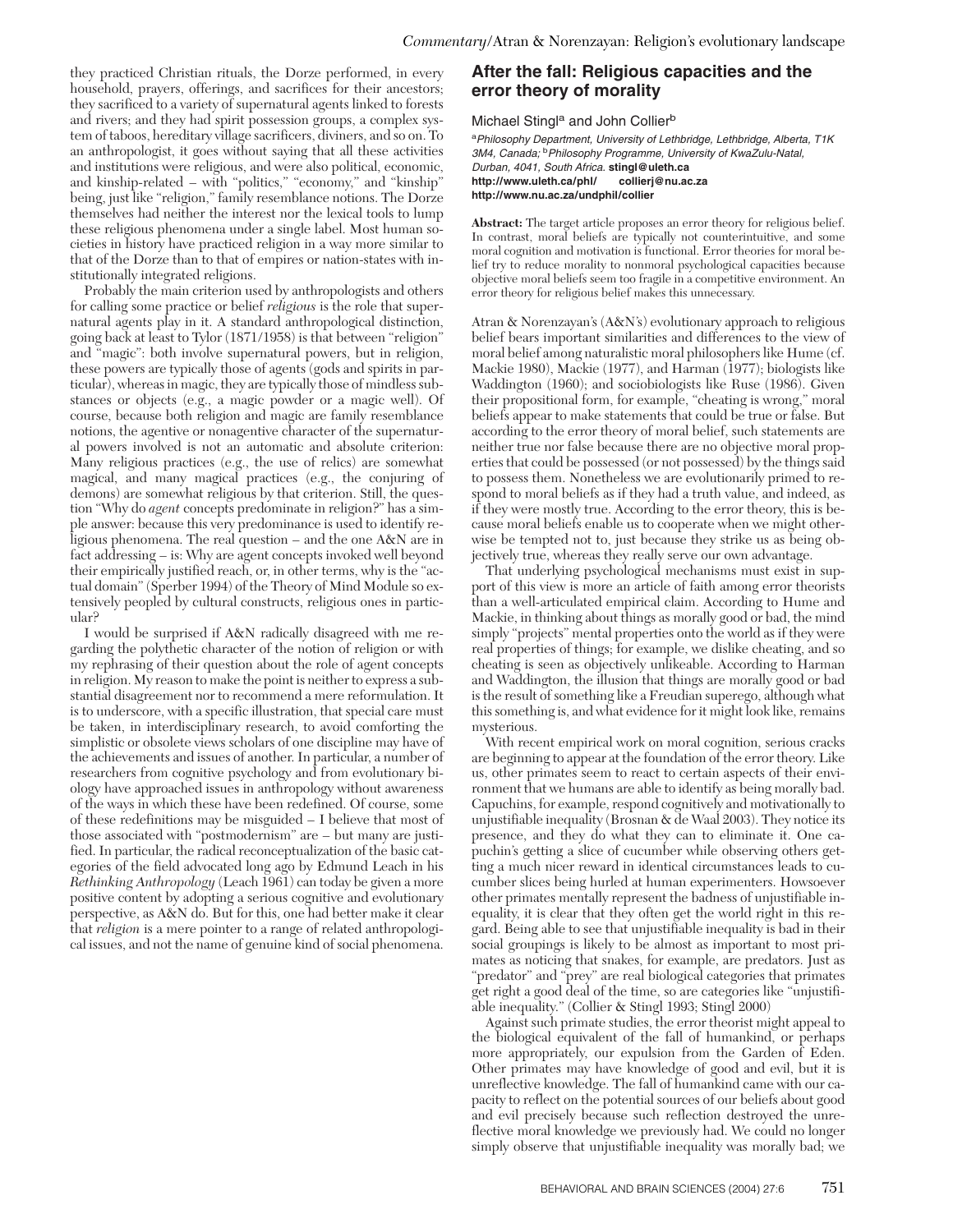now needed further convincing that what looked really bad was really bad. Luckily for us, waiting in some unused wing of the evolving brain was the kind of psychological mechanism postulated by the error theory, capable of overriding rational doubts about what we morally ought to do.

A&N's approach to religious capacities offers the beginnings of a more plausible line of response to the threat reflection poses to moral beliefs. The error theory of morality is right in that, with the capacity for reflection came the capacity to doubt the imperative moral goodness of cooperating when it looks like we can get away with not cooperating. And this blow to unreflective moral knowledge was certainly a serious blow to unreflective moral motivation. But why not suppose that moral knowledge and motivation were only shaken by this evolutionary event, not destroyed? Like other primates, we are adept at spotting such things as the moral badness of unjustifiable inequality, and like other primates, we are generally moved to do something about it when we spot it. But being reflective, we are unlikely to be motivated enough, enough of the time, for moral goods to trump individual goods reliably.

But if moral beliefs, commonly both functional and intuitive, can be placed in doubt by reflection, our capacity for religious belief can reliably support them. Like A&N, we need not require that this capacity evolved for the function of reinforcing or creating moral belief or motivation. That the capacity exists is enough to suggest that the error theory of morality is an unnecessary cog in evolutionary human psychology. Religious beliefs, unlike the illusory moral beliefs postulated by the error theory, actually are counterintuitive, but they nonetheless do the job of convincing us to cooperate when moral beliefs alone are not sufficient.

Although A&N flirt with the error theory of morality themselves, asserting that without religion, morality would collapse once "people learn that all apparent commitment is self-interested convenience or worse" (sect. 6, para. 8), this assumption is hardly central to their view. Moral commitment may be genuine (Nesse 2001) and religious belief (or something like it) still necessary for moral stability, at least until stronger justifications emerge. While other primates can be ingenuously deceptive, A&N are right to point out that the reflective capacities of human beings raise the potential for deception to a new and much higher level. But again, although new levels of deception might be supposed to have destabilized the capacity for morality in humans, they need not be supposed to have destroyed it. In any case, that counterintuitive beliefs psychologically support morality against self-interest is far from sufficient for denying the objectivity of morality.

## **Locating the causes of religious commitment**

#### Harvey Whitehouse

*School of Anthropological Studies, Queen's University Belfast, Belfast BT7 1NN, Northern Ireland, United Kingdom.* **h.whitehouse@qub.ac.uk http:www.qub.ac.uk/icc/ http://www.qub.ac.uk/fhum/banp**

**Abstract:** Atran & Norenzayan (A&N) survey a substantial body of theory and evidence on which there is broad agreement in the cognitive science of religion. Some parts of their argument (for instance, concerning the causes of costly commitment to religious beliefs) are more speculative and remain a focus of lively debate and further research.

Atran & Norenzayan (A&N) survey a wide range of features of human cognition that plausibly account for the historical and crosscultural recurrence of religious behaviour, which they define as "passionate communal displays of costly commitments to counterintuitive worlds governed by supernatural agents" (sect. 1; see also Atran 2002a). Their argument is broadly consistent with a growing corpus of theory and empirical evidence assembled in the cognitive science of religion field over the last quarter of a century.<sup>1</sup> Although A&N's article may not provide a wholly accurate impression of that literature, $2$  they develop an account that cogently introduces some of the key insights of the new field and that reflects its distinctively selectionist orientation in the study of cultural (including religious) transmission.3

Where A&N are most venturesome is in their attempt to account for the extraordinarily high levels of commitment that religious coalitions may evince from their members. This is an area in which no clear consensus of opinion has yet emerged among cognitive scientists, despite its obvious importance in a world where religious fanaticism poses ever more closely monitored threats to individual well-being and institutional stability. A&N's response to the issue raises a number of problems that are worthy of scrutiny.

Their starting point is that religious commitment is irreducible to prospective political, economic, or reproductive gains whether at individual or collective levels. Religious behaviour typically incorporates at least some nonrecuperable costs, and that requires an explanation.4 A&N argue that people are induced to pay the unduly heavy costs of religious adherence because of natural cognitive (including affective) susceptibilities. Where problems arise is in A&N's account of *how* the cognitive susceptibilities (which we agree are there) give rise to costly religious commitments.

The essence of A&N's argument runs as follows: "Invoking supernatural agents who may have true beliefs that people ordinarily lack creates the arational conditions for people to steadfastly commit to one another in a moral order that goes beyond apparent reason and self-conscious interest" (sect. 6, para. 7). One might well be persuaded by this argument if: (a) the high level of commitment that we are out to explain correlated with the target variable, namely, the presence of beliefs in supernatural agents with special access to truth, which A&N propose as its *cause;* (b) this argument served to explain people's willingness to agree on the nature of their supernatural agents and the contents of the *truth* to which those agents are assumed to have privileged access. Neither appears to be the case.

Costly commitment to ideological principles correlates most strikingly not with the presence of *truth-controlling supernatural agents,* but with the presence of *ritually inspired expressions of commitment to the principles themselves.* These principles may or may not be attributed to a specific originating agent or agents, although they often are. And where the originating agency is specified, supernatural qualities may or may not be attributed.<sup>5</sup> While it is especially common for the sources of collective revelation to be attributed to supernatural agents, and partly for the reasons A&N identify (following many others), this does not explain why particular clusters of ideological principles should come to be seen as revelatory and persuasive, nor why they evince such costly commitment. The more fundamental causes of this would seem to lie in processes of ritualization, and especially the relative frequency and affective valence of rituals (see Whitehouse 2004).

With regard to the problem of ideological consensus, A&N assume but do not explain patterns of standardization of religious concepts. Religious coalitions vary dramatically in the extent to which they agree on the origins and nature of truth, on the proper mechanisms required to reproduce it, and on the costs they are willing to incur in its defence. Patterns of ritualization are also implicated in this variation, for it turns out that religious traditions that maintain elaborate orthodoxies also necessarily deploy routinized rituals as a principal mechanism for doctrinal transmission (Whitehouse 2004). And most religious traditions that elicit low levels of agreement on the content and origins of cosmological *truth,* but whose members are also deeply reflective on religious topics, also deploy relatively low-frequency, high-arousal rituals.6 Furthermore, we may identify many interim scenarios as well, particularly those built around relatively intuitive (and minimally counterintuitive) religious concepts that are neither particularly homogeneous nor a focus for intense, if idiosyncratic, rumination.

#### NOTES

**1.** See, for example, Barrett (2000), Boyer (1994; 2001), Guthrie (1980; 1993), Lawson and McCauley (1990), McCauley and Lawson (2002), Pyysiäinen (2001), and Whitehouse (1992; 1995; 2000; 2004).

**2.** For example, A&N alter and problematize Boyer's widely accepted notion of "minimally counterintuitive beliefs" by describing these as being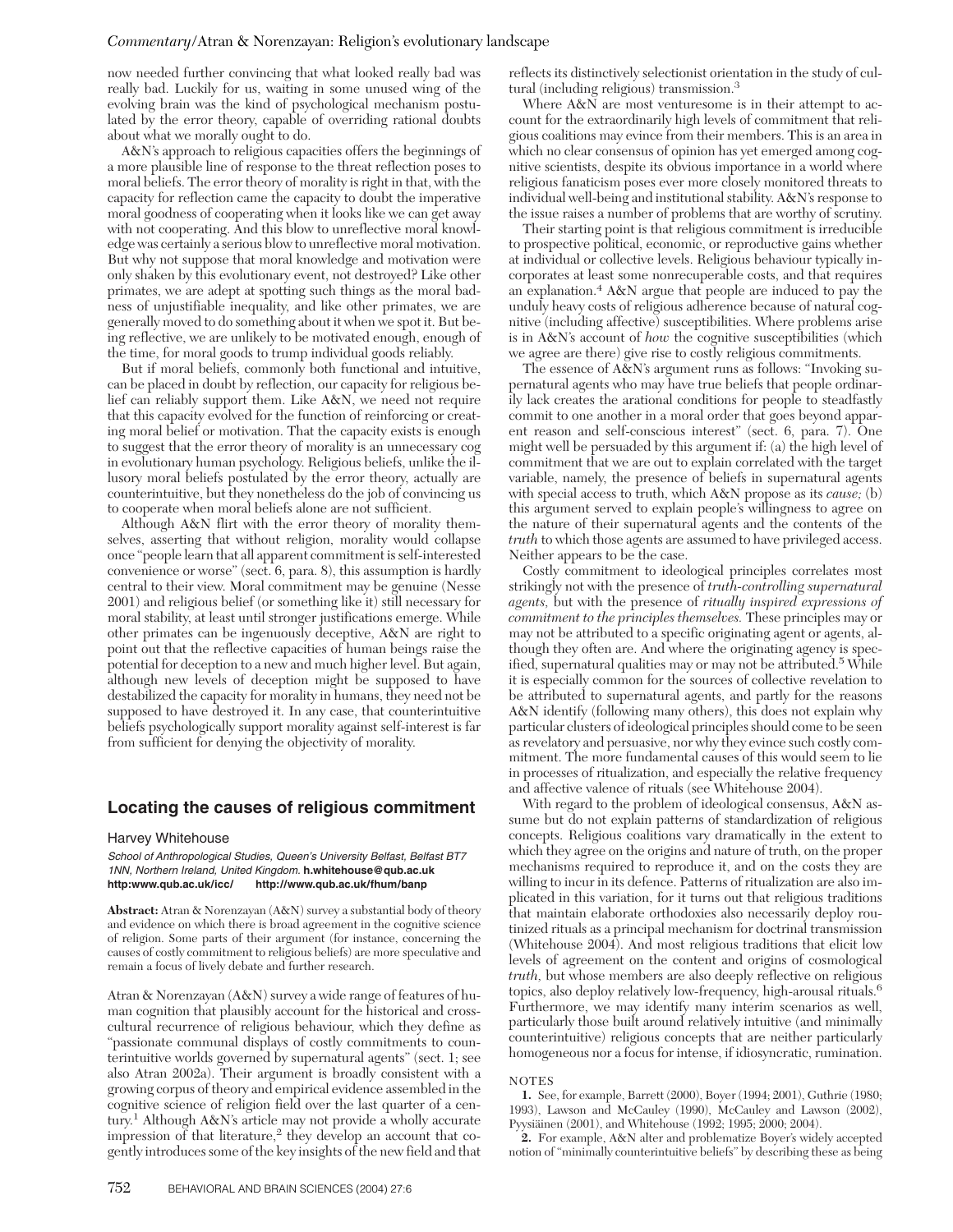(additionally) "counterfactual" (which is not a distinguishing property). Or again, A&N's discussion of "hair-triggered folkpsychology" (now more commonly referred to, following Barrett 2000, as "hyperactive agent detection") seems to underplay evidence that the evolution of such mechanisms owed as much to the needs of developing hominid hunting and tracking techniques as to the avoidance of predators (see Mithen 1996).

**3.** Largely inspired by Sperber (1985).

**4.** Without disputing this argument, it may be noted that it could have been rendered more precisely. For example, how are nonrecuperable costs to be identified and quantified?

**5.** Obvious examples of agents assumed to lack any supernatural properties and yet whose teachings have evinced precisely the kinds (and intensities) of commitment that A&N restrict to the religious sphere, would be the 20th-century communist leaders of the USSR, China, Cuba, and elsewhere.

**6.** Ibid.

## **A proper faith operates with the acknowledgement of risk, and, hence, a true religion with that of sacrifice**

#### Edmond Wright

*3 Boathouse Court, Trafalgar Road, Cambridge CB4 1DU, United Kingdom.* **elw33@hermes.cam.ac.uk http://www.cus.cam.ac.uk/~elw33**

**Abstract:** The authors are working with a limited notion of religion. They have confined themselves to a view of it as superstition, "counterintuitive," as they put it. What they have not seen is that faith does in a real sense involve a paradox in that it projects an impossibility as a methodological device, a fictive ploy, which in the best interpretation necessarily involves a commitment to the likelihood of self-sacrifice.

Atran & Norenzayan (A&N) are operating with a too narrow and, therefore, distorting concept of religion. A first sign of this is their restricting their definition of faith to virtually one of superstition, but to put the objection in such a form would ignore the error of their starting point. In relying on early 20th-century anthropologists and sociologists (e.g., Durkheim 1915/1976; Malinowski 1922/1961), they fail to see what Clifford Geertz has emphasized: the prior importance of symbolic action as regards religion (Geertz 1973). One can go further than Geertz in claiming that religion can be seen to arise from the very nature of language, that is, what makes us human. Though this claim would form a "commitment theory," it does not fall to their criticisms that it cannot account for the "imperceptibility" of a deity nor for the demand for sacrifice (sect.  $1)$ .

It can be argued that the idea of a god as ideal guide and end of activity lies as a *presupposition* of the initial stance in an act of communication. Central to the latter is the notion of an ideal singular referent being projected intersubjectively as a guiding regulative idea (see, for example, the work of the psycholinguist Ragnar Rommetveit [1974, Ch. 4]; the sociologist Alfred Schutz [1962, pp. 3–47]; and the linguist Sir Alan Gardiner [1932, pp. 71–82]). This initial mutual act is required for the two partners in a communicative act to obtain what is only an *imperfect* coordination of their understandings (the logical subject of a statement), but it is one which allows enough of an overlap in understanding to allow a putative improvement of the hearer's perspective (via the provision of the logical predicate) upon the so-far-presumed-to-be-common "referent." This constitutes the dynamism of the informative statement, far removed from the static world of the sentence. A simple example: A says to B, "You know that mat that we both know about in the same way?" – "Yes," says B – "Well, we don't know about it in the same way, for it has a cat on it." As Rommetveit puts it, because of the differences in our individual sensory and perceptual takes on the world, we must "take a *perfect* intersubjectivity for granted in order to achieve a *partial* one" (Rommetveit 1978, p. 31; see also Wright 1992).

The implication is that the "everyday world of readily percepti-

ble substances and events," the "commonsense ontology" (sect. 1.1), is only a convenient fiction that enables us to move our understandings around on the real. This is the "space of reasons" that Wilfrid Sellars proposed in which our concepts *move* (Sellars 1956/1997). It provides the human evolutionary advantage over other species, in that it enables the rate of adaptation to be increased throughout the species (for those lower down the evolutionary scale, the draconian device of the survival of the appropriate variation-by-mutation being the only mode of adaptation).

The further implication is that, when this act first occurred in evolutionary history, this initial coordination was achieved by chance, but this did not necessarily involve a *conscious* act of trust. The partners on the first and succeeding dialogues took it for granted that a *singular* entity was being sorted out mutually, for, when the statement had taken its course, the idealization of singularity could move on to its new position apparently seamlessly. Nevertheless, the act which looks for all the world like an act of trust (that A and B were both referring to the "same mat") is only a pseudo-trust. This pseudo-trust can only become a proper faith when the partners acknowledge the risk of real contingency in whatever has been agreed upon in the act of communication. (A&N rely on an unexamined notion of "trustworthiness" [sect. 1.2].)

A proper faith, and this has been acknowledged in the best of religion, has consequently to accept the fact of risk, a stance which is at the opposite pole from superstition (Wright 2002). Again at its simplest: Each says to the other, "We are taking for granted that we are neglecting all that we consider negligible," but to *take for* granted is not to know, because what A is considering negligible – that is, so not worth mentioning as to be ignored by her – may not be what B considers not worth mentioning. The risk in what is left unsaid cannot be discounted in the philosophical analysis, for the result, at its worst, could possibly be tragic, requiring the *sacrifice* that a true faith implies. Faith – and religion that inevitably comes to take account of its open paradox ("Lord, I believe, help thou mine unbelief") – is therefore more than mere superstition and, significantly for A&N's argument, has its scientific origin earlier than they have characterized it.

Furthermore, it restrains them from using their keyword "counterintuitive" of what faith is, for, if it is a mutual hypothesis held merely as a regulative idea, a *methodological* ploy, it has an unreal aspect as an act of reciprocated imagination as well as a real one; and it is this that has misled them into seeing religion as centred on the unreal. It is clear that A&N are taking an unduly rationalist view of religion. Persons imagining something together and each knowing that they are doing it, are doing something perfectly "intuitive," obviously real. This brings the notion of faith well within a scientific view which rejects the idea of a realist god and yet which sees an openly imagined goal of faith as a necessary performance for language as for society in general. Such a view, that of an *as-if* god, is being put forward by many radical theologians, of whom Don Cupitt is a notable example (Cupitt 1980), and an "as-if" god is an "imperceptible" one. Durkheim, typically, was quite unable to recognize the possibility of religion based on the imagination, specifically rejecting the notion as counterintuitive (see his castigation of Comte for proposing an "artificial religion"; Durkheim 1915/1965, p. 474).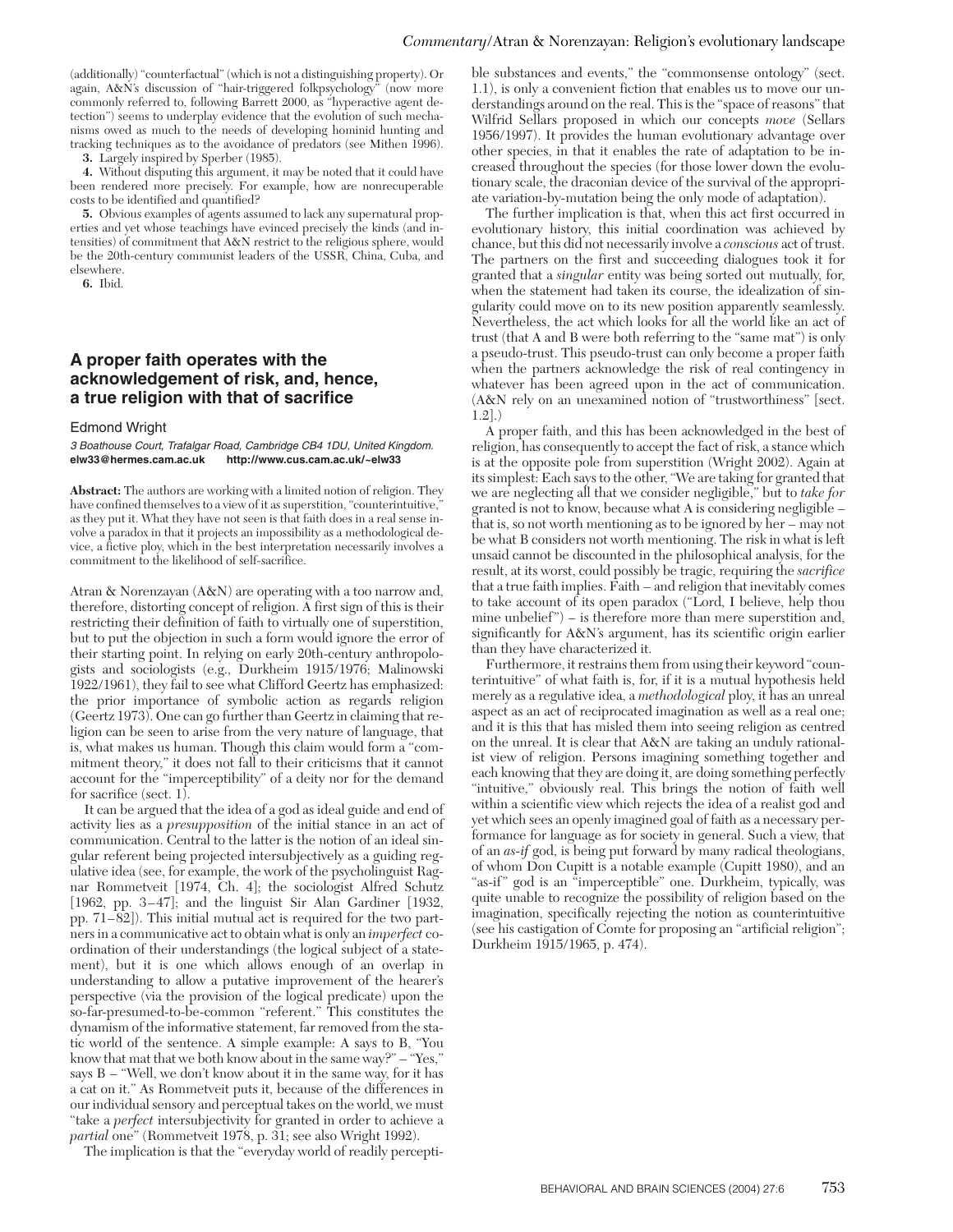## Authors' Response

## **Why minds create gods: Devotion, deception, death, and arational decision making**

Scott Atran<sup>a</sup> and Ara Norenzayan<sup>b</sup>

<sup>a</sup>*CNRS, Institut Jean Nicod, 75007 Paris, France; and Institute for Social Research–University of Michigan, Ann Arbor, MI 48106-1248;* b*Department of Psychology, University of British Columbia, Vancouver, British Columbia, V6T 1Z4, Canada.* **satran@umich.edu ara@psych.ubc.ca http://www.institutnicod.org www.psych.ubc.ca/~ara**

**Abstract:** The evolutionary landscape that canalizes human thought and behavior into religious beliefs and practices includes naturally selected emotions, cognitive modules, and constraints on social interactions. Evolutionary by-products, including metacognitive awareness of death and possibilities for deception, further channel people into religious paths. Religion represents a community's costly commitment to a counterintuitive world of supernatural agents who manage people's existential anxieties. Religious devotion, though not an adaptation, informs all cultures and most people.

## **R1. Disentangling notions of counterintuitive, contradiction, counterfactual, and category mistake**

## *R1.1.*

**Barrett** and **Kelemen** contend that we have mistakenly overextended the notion of "counterintuitive" that Boyer (1994; 2001) uses for religious concepts. A counterintuitive idea in this sense is one that violates innately based, intuitive assumptions about the ontological properties of the everyday world, such as the categorical and relational properties that people in all cultures appear to spontaneously ascribe to intentional agents (folkpsychology), biological kinds (folkbiology), and inert bodies (folkphysics). **Barrett** and **Rottschaefer** argue that we confuse this notion of counterintuitive with counterfactual, category mistake, and contradiction.

*Response.* The general sense of *counterintuitive* in cognitive psychology (since at least the 1960s) was stated by George Miller as "contrary to what common sense would suggest."<sup>1</sup> One apparently universal aspect of "common sense" found across cultures was the structurally peculiar taxonomic ordering of plants and animals in Linnaean-like hierarchies (Berlin et al. 1973). Sperber's (1975a) description of how "symbolism" is triggered through "contradiction" of such "universal, necessary truths" was the first step in what has come to be known as the "cognitivist" program in the study of religion.

[Universal properties of folkbiological taxonomy] are not contingent but necessary truths. . . . Any statement which contradicts [them] is forever paradoxical and can only be assimilated through symbolic processing. The only zoological classifications that are clearly of this type are descriptions of fantastical animals: the minotaur.

Our use of *contradiction* is clearly consistent with this tradition in the cognitive study of religion. **Barrett** and **Rottschaefer** ignore that in common English (and philosophy) the term "contradiction" has the broad sense of "an assertion to the contrary of what has been said or what is."

They suggest the term applies only to its narrow sense in logic, as a statement that is necessarily false. But symbolic thoughts, including religious beliefs, often involve broad and narrow contradictions.

Elaborating on Sperber's insight, Atran (1986) proposed a series of cognitive principles to distinguish between how the science of biology and biological symbolism emerged as more or less distinct branches of thought from a common universal structure (folkbiology). Here, the more specialized concept of *counterintuitive* as applied to "mythico-religious beliefs" was first formulated:

The formative analogies of science are superficially like [the symbolic analogies] of myth and religion. . . . To compare, for example, the essential traits of plants with those of animals, or living kinds with mechanical devices, appears to violate categorical constraints on common sense. . . . Violating these fundamental ontological divisions of the everyday world creates phenomenally impossible situations. But the invocation of such phenomenal impossibilities in science is not an open invitation to phenomenal reconstrual of an imaginary world that is forever empirically impossible. Rather, it is a directive to make hitherto independent and only partially understood properties of these categorically distinct subjects mutually, and precisely, intelligible . . . [despite the fact] that both science and symbolism initially speculate about the possible relations between *counterintuitive* phenomena. (Atran 1986, pp. 161–63; cf. Atran 1990, pp. 218–22)

Pascal Boyer, who pioneered the first full-fledged theoretical account of religious cognition (Boyer 1994), acknowledges how his own original notion of *minimal counterintuition* builds from these notions:

A metamorphosis between two different categories requires suspending the causal expectations that accompany both ontological domains. As a result, the range of inferences that can be entertained about the object concerned is not restricted enough to make the imaginary entity the object of precise scenarios. This illustrates a more general point made by Atran, on the basis of the connection between folk biology and animal "symbolism": "Only to the degree . . . that impossible worlds remain bridged to the everyday world can information about them be stored and evoked in plausible grades" (Atran 1990, p. 220). (Boyer 1994, pp. 122–23)

Boyer (2003) also uses the term *counterfactual* with regard to religious beliefs much as we do:

A good deal of spontaneous reflection in humans focuses on past or future interaction and on counterfactual scenarios. This capacity to run "off-line" social interaction is already present in young children. Thinking about supernatural agents certainly activates such off-line capacities.

**Barrett** and **Rottschaefer** restrict "counterfactual" to its narrow sense in the philosophy of science as being contrary to actual facts in this world but not in another (nomologically) possible world. They ignore that in common English (and philosophy) *counterfactual* has the broad sense of "contrary to actual or possible fact." Religious notions, say, of afterlife, typically involve broad and narrow counterfactuals.<sup>2</sup>

The critique of our use of *category mistake* as "lacking truth conditions" follows in the same vein. From Aristotle and Kant to Gilbert Ryle and A. J. Ayer, a category mistake has been taken to occur when someone applies a concept that violates the necessary conditions of its application. Statements containing category mistakes lack truth conditions in that they can say nothing true or false. They are literally meaningless. Violations of necessary conditions may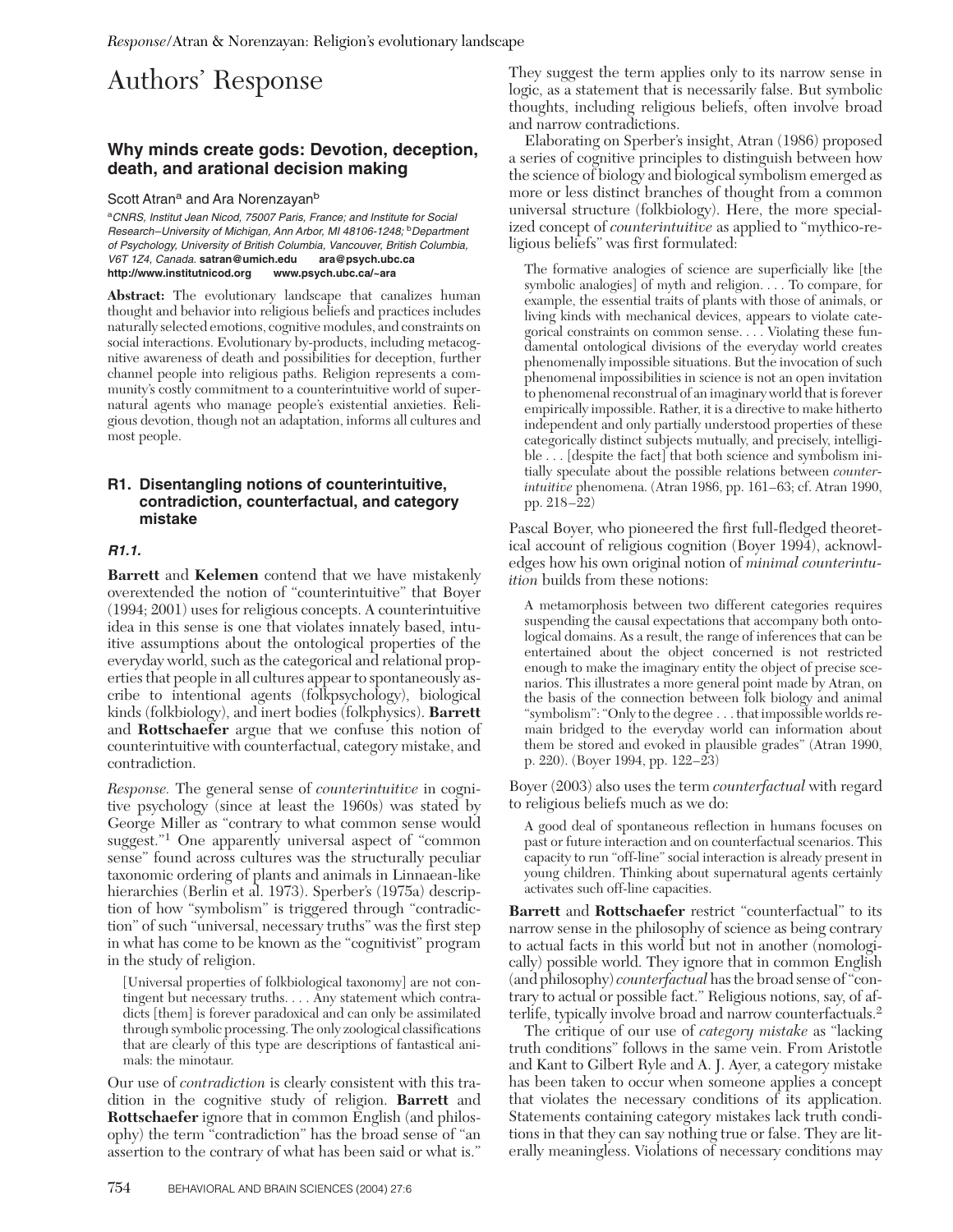involve rupturing the logical, or *analytic,* structure of conceptual definitions (e.g., "the bachelor is married"), or sundering the synthetic a priori structure that the mind imposes on understanding the world (e.g., "the dead are resurrected"). Religious belief may involve both violations (e.g., "the dead are alive"),<sup>3</sup> but we are most concerned with misapplication of concepts outside the commonsense ontological domain, or *category,* to which they meaningfully apply.

## *R1.2.*

**Kelemen** believes we may be rashly generalizing the idea of counterintuitiveness, from areas where there is much agreement in cognitive and developmental psychology about *mental modules* responsible for innate ontology (folkpsychology and folkphysics), to where there is little agreement (folkbiology).

*Response.* There is much debate about the precise scope and limits of the basic conceptual domains that comprise intuitive ontology; however, a cursory glance over the field reveals hundreds of articles and books that credit the plausibility of a core domain of folkbiology (for review, see Medin & Atran 2004). There is no doubt that application of counterintuitiveness to religious ideas was originally inspired in large part by considering categorical violations of universal folkbiology.

## *R1.3.*

**Wright** argues we take too narrow and "rationalist" a view of religion as counterintuitive, which restricts "definition of faith to virtually one of superstition." Religious cognitions cannot be "counterintuitive" because religion is a communicative act of commitment that involves risk and sacrifice which is obviously real and, therefore, intuitive.

*Response.* We agree that religion critically involves communicative acts involving real risk and sacrifice. The efficacy of such acts depends crucially upon the counterintuitive framework in which they are embedded. This peculiar metarepresentational framing, which cannot logically or empirically fix content and interpretation, makes possible an "openly imagined goal of faith" (as **Wright** puts it). It allows people to communicate trust through promissory commitments that require real sacrifices (i.e., without regard to the risks inherent in an uncertain future). We take on "The Mickey Mouse Problem" (see note 1) precisely because we *do not* think that religion boils down to counterintuitive "superstitition."

## **R2. Modular memory and other constraints on the cultural propagation of religious beliefs**

## *R2.1.*

**Barrett** and **Kelemen** raise concerns about the ecological validity (naturalness) of our measures for assessing the cultural selection of supernatural beliefs.

*Response.* In our experiments, we operationalized minimal counterintuitiveness as the transfer of a property associated with the core conceptual domains of folkphysics, folkbiology, folkpsychology, from an appropriate ontological cate-



Figure R1. Relationship between frequency of counterintuitive elements in a tale and the cultural success of the tale.

gory of person, animal, plant, substance, to an inappropriate one (see Table 1 in the target article). For example, a "wise mountain" transfers a folkpsychological property (wisdom) from its proper category (person) to an improper category (substance). **Barrett** finds this problematic, without saying how counterintuitiveness can be measured independent of category-level violations.

Two independent lines of evidence bolster the case that our operationalization of counterintuitive beliefs captures the core definition of supernaturals in cultural narratives and religions. First, in a recent study, we had 44 Canadian students (of various religious backgrounds) rate the degree to which intuitive and minimally counterintuitive beliefs are supernatural (on a 6-point scale). Counterintuitive items were considered more supernatural than intuitive ones,  $t(43) = 14.71, p < .001 (M = 1.83 \text{ vs. } M = 4.39)$ . Bizarre but intuitive items were deemed intermediate on supernaturalness  $(M = 3.53)$ . Independent judges, who were blind to the purpose of the experiments reviewed in the target article, agreed with our operationalization of counterintuitiveness as a central aspect of supernaturalness.

Second, in a study conducted with Jay Faulkner and Mark Schaller (Norenzayan et al. 2005), we analyzed folktales possessing many of the counterintuitive aspects of religious stories. We examined (1) the cognitive structure of Grimm Brothers' folktales and (2) the relative cultural success of each tale. Two trained raters, unaware of our hypotheses, read each tale and counted the number of coun-

Table R1. *Mean ratings on psychological variables, as a function of whether a folktale is minimally counterintuitive*

|                              | Minimally<br>Counterintuitive |      |      |      |
|------------------------------|-------------------------------|------|------|------|
|                              | Yes                           | No   | t    | р    |
| Memorability                 | 4.89                          | 4.37 | 2.42 | .02  |
| Understandability            | 6.24                          | 5.74 | 3.19 | .003 |
| Ease of Transmission         | 5.46                          | 5.02 | 2.02 | .05  |
| Interest-Value               | 5.03                          | 4.83 | 0.97 | .34  |
| <b>Transmission to Peers</b> | 2.80                          | 2.68 | 0.80 | .43  |
| Transmission to Children     | 4.05                          | 3.81 | 0.95 | .35  |
| Communicability (Rank)       | 3.27                          | 3.71 | 1.58 | .12  |
| Moral Lesson                 | 4.59                          | 4.43 | 0.50 | .62  |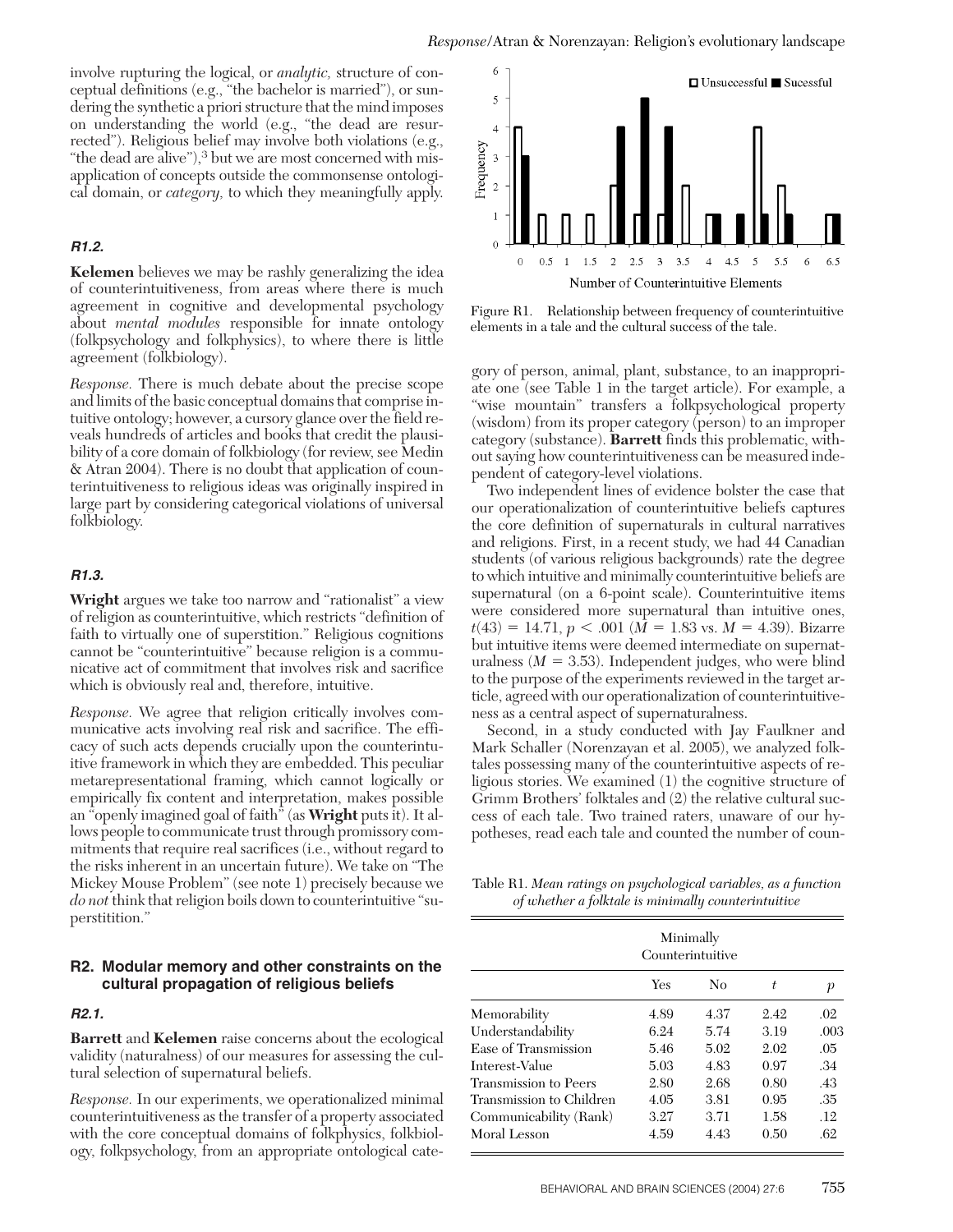terintuitive elements in each based on the specific criteria discussed in this article. We measured cultural success in two ways. The number of hits for each of 42 folktales was calculated using the search engine Google, as well as cultural familiarity ratings by university students. In addition, 65 university students read these folktales and rated them on a number of characteristics, including memorability and ease of transmission.

The hypothesized nonlinear relation between the frequency of counterintuitive elements and cultural success was confirmed (Fig. R1). Variability within the successful sample  $(sd = 1.65)$  was lower than within the unsuccessful sample ( $sd = 2.19$ ),  $F(1, 20) = 3.92$ ,  $p = 0.05$ . Among culturally unsuccessful tales, the distribution is relatively flat, and there is no single modal number of counterintuitive elements. In contrast, among culturally successful tales, there is a clear mode: The majority of these tales had a counterintuitive score between 2 and 3, inclusive. Using this range (2–3) to define a set of minimally counterintuitive folktales, it is revealed that 76.5% of minimally counterintuitive tales are in the culturally successful sample. Among stories with fewer counterintuitive elements (scores  $\lt 2$ ), only 30% are in the culturally successful sample. Among stories with excessive numbers of counterintuitive elements (scores  $>$  3), only 33% are in the culturally successful sample.

Table R1 summarizes mean ratings of memorability and other psychological variables. Minimally counterintuitive folktales were considered more memorable than folktales containing either too few or too many counterintuitive elements ( $p = .02$ ). Minimally counterintuitive folktales were also rated easier to understand ( $p = .003$ ) and transmit ( $p$ - .05). Although the two sample distributions clearly differed in terms of counterintuitive elements, investigation of bizarre elements revealed no apparent differences.

Thus, while results indicate that cultural success is a nonlinear, inverted U-shaped function of the number of counterintuitive elements, success is not predicted by unusual narrative elements more broadly. These findings support our idea that the cognitive analysis of counterintuitiveness captures fundamental features of supernatural beliefs found in naturally occurring cultural narratives and is directly tied to memorability and cultural survival.

## *R2.2.*

**Schaller** emphasizes the dual role of communication and cognition in the emergence of culture.

*Response.* **Schaller** rightly points out that constraints on communication have unintended but far-reaching consequences for the propagation of religious beliefs. Understanding the ways by which some ideas but not others achieve a cultural-level distribution involves investigating several sorts of partially interrelated psychological constraints, including memory requirements, modular processing demands, and conformity to social interaction schema, such as dispositions to build social stereotypes (Hirschfeld 1996; Schaller et al. 2002) and preferred mating strategies (Kenrick et al. 2003).

## *R2.3.*

**Kirkpatrick** argues that our account is "only the first step toward the much larger theory required to explain religion." He suggests that "the main" factor in explaining religion –

"and individual and cultural differences therein" – concerns the realm of social interactions, including "attachment, social exchange, coalitional psychology, status and dominance, and kinship."

*Response.* In our evolutionary landscape of naturally selected "mountain ridges" that canalize human thoughts and experiences into religious beliefs and practices, we included the ridge of *emotions* and the ridge of *social interactions* in addition to the ridge of "conceptual modules" that is responsible for intuitive ontology. In our target article we could only touch upon the details involved with each ridge, and the candidate concerns that **Kirkpatrick** evokes appear reasonable (for details, see Atran 2002a, Ch. 5). Our perspective clearly overlaps with Kirkpatrick's; however, our framework diverges from his in de-emphasizing the central role that he gives to "attachment theory," in explaining religion (note 9 in the target article; Atran 2002a, sect. 3.7).

## **R3. Memes and religion**

**Nicastro** argues that our experimental findings on memory and counterintuitiveness are compatible with a memetic account of religion. Moreover, a memetic account is as "mindful" as our "black box" explanation involving dubious notions of cognitive modularity and domain specificity.

*Response.* Few, if any researchers, restrict the term "modularity" to perceptual input as described by Fodor (1983) (for reviews, see Barkow et al. 1992; Hirschfeld & Gelman 1994; Medin & Atran 2004; Pinker 1997; Sperber et al. 1995). **Nicastro**'s characterization of folkbiology, folkphysics, and folkpsychology as "impenetrable" Fodorian modules that "occupy a similar status in cognitive science as 'instinct' used to in ethology" is therefore beside the point. Scores of experimental studies now invoke and test claims about conceptual modularity in developmental and cognitive psychology and cognitive anthropology.

The argument for conceptual modules – as in the case of folkbiology – involves converging evidence from a number of venues: functional design, ethology (homology), universality, precocity of acquisition, independence from perceptual experience, selective cerebral impairment, resistance to inhibition (hyperactivity), and facilitation of cultural transmission. None of these criteria may be necessary, but presence of all or some is compelling, if not conclusive (for a fuller discussion of criteria for modularity, see Atran 2001a; Hirschfeld & Gelman 1994; for a review of converging empirical evidence in the case of folkbiology, see Medin & Atran 2004).

In contrast, there is little theoretical analysis or experimental study of memes. This is not surprising because there is no consensual – or even coherent – notion of what a meme is or could be (Atran 2001b). Derived from the Greek root *mimeme,* with allusions to memory and mime (and the French word *même,* "same"), a meme supposedly replicates from mind to mind in ways analogous to how genes replicate from body to body. Candidate memes include a word, sentence, thought, belief, melody, scientific theory, equation, philosophical puzzle, religious ritual, political ideology, agricultural practice, fashion, dance, poem, and recipe for a meal; or a set of instructions for origami, table manners, court etiquette, a car, building, computers, or cellphones (Blackmore 1999; Dawkins 1976; Dennett 1995).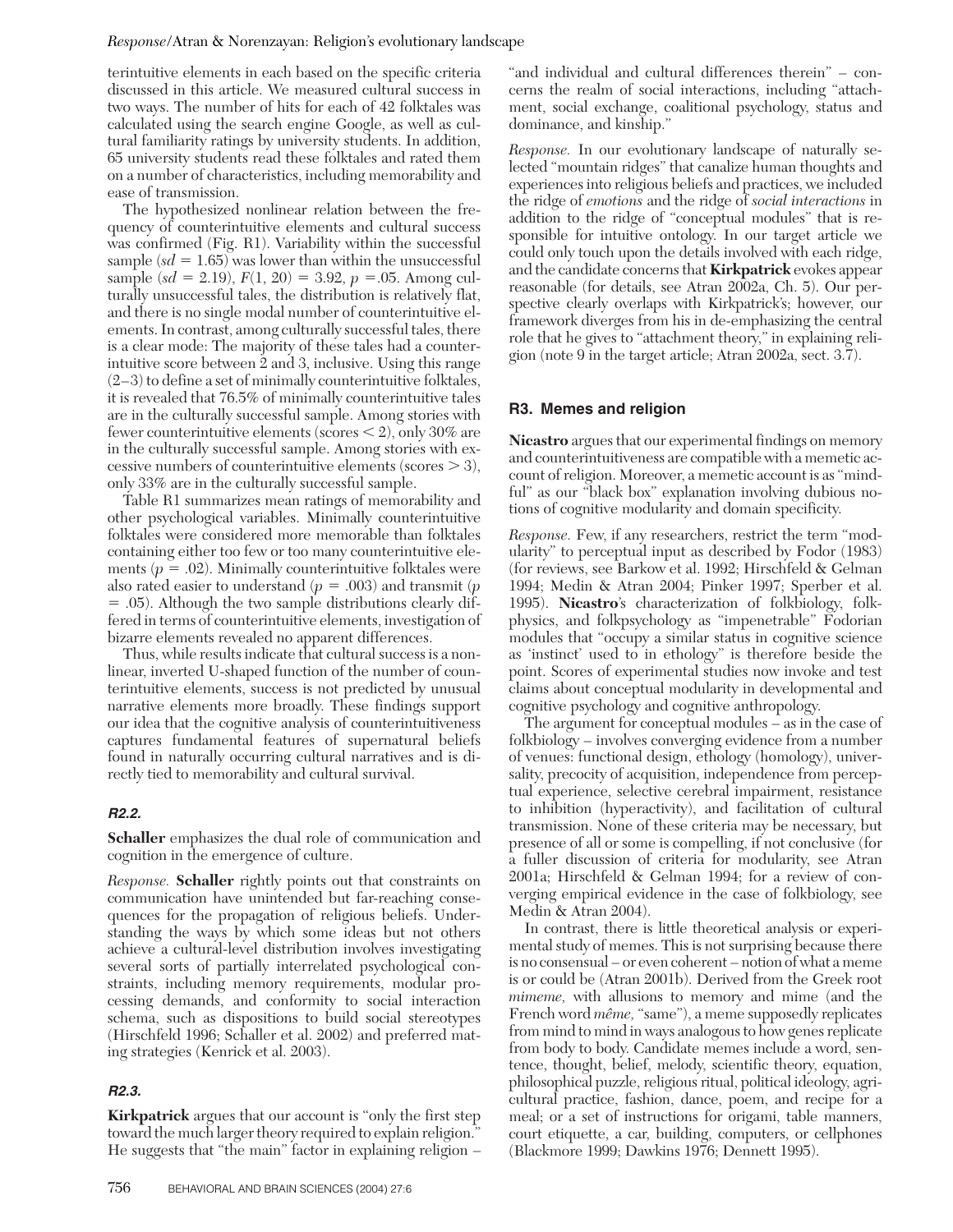For genes, there is an operational definition: DNA-encoded units of information that dependably survive reproductive division, that is, meiosis (although crossover can occur anywhere along a strand of DNA, whether at the divisions of functionally defined genes or within them). In genetic propagation, information is transmitted with an extremely high degree of fidelity. In cultural propagation, imitation is the exception, not the rule; the typical pattern is of recurrent, guided transformation. Modular mental structures thus play a central role in stabilizing and directing the transmission of beliefs towards points of convergence, or cultural attractors (Sperber 1996).

Minds structure certain communicable aspects of the ideas produced, and these communicable aspects generally trigger or elicit ideas in other minds through inference (to relatively rich structures generated from often low-fidelity input) and not by high-fidelity replication or imitation. Communication of religious beliefs bears this out. For example, in one set of classroom experiments, we asked students to write down the meanings of three of the Ten Commandments: (1) Thou Shall Not Bow Down Before False Idols; (2) Remember the Sabbath; (3) Honor Thy Father and Thy Mother. Despite the students' own expectations of consensus, interpretations of the commandments showed wide ranges of variation, with little evidence of consensus. A student project by Amol Amladi aimed to show that members of the same church have some normative notion of the Ten Commandments, that is, some minimal stability of content that could serve for memetic selection. Twentythree members of a Bible class at a local Pentecostal Church, including the church pastor, were asked to define the three Commandments above, as well as "Thou shalt not kill," "The Golden Rule," "Lamb of God," and "Why did Jesus die?" Only the last two elicited some degree of consensus. It is an open question whether cultural consensus would be obtained for other congregations, despite claims by **Hogan** and others that "all moralities have approximately the same content (e.g., the Ten Commandments)" (cf. Schlesinger 1999).

In another student project, Sara Konrath compared interpretations of cultural sayings (e.g., "Let a thousand flowers bloom") among 26 control subjects and 32 autistic subjects from Michigan. The autistic subjects were significantly more likely to closely paraphrase and repeat content from the original statement (e.g., "Don't cut flowers before they bloom"). Controls were more likely to infer a wider range of cultural meanings with little replicated content (e.g., "Go with the flow," "Everyone should have equal opportunity") – a finding consistent with previous results from East Asians (who were familiar with "Let a thousand flowers bloom" as Mao's credo; Atran 2001b). Only the autistic subjects, who lack inferential capacity normally associated with Theory of Mind (ToM), came close to being "meme machines." They may be excellent replicators of literal meaning, but they are poor transmitters of cultural meaning (see the discussion of autistics failing to understand the Eucharist, sect. 6, para. 2 in the target article).

With some exceptions, ideas do not reproduce or replicate in minds in the same way that genes replicate in DNA. They do not generally spread from mind to mind by imitation. It is biologically prepared, culturally enhanced, richly structured minds that generate and transform recurrent convergent ideas from often fragmentary and highly variable input (Norenzayan & Atran 2004).

## **R4. Why religion is not likely to be an adaptation**

## *R4.1.*

**Landau**, **Greenberg**, **& Solomon** (**Landau et al**.) wish to argue that belief in supernatural agents is an adaptation for terror management. They dispute the implication of our experiments that supernatural beliefs are a buffer against existential concerns, functionally distinct from worldview defense.

*Response.* **Landau et al**. are not clear whether they mean religious belief is literally an adaptation – a genetically transmitted trait that has conferred a reproductive advantage to ancestral humans, such as the visual system, sexual desire, and possibly mind reading (biological adaptation) – or the distinct claim that religion serves psychological functions (not biological adaptation). We agree with **Kirkpatrick**'s notion of why adaptationist arguments for religion falter. Such arguments need to: (1) rule out that the phenomenon is a cultural by-product of other adaptations; (2) show that it has the telltale features of a naturally selected mechanism, such as a compelling adaptive function *in ancestral environments,* unitary and complex design, efficiency, precision, specificity, economy, and reliability (cf. Williams 1966).

Experiments reported in the target article showed that among predominantly Christian participants, mortality awareness, relative to control, led to (1) stronger belief in Buddha (a culturally alien deity of a world religion), (2) stronger belief in shamanic spirits (culturally alien deities of an obscure religion), and (3) contrary to **Landau et al**.'s assertion, these effects were moderated by participants' religious identification in a direction *contrary* to that predicted by narrowly sectarian worldview-defense: those who identified more with their religion (none were Buddhists or shamanists) were *more* likely to believe in a culturally alien Buddha or shamanic spirits under mortality salience conditions (see Norenzayan & Hansen 2005). In the control conditions, the correlations between religious identification and belief in culturally alien supernatural agents were no different from zero. Perhaps participants were favoring a nondenominational, all encompassing "religious worldview" endorsing equally the religious beliefs of outgroups as much as those of the ingroup. This is a viable possibility that remains to be explored in more detail.

These effects did not emerge for self-avowed atheists. Although atheists under mortality salience did not show stronger supernatural belief, neither did they derogate supernatural beliefs (in defending an atheistic worldview). Atheists may have access to alternative, nonsupernatural terror management mechanisms, an idea requiring further investigation. In brief, the evidence suggests that, at least among believers, religious belief and cultural identification with the ingroup converge, but are possibly distinct mechanisms (see, for example Solomon et al. 1991).

## *R4.2.*

**Sosis & Alcorta** also claim religion is an adaptation that regulates social interaction and promulgates social cohesion. They think we underplay the functional and adaptive value of religion by overlooking "conditionally associated neuroendocrine responses" in ritual display.

*Response.* **Sosis & Alcorta** observe that critical nuclei and cortices in the brain, such as the amygdala and hypothala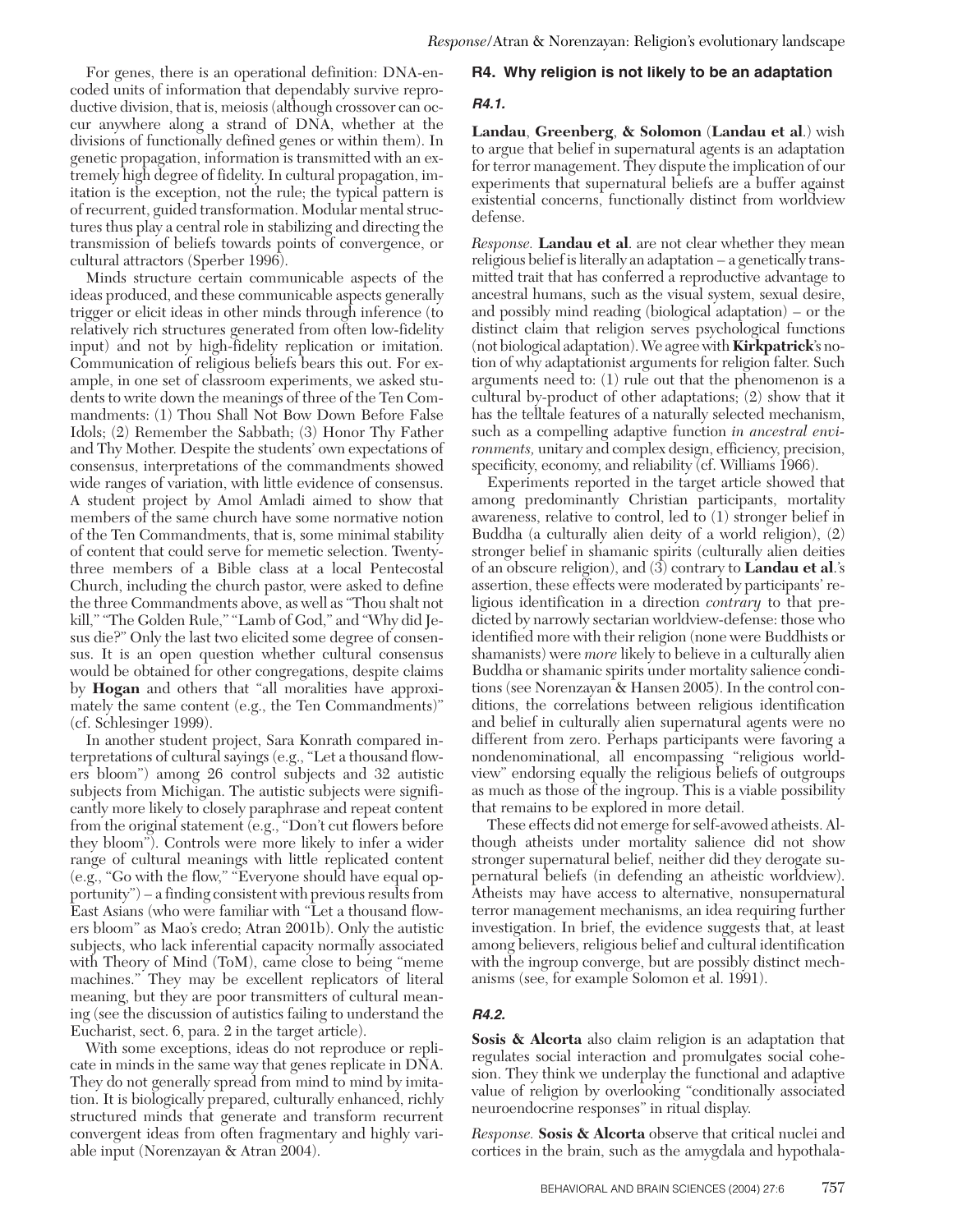mus, interact "to generate the affect, cognition, and somatic states of religious belief and practice." But these same nuclei and cortices also routinely interact to generate the affect, cognition, and somatic states of mundane beliefs and practices. They are also involved in singular experiences such as posttraumatic stress disorder. No readily identifiable sequence of neuron firings marks religion.

**Sosis & Alcorta**'s studies of costly signaling in ritual – including neurophysiological aspects – make noteworthy contributions to commitment theories of religion. Nevertheless, their invoking of "adaptation" produces no new finding or surprising insight, and the underlying reasoning seems questionable (i.e., religion enables social cohesion; social cohesion is adaptive; therefore religion is adaptive).

We do not reject "adaptationism" as a research strategy that may potentially prod important scientific discoveries about thought and behavior. Elsewhere, we argue that it can be an insightful research heuristic for designing tests to decide between competing theories (Atran, in press). But we also find that invoking adaptation in ancestral environments (or EEA; see also **Fabrega**) is often unjustified, unnecessary, and rarely predicts panhuman aspects of cognition and culture. Given the "family resemblance" character of religion across individuals and cultures (see **Sperber**), and lack of a well-circumscribed and replicable structure or structural core, the prima facie case for religion as an adaptation seems implausible.

## *R4.3.*

**Bering & Shackelford** propose that the tendency to infer agentic intent in natural events might have served an ancestrally adaptive function.

*Response.* We argued that supernatural agent beliefs that anchor religions are promiscuous overextensions to novel domains of the naturally selected proclivity for an oversensitive agency-detection mechanism. (**Ketelaar**'s speculations about the relation between predator images in horror movies and religion are plausible extensions of this line of reasoning.) Although the adaptationist argument for agency detection is grounded in sound theoretical and empirical literature, there is no independent case for any *exapted* adaptive function for supernatural beliefs. Experiments that **Bering & Shackelford** describe tell us something important: that preschoolers refrain from cheating in the perceived presence of a supernatural agent illustrates the important causal role that supernatural agent beliefs play in maintaining the moral order from a very young age. These findings, though, are consistent with explanations that do not invoke adaptationist reasoning at the level of religious beliefs.

## *R4.4.*

According to **Knight**, behavioral ecology can "account for the cognitive peculiarities of religious belief." The functional efficacy of God concepts depends upon contractual relationships that uphold the institutional authority of God – something that imaginary and fantastical beliefs could not do alone. He argues that our framework neglects religion in small-scale hunter-gather societies, and that our "mentalist perspective" discourages empirical research on the evolutionary origins of the utilitarian functions and signaling displays that underlie religion.

*Response.* **Knight** rightly insists that the perspective of behavioral ecology is crucial to understanding religion. But he provides no more evidence (or argument) that behavioral ecology can account for the cognitive "design features" of religion that we discuss (e.g., the peculiar counterintuitive properties of supernatural agents), than that behavioral ecology can account (as many of its proponents believe it can) for the design features of human language (e.g., syntactic features). At best, it may help to show that a given feature has behavioral correlates that convey some selective advantage to that feature over competing features. Nothing in our account precludes "empirical research on fossils, artefacts, genes, and climates" as these relate to religious beliefs and practices. A previous review of available evidence (Atran 2002a) suggests that expanding hominid camp size may have been an important factor motivating the commitment to non-kin that characterizes all religions (cf. Alexander 1979), and that spatial distance and ecological range may be crucial to understanding differences in ritual forms among religions (cf. Whitehouse 2000). Nevertheless, these and other factors noted by **Knight**, as important as they are to any general account of religion, may have only limited value for understanding the peculiar cognitive, social, and emotional processes responsible for religious emergence and recurrence across human cultures.

**Knight**'s points are well taken about the importance of contractual relationships in upholding deity concepts, and about hunter-gatherer societies often reversing the dominance relations that prevail in larger-scale societies (chieftainships, states, and other "kleptocratic" societies; see Diamond 1997). These points we also make elsewhere (Atran 2002a, sect. 5.5). We do not favor consideration of largescale over small-scale societies. Neither do we say, or imply, that belief in supernatural agency alone forestalls moral defection – that's the whole point of "The Mickey Mouse Problem" (see note 1). Elsewhere (Atran 2002a, sects. 5.6– 5.8), we discuss the evolutionary rationality of extravagant displays of self-sacrifice, love, and vengeance as they relate to religion (in ancient Judea, colonial India, the Solomon Islands, contemporary Middle East, Central Asia, United States), including how kinship structures differentially constrain such displays for men and women (e.g., in Arab societies).

*Arational aspects of devotional values.* Commitment theorists, including political scientists, acknowledge the role of religious values in coordinating groups for economic, social, and political activities, and in providing people with immunity that goes with action in large numbers (Schelling 1963). Religious commitment, by establishing trust, can reduce "transaction costs" in group mobilization (Fukuyama 1995; Hardin 1995). But this does not explain why *religious* motivation, as opposed to other forms of social mobilization, is historically the most enduring, and cross-culturally the most recurrent, facilitator of trust.

All commitment theories of religion rely (implicitly or explicitly) on standard models of utility and rational choice. Roughly, rational decision making employs cost-benefit calculations regarding goals, and entails abandoning or adjusting goals if the costs of realizing them are too high. But religiously driven behavior is often motivated independently of its prospect of success. High-cost personal sacrifices to (non-kin) others in society are typically motivated by, and framed in terms of, religious values.

Post hoc explanations of religious sentiments (as in ji-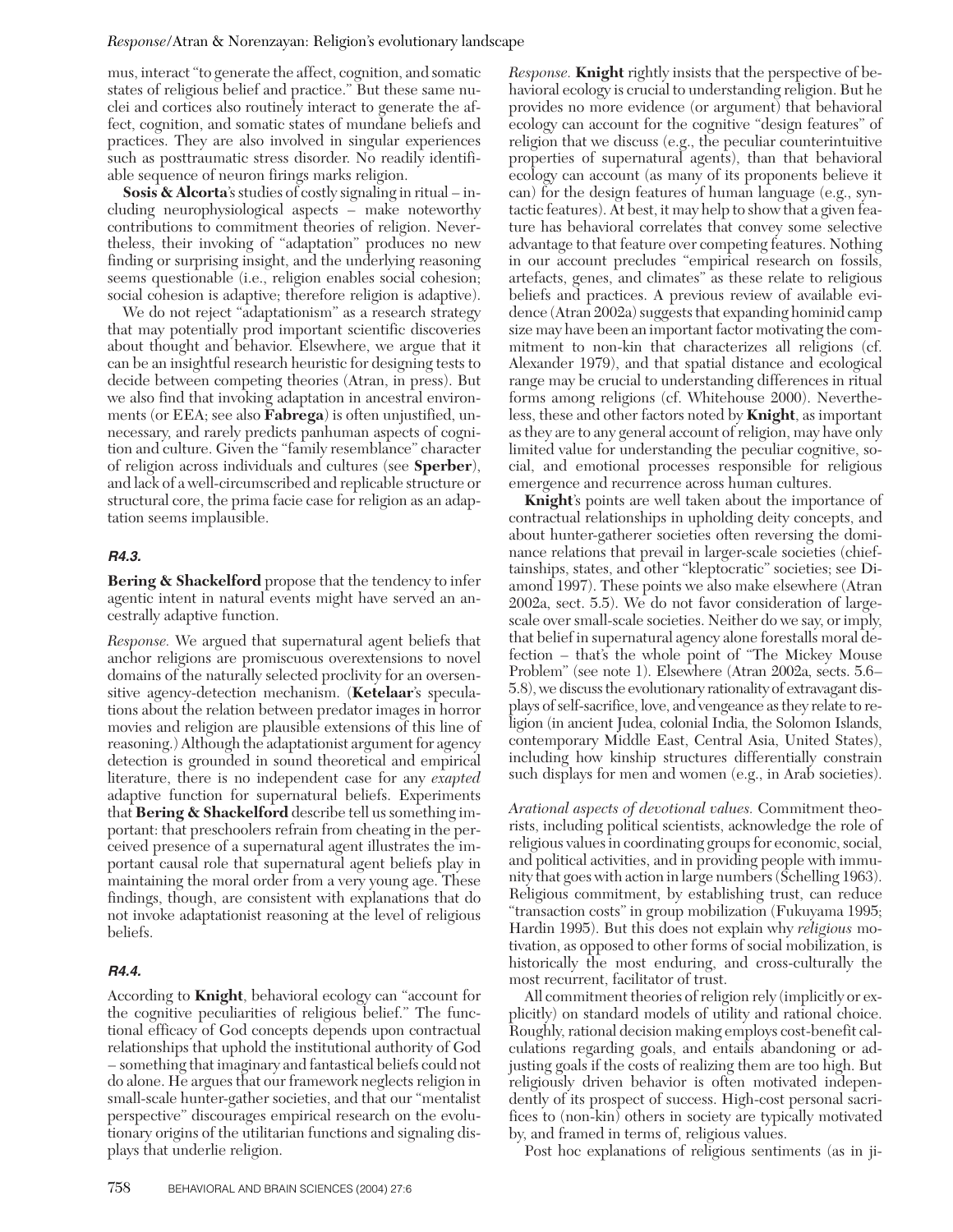hadist martyrs dying to kill for non-kin) can no doubt be rendered in terms of utility-maximization (under psychologically and culturally appropriate contextualization of preferences and utilities). But such maneuvers do little real explanatory work. They also fail to capture cognitive peculiarities in decisions involving religious values, which may not be very sensitive to certain "framing effects," free-riding, or to calculations of cost and benefit, to quantity or to tradeoffs. For example, in nonreligious contexts people tend to be worried more about warding off loss than about seeking gain (e.g. loss aversion; Tversky & Kahneman 1981). But in religious martyrdom, death is life bursting into eternal bloom (Atran 2003; as it was also for the Japanese Kamikaze, see Ohnuki-Tierney 2002). For the martyr, often it matters not that others will reap the rewards of his sacrifice. Neither may it matter for the jihadist martyr if he kills thousands of foes or no one but himself (Atran 2004a; 2004b). For example, Atran asked would-be martyrs questions of the sort, "Is a person more deserving if he kills one rather than ten of the enemy, or ten rather than a hundred?" All responded that it wouldn't matter if the martyr killed no one but himself, or all the enemy. He also asked: "What if your father was dying and your mother found out your plans and asked you to delay until the family could get back on its feet?" All answered that there is duty to family and duty to God but duty to God cannot be postponed, even for a minute (reported in Begley 2004).

These aspects of religious or "devotional" values raise a host of theoretical and empirical issues that require a research program in their own right. Devotional values encompass aspects of what political scientists (Varshney 2003; Weber 1978), anthropologists (Durkheim 1912/1995; Rappaport 1999) and psychologists (Baron & Spranca 1997; Fiske & Tetlock 1997) call noninstrumental, sacred or protected values. But the different interests and methods of these disciplines produce accounts of devotional values that do not always overlap, especially as they relate to counterintuitive worlds governed by supernatural agents who master existential anxieties. We believe that our framework can provide such a focus.

## **R5. Are we functionalist and reductionist? Costly commitment to the supernatural**

## *R5.1.*

**Rottschaefer** criticizes our "speculative cost/benefit estimate" for religion as unsupported.

*Response.* We did not provide experimental evidence that religion carries sacrifice, that is, hard-to-fake costly commitment. Nevertheless, anthropological evidence for costly sacrifice is overwhelming, even if many reports are anecdotal. Summing up the anthropological literature, Raymond Firth (1963, pp. 13–16) concludes "sacrifice is giving something up at a cost. . . . 'Afford it or not,' the attitude seems to be."

There can't be individual fitness advantages of the sort that part-for-whole sacrifice among animals may convey (Burkert 1996), given that the probability of certifiably obtaining the desired outcome, such as a rewarding afterlife or freedom from catastrophe, ranges between zero and chance. For a bear to sacrifice its paw in a bear trap by gnawing it off, a lizard to leave behind its tail for a predator,

or a bee to die by stinging an intruder to save the hive, seem reasonable tradeoffs for survival. Yet, what could be the calculated gain from:

Years of toil to build gigantic structures that house only dead bones (Egyptian, Mesoamerican, and Cambodian pyramids)?

Giving up one's sheep (Hebrews) or camels (Bedouin) or cows (Nuer of Sudan) or chickens (Highland Maya) or pigs (Melanesian tribes, Ancient Greeks), or buffaloes (South Indian tribes)?

Dispatching wives when husbands die (Hindus, Inca, Solomon Islanders)?

Slaying one's own healthy and desired offspring (the first born of Phoenicia and Carthage, Pawnee and Iroquois maidens, Inca and Postclassic Maya boys and girls, children of South India's tribal Lambadi, adolescents in contemporary satanic cults)?

Chopping off a finger for dead warriors or relatives (Dani of New Guinea, Crow and other American Plains Indians)?

Burning your house and all other possessions for a family member drowned, crushed by a tree, or killed by a tiger  $(Nāga$  tribes of Assam)?

Knocking out one's own teeth (Australian aboriginals)? Making elaborate but evanescent sand designs (Navajo, northern tribes of Central Australia)?

Giving up one's life to keep Fridays (Muslims) or Saturdays (Jews) or Sundays (Christians) holy?

Or from just stopping whatever one is doing to murmur often incomprehensible words while gesticulating several times a day?

As Bill Gates aptly surmised: "Just in terms of allocation of time resources, religion is not very efficient. There's a lot more I could be doing on a Sunday morning" (cited in Keillor 1999).

## *R5.2.*

**Qirko** argues, as does **Martin**, that costly commitment to religion is overstated. Believers often are not sacrificing, "but simply (and rationally) exchanging goods or labor for desired services" (Qirko). Religious specialists typically make greater sacrifices than non-specialists, but even specialists (e.g., celibate priests) may gain more than they sacrifice (by advancing the fortunes and inclusive fitness of their genetic kin). Other forms of apparent sacrifice (e.g., martyrdom) may simply involve cultural manipulation and perversion of adaptive behaviors (e.g., creating fictive kinship among "brothers" of non-kin). Cooperation often benefits average individual interests in the long run and does not require costly commitments.

*Response.* As indicated in response to **Rottschaefer**, on balance the anthropological evidence seems to favor a net cost over benefit in sacrificial displays (see Evans-Pritchard 1940, on the limits to which the Nuer of Sudan allow rational calculations of exchange and redistribution to enter into sacrificial displays). Many examples of celibacy may fit inclusive fitness models, but not all (only children also become Hindu Sadhus, Lamist monks and even Catholic priests and nuns). Fictive kinship, like ethnic mobilization, may indeed involve manipulations of the sort that **Qirko** suggests. We do not believe that religious sacrifice endures only if it benefits those who make the sacrifice. The actual sacrifices of some individuals may be co-opted as sacrificial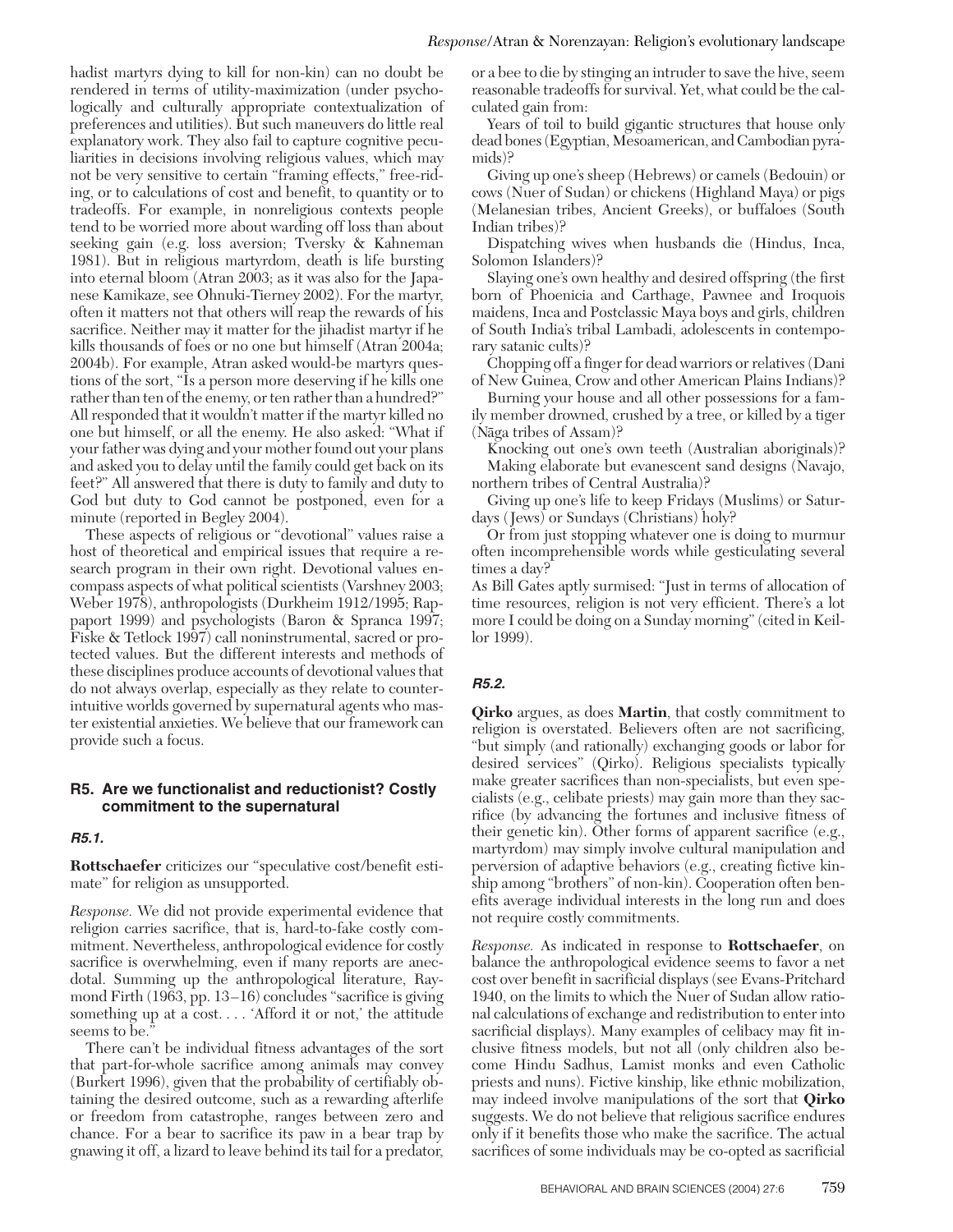displays that enhance the prestige and power of others. For example, Atran (2003a; 2004a) describes how, like good advertisers, the charismatic leaders of martyr-sponsoring organizations turn a recruit's ordinary desires for family and religion into cravings for what they're pitching, to the benefit of the manipulating organization rather than the individual being manipulated (much as the pornography industry turns universal and innate desires for sexual mates into lust for paper or electronic images to ends that reduce personal fitness but benefit the manipulators). Finally, much of the cooperation that benefits individuals does not involve costly sacrifice in the long term; however, trust in promissory commitments to an uncertain future (of the kind that religions typically sanctify) usually do.

## *R5.3.*

**Martin** also chides us for reverting to functionalist arguments that we seem to criticize. The resolution of existentialist anxieties, such afterlife as a solution to death anxiety, seems to be largely absent from Hellenic religion (and Judaism, see **Cohen**, **Rozin**, **& Keltner** [**Cohen et al**.]). Morality also does not appear to have been a preoccupation of ancient Greek religion.

*Response.* "Rationalist" schools of the Greece and Roman played down concern with death and afterlife. Epicurus and Lucretius argued that people shouldn't fear death – nor, therefore, invoke gods for help – because death is simply nonexistence: If people aren't worried by the fact that they didn't exist for some indeterminate time in the past, there is no reason to be worried about not existing for some indeterminate time in the future. Such views had no popular appeal. There's a lot more anxiety about losing what one has, especially one's own life or that of someone dear, than of never having something (Tversky & Kahneman 1981). The manner (Paradise and Hell, reincarnation, transmigration of souls, etc.), importance, and richness of an afterlife may vary greatly across religious traditions. But most people hope, and in all societies there is institutionalized belief, that death doesn't end existence.

In a similar vein, it would be misleading to suggest that religion in the secular United States and France was not concerned with a personal God who dealt with human existential anxieties just because Thomas Jefferson and the Jacobins championed a "lazy" divinity who, having set the world in motion, refrains from interfering in human affairs. Most people want personal solutions to personal problems, which Jefferson's Unitarian God and the French Revolution's deity could not provide.

Greco-Roman law and governance, unlike Hebrew or Islamic law and governance, were not dominated by religion and belief in supernatural authority (until Constantine); however, **Martin**'s claim about the divorce between Greek religion and morality is puzzling. Greek (and Roman) religious mythology and theater offer a running commentary on the moral shortcomings of mortals and gods, and of the transcendent necessity for upholding a rigid moral order by self-punishment of transgressions (i.e., costly sacrifice), even if violations of that order are unintentional and beyond individual control (e.g., Agamemnon's sacrifice of his daughter Iphigenia in the *Iliad,* the self-blinding of *Oedipus Rex*).

Our critique of "functionalism" does not entail that reli-

gion lacks social purpose. It is rather that religion may serve many different and even contrary purposes (e.g., as Karl Marx's opiate of the masses or as Benjamin Franklin's incitement to rebellion against tyranny). *Morality* and *existential anxiety* represent broad clusters of ever-pressing human concerns that logical and factual reasoning alone cannot adequately cope with. There appears to be significant convergence and recurrence in the choice and interrelation of functional elements within and between these broad clusters across religious traditions. But there seems to be no determinate relation of cause and effect between functional categories, much less one that is evolutionary, prescribed by natural selection as an adaptation.

## *R5.4.*

**Pyysiäinen** also argues that we espouse an overly functionalist account of religion. Religion persists not because it is costly, but because, once it is around, it may be too costly to eliminate. He sees little clinical support for the "tentative suggestion" in Atran  $(2002a, p. 169)$  that "the more traditionally and continuously religious the person, the less likely to suffer anxiety and depression in the long run."

*Response.* **Pyysiäinen**'s speculation runs counter to anthropological evidence, including the substantial body of data produced by commitment theorists of religion. Secularist intellectual and political movements tried to do away with religion, often at enormous costs in lives (e.g., French Revolution, Spanish Civil War, Stalinist and Maoist communism), but they failed in the long run. Evangelical Christianity is the fastest growing major religious movement in the world, followed by militant Islam. Adherence to evangelical movements typically requires a considerable material outlay (up to 30% of family holdings among Latin America's poor), whereas adherence to militant Islam often requires willingness to fight outnumbered and die in jihad. We grant that rejecting religion (like opting out of a marriage) can be sometimes more costly than upholding it because of the ensuing disturbance to one's societal relationships; however, this cannot explain how costly commitments to religion (or marriage) ever arose to begin with – or why people will die to defend Mary's virginity but not Minnie Mouse's.

According to **Pyysiäinen**, "many extensive literature reviews have shown that results from studies on religion and mental health are mixed and even contradictory." Yet, the citation from Atran (2002a, p. 169) concludes a literature review showing mixed and even contradictory results for conversion studies. The passage cited refers only to anxiety and depression studies among regular churchgoers and to elderly populations, and not to health and well-being generally or among converts. In the target article, we simply point out that our account does not preclude religious contributions to health and well-being.

## *R5.5.*

**Glassman** argues that our "severely reductionist" account of religion unjustifiably excludes the possibility that theistic beliefs – to the extent that they do not conform to mundane ontological intuitions – can have ontological significance in their own right.

*Response.* **Glassman** offers no way of testing his specula-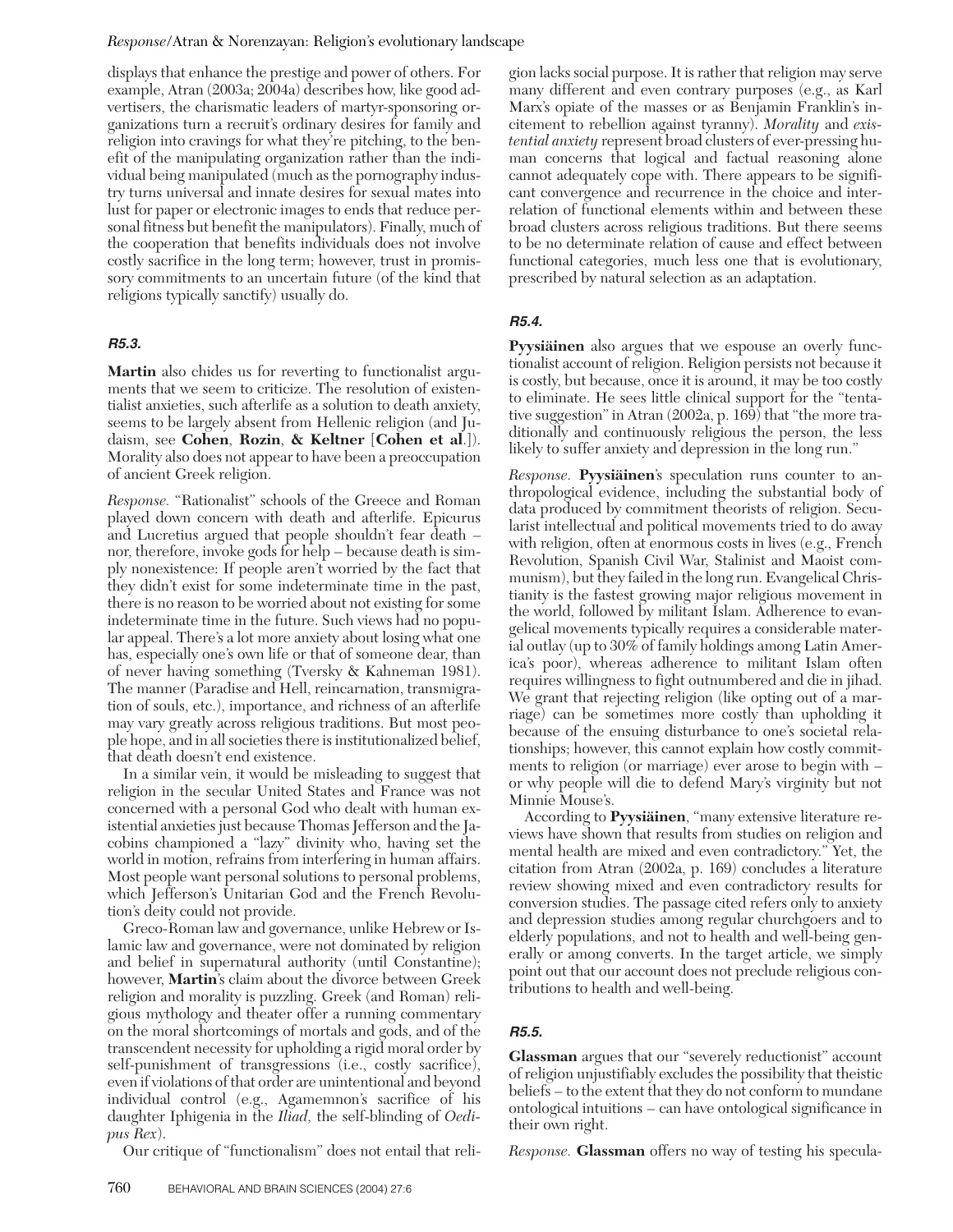tion about the role of working memory, only unconstrained analogies with "neural synchrony" and how humans "are always grasping for meanings." Our empirically testable notion of counterintuitiveness does not foreclose the possibility that "religious beliefs comprise a set of *heuristics* for summarizing cultural accumulations of experience." In a decade-long study of the Lowland Maya that focused, in part, on the role of spiritual values in predicting short and long-term effects of agro-forestry practices and the relative distributions of tree species over informant parcels (Atran et al. 2002), we concluded that: "spirit preferences may represent a statistical summary of sustained human-species interactions over many generations" (Atran et al. 2004, p. 414).

## **R6. Is the supernatural necessary to religion?**

## *R6.1.*

**Whitehouse** objects to our claim that invoking supernatural agents create arational conditions for commitment. He does so on the grounds that ritual can lead to commitment without invoking the supernatural, while invoking the supernatural does not explain how consensus is achieved about the "truth" that the supernatural is supposed to represent.

*Response.* We did not contend that invocation of the supernatural *causes* commitment, as **Whitehouse** implies, or that commitment cannot occur without invoking the supernatural. Rather, we argued that, all things being equal, sincere and costly commitment to a factually contradictory supernatural world tends to foster, in others, the most enduring form of trust that the believer's interests extend to the community and are not primarily self-centered. Max Weber (1946) put it this way:

On a long railroad journey through what was then Indian territory, the author, sitting next to a traveling salesman of "undertaker's hardware" . . . casually mentioned the still impressively strong church-mindedness. Thereupon the salesman remarked, "Sir . . . if I saw a farmer or a businessman not belonging to any church at all, I wouldn't trust him with fifty cents. Why pay me, if he doesn't believe in anything?"

Unlike validation of ideologically driven commitments, which can involve logical and factual reasoning and possibly ritualization as well, supernatural beliefs can *only* be ritually validated. Of course, there can be ritualized commitment without the supernatural, but commitment to a supernatural world appears to be historically more robust and enduring than ideological commitment whether ritualized or not (for reasons given in the target article). Arational ideologies that invoke transcendent laws of history and human nature – such as communism, fascism, or market capitalism – also have quasi-agentive characteristics.

**Whitehouse** criticizes us for assuming but not explaining the ideological standardization of religious concepts. We do not assume standardization of content, and repeatedly point out that, in many instances, there is little consensus about conceptual content, whether in the "doctrinal" religions of large-scale societies or the "iconic" religions of small-scale societies. It is because stable consensus about religious content is rarely possible (given the intrinsic lack of logical and factual consistency in representations of the supernatural) that ritual coordination is required to produce a visceral,

communal consensus. **Ainslie**'s proposal that social ritual also provides a common "model" for individuals to establish empathetic relations with supernatural agents seems right, if we consider the model to consist of variable, loosely-textured content bound by rigid, formulaic structures.

## *R6.2.*

**Stingl & Collier** argue against "error theory" in moral philosophy, which holds that there are no objective moral properties. For them, moral beliefs are likely grounded in ancestral primate categories like "unjustifiable inequality" – categories as biologically real as "predator" or "prey." Religious beliefs, then, may reinforce phylogenetically based moral sentiments that have been destabilized but not destroyed by reflective (i.e., metarepresentational) capacities for doubt and deception.

*Response.* Unlike perceptually based beliefs (e.g., "the grass is green"), moral beliefs (e.g., "adultery is bad") lack clear physically grounded truth conditions. Humans respond to moral values *as if* they were objectively true in order to overcome doubt and deception regarding the imperative of moral goodness in cooperating. Unlike error theorists, we do not claim that this is a naturally selected response governed by some special psychological mechanism (moral faculty). Instead, we argue that by *parasitizing* an evolved capacity for metarepresentation – the very capacity that created moral doubt and deception – humans build counterintuitive worlds governed by supernaturally sanctioned moral values. Believing in these worlds resolves moral dilemmas that undermine social cooperation. **Stingl & Collier** accept the plausibility of this religious resolution to moral dilemmas without accepting that moral beliefs are completely arbitrary (shifting sand on the phylogenetic landscape). We are inclined to agree with Stingl & Collier that there may be some phylogenetic basis to moral judgment (see ongoing work by Marc Hauser), and that religion may sometimes reinforce more primitive and unreflective moral sentiments that could not otherwise withstand the threat of reflection and deception.

## *R6.3.*

**Rottschaefer** argues that we fail to address differences between major religious traditions that involve supernatural agency (e.g., personal conceptions of the supernatural in the Abrahamic faiths) from those that do not (e.g., Buddhism, Taoism), between folk and disciplined (theological) epistemic assessments of religion, and between religious and scientific use of counterintuitions.

*Response.* Distinct religious traditions do indeed involve different conceptions of supernatural agency (e.g., along dimensions of predatory vs. protective, exaggeration or lack of human foibles, kinds and degrees of powers that transcend ordinary human abilities, etc.). No major religious traditions seem to lack personal conceptions of the divine (see experiments with Buddhists; Pyysiäinen 2003). Theological doctrine often differs from folk statements of religious belief, but the cognitive content appears to be much the same for theologians and non-theologians alike, regardless of religious tradition (as experiments among Christians and Hindus suggest; see Barrett 1998; Barrett & Keil 1996).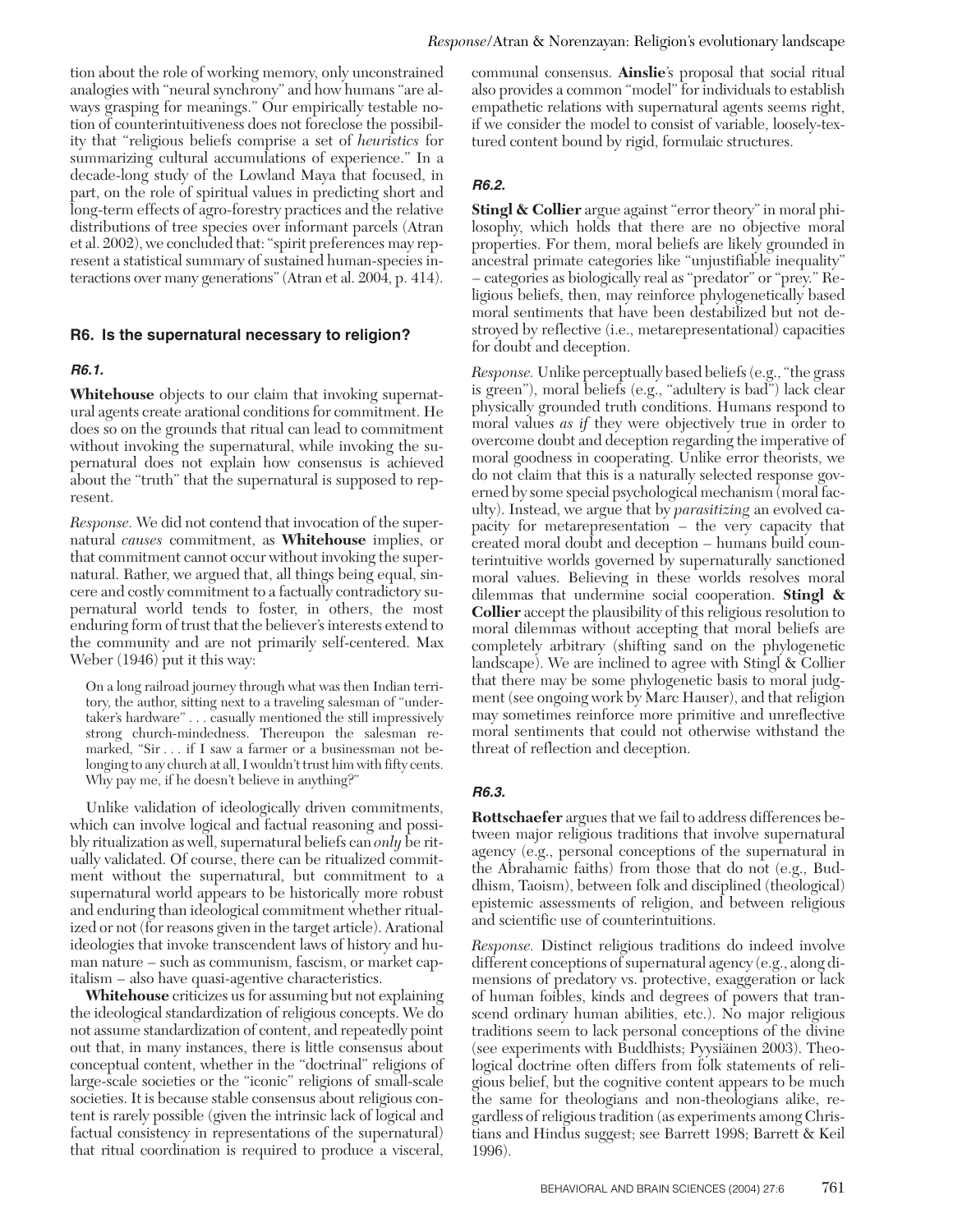Scientific theories and religious beliefs differ in their use of, and development from, counterintuitions (often initially involving the very same metaphors). We did not claim that scientific analogies must be "understood in literal (commonsense) terms" (**Rottschaefer**). Rather, science's "formative analogies . . . are used to show that familiar things belong to more extensive classes of objects and processes, which depend for their occurrence on more pervasive relational or structural properties that are not immediately obvious" (Atran 1990, p. 12). Religious beliefs do not constitute empirical "theories" in any substantive sense because of lack of: logical constraints, rules of correspondence between mental concepts and real-world referents, conditions for consistent empirical testing, stable criteria for developing and then deciding between competitive theories, requirements for reducing knowledge in pieces into integrated structures, consensus in expunging agency and moral motivation from explanation, and so on.

## **R7. A scientific account of religion need not be strictly positivist or severely reductionist**

**Hogan** suggests we agree with his positivist view of religion (and magic) as a spontaneous and rash form of causal reasoning that more reflective reasoning (favored by science) strives to overcome and replace.

*Response.* Ever since Edward Gibbon, in the *History of the Decline and Fall of the Roman Empire,* attributed the fall of Rome to the Christian infusion of religious obscurantism into rational forms of Roman law and governance (Gibbon 1789/1994), many, if not most, scientifically minded philosophers, historians, and scientists have adopted a positivist view of religion similar to **Hogan**'s (cf. Dawkins 1998; Diamond 1997; Horton 1967; Nielsen 1996; Popper 1950; Russell 1948). We don't.

A crucial difference between science and religion is that factual knowledge as such is *not* a principal aim of religious devotion, but plays only a supporting role. Only in the last decade has the Catholic Church reluctantly acknowledged the factual plausibility of Copernicus, Galileo, and Darwin (Geitner 1999). Earlier religious rejection of their theories stemmed from challenges posed to a cosmic order unifying the moral and material worlds. Separating out the core of the material world would be like draining the pond where a water lily grows. A long lag time was necessary to refurbish and remake the moral and material connections in such a way that would permit faith in a unified cosmology to survive.

Religion survives science as it does secular ideology not because it is older than, or more primitive than, science or secular reasoning, but because of what it affectively and collectively secures for people. Religion underpins the "organic solidarity" (Durkheim 1912/1995) that makes social life more than simply a contract among calculating individuals. It creates the arational conditions for devotion and sacrifice that enable people and societies to endure against even terrible odds.

In breaking one vicious cycle, however, religions almost invariably set in motion another. The more strongly individuals uphold group interests, the more they risk fighting the interests of other groups, as **Hogan** implies. The absolute moral value that religions attach to in-group interests practically guarantees that the ensuing conflict and competition between groups will be costly and interminable, and

they will only be resolved in specific cases by banishment, annihilation, or assimilation of out-groups and their ideas. Nevertheless, proselytizing religions may also contain "humanist" elements – especially in early stages of expansion – that foster tolerance and openness (e.g., early Christianity and Buddhism). The dominance of "secular" ideologies stemming from the European Enlightenment have arguably lessened the compulsion for religious exclusion – not so much by dampening religious passion, as by transforming religious belonging from a mainly *ascriptive* to more *voluntary* forms of association and action.

## **R8. Has the essence of religion been overlooked? Dreaming, embodiment, and language**

## *R8.1.*

**Bulkeley** suggests more work on "extraordinary dimensions of religious experience," on cultural variation in religious experience, and on dreaming as "a primal wellspring of religion."

*Response.* We agree with each point. Elsewhere (Atran 2002a, sect. 3.1, part 3), we explore implications of dreaming in different religious traditions, and examples of extraordinary manifestations of religious experience (spirit possession, sudden conversion, revelation, trance, etc.), including comparisons with pathological expressions of the religious and mundane (epilepsy, schizophrenia, autism). In our society, relatively few individuals have emotionally arousing mystical experiences, although the overwhelming majority of individuals consider themselves religious believers. The neurophysiological bases that commit the bulk of humanity to the supernatural remain a complete mystery.

One aspect of dreaming that we do not discuss concerns the extraordinary playing out of intellectual and emotional conflicts that re-emerge in religious mythologies, part of what Joseph Campbell (1975) dubbed "the mythic image." One experiment worth pursuing might be a diary study to see if subjects report being more religious on days when they have vivid dreams.

## *R8.2.*

**Cornwell**, **Barbey**, **& Simmons** (**Cornwell et al**.) maintain that the manner in which concepts are physically embodied helps to explain ordinary and extraordinary (e.g., supernatural) concepts.

*Response.* The claim that ideas are "highly constrained by the physical structure of the body and environment" (**Cornwell et al**.) is intriguing, but difficult to evaluate. On the one hand, sensorimotor interactions with the surrounding environment undoubtedly channel conceptual understanding: for example, Rosch's "basic-level" concepts for natural objects, like "chair" or "chicken," are not only concepts that children first learn and adults most readily use; people's sensorimotor interactions with the referents of such concepts also show high covariation (Rosch et al. 1976). On the other hand, the psychological factors involved in the fact that people tend to look up when they think of birds or gods, but down when they think of worms and devils, are insufficient to distinguish, say, birds from gods or worms from devils. These "embodiments" may facilitate, but are not necessary for, conceptual understanding (e.g., people can also look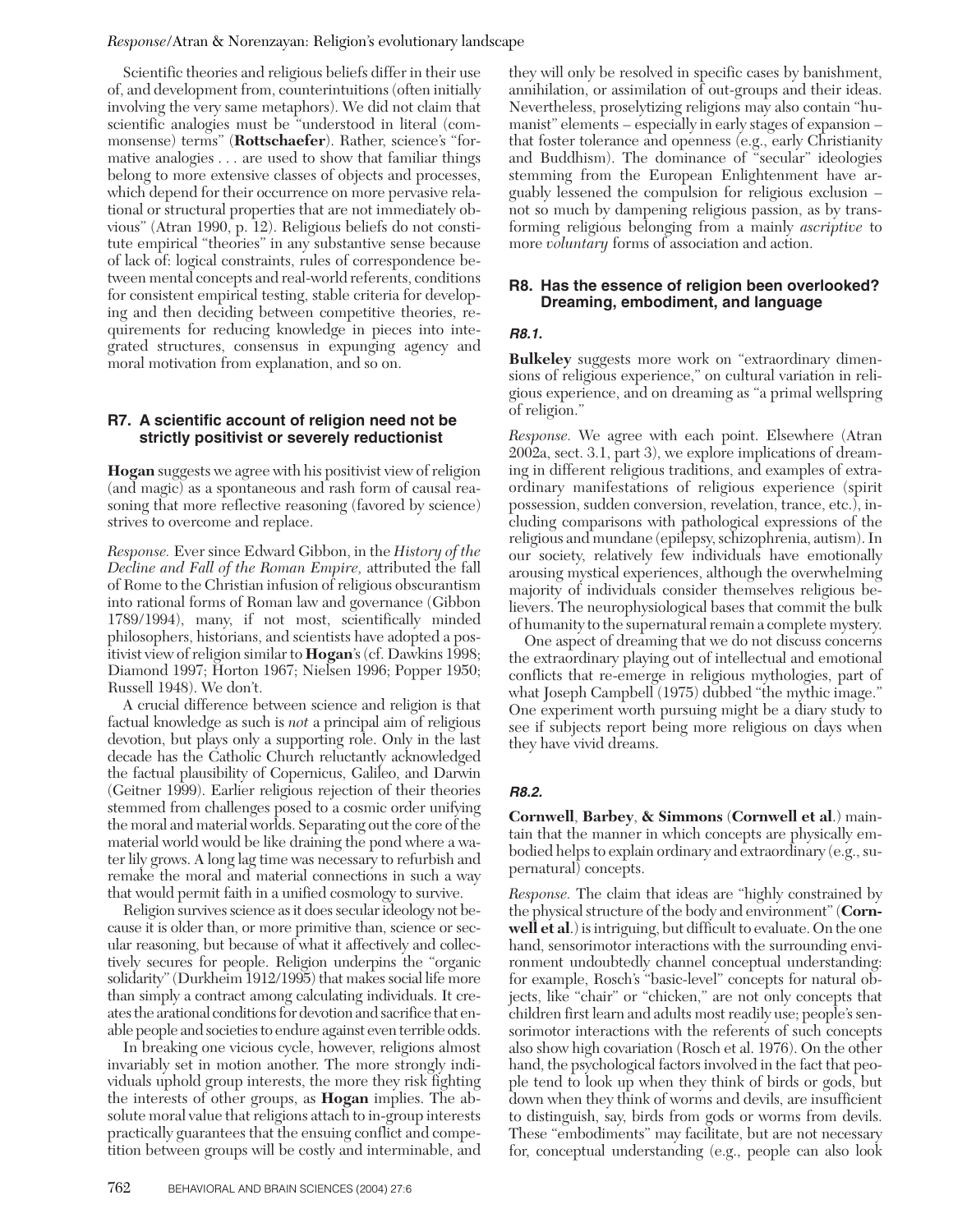down and easily think of gods). An intriguing possibility is that embodiment principles may have special relevance to the way supernatural ideas elicit emotions and associated body states. Rituals often involve "performing embodiments that help drive people's cognitive systems into appropriate religious states" (Barsalou et al., in press): kneeling in prayer helps instill submissiveness to a religious idea, consuming the host in Mass helps convey incorporation of the Holy Spirit within. Associated motor performances may enhance memory for religious ideas, as may the highly circumscribed physical settings that "situate" cognitions within a vivid field of memorable loci. Finally, the multi-modal states that rituals elicit may be later evoked and recombined in simulations interpreted as religious visions.

## *R8.3.*

**Fabrega** claims we ignore the evolution of language, culture, and "especially self-awareness," and fail to clearly articulate the connection between modules and metarepresentation, particularly in relation to emotional factors.

*Response.* We don't think language has any special role in generating religious ideas beyond its role in facilitating conceptual combination in mundane thinking. There is a strong, but not yet well-understood, relationship between language and Theory of Mind (ToM; e.g., in the recursion of sentences and propositional attitudes, that enables metarepresentation). From the perspective of conceptual modularity, the cognitive faculty for metarepresentation may have coevolved, or emerged as a by-product, of language or ToM (or both) to take, as input, the outputs of all other conceptual modules (Sperber 1994). We discuss the relationship of metarepresentation to self-awareness and emotion elsewhere (Atran 2002a, sect. 4.8).

## **R9. Is a pancultural theory of religion possible? How to better understand cultural variation**

## *R9.1.*

**Cohen et al**. argue that the specific cognitive contents, emotions, and social arrangements vary greatly across religious traditions. They advocate context-bound theories of religion that are grounded in specific cultural and historical circumstances.

*Response.* **Cohen et al**. are right. For example, the monotheistic religions may be unique in teaching that the commonalities between human behavior and society, on the one hand, and nature (the biological and physical environment), on the other hand, are not the principle guides to the world's moral order. Religious sentiments of "awe," fear, disgust, contempt, guilt, and the sublime – and their associations with natural forms, life stages and death – may be very different in monotheistic societies (where animals, for example, are simply to be used rather than negotiated with, or observed as objects of curiosity rather than deep insight into human character and the structure of the world). There are also profound differences between the Abrahamic religions – and even between different currents within these religions – as a result of historical and environmental contingencies. But we have elaborated our general framework precisely as a means to systematically understand human religious *variation.*

Both **Cohen et al**. and **Kirkpatrick** highlight cultural variability in the psychological processes motivating religious belief. We agree regarding the importance of individual and cultural variation in religion. It is important to understand, for example, why religion motivates some to become lifetime peace advocates and others to advocate terrorism or war (Atran 2003a; 2004a). One such investigation is being conducted regarding religiosity and cultural variation in levels of intolerance for religious others (Hansen & Norenzayan 2005). In two different cultural contexts (Canada and Malaysia) it is found that, controlling for ethnic background and other demographic variables, Chinese Buddhists express more social tolerance of religious outsiders than Chinese Christians. Importantly, this difference in tolerance is consistently mediated by measures of religious exclusivity (the belief that the in-group religion is the only true way of knowing the divine, anchoring the social cohesiveness of religion). These measures of exclusivity are distinct from measures of religious devotion (the strength of religious faith in a supernatural deity). The latter measures failed to explain cultural differences in tolerance. Other experimental work is investigating the ways some Protestant religions suppress processing of emotional cues in work contexts (Sanchez-Burks 2002). But **Cohen et al**. may be unduly pessimistic about the project of outlining a unifying framework of religion. Such a project also guides empirical investigation of ways in which historical contexts shape and sustain religious particulars.

## *R9.2.*

**Sperber** argues that, from a cross-cultural perspective, "religion" shows only a family resemblance character. He implies that we take overattribution of agency as a defining condition of religion because that has been the prevailing historical bias in the anthropological study of religion since Tyler.

*Response.* We accept the cautionary note that religion is not a well-circumscribed thing but a fuzzily bounded network of interrelated phenomena. We do not think that there are intelligible "laws," "grammars," "codes," or fully integrated "systems" of religion.

We clearly don't take overattribution of agency as a sufficient condition of religion ("the Mickey Mouse Problem"), but we do consider it necessary to the extent that it involves attributions of counterintuitive ontologies. We do not think that the historical standpoint is simply a conventional bias. In all societies ever described, it appears that people do believe in agents unseen who have intentionally generated the world we see. In every society, people believe that ritual – conventional, formulaic sequences of behavior – can provoke spirits to renew or alter the world for the better and make clearer its meaning, like stage directors called upon to rerun, change, or improve a play. Our chosen conduit metaphor is of an evolutionary landscape that constrains (initially randomly) interacting humans, as they "walk" through life, onto converging life paths that involve cognitions of supernatural agents who deal with emotionally eruptive existential anxieties and regulate long-term social commitments. Within this framework, an explanatory account, or theory, of religion would build from the "bottom-up" in terms of the cognitive, emotional and social microprocesses that assemble interacting individuals into religious traditions.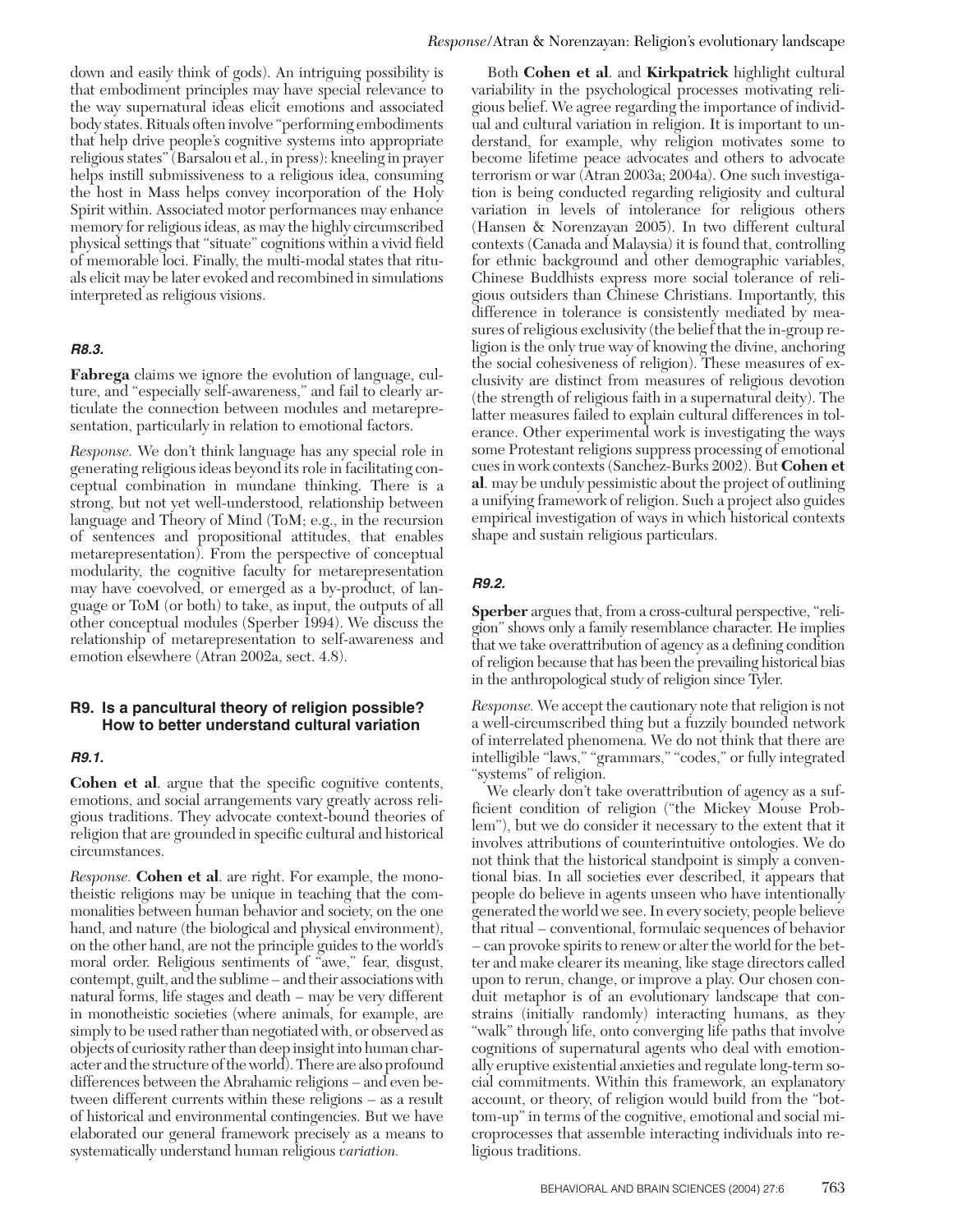Our use of a working notion of "religion" that is to some extent consonant with traditional anthropology is not circular reasoning. As with Darwin's use of the commonsense notion of species, which first focused his attention, subsequent discoveries revealed only rough correspondence between the commonsense construct (species) and historically contingent patterns of evolution (more or less geographically isolated and interbreeding populations). Darwin continued to use a traditional circumscription of *species*(Wallace 1889, p. 1), while denying it any special ontological status or reality, using it only as a heuristic notion that could ground attention as diverse and often inconclusive scientific analyses advanced (Atran 1998). Likewise, our working characterization and account of "religion" may continue to help orient research, but should not be mistaken for a final point of reference and explanation. Nevertheless, we hope that this approach can eventually lead to a scientific account of systematic cognitive and behavioral processes across religions, much as there is now a scientific account of systematic organizational and behavioral processes across species.

#### ACKNOWLEDGMENTS

The writing of this article was partially supported by a Social Sciences and Humanities Research Council of Canada grant to Ara Norenzayan (410-2004-0197).

#### NOTES

**1.** The initial linking of cognitive and commitment theories of religion occurred subsequent to a *BBS* exchange between Atran (1998) and Boyer (1998a). Atran, following up on an earlier discussion with Norenzayan, argued that previous cognitivist accounts of religion by Boyer, Sperber, Atran, and others failed to explain why people make costly commitments to some counterintuitive beliefs (e.g., biblical stories of Moses and the talking bush, the resurrection of Jesus Christ) but not to others (e.g., cartoons of a talking mouse, science fiction "beamings"). The issue soon became known in cognitivist e-mail circles as "The Mickey Mouse Problem." It is this problem that motivated Atran to write *In Gods We Trust.*

**2.** According to Islamic tradition, Abu Hurayah and Abu Sa'eed reported that Muhammed said: "He who gets into Paradise . . . neither . . . will his clothes wear out [narrow counterfactual] nor will his youthfulness decline . . . there is everlasting life for you and no death [broad counterfactual]" ("Everlasting Life in Paradise," http://www.geocities.com/islaminme001/bi\_elip.htm).

**3.** Religious debates often involve competing claims about the other side making a "category mistake":

A category mistake arises from fallacious reasoning about different logical categories. For example, the question "What does blue smell like?" is a category mistake. . . . Blue belongs to the category of colors while odors belongs to the category of smells. . . . Again, the question, "To whom is the bachelor married?" is a nonsensical question, because it is a category mistake because a bachelor by definition does not belong to the category of married persons. Furthermore, it is logically fallacious to argue that:  $1$  side  $+1$  side  $+1$  side  $=3$  triangles. It is fallacious reasoning because a "side" and a "triangle" belong to different categories. The [question], "Who invented the Trinity?" . . . makes a fallacious category mistake. Basically, it asks  $(1 \text{ Father} + 1 \text{ Son} + 1 \text{ Holy Spirit} = 1$ person, God the What?). . . . So, the question is a nonsensical one. ("Trinity: Category Mistake," http://muhammadanism.org/Trinity/ Trinity\_Fallacy01.htm).

Accordingly, "Christians and Muslims cannot be both correct, because their positions are mutually contradictory . . . in this pursuit of truth" ("Muhammadanism," http://www.muhammadanism .org/; for a competing Christian view see, "Let us Learn Ministries," 2002, http://www.letusreason.org/Islam13.htm).

## References

#### **Letters "a" and "r" appearing before authors' initials refer to target article and response respectively.**

Abramowitz, J., Huppert, J., Cohen, A. B., Cahill, S. P. & Tolin, D. F. (2002) Religious obsessions and compulsions in a non-clinical sample: The Penn Inventory of Scrupulosity. *Behaviour Research and Therapy* 40:825–38. [ABC]

Ainslie, G. (1995) A utility-maximizing mechanism for vicarious reward. *Rationality and Society* 7:393–403. [GA]

(2001) *Breakdown of will.* Cambridge University Press. [GA]

Alexander, R. (1979) *Darwinism and human affairs.* University of Washington Press. [rSA]

(1987) *The biology of moral systems.* Aldine de Gruyter. [aSA] (1989) Evolution of the human psyche. In: *The human revolution,* ed. C. Stringer. The University of Edinburgh Press. [aSA]

- Allport, G. W. (1956) *The nature of prejudice.* Harvard University Press. [aSA]
- Allport, G. W. & Ross, J. M. (1967) Personal religious orientation and prejudice. *Journal of Personality and Social Psychology* 5:432–43. [ABC]

Andresen, J., ed. (2001) *Religion in mind.* Cambridge University Press. [aSA] Aristotle (1958) *The politics of Aristotle.* E. Barker (transl. ed.). Oxford University

- Press. [aSA]
- (1963) *Aristotle's categories and de interpretatione.* J. L. Ackrill (transl.). Oxford University Press. [aSA]
- (1980) *Aristotle's categories and propositions (de interpretatione).* H. G. Apostle (ed., transl). Grinell, IA: Peripatetic Press. [aSA]

Arther, D. E. (2001) Paul Tillich's perspectives on ways of relating science and religion. *Zygon/Journal of Religion and Science* 36:261–67. [RBG]

Atran, S. (1986) *Fondements de l'histoire naturelle.* Editions Complexe. [rSA]

(1989) Basic conceptual domains. *Mind and Language* 4:7–16. [aSA] (1990) *Cognitive foundations of natural history.* Cambridge University Press. [arSA]

(1996) Modes of thinking about living kinds. In: *Modes of thought,* ed. D. Olson & N. Torrance. Cambridge University Press. [aSA].

(1998) Folkbiology and the anthropology of science: Cognitive universals and cultural particulars. *Behavioral and Brain Sciences* 21:547–609. [arSA]

- (2001a) The case for modularity: Sin or salvation? *Evolution and Cognition* 7:46–55. [rSA]
- (2001b) The trouble with memes: Inference versus imitation in cultural creation. *Human Nature* 12:351–81. [arSA]
- (2002a) *In gods we trust: The evolutionary landscape of religion.* Oxford University Press. [arSA, JLB, BRC, TK, LHM, IP, DS, RS, HW]
- (2002b) The neuropsychology of religion. In: *Neurotheology,* ed. R. Joseph. University Press California. [aSA]

(2003a) Genesis of suicide terrorism. *Science* 299:1534–39 (including supplementary online materials available at: http://www.sciencemag.org/cgi/ content/full/299/5612/1534/DC1). [arSA]

- (2003b) Théorie cognitive de la culture. *L'Homme* 166:107–144. [aSA] (2004a) Combating Al Qaeda's splinters: Mishandling suicide terrorism. *The Washington Quarterly* 27:67–90. [rSA]
- (2004b) The jihadist mutation. *Jamestown Terrorist Monitor* 2(6)1–4,

http://www.jamestown.org/news\_details.php?news\_id-40. [rSA] (2005) Adaptationism in human cognition: Strong, spurious, or weak? *Mind and Language* 20(1):39–67*.* [arSA]

- Atran, S., Medin, D. & Ross, N. (2004) Evolution and devolution of knowledge: A tale of two biologies. *Journal of the Royal Anthropological Institute* (N.S.) 10:395–420. [rSA]
- Atran, S., Medin, D., Ross, N., Lynch, E., Vapnarsky, V., Ucan Ek,' E., Coley, J., Timura, C. & Baran, M. (2002) Folkecology, cultural epidemiology, and the spirit of the commons: A "garden experiment" in the Maya Lowlands, 1991– 2001. *Current Anthropology* 43:421–50.[arSA]
- Atran, S. & Sperber, D. (1991) Learning without teaching. In: *Culture, schooling and psychological development,* ed. L. Tolchinsky-Landsmann. Ablex. [aSA]

Attridge, H. W. (1978) The philosophical critique of religion under the early empire. In: *Aufstieg und Niedergang der Römischen Welt II, vol. 16, no. 1,* ed. H. Temporini & W. Haase, pp. 45–78. de Gruyter. [LHM]

Aunger, R. (2002) *The electric meme.* Simon & Schuster. [NN]

Avis, J. & Harris, P. (1991) Belief-desire reasoning among Baka children. *Child Development* 62:460–67. [aSA]

Axelrod, R. (1984) *The evolution of cooperation.* Basic Books. [aSA]

Ayer, A. J. (1950) *Language, truth, and logic.* Dover. [aSA]

- Barbour, I. (1997) *Religion and science: Historical and contemporary issues.* HarperCollins. [RBG]
- Bargh, J. A, Chen, M. & Burrows, L. (1996) Automaticity of social behavior: Direct effects of trait construct and stereotype activation on action. *Journal of Personality and Social Psychology* 71(2):230–44. [BRC]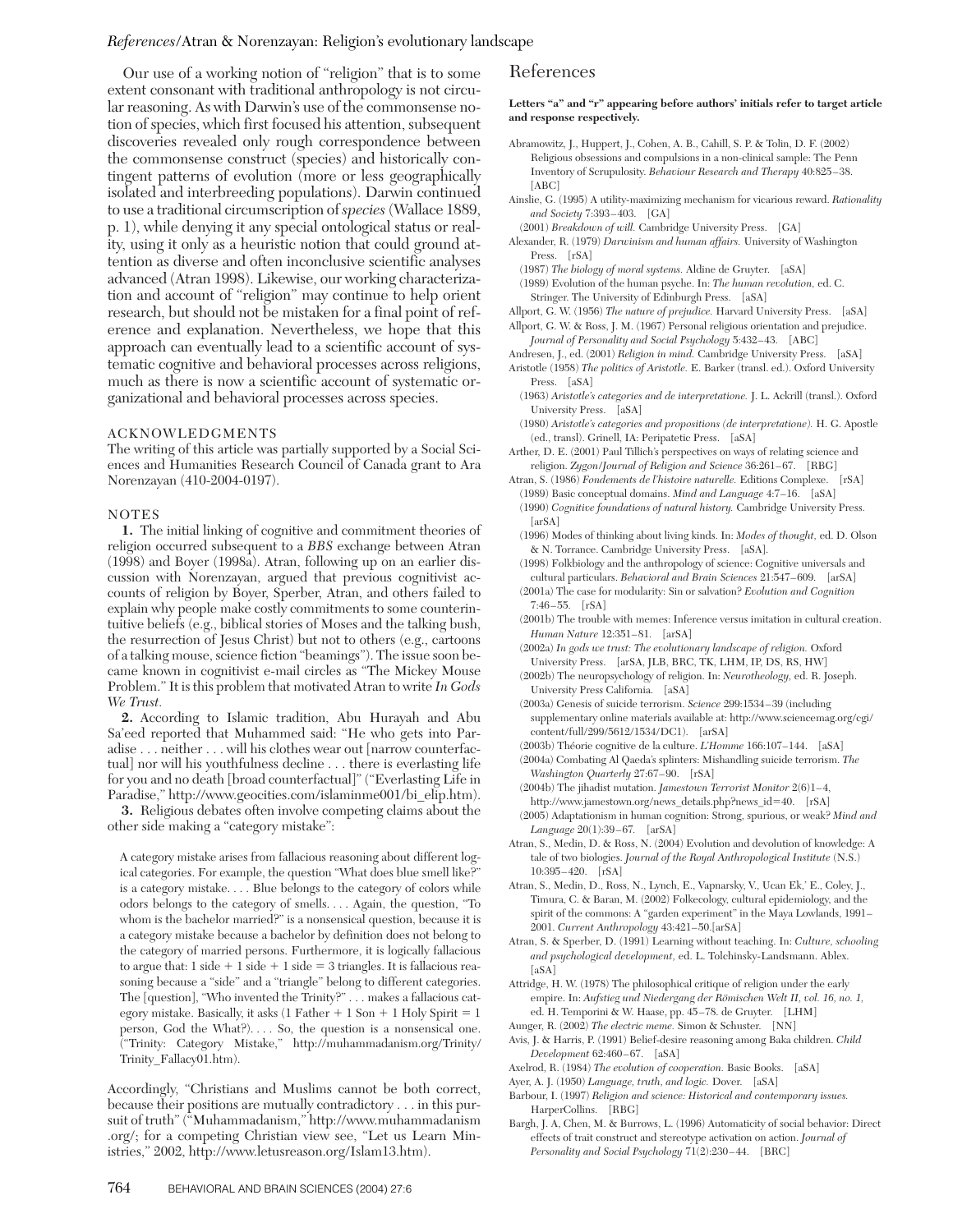- Barkow, J., Cosmides, L. & Tooby, J., eds. (1992) *The adapted mind.* Oxford University Press. [rSA]
- Baron, J. & Spranca, M. (1997) Protected values. *Organizational Behavior and Human Decision Processes* 70:1–16. [rSA]
- Baron-Cohen, S. (1995) *Mindblindness.* MIT Press. [aSA]
- Barrett, D. B., Kurian, G. T. & Johnson, T. M. (2001) *World Christian encyclopedia,* 2nd edition. Oxford University Press. [HNQ]
- Barrett, J. L. (1998) Cognitive constraints on Hindu concepts of the divine. *Journal for Scientific Study of Religion* 37:608–19. [arSA]
- (1999) Theological correctness: Cognitive constraint and the study of religion. *Method and Theory in the Study of Religion* 11:325–39. [JLB] (2000) Exploring the natural foundations of religion. *Trends in Cognitive Science*
- 4:29–34. [aSA, JMB, BRC, DK, LHM, HW] (2004) *Why would anyone believe in God?* Altamira Press. [JLB, DK, IP]
- Barrett, J. L. & Keil, F. C. (1996) Anthropomorphism and God concepts: Conceptualizing a non-natural entity. *Cognitive Psychology* 31:219–47. [arSA, JLB, BRC]
- Barrett, J. L. & Nyhof, M. A. (2001) Spreading non-natural concepts: The role of intuitive conceptual structures in memory and transmission of cultural materials. *Journal of Cognition and Culture* 1:69–100. [aSA, JLB, BRC]
- Barrett, J., Richert, R. & Driesenga, A. (2001) God's beliefs versus mother's. *Child Development* 72:50–65. [aSA]
- Barsalou, L. W. (1999) Perceptual symbol systems. *Behavioral and Brain Sciences* 22:577–609. [BRC]
- (2003) Situated simulation in the human conceptual system. *Language and Cognitive Processes* 5(6):513–62. [BRC]
- Barsalou, L. W., Barbey, A. K. & Hase, S. (in preparation) Evidence for the spontaneous generation of actions during conceptual processing. [BRC]
- Barsalou, L., Barbey, A., Simmon, W. K. & Santos, A. (in press) Embodiment in religious knowledge. *Journal of Cognition and Culture.* [rSA]
- Barsalou, L. W., Niedenthal, P. M., Barbey, A. & Ruppert, J. (2003a) Social embodiment. In: *The psychology of learning and motivation, vol. 43,* ed. B. Ross. Academic Press. [BRC]
- Barsalou, L. W., Simmons, W. K., Barbey, A. K. & Wilson, C. D. (2003b) Grounding conceptual knowledge in modality-specific systems. *Trends in Cognitive Sciences* 7:84–91. [BRC]
- Barth, F. (1975) *Ritual and knowledge among the Baktaman of New Guinea.* Yale University Press. [aSA]
- Bartlett, D. E. (1954) *The concept of the end of history in the writings of Reinhold Niebuhr and Paul Tillich.* UMI Dissertation Services. [RBG]
- Bartlett, F. (1932/1995) *Remembering: A study in experimental and social psychology.* Cambridge University Press. [aSA, RBG]
- Bateson, G. (1958) *Naven.* Stanford University Press. [aSA]
- Becker, E. (1971) *The birth and death of meaning.* Free Press. [MJL] (1973) *The denial of death.* Free Press. [aSA, MJL]
- Begley, S. (2004) Alternate peer groups may offer way to deter some suicide bombers. *Wall Street Journal,* October 8, 2004, p. B1. [rSA]
- Ben-Amos, P. G. (1994) The promise of greatness: Women and power in an Edo spirit possession cult. In: *Religion in Africa,* ed. T. Blakely, W. van Beek & D. Thomson. Heinemann. [aSA]
- Bergin, A. E. (1983) Religiosity and mental health: A critical revaluation and metaanalysis. *Professional Psychology: Research and Practice* 14:170–84. [IP]
- Bering, J. M. (2002) The existential theory of mind. *Review of General Psychology* 6:3–24. [JMB]
- (2003) *On reading symbolic random events. Children's causal reasoning about unexpected occurrences.* Paper presented at the Psychological and Cognitive Foundations of Religiosity Conference, Atlanta, GA, August 2003. [JMB, DK]
- (in press) The evolutionary history of an illusion: Religious causal beliefs in children and adults. In: *Origins of the social mind: Evolutionary psychology and child development,* ed. B. Ellis & D. Bjorklund. Guilford Press. [JMB]
- Bering, J. & Bjorklund, D. (2002) Simulation constraints on the development of death representation. Paper presented at the "Minds and Gods" Conference, University of Michigan and John Templeton Foundation, Ann Arbor, MI, March 2002. [aSA]
- Bering, J. & Johnson, D. D. P. (in press) "O Lord . . . you perceive my thoughts from afar": The role of recursiveness in the cognitive evolution of religion. *Journal of Cognition and Culture.* [JMB]
- Berlin, B. (1992) *Ethnobiological classification.* Princeton University. [aSA]
- Berlin, B., Breedlove, D. & Raven, P. (1973) General principles of classification and nomenclature in folk biology. *American Anthropologist* 74:214–42.  $\vert$ rSA $\vert$
- Berthier, N. E., DeBlois, S., Poirier, C. R., Novak, M. A. & Clifton R. K. (2000) Where's the ball? Two- and three-year-olds reason about unseen events. *Developmental Psychology* 36(3):394–401. [NN]
- Betzig, L. (1995) Medieval monogamy. *Journal of Family History* 20:181–215. [HNQ]
- Blackmore, S. (1999) *The meme machine.* Oxford University Press. [arSA, NN]
- Bloom, P. & Veres, C. (1999) The perceived intentionality of groups. *Cognition* 71:(B)1–9. [aSA]
- Boehm, C. (1999) *Hierarchy in the forest.* Harvard University Press. [aSA, CK]
- Boster, J. S. (1991) The information economy model applied to biological similarity judgment. In: *Perspectives on socially shared cognition,* ed. L. B. Resnick, J. M. Levine & S. D. Teasley, pp. 203–25. American Psychological Association. [MS]
- Bowlby, J. (1969) *Attachment and loss, vol. 1: Attachment.* Basic Books. [aSA]
- Boyer, P. (1994) *The naturalness of religious ideas: A cognitive theory of religion.* University of California Press. [arSA, JLB, LAK, DK, IP, LHM, DS, HW]
- (1995) Causal understandings in cultural representations: Cognitive constraints on inferences from cultural input. In: *Causal cognition: A multidisciplinary debate,* ed. D. Sperber, D. Premack & A. J. Premack, pp. 615–44. Clarendon Press. [JLB]
- (1996) What makes anthropomorphism natural: Intuitive ontology and cultural representations. *The Journal of the Royal Anthropological Institute (N.S.)* 2:83–97. [JLB]
- (1997) Cognitive tracks of cultural inheritance. *American Anthropologist* 100:876–89. [aSA]
- (1998a) Cultural transmission with an evolved intuitive ontology: Domainspecific cognitive tracks of inheritance (Response to Atran). *Behavioral and Brain Sciences* 21:570–71. [rSA]
- (1998b) Cognitive tracks of cultural inheritance: How evolved intuitive ontology governs cultural transmission. *American Anthropologist* 100:876–89. [JLB] (2000) Functional origins of religious concepts. *Journal of the Royal*
- *Anthropological Institute* 6:195–214. [aSA]
- (2001) *Religion explained: The evolutionary origins of religious thought.* Basic Books. [arSA, JLB, JMB, BRC, DK, LAK, LHM, NN, IP, DS, HW]
- (2003) Religious thought and behaviour as by-products of brain function. *Trends in Cognitive Sciences* 7:119–24. [JLB, rSA]
- Boyer, P. & Ramble, C. (2001) Cognitive templates for religious concepts: Crosscultural evidence for recall of counter-intuitive representations. *Cognitive Science* 25:535–64. [aSA, JLB]
- Brantingham, P. J. (1998) Hominid–carnivore coevolution and invasion of the predatory guild. *Journal of Anthropological Archaeology* 176:327–53. [TK]
- Breed, D. (1992) *Yoking science and religion: The life and thought of Ralph Wendell Burhoe.* Zygon Books. [RBG]
- Brosnan, S. F. & de Waal, F. B. M. (2003) Monkeys reject unequal pay. *Nature* 425:297–99. [MSt]
- Bulkeley, K. (1994) *The wilderness of dreams: Exploring the religious meanings of dreams in modern western culture.* State University of New York Press. [KB] (1995) *Spiritual dreaming: A cross-cultural and historical journey.* Paulist Press.
	- [KB] (1999) *Visions of the night: Dreams, religion, and psychology.* State University of New York Press. [KB]
	- ed. (2001) *Dreams: A reader on the religious, cultural, and psychological dimensions of dreaming.* Palgrave. [KB]
- Burhoe, R. W. (1981) *Toward a scientific theology.* Christian Journals Limited. [RBG]
- Burkert, W. (1996) *Creation of the sacred.* Harvard University Press. [arSA]

Buss, D. M., Haselton, M. G., Shackelford, T. K., Bleske, A. L. & Wakefield, J. C. (1998) Adaptations, exaptations, and spandrels. *American Psychologist* 53:533–48. [LAK]

- Cahill, L., Prins, B., Weber, M. & McGaugh, J. (1994) Beta-adrenergic activation and memory for emotional events. *Nature* 371:702–704. [aSA, RBG, RS]
- Campbell, D. T. (1976) On the conflicts between biological and social evolution and between psychology and moral tradition. *American Psychologist* 30:1103– 26. [RBG]
- Campbell, J. (1975) *The mythic image.* Princeton University Press. [rSA]
- Carneiro, E. (1940) The structure of African cults in Bahia. *Journal of American Folk-Lore* 53:271–78. [aSA]
- Case, R. (1995) Capacity-based explanations of working memory growth: A brief history and reevaluation. In: *Memory performance and competencies: Issues in growth and development,* ed. F. E. Weinert & W. Schneider. Erlbaum. [RBG]

Casler, K. & Kelemen, D. (2003) Teleological explanation and conceptual change: Reasoning about nature among Romanian Roma (Gypsies). Poster presented at the meeting of the Cognitive Development Society, Park City, UT. [DK]

Choi, I., Nisbett, R. E., & Norenzayan, A. (1999). Causal attribution across cultures: Variation and universality. *Psychological Bulletin* 125:47–63. [aSA]

Cohen, A. B., Hall, D. E., Koenig, H. G. & Meador, K. G. (2005) Social versus individual motivation: Implications for normative definitions of religious orientation. *Personality and Social Psychology Review* 9:48–61. [ABC]

- Cohen, A. B. & Rozin, P. (2001) Religion and the morality of mentality. *Journal of Personality and Social Psychology* 81:697–710. [ABC]
- Cohen, A. B., Siegel, J. I. & Rozin, P. (2003) Faith versus practice: Different bases for religiosity judgments by Jews and Protestants. *European Journal of Social Psychology* 33:287–95. [ABC]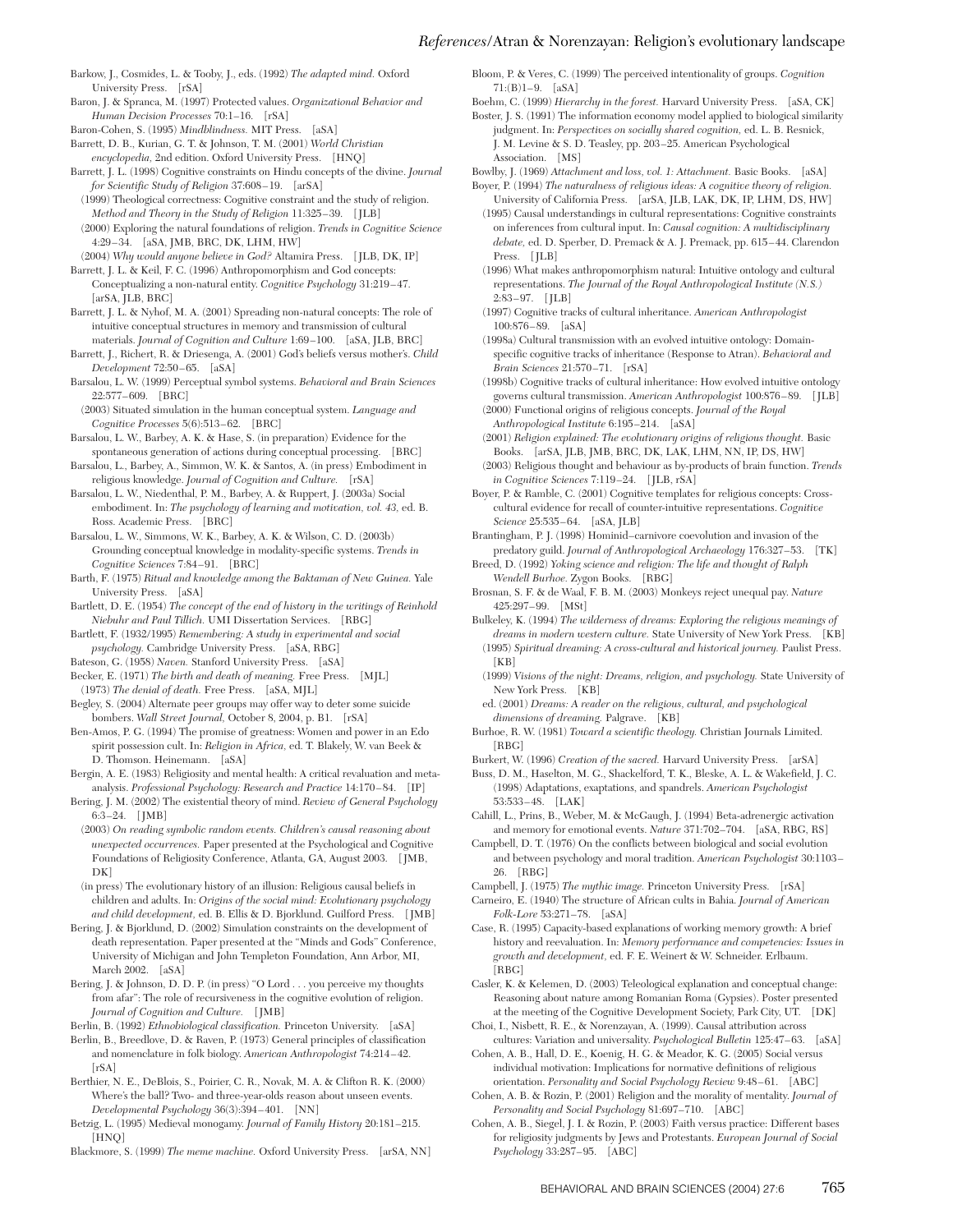Collier, J. & Stingl, M. (1993) Evolutionary naturalism and the objectivity of morality. *Biology and Philosophy* 8:47–60. [MSt]

Cowan, N. (2001) The magical number 4 in short-term memory: A reconsideration of mental storage capacity. *Behavioral and Brain Sciences* 24:87–105. [RBG]

Crooke, W. (1907) *The native races of Northern India.* Archibald Constable. [aSA]

- Cruse, H. (2003) The evolution of cognition a hypothesis. *Cognitive Science* 27:135–55. [IP]
- Csibra, G., Gergely, G., Bíró, S., Koós, O. & Brockbank, M. (1999) Goal attribution without agency cues. *Cognition* 72:237–67. [aSA, DK]
- Cupitt, D. (1980) *Taking leave of God.* SCM Press. [EW]

Darwin, C. (1872/1965) *The expression of the emotions in man and animals.* University of Chicago Press. [aSA]

(1859) *On the origins of species by means of natural selection.* Murray. [aSA] Darwin, F., ed. (1888) *The life and letters of Charles Darwin, vol.* 3. Murray. [LHM]

- Dawkins, R. (1976) *The selfish gene.* Oxford University Press. [arSA, NN] (1982) *The extended phenotype.* Oxford University Press. [NN] (1989) *The selfish gene,* 2nd edition. Oxford University Press. [GA] (1998) *Unweaving the rainbow.* Houghton Mifflin. [arSA]
- Deacon, T. W. (1997) *The symbolic species: The co-evolution of language and the brain.* W. W. Norton. [MJL]

Dechesne, M., Pyszczynski, T., Arndt, J., Ransom, S., Sheldon, K., van Knippenberg, A. & Janssen, J. (2003) Literal and symbolic immortality: The effect of evidence of literal immortality on self-esteem striving in response to mortality salience. *Journal of Personality and Social Psychology* 84:722–37.  $[MIL]$ 

- de Landa, D. (1566/1985) *Relación de la cosas de Yucatán,* ed. M. Rivera Dorado. *Crónicas de America, no. 7.* Historia 16. [aSA]
- Dennett, D. (1978) Response to Premack and Woodruff: Does the chimpanzee have a theory of mind? *Behavioral and Brain Sciences* 4:568–70. [aSA] (1995) *Darwin's dangerous idea.* Simon and Schuster. [arSA]

(1997) Appraising grace: What evolutionary good is God? *The Sciences* 37:39– 44. [aSA]

- Dhabar, F. & McEwen, B. (1999) Enhancing versus suppressive effects of stress hormones on skin immune function. *Proceedings of the National Academy of Sciences U.S.A.* 96:1059–64. [aSA]
- Diamond, J. (1966) Zoological classification of a primitive people. *Science* 15:1102–104. [aSA]

(1997) *Guns, germs, and steel.* Norton. [rSA]

Domhoff, G. W. (1996) *Finding meaning in dreams: A quantitative approach.* Plenum. [KB]

(2003) *The scientific study of dreams: Neural networks, cognitive development, and content analysis.* American Psychological Association. [KB]

Donovan, E. & Kelemen, D. (2003) Young children's reasoning about natural phenomena. Poster presented at the Biennial Meeting of the Society for Research in Child Development, Tampa, FL. [DK]

Dunbar, R. I. (1996) *Grooming, gossip and the evolution of language.* Faber & Faber. [aSA, MS]

- Durham, W. H. (1991) *Coevolution: Genes, culture, and human diversity.* Stanford University Press. [NN, HNQ]
- Durkheim, E. (1912/1995) *The elementary forms of religious life.* Free Press. [arSA, RS]
- (1915/1976) *The elementary forms of religious life,* trans. J. W. Swain. Allen & Unwin. [LHM, EW]

Ekman, P. (1992) An argument for basic emotions. *Cognition and Emotion* 6:169– 200. [aSA]

Elman, J. L., Bates, E. A., Johnson, M. H., Karmiloff-Smith, A., Parisi, D. & Plunkett, K. (1996) *Rethinking innateness.* Bradford Books/MIT Press. [NN]

Emmons, R. A. & Paloutzian, R. F. (2003) The psychology of religion. *Annual Review of Psychology* 54:377–402. [IP]

Ericsson, K. A. (1996) *The road to excellence: The acquisition of expert performance in the arts and sciences, sports and games.* Erlbaum. [RBG]

Erikson, E. (1963) *Childhood and society.* Norton. [aSA]

Evans, E. M. (2001) Cognitive and contextual factors in the emergence of diverse belief systems: Creation versus evolution. *Cognitive Psychology* 42:217–66.  $[DK]$ 

Evans-Pritchard, E. (1940) *The Nuer.* Oxford University Press. [arSA]

(1960) Zande cannibalism. *Journal of the Royal Anthropological Institute* 90:238–58. [aSA]

Ewer, R. F. (1973) *Carnivores.* Cornell University Press. [TK]

Fabrega, H., Jr. (1997) *Evolution of sickness and healing.* University of California Press. [HF]

(2002) *Origins of psychopathology: The phylogenetic and cultural basis of mental illness.* Rutgers University Press. [HF]

(2004) Early lineage of psychiatry. Unpublished manuscript. [HF]

Feuerbach, L. (1843/1972) *The fiery book.* Anchor Books. [aSA]

Firth, R. (1963) Offering and sacrifice. *Journal of the Royal Anthropological Institute* 93:12–24. [arSA]

Fiske, A. & Tetlock, P. (1997) Taboo tradeoffs: Reactions to transactions that transgress the spheres of justice. *Political Psychology* 18:255–97. [rSA]

Flanagan, O. (2000) *Dreaming souls: Sleep, dreams, and the evolution of the conscious mind.* Oxford University Press. [KB]

- Flavell, J. H., Zhang, X.-D., Zou, H., Dong, Q. & Qui, S. (1983) A comparison of the appearance-reality distinction in the People's Republic of China and the United States. *Cognitive Psychology* 15:459–66. [aSA]
- Fodor, J. A. (1983) *The modularity of mind.* MIT Press/Bradford Books. [rSA, NN] Foulkes, D. (1999) *Children's dreaming and the development of consciousness.*

Harvard University Press. [KB]

Frank, R. (1988) *Passions within reason.* Norton. [aSA]

Frank, R. H., Gilovich, T. & Regan, D. (1993) Does studying economics inhibit cooperation? *Journal of Economic Perspectives* 7:159–71. [GA] Freud, S. (1913/1990) *Totem and taboo.* Norton. [aSA]

- (1930/1961) *Civilization and its discontents,* trans. J. Strachey. Norton. (Original edition, 1930.) [KB]
- Fukuyama, F. (1995) *Trust.* Free Press. [rSA]

Gardin, S. K. (1988) The laws of *Taharat HaMishpacha:* Potential effects on fertility. *Journal of Biosocial Science* 20:9–17. [ABC]

- Gardiner, A. H. (1932) *The theory of speech and language.* Clarendon Press. [EW]
- Garland, R. (1985) *The Greek way of death.* Cornell University Press. [LHM]

Gartner, J. (2002) Religious commitment, mental health, and prosocial behavior: A review of the empirical literature. In: *Religion and the practice of clinical psychology,* ed. E. Shafranske. American Psychological Association. [IP]

Geary, D. & Huffman, K. (2002) Brain and cognitive evolution. *Psychological Bulletin* 128:667–98. [aSA]

- Geertz, C. (1973) *The interpretation of cultures: Selected essays.* Basic Books. [EW]
- Geitner, P. (1999) *Pope praises Copernicus.* Associated Press wire, June 7th. [rSA]
- George, L. K, Ellison, C. G. & Larson, D. B. (2002) Explaining the relationships between religious involvement and health. *Psychological Inquiry* 13(3):190– 200. [IP]
- Gibbon, E. (1994) *The history of the decline and fall of the Roman Empire.* Penguin. [rSA]
- Gilkey, L. (2001) *On Niebuhr: A theological study.* University of Chicago Press. [RBG]

Glassman, R. B. (1996) Cognitive theism: Sources of accommodation between secularism and religion. *Zygon/Journal of Religion and Science* 31:157–207. [RBG]

(1998) Symbioses can transcend particularisms: A memoir of friendship with Ralph Wendell Burhoe. *Zygon/Journal of Religion and Science* 33:661–83. [RBG]

(1999) A working memory "theory of relativity": Elasticity over temporal, spatial, and modality ranges conserves  $7\pm2$  item capacity in radial maze, verbal tasks, and other cognition. *Brain Research Bulletin* 48:475–89. [RBG]

(2000) A "theory of relativity" for cognitive elasticity of time and modality dimensions supporting constant working memory capacity: Involvement of harmonics among ultradian clocks? *Progress in Neuropsychopharmacology and Biological Psychiatry* 24:163–82. [RBG]

(2003) Topology and graph theory applied to cortical anatomy may help explain working memory capacity for three or four simultaneous items. *Brain Research Bulletin* 60:25–42. [RBG]

Glassman, R. B., Leniek, K. M. & Haegerich, T. M. (1998) Human working memory capacity is  $7\pm2$  in a radial maze with distracting interruption: Possible implication for neural mechanisms of declarative and implicit longterm memory. *Brain Research Bulletin* 47:249–56. [RBG]

Goldman, R. (1964) *Religious thinking from childhood to adolescence.* Routledge. [aSA]

Gould, S. J. (1991) Exaptation: A crucial tool for evolutionary psychology. *Journal of Social Issues* 47:43–65. [JMB]

Greeley, A. (1975) *The sociology of the paranormal.* Sage. [aSA]

- Green, D. M. & Swets, J. A. (1966) *Signal detection theory and psychophysics.* Wiley. [TK]
- Greenberg, J., Landau, M. J., Solomon, S. & Pyszczynski, T. (2005) What is the primary psychological function of religion? In: *Handbook of the psychology of religion,* ed. D. M. Wulff. Oxford University Press. [MJL]

Greenberg, J., Martens, A., Jonas, E., Eisenstadt, D., Pyszczynski, T. & Solomon, S. (2003) Psychological defense in anticipation of anxiety: Eliminating the potential for anxiety eliminates the effect of mortality salience on worldview defense. *Psychological Science* 14:516–19. [MJL]

Greenberg, J., Pyszczynski, T. & Solomon, S. (1986) The causes and consequences of a need for self-esteem: A terror management theory. In: *Public self and private self,* ed. R. F. Baumeister, pp. 189–212. Springer-Verlag. [MJL]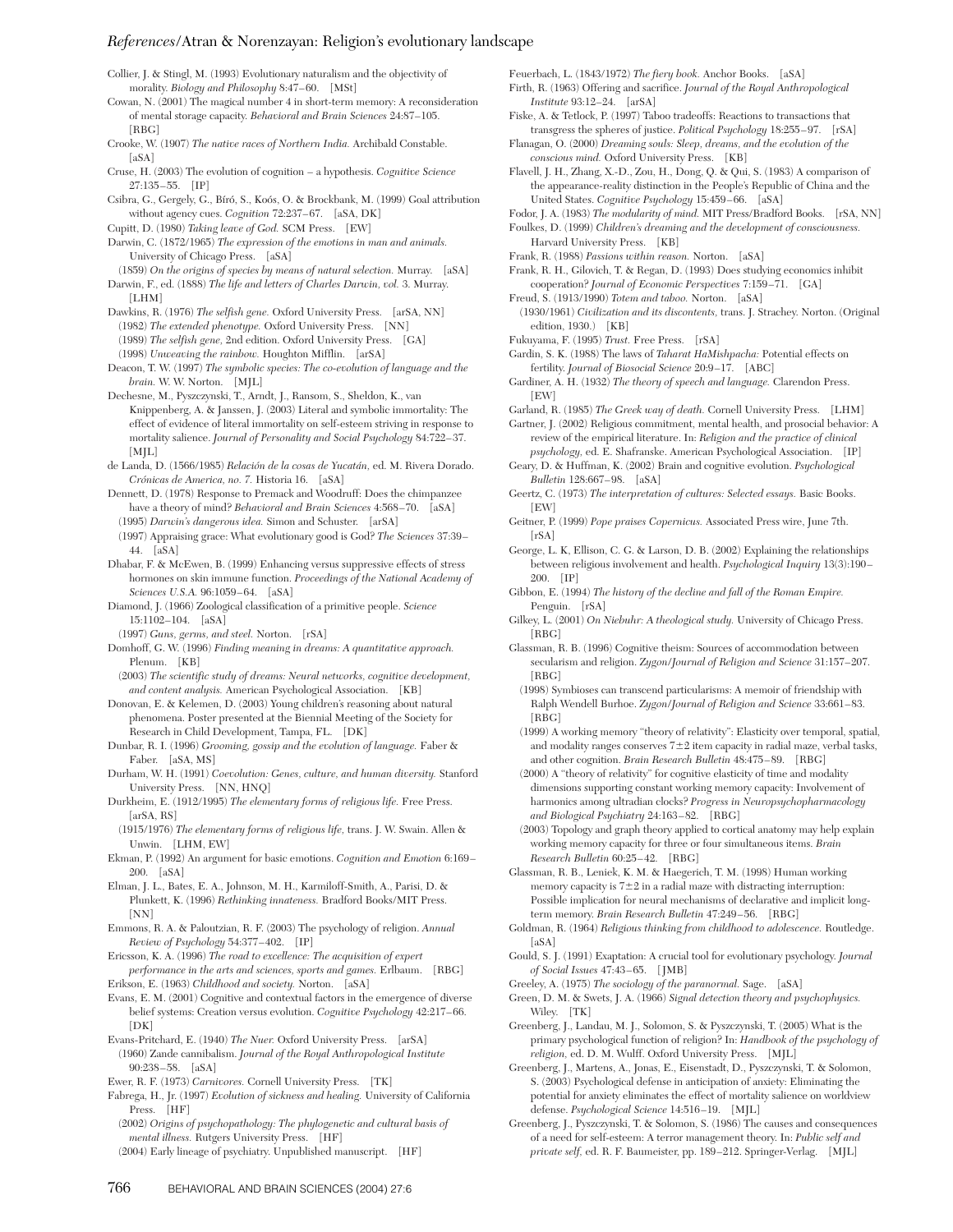- Greenberg, J., Pyszczynski, T., Solomon, S., Rosenblatt, A., Veeder, M., Kirkland, S. & Lyon, D. (1990) Evidence for terror management II: The effects of mortality salience on reactions to those who threaten or bolster the cultural worldview. *Journal of Personality and Social Psychology* 58:308–18. [aSA, MJL]
- Greenberg, J., Simon, L., Porteus, J., Pyszczynski, T. & Solomon, S. (1995) Evidence of a terror management function of cultural icons: The effects of mortality salience on the inappropriate use of cherished cultural symbols. *Personality and Social Psychology Bulletin* 21:1221–28. [MJL]

Greenberg, J., Solomon, S. & Pyszczynski, T. (1997) Terror management theory of self-esteem and cultural worldviews: Empirical assessments and conceptual refinements. In: *Advances in experimental social psychology, vol. 29,* ed. M. Zanna, pp. 61–139. Academic Press. [MJL]

- Guthrie, S. G. (1980) A cognitive theory of religion. *Current Anthropology* 21(2):181–203. [LHM, HW]
- (1993) *Faces in the clouds: A new theory of religion.* Oxford University Press. [aSA, JMB, DK, LAK, LHM, HW]

(2002) Animal animism: Evolutionary roots of religious cognition. In: *Current approaches in the cognitive science of religion,* ed. I. Pyysiäinen & V. Anttonen. Continuum. [DK]

Haidt, J. (2001) The emotional dog and its rational tail: A social intuitionist approach to moral judgment. *Psychological Review* 108:814–34. [MS]

Hager, B. J. (1992) Get thee to a nunnery: Female religious claustration in medieval Europe. *Ethology and Sociobiology* 13:385–407. [HNQ] Hamilton, W. (1964) The genetical evolution of social behavior. *Journal of*

*Theoretical Biology* 7:1–52. [aSA]

Hamilton, W. & Orians, G. (1965) Evolution of brood parasitism in altricial birds. *Condor* 67:361–82. [aSA]

Hansen, I. & Norenzayan, A. (2005) *Religious devotion, religious exclusivity, and tolerance for religious outsiders.* Unpublished manuscript, University of British Columbia. [rSA]

- Hardin, R. (1995) *One for all: The logic of group conflict.* Princeton University Press. [rSA]
- Hare, B., Call, J. & Tomasello, M. (2001) Do chimpanzees know what conspecifics know? *Animal Behaviour* 61:139–51. [aSA]
- Harman, G. (1977) *The nature of morality.* Oxford University Press. [MSt]

Harris, M. (1974) *Cows, pigs, wars, and witches.* Random House. [aSA] (1994) *Studies in Jewish dream interpretation.* Jason Aronson. [KB]

Harris, P. L. (1987) *Children and emotion: The development of psychological understanding.* Blackwell. [GA]

Harrison, J. E. (1909) The influence of Darwinism on the study of religions. In: *Darwin and modern science,* ed. A. C. Seward, pp. 494–511. Cambridge University Press. [LHM]

Hartmann, E. (1998) *Dreams and nightmares: The new theory on the origin and meaning of dreams.* Plenum. [KB]

Harton, H. C. & Bourgeois, M. J. (2004) Cultural elements emerge from dynamic social impact. In: *The psychological foundations of culture,* ed. M. Schaller & C. S. Crandall, pp. 41–75. Erlbaum. [MS]

Haselton, M. G. & Buss, D. M. (2000) Error management theory: A new perspective on biases in cross-sex mind reading. *Journal of Personality and Social Psychology* 78:81–91. [TK]

Hauser, M. (2000) *What animals really think.* Henry Holt. [aSA]

Heath, C., Bell, C. & Sternberg, E. (2001) Emotional selection in memes: The case of urban legends. *Journal of Personality and Social Psychology* 81:1028–41. [MS]

Hefner, P. (2002) Science and the religions: Introduction to the symposium. *Zygon/Journal of Religion and Science* 37:35–36. [RBG]

Heider, F. & Simmel, S. (1944) An experimental study of apparent behavior. *American Journal of Psychology* 57:243–59. [aSA]

Heschel, A. J. (1962) *The prophets, vol. 2.* Harper & Row. [RBG]

Heylighen, F. (1991) Structuring knowledge in a network of concepts. In: *Workbook of the 1st Principia Cybernetica Workshop,* ed. F. Heylighen, pp. 52–58. Principia Cybernetica. [NN]

Hill, P. C. & Pargament, K. I. (2003) Advances in the conceptualization and measurement of religion and spirituality: Implications for physical and mental health research. *American Psychologist* 58:64–74. [ABC]

Hinde, R. A. (1999) *Why gods persist: A scientific approach to religion.* Routledge. [MJL]

- Hirschfeld, L. (1996) *Race in the making.* MIT Press. [arSA]
- Hirschfeld, L. & Gelman, S., eds. (1994) *Mapping the mind.* Cambridge University Press. [arSA]

Hobbes, T. (1651/1901) *Leviathan.* E. P. Dutton. [aSA]

Hobson, J. A. (1988) *The dreaming brain.* Basic Books. [KB] (1999) *Dreaming as delirium: How the brain goes out of its mind.* MIT Press.  $[KB]$ 

Hogan, R. & Smither, R. (2001) *Personality.* Westview Press. [RH]

Hood, R. W., Spilke, B., Hunsberger, B. & Gorsuch, R. (1996) *The psychology of religion.* Guilford. [MJL]

Horton, R. (1967) African thought and western science. *Africa* 37:50–71; 159–87. [arSA]

Hull, D. (2000) Taking memetics seriously: Memetics will be what we make it. In: *Darwinizing culture,* ed. R. Aunger, pp. 43–67. Oxford University Press. [NN]

- Hume, D. (1757/1956) *The natural history of religion.* Stanford University Press. [aSA]
- Hyman, I. E. Jr. & Neisser, U., eds. (2000) *Memory observed: Remembering in natural contexts.* Worth. [RBG]
- Iacoboni, M., Woods, R. P., Brass, M., Bekkering, H., Mazziotta, J. C. & Rizzolatti, G. (1999) Cortical mechanisms of imitation. *Science* 286:2526–28. [GA]
- Ibn Khaldun (1318/1958). *The Muqadimah (3 vols.).* London: Routledge & Kegan Paul. [aSA]
- Irons, W. (1996) Morality, religion, and human nature. In: *Religion and science,* ed. W. Richardson & W. Wildman. Routledge. [aSA, CK]
- (2001) Religion as a hard-to-fake sign of commitment. In: *Evolution and the capacity for commitment,* ed. R. Nesse, pp. 292–309. Russell Sage Foundation. [RS]
- Irwin, L. (1994) *The dream seekers: Native American visionary traditions of the great plains.* University of Oklahoma Press. [KB]
- Jacobs, M. (1934) *Northwest Sahaptin texts.* Columbia University Press. [aSA]
- James, W. (1902/1997) *Varieties of religious experience.* Touchstone. [ABC]

(1958) *The varieties of religious experience.* Mentor. [KB]

Jedrej, M. C. & Shaw, R., eds. (1992) *Dreaming, religion, and society in Africa.* Brill. [KB]

- Jensen, L. A. (1998) Moral divisions within countries between orthodoxy and progressivism: India and the United States. *Journal for the Scientific Study of Religion* 37:90–107. [ABC]
- Johnson, G. R. (1986) Kin selection, socialization, and patriotism: An integrating theory. *Politics and the Life Sciences* 4(2):127–54. [HNQ]
- Jouvet, M. (1999) *The paradox of sleep: The story of dreaming,* trans. L. Garey. MIT Press. [KB]
- Kahan, T. L. (2001) Consciousness in dreaming: A metacognitive approach. In: *Dreams: A reader on the religious, cultural, and psychological dimensions of dreaming,* ed. K. Bulkeley. Palgrave. [KB]
- Kahneman, D. (2003) A perspective on judgment and choice: Mapping bounded rationality. *American Psychologist* 58:697–720. [RH]

Karmiloff-Smith, A. (1992) *Beyond modularity.* Bradford. [NN]

Kashima, Y. & Kostopoulos, J. (in press) Cultural dynamics of stereotyping: Interpersonal communication may inadvertently help maintaining autostereotypes too. *Cahiers de Psychologie Cognitive.* [MS]

Kauffman, S. (1993) *The origins of order.* Oxford University Press. [aSA]

Keil, F. (1979) *Semantic and conceptual development.* Harvard University Press. [aSA]

Keillor, G. (1999) Faith at the speed of light. *Time* magazine, June 14. [rSA]

Kelemen, D. (1999) The scope of teleological thinking in preschool children. *Cognition* 70:241–72. Available at: http://www.bu.edu/childcognition/  $[DK]$ 

(2003) British and American children's preferences for teleo-functional explanations of the natural world. *Cognition* 8:201–21. Available at: http://www.bu.edu/childcognition/ [DK]

- (2004) Are children "intuitive theists"?: Reasoning about purpose and design in nature. *Psychological Science* 15:295–301. Available at: http://www.bu.edu/ childcognition/ [DK]
- Kelemen, D., Callanan, M., Casler, K. & Pérez-Granados, D. (2005) "Why things happen": Teleological explanation in parent–child conversations. *Developmental Psychology* 41:251–64. Available at: http://www.bu.edu/ childcognition/ [DK]
- Kelemen, D. & DiYanni, C. (2005) Intuitions about origins: Purpose and intelligent design in children's reasoning about nature. *Journal of Cognition and Development* 6:3–31. Available at: http://www.bu.edu/childcognition/  $[DK]$
- Kelsey, M. (1991) *God, dreams, and revelation: A Christian interpretation of dreams.* Augsburg. [KB]
- Keltner, D. & Haidt, J. (2003) Approaching awe, a moral, spiritual, and aesthetic emotion. *Cognition and Emotion* 17:297–314. [ABC]
- Kenrick, D. T., Li, N. P. & Butner, J. (2003) Dynamical evolutionary psychology: Individual decision rules and emergent social norms. *Psychological Review* 110:3–28. [rSA, MS]

Ketelaar, T. (2004) A predator detection model of horror movie content. Unpublished working paper, New Mexico State University. [TK]

- Keul, F. (1979) *Semantic and conceptual development.* Harvard University Press. [aSA]
- Khansari, D., Murgo, A. & Faith, R. (1990) Effects of stress on the immune system. *Immunology Today* 11:170–75. [aSA]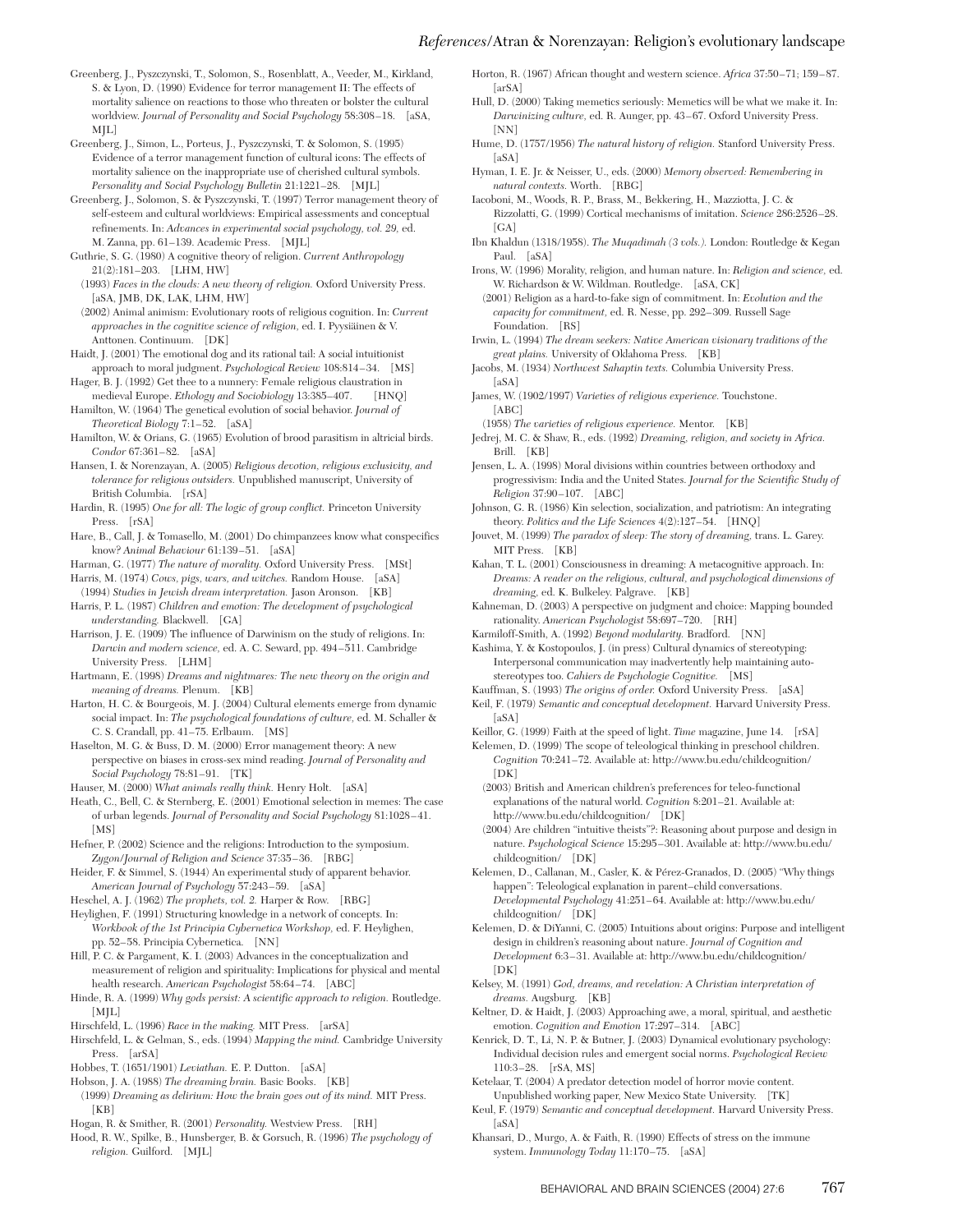Kierkegaard, S. (1843/1955) *Fear and trembling and the sickness unto death.* Doubleday. [aSA]

Kippenberg, H. G. (2002) *Discovering religious history in the modern age,* trans. B. Harshav. Princeton University Press. [LHM]

- Kirby, K. N. (1997) Bidding on the future: Evidence against normative discounting of delayed rewards. *Journal of Experimental Psychology: General* 126:54–70.  $\lceil GA \rceil$
- Kirkpatrick, L. (1998) God as a substitute attachment figure. *Personality and Social Psychology Bulletin* 24:961–73. [aSA]
- (1999a) Attachment and religious representations and behavior. In: *Handbook of attachment: Theory, research, and clinical applications,* ed. J. Cassidy & P. R. Shaver, pp. 803–22. Guilford Press. [LAK]
- (1999b) Toward an evolutionary psychology of religion. *Journal of Personality* 67:921–52. [aSA, LAK]
- (2005) *Attachment, evolution, and the psychology of religion.* Guilford Press.  $|LAK|$
- Klenow, D. J. & Bolin, R. C. (1989–1990) Belief in an afterlife: A national survey. *Omega: Journal of Death and Dying* 20:63–74. [ABC]
- Kluckholn, C. & Leighton, D. (1946/1974) *The Navaho.* Harvard University Press. [aSA]
- Knight, C. (1991) *Blood relations: Menstruation and the origins of culture.* Yale University Press. [CK]
- (1998) Ritual/speech coevolution: A solution to the problem of deception. In: *Approaches to the evolution of language,* ed. J. R. Hurford, M. Studdert-Kennedy & C. Knight. Cambridge University Press. [CK]
- Knight, C., Dunbar, R. & Power, C. (1999) An evolutionary approach to human culture. In: *The evolution of culture,* ed. R. Dunbar, C. Knight & C. Power. Edinburgh University Press. [CK]
- Knight, C., Power, C. & Watts, I. (1995) The human symbolic revolution: A Darwinian account. *Cambridge Archaeological Journal* 5:75–114. [CK]
- Knight, N., Sousa, P., Barrett, J. & Atran, S. (2004) Children's attributions of beliefs to humans and God: Cross-cultural evidence. *Cognitive Science* 28(1):117– 126. [aSA]
- Krebs, D. & Janicki, M. (2004) Biological foundations of moral norms. In: *The psychological foundations of culture,* ed. M. Schaller & C. S. Crandall, pp. 125–48. Erlbaum. [MS]
- Krebs, J. R. & Dawkins, R. (1984) Animal signals: Mind-reading and manipulation. In: *Behavioural ecology: An evolutionary approach,* ed. J. R. Krebs & N. B. Davies, pp. 380–402. Blackwell/Sinauer. [CK, NN]
- Krymkowski, D. H. & Martin, L. H. (1998) Religion as an independent variable: Revisiting the Weberian hypothesis. *Method and Theory in the Study of Religion* 10:187–98. [IP]
- Kuper, A. (1996) *The chosen primate.* Harvard University Press. [aSA]
- Lack, D. (1968) *Ecological adaptations for breeding in birds.* Methuen. [aSA]
- Lamm, M. (2000) *The Jewish way in death and mourning.* Jonathan David. [ABC]
- Latané, B. (1996) Dynamic social impact: The creation of culture by communication. *Journal of Communication* 46(4):13–25. [MS]
- Lawson, E. T. & McCauley, R. N. (1990) *Rethinking religion.* Cambridge University Press. [aSA, DK, LHM, HW]
- Leach, E. (1961) *Rethinking anthropology.* Athlone Press. [DS]
- Leslie, A. & Frith, U. (1987) Metarepresentation and autism. *Cognition* 27:291– 94. [aSA]
- Lettvin, J., Maturana, H., Pitts, W. & McCulloch, W. (1961) Two remarks on the visual system of the frog. In: *Sensory communication,* ed., W. Rosenblith. MIT Press. [aSA]
- Levin, J. S. & Chatters, L. M. (1998) Research on religion and mental health: An overview of empirical findings and theoretical issues. In: *Handbook of religion and mental health,* ed. H. G. Koenig. Academic Press. [IP]
- Lévy-Bruhl, L. (1923/1966) *Primitive mentality.* Beacon Press. [aSA]
- Lewis, M. & Haviland-Jones, J. M. (2000) *Handbook of emotions,* 2nd edition, ed. M. Lewis & J. M. Haviland-Jones, pp. 59–74. Guilford Press. [GA]
- Lillard, A. (1998) Ethnopsychologies. *Psychological Bulletin* 123:3–32. [aSA]
- Lindbeck, G. A. (1984) *Nature of doctrine: Religion and theology in a postliberal age.* Westminster. [ABC]
- Lipkind, W. (1940) Carajá cosmography. *The Journal of American Folk-Lore* 53:248–51. [aSA]
- Liu, J. H., Karasawa, K. & Weiner, B. (1992) Inferences about the causes of positive and negative emotions. *Personality and Social Psychology Bulletin* 18:603–15. [ABC]
- Lowie, R. (1924) *Primitive religion.* Boni and Liveright. [aSA]
- Lumsden, C. & Wilson, E. (1981) *Genes, mind and culture.* Harvard University Press. [aSA]
- Lynch, A. (1996) *Thought contagion.* Basic Books. [aSA]
- MacDonald, K. (1998) *Separation and its discontents: Toward an evolutionary theory of Anti-Semitism.* Praeger. [aSA]
- MacIntyre, A. (1988) *Whose justice? Which rationality?* University of Notre Dame Press. [ABC]
- Mackie, J. L. (1977) *Ethics: Inventing right and wrong.* Penguin. [MSt] (1980) *Hume's moral theory.* Routledge. [MSt]
- Mageo, J. M., ed. (2003) *Dreaming and the self: New perspectives on subjectivity, identity, and emotion.* State University of New York Press. [KB]
- Malinowski, B. (1922/1961) *Argonauts of the western Pacific.* Dutton. [aSA, EW] Marcus, G. F. & Fisher, S. E. (2003) FOXP2 in focus: What can genes tell us about
- speech and language? *Trends in Cognitive Sciences* 7(6):257–62. [NN]
- Martin, L. H. (1997) Akin to the gods or simply one to another. In: *Vergleichen und Verstehen in der Religionswissenschaft,* ed. H.-J. Klimkeit, pp. 147–59. Harrassowitz. [LHM]
- (2001) Comparativism and sociobiological theory. *Numen* 48(3):290–308. [LHM]
- Masur, E. (1983) Gestural development, dual-directional signaling, and the transition to words. *Journal of Psycholinguistic Research* 12:93–109. [aSA]
- McCauley, R. N. (2000) The naturalness of religion and the unnaturalness of science. In: *Explanation and cognition,* ed. F. C. Keil & R. A. Wilson, pp. 61– 86. MIT Press. [JLB, IP]
- McCauley, R. N. & Lawson, E. T. (2002) *Bringing ritual to mind.* Cambridge University Press. [aSA, JMB, LHM, HW]
- McReady, N. (1999) Adrenergic blockers shortly after trauma can block PTSD. *Clinical Psychiatry News,* February. [aSA]
- Medin, D. & Atran, S. (2004) The native mind: Biological categorization and reasoning in development and across cultures. *Psychological Review* 111:960– 83. [rSA]
- Meggitt, M. (1965) *The desert people.* University of Chicago Press. [aSA]
- Messenger, J. C. (1993) Sex and repression in an Irish folk community. In: *Culture and human sexuality,* ed. D. N. Suggs & A. W. Miracle, pp. 240–61. Brooks/ Cole. [HNQ]
- Milbank, J. (1993) *Theology and social theory: Beyond secular reason.* Blackwell. [ABC]
- Miller, J. G. (1984) Culture and the development of everyday social explanation. *Journal of Personality and Social Psychology* 46:961–78. [ABC]
- Miller, J. G. & Bersoff, D. M. (1992) Culture and moral judgment: How are conflicts between justice and interpersonal responsibilities resolved? *Journal of Personality and Social Psychology* 62:541–54. [ABC]
- (1994) Cultural influences on the moral status of reciprocity and the discounting of endogenous motivation. *Personality and Social Psychology Bulletin* 20:592– 602. [ABC]
- Miller, J. G., Bersoff, D. M. & Harwood, R. L. (1990) Perceptions of social responsibilities in India and in the United States: Moral imperatives or personal decisions? *Journal of Personality and Social Psychology* 58:33–47. [ABC]
- Miller, J. G. & Luthar, S. (1989) Issues of interpersonal responsibility and accountability: A comparison of Indians' and Americans' moral judgments. *Social Cognition* 7:237–61. [ABC]
- Miller, P. C. (1994) *Dreams in late antiquity: Studies in the imagination of a culture.* Princeton University Press. [KB]
- Mineka, S., Davidson, M., Cook, M. & Keir, R. (1984) Observational conditioning of snake fear in rhesus monkeys. *Journal of Abnormal Psychology* 93:355–72. [aSA]
- Mithen, S. J. (1996) *The prehistory of the mind.* Thames and Hudson. [HW]
- Moberg, D. O. (2003) Assessing and measuring spirituality: Confronting dilemmas of universal and particular evaluative criteria. *Journal of Adult Development* 9:47–60. [ABC]
- Morris, M. W. & Peng. K. (1994) Culture and cause: American and Chinese attributions for social and physical events. *Journal of Personality and Social Psychology* 67:949–71. [ABC]
- Morris, P. (1996) Community beyond tradition. In: *Detraditionalization: Critical reflections on authority and identity,* ed. P. Heelas, S. Lash & P. Morris, pp. 222–49. Blackwell. [ABC]
- (1997) Communities of assent and descent. *Massah; Journey. Journal of the New Zealand Council of Christians and Jews* 3:2–4. [ABC]
- Müller, M. (1870) *Introduction to the science of religion.* Longmans, Green. [LHM]
- Munkur, B. (1983) *The cult of the serpent.* State University of New York Press. [aSA]
- Needham, R. (1975) Polythetic classification: Convergence and consequences. *Man* 10:349–69. [DS]
- Nesse, R. (1999) Evolution of commitment and the origins of religion. *Science and Spirit* 10:32–36. [aSA]
- ed. (2001) *Evolution and the capacity for commitment.* Russell Sage Foundation.  $|MSt|$
- Newport, D. J. & Nemeroff, C. (2000) Neurobiology of posttraumatic stress disorder. *Current Opinion in Neurobiology* 10:211–18. [aSA]
- Nicastro, N. (under review) *Deep in the world: Nature, nurture, and neither.* Oxford University Press. [NN]
- Nielsen, K. (1996) *Naturalism without foundations.* Prometheus Books. [rSA] Norenzayan, A. & Atran, S. (2004) Cognitive and emotional processes in the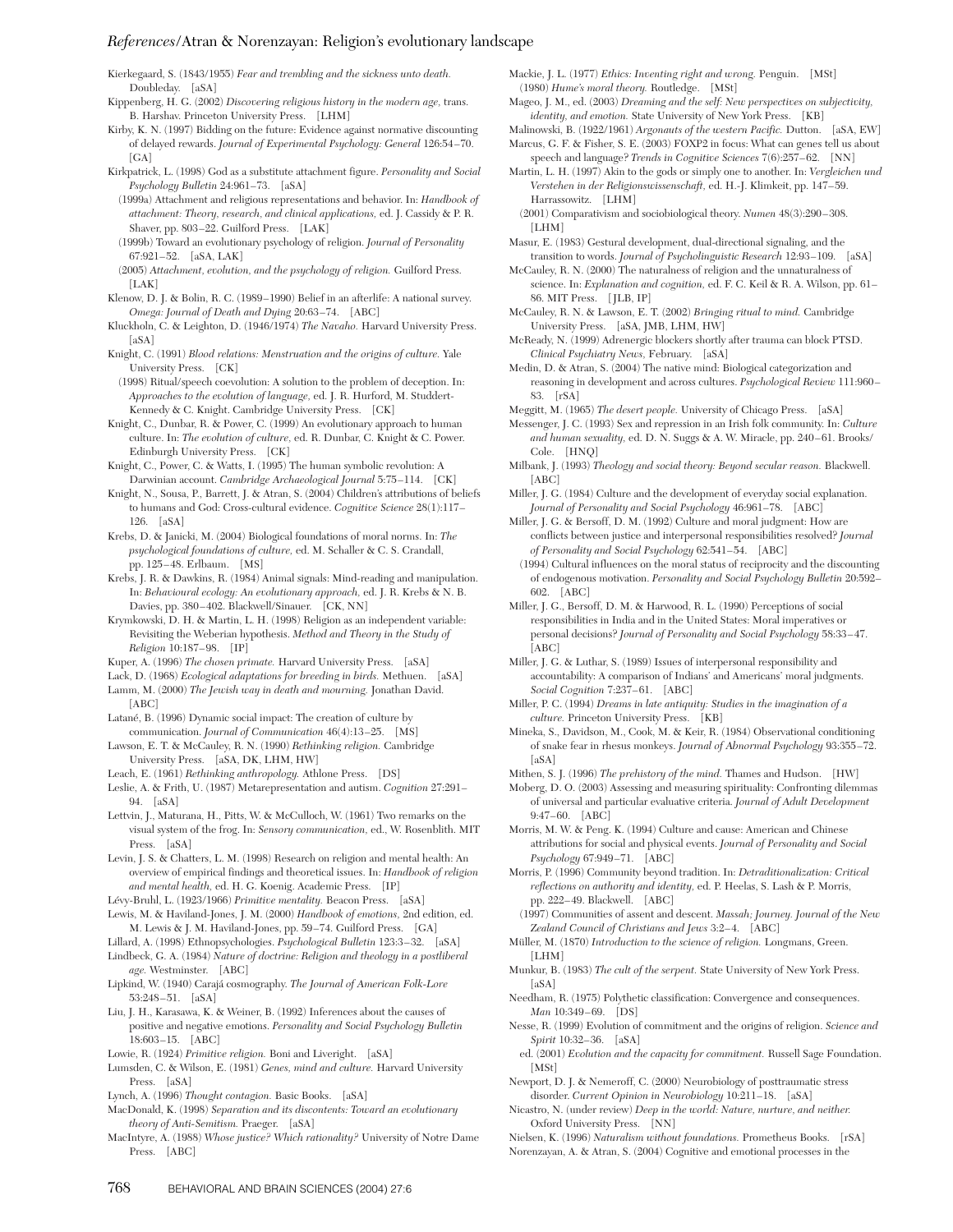cultural transmission of natural and nonnatural beliefs. In: *The psychological foundations of culture,* ed. M. Schaller & C. Crandall, pp. 149–69. Erlbaum. [arSA]

- Norenzayan, A., Atran, S., Faulkner, J. & Schaller, M. (2005) *Memory and mystery: Cultural selection of minimally counterintuitive narratives.* Unpublished manuscript, University of British Columbia. [aSA, rSA]
- Norenzayan, A. & Hansen, I. (2005) *Belief in supernatural agents in the face of death.* Unpublished manuscript, University of British Columbia. [rSA]
- Nowak, M. & Sigmund, K. (1998) Evolution of indirect reciprocity by image scoring. *Nature* 395:573–77. [aSA]
- O'Flaherty, W. D. (1984) *Dreams, illusion, and other realities.* University of Chicago Press. [KB]
- Ohnuki-Tierney, E. (2002) *Kamikaze, cherry blossoms and nationalisms.* University of Chicago Press. [rSA]
- Oman, J. C. (1973) *The mystics, ascetics, and saints of India.* Oriental. [HNQ]
- Omari, M. (1994) Candomblé. In: *Religion in Africa,* ed. T. Blakely, W. van Beek & D. Thomson. Heinemann. [aSA]
- Panksepp, J. (1993) Emotional source of "chills" induced by music. *Music Perception* 13:171–207. [aSA]
- Pap, A. (1963) Types and meaninglessness. *Mind* 69:41–54. [aSA]

Pargament, K. I. (1997) *The psychology of religion and coping.* Guilford Press. [ABC]

(2002) The bitter and the sweet: An evaluation of the costs and benefits of religiousness. *Psychological Inquiry* 3(3):168–81. [IP]

Pargament, K. I., Koenig, H. G., Tarakeshwar, N. & Hahn, J. (2001) Religious struggle as a predictor of mortality among medically ill elderly patients: A twoyear longitudinal study. *Archives of Internal Medicine* 161:1881–85. [ABC]

Peacocke, A. (1993) Science and God the creator. *Zygon/Journal of Religion and Science* 28:469–84. [RBG]

- Pinker, S. (1997) *How the mind works.* Norton. [arSA]
- Popper, K. (1950) *The open society and its enemies.* Princeton University Press. [rSA]
- Povinelli, D. (2000) *Folk physics for apes.* Oxford University Press. [aSA]
- Power, C. & Aiello, L. C. (1997) Female proto-symbolic strategies. In: *Women in human evolution,* ed. L. D. Hager. Routledge. [CK]
- Premack, D. & Premack, A. (1995) Origins of social competence. In: *The cognitive neurosciences,* ed. M. Gazzaniga. MIT Press. [aSA]
- Premack, D. & Woodruff, G. (1978) Does the chimpanzee have a theory of mind? *Behavioral and Brain Sciences* 1:515–26. [aSA]
- Price, S. (1999) *Religions of the ancient Greeks.* Cambridge University Press. [LHM]
- Pyszczynski, T., Greenberg, J. & Solomon, S. (1999) A dual process model of defense against conscious and unconscious death-related thoughts: An extension of terror management theory. *Psychological Review* 106:835–45.  $[aSA, MIL]$
- Pyszczynski, T., Solomon, S. & Greenberg, J. (2003) *In the wake of 9/11: The psychology of terror.* American Psychological Association. [MJL]
- Pyysiäinen, I. (2001) *How religion works.* Brill. [aSA, DK, LHM, HW] (2003) Buddhism, religion, and the concept of "God." *Numen* 50:147–71. [arSA]
- (2003a) True fiction: Philosophy and psychology of religious belief. *Philosophical Psychology* 16(1):109–25. [IP]
- (2003b) Rituals as generators of common knowledge. In: *Mental spaces and ritual traditions: Festschrift for Mihály Hoppal,* ed. E. Bartha & V. Anttonen. (*Ethnographica et Folkloristica Carpathica,* nos. 12–13) Department of Ethnography, University of Debrecen. [IP]
- (2004) Intuitive and explicit in religious thought. *Journal of Cognition and Culture* 4(1):123–50. [IP]
- Pyysiäinen, I. & Anttonen, V., eds. (2002) *Current approached in the cognitive science of religion.* Continuum. [aSA]

Qirko, H. N. (2002) The institutional maintenance of celibacy. *Current Anthropology* 43(2):321–28. [HNQ] (2004) Altruistic celibacy, kin–cue manipulation, and the development of

religious institutions. *Zygon* 39(3):681–706. [HNQ]

- Quammen, D. (2003) *Monster of god: The man-eating predator in the jungles of history and the mind.* W. W. Norton. [TK]
- Raboteau, A. (2000) Celebrating a milestone. In: *Autism Society of Alabama. National and World New Forum,* 25 June 2000. Autism Society of Alabama. Available at: http://www.autism-alabama.org/ubb/Forum2/HTML/ 000145.html. [aSA]

Rachlin, H. (2002) Altruism and selfishness. *Behavioral and Brain Sciences* 25(2):239–96. [GA, HNQ]

- Rappaport, R. (1971) The sacred in human evolution. *Annual Review of Ecology and Systematics* 2:23–44. [RS]
- (1999) *Ritual and religion in the making of humanity.* Cambridge University Press. [arSA, RS]
- Robertson Smith, W. (1891/1972) *The religion of the Semites.* Schoken. [aSA] (1894) *Lectures on the religion of the Semites.* A. & C. Black. [aSA]

Rommetveit, R. (1974) *On message structure: A framework for the study of language and communication.* John Wiley. [EW]

- (1978) On negative rationalism in scholarly studies of verbal communication and dynamic residuals in the construction of human subjectivity. In: *The social contexts of method,* ed. P. Marsh & M. Brenner, pp. 16–32. Croom Helm. [EW]
- Rosch, E., Mervis, C., Grey, W., Johnson, D. & Boyes-Braem, P. (1976) Basic objects in natural categories. *Cognitive Psychology* 8:382–439. [rSA]
- Rozin, P., Haidt, J. & McCauley, C. R. (1999) Disgust: The body and soul emotion. In: *Handbook of cognition and emotion,* ed. T. Dalgleish & M. J. Power, pp. 429–45. Wiley. [ABC]
- Rubin, D. (1995) *Memory in oral traditions.* Oxford University Press. [aSA]
- Runciman, W. G. (1999) Darwinian soup. *London Review of Books* 21(12). [NN]
- Rundin, J. (1996) A politics of eating. *American Journal of Philology* 117(2):179– 215. [LHM]
- Ruse, M. (1986) *Taking Darwin seriously.* Basil Blackwell. [MSt]
- Russell, B. (1948) *Human knowledge: Its scope and limits.* Simon & Schuster.  $[rSA]$
- Sanchez-Burks, J. (2002) Protestant relational ideology and (in)attention to relational cues in work settings. *Journal of Personality and Social Psychology* 83:919–29. [rSA]
- Schaller, M. & Conway, L. G. (1999) Influence of impression-management goals on the emerging contents of group stereotypes: Support for a social evolutionary process. *Personality and Social Psychology Bulletin* 25:819–33. [MS]
- Schaller, M., Conway, L. & Tanchuk, T. (2002) Selective pressures on the once and future contents of ethnic stereotypes: Effects of the communicability of traits. *Journal of Personality and Social Psychology* 82:861–77. [rSA]
- Schelling, T. (1963) *The strategy of conflict.* Oxford University Press. [rSA]
- Schlesinger, L. (1999) *The Ten Commandments: The significance of God's law in everyday life.* HarperCollins. [rSA]

Schmidt, L. & Trainor, L. (2002) Frontal brain electrical activity (EEG) distinguishes *valence* and *intensity* of musical emotions. *Cognition and Emotion* 15:487–500. [aSA]

- Schoenrade, P. (1989) When I die... : Belief in afterlife as a response to mortality. *Personality and Social Psychology Bulletin* 15:91–100. [MJL]
- Schutz, A. (1962) *Collected papers, vol. I: The problem of social reality.* Martinus Nijhoff. [EW]
- Searle, J. R. (1996) *The construction of social reality.* Penguin. [CK]
- Seligman, M. E. (1971). Phobias and preparedness. *Behavior Therapy, 2,* 307–20. [aSA]
- Sellars, W. (1956/1997) *Empiricism and the philosophy of mind.* Harvard University Press. [EW]
- Sharp, L. & Hanks, L. M. (1978) *Bang Chan.* Cornell University Press. [HNQ]
- Shipman, P. (1986) Scavenging or hunting in early hominids: Theoretical framework and tests. *American Anthropologist* 88:27–43. [TK]
- Shuman, J. J. & Meador, K. G. (2003) *Heal thyself: Spirituality, medicine, and the distortion of Christianity.* Oxford University Press. [ABC]
- Shweder, R. A., Much, N. C., Mahapatra, M. & Park, L. (1997) The "Big Three" of morality (autonomy, community, divinity) and the "Big Three" explanations of suffering. In: *Morality and health,* ed. A.Brandt & P. Rozin, pp. 119–69. Routledge. [aSA]
- Singer, W. (1994) Coherence as an organizing principle of cortical functions. *International Review of Neurobiology* 37:153–83. [RBG]
- Slone, D. J. (2004) *Theological incorrectness: Why religious people believe what they shouldn't.* Oxford University Press. [DK]
- Smith, C. A. & Ellsworth, P. C. (1985) Patterns of cognitive appraisal in emotion. *Journal of Personality and Social Psychology* 48:813–38. [ABC]
- Sober, E. & Wilson, D. S. (1998) *Unto others.* Harvard University Press. [aSA] Solms, M. (1997) *The neuropsychology of dreams: A clinico-anatomical study.* Erlbaum. [KB]
- Solomon, S., Greenberg, J. & Pyszczynski, T. (1991) A terror management theory of social behavior: The psychological functions of self-esteem and cultural worldviews. In M. Zanna (Ed.), *Advances in experimental social psychology Vol. 24,* pp. 91–159. Orlando, FL: Academic Press. [aSA, rSA, MJL]
- (2004a) The cultural animal: Twenty years of terror management theory and research. In: *Handbook of experimental existential psychology,* ed. J. Greenberg, S. L. Koole & T. Pyszczynski. Guilford Press. [MJL]
- Solomon, S., Greenberg, J., Schimel, J., Arndt, J. & Pyszczynski, T. (2004b) Human awareness of death and the evolution of culture. In: *The psychological foundations of culture,* ed. M. Schaller & C. Crandal, pp. 15–40. Erlbaum.  $[MIL]$
- Sommers, F. (1963) Types and ontology. *Philosophical Review* 72:327–63. [aSA]
- Sosis, R. (2000) Religion and intra-group cooperation: Preliminary results of a comparative analysis of utopian communities. *Cross-Cultural Research* 34:70– 87. [RS]
- (2003) Why aren't we all Hutterites? Costly signaling theory and religious behavior. *Human Nature* 14:91–127. [RS]